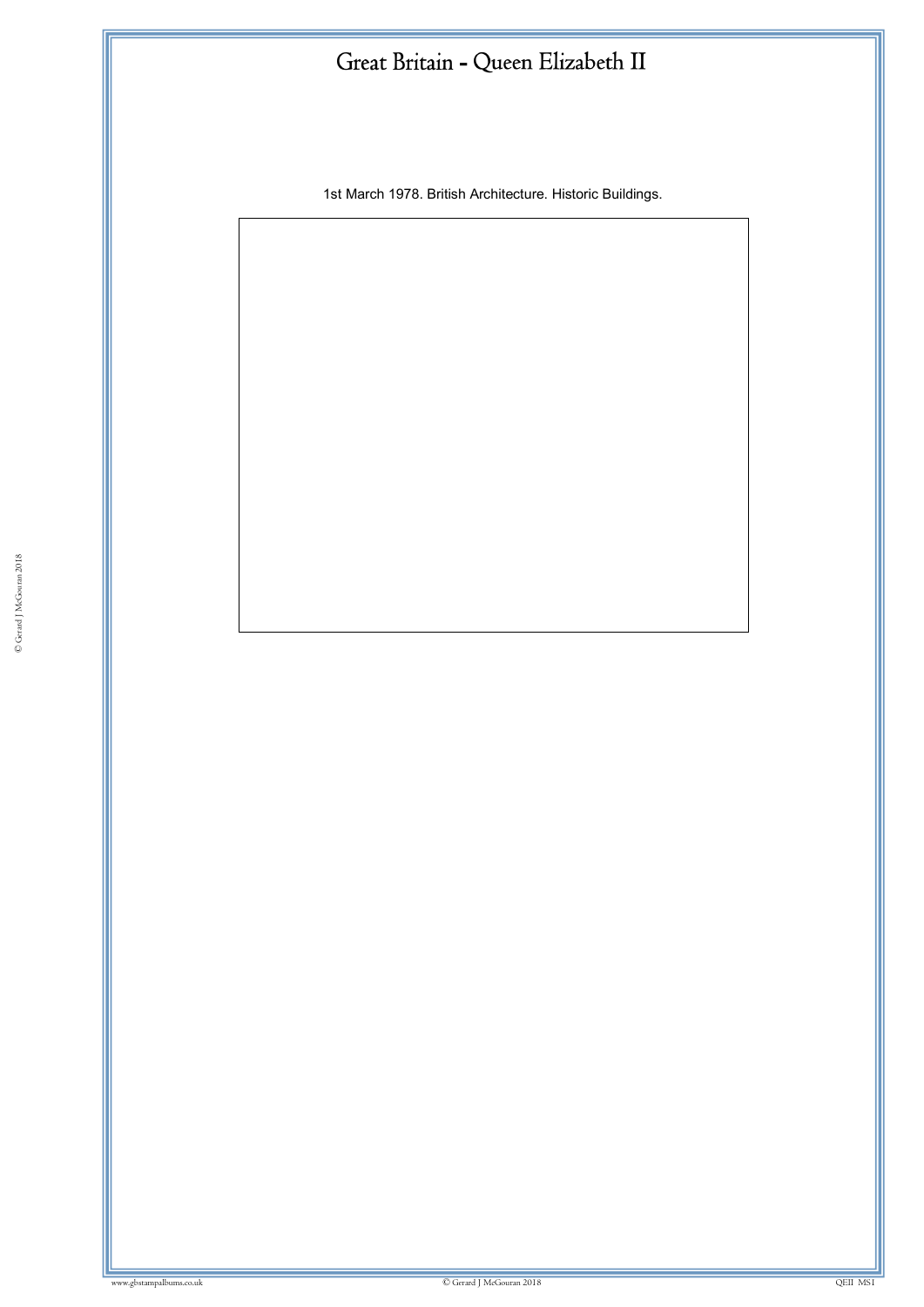22nd August 1979. Death Centenary of Sir Rowland Hill.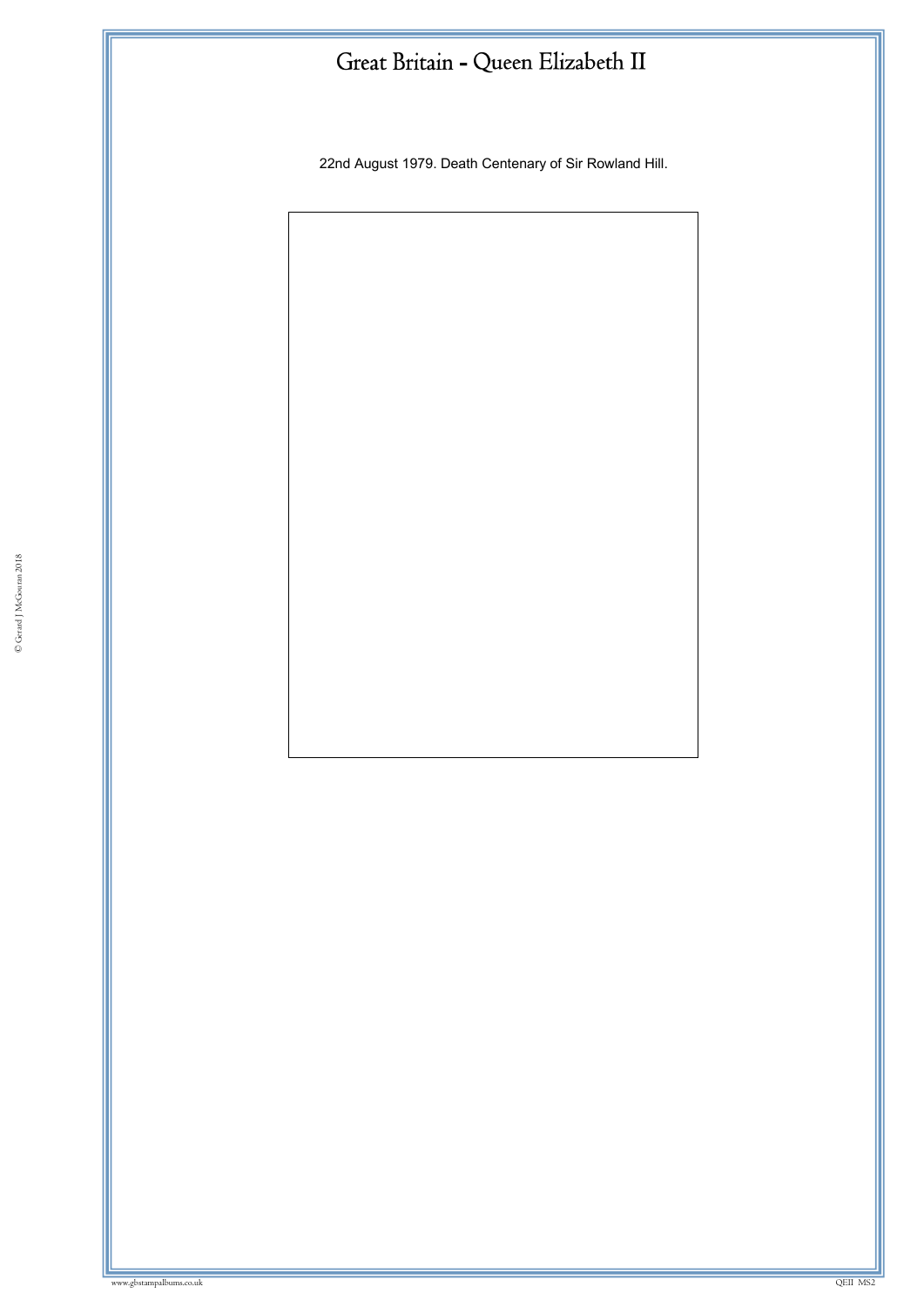9th April 1980. 'London 1980' International Stamp Exhibition.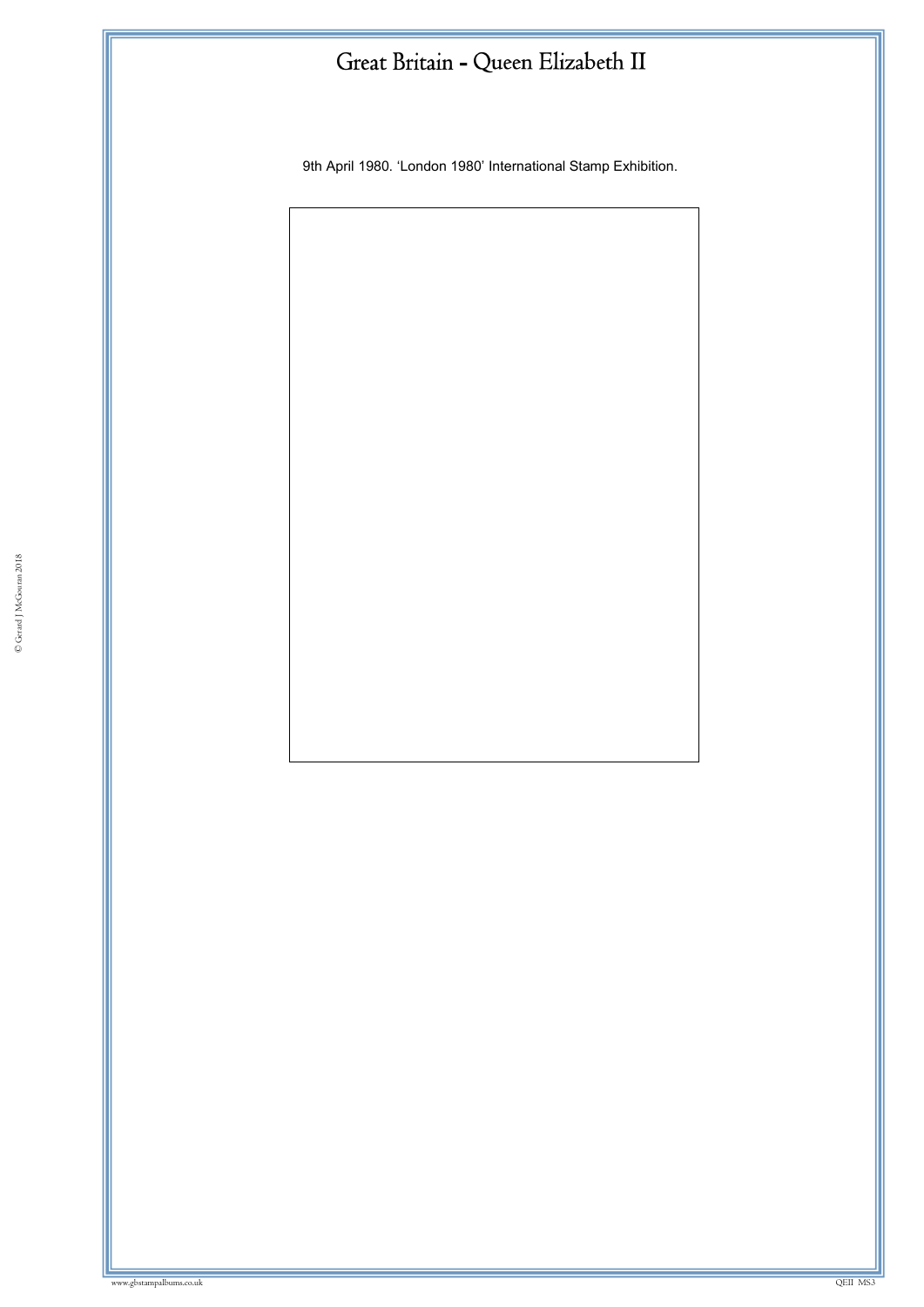27th September 1988. Death Centenary of Edward Lear (artist and author).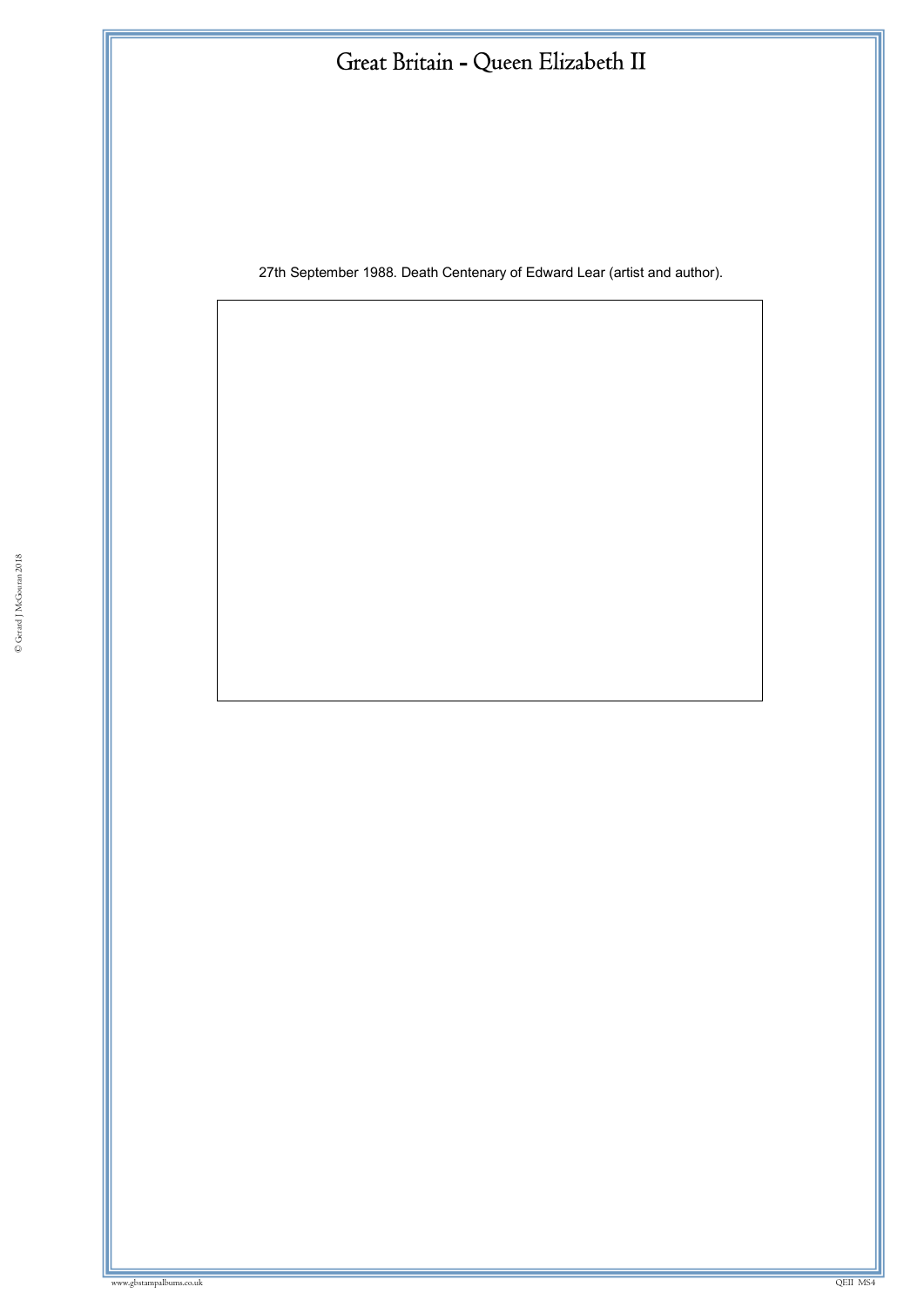25th July 1989. Industrial Archaeology.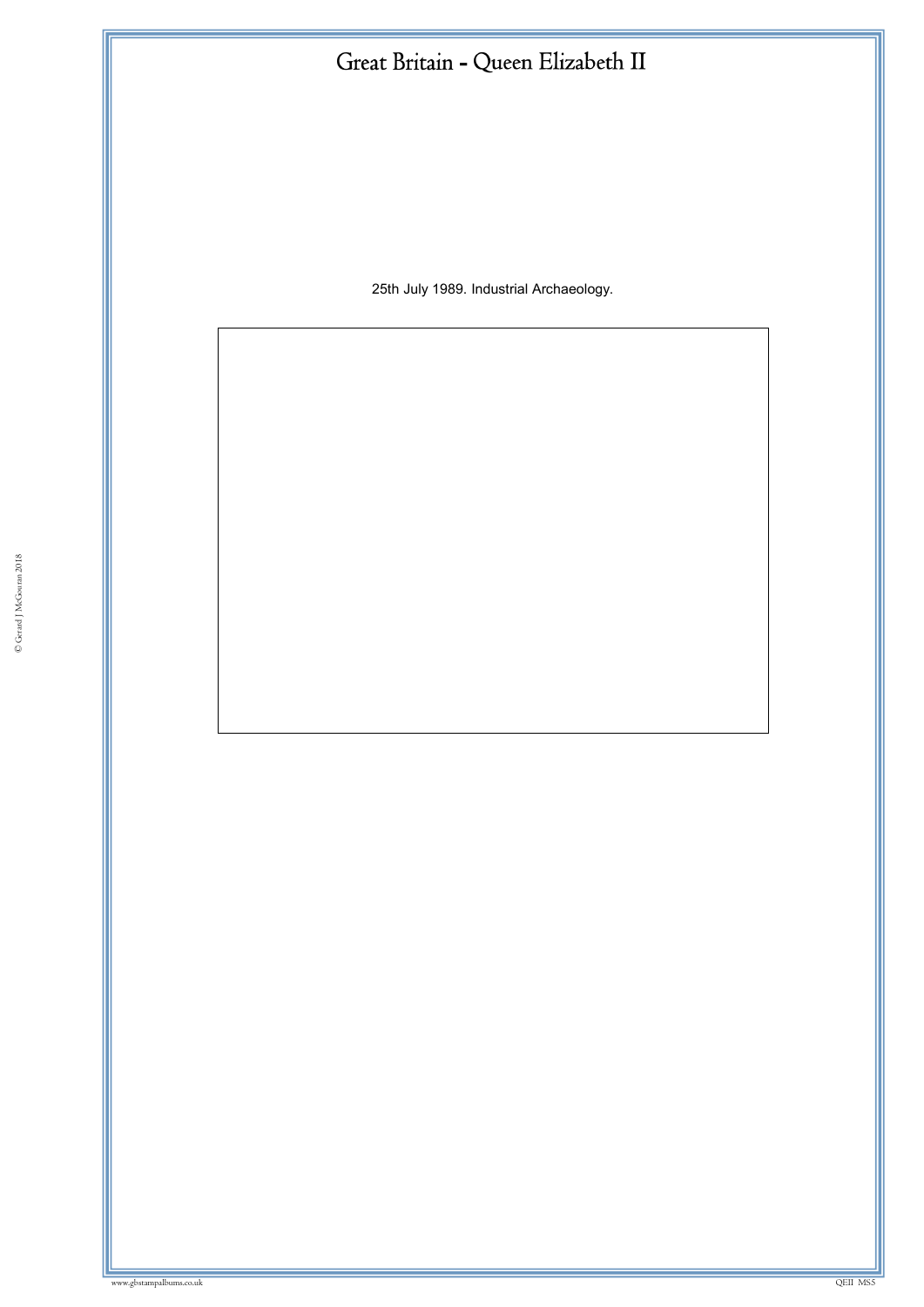3rd May 1990. 'Stamp World London '90' International Stamp Exhibition.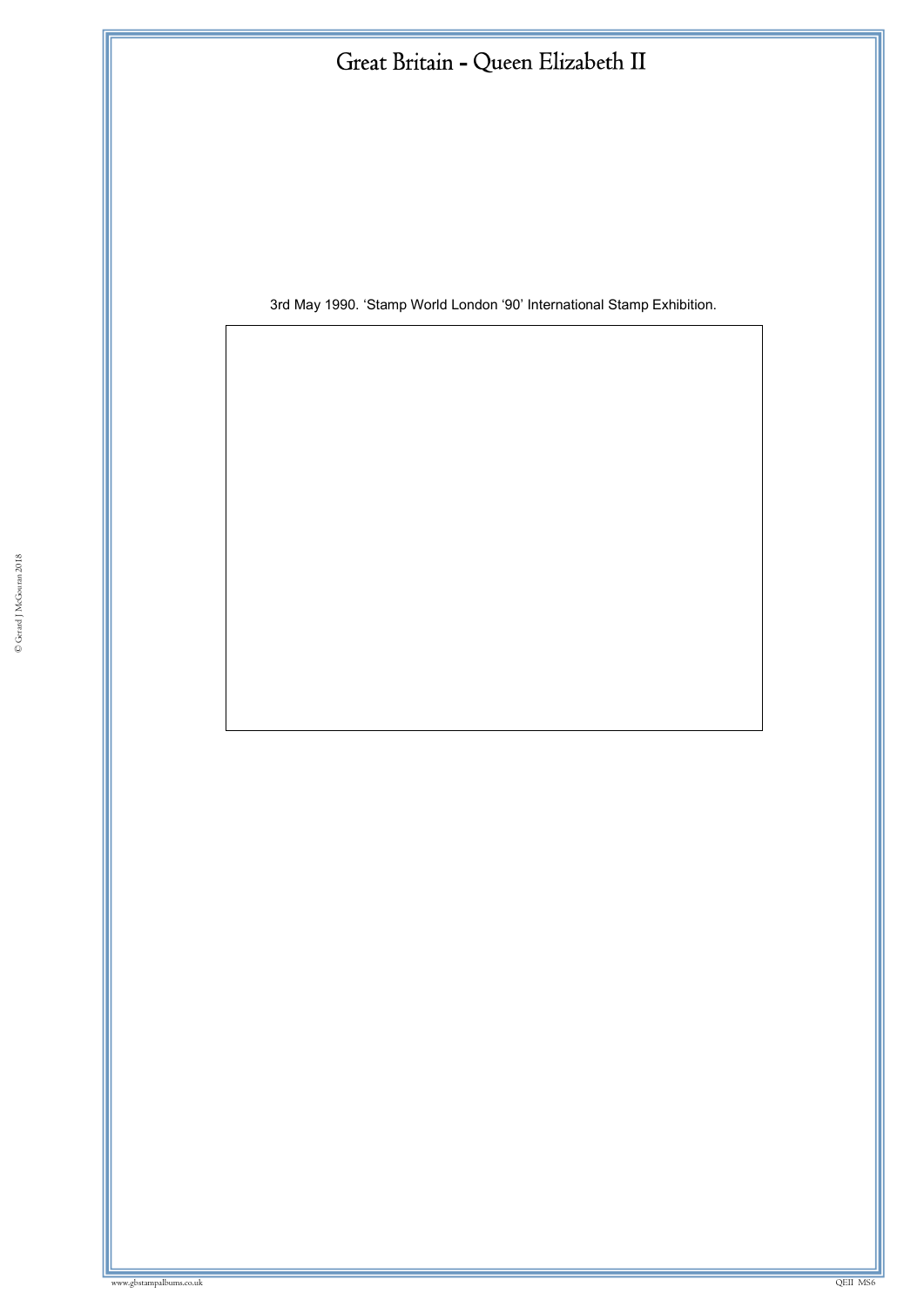11th August 1999. Solar Eclipse.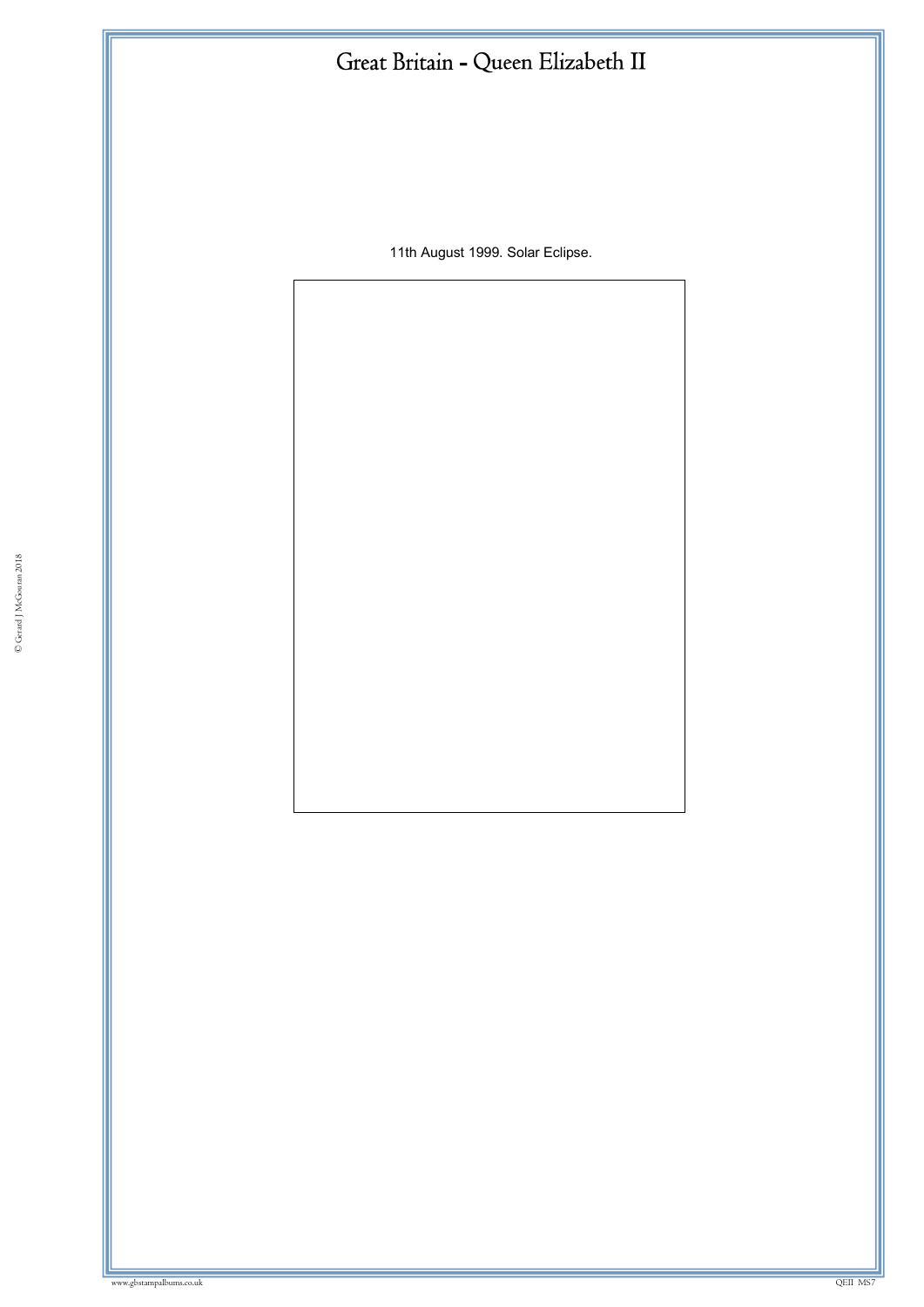14th December 1999. Millennium Series. 'Millennium Timekeeper'.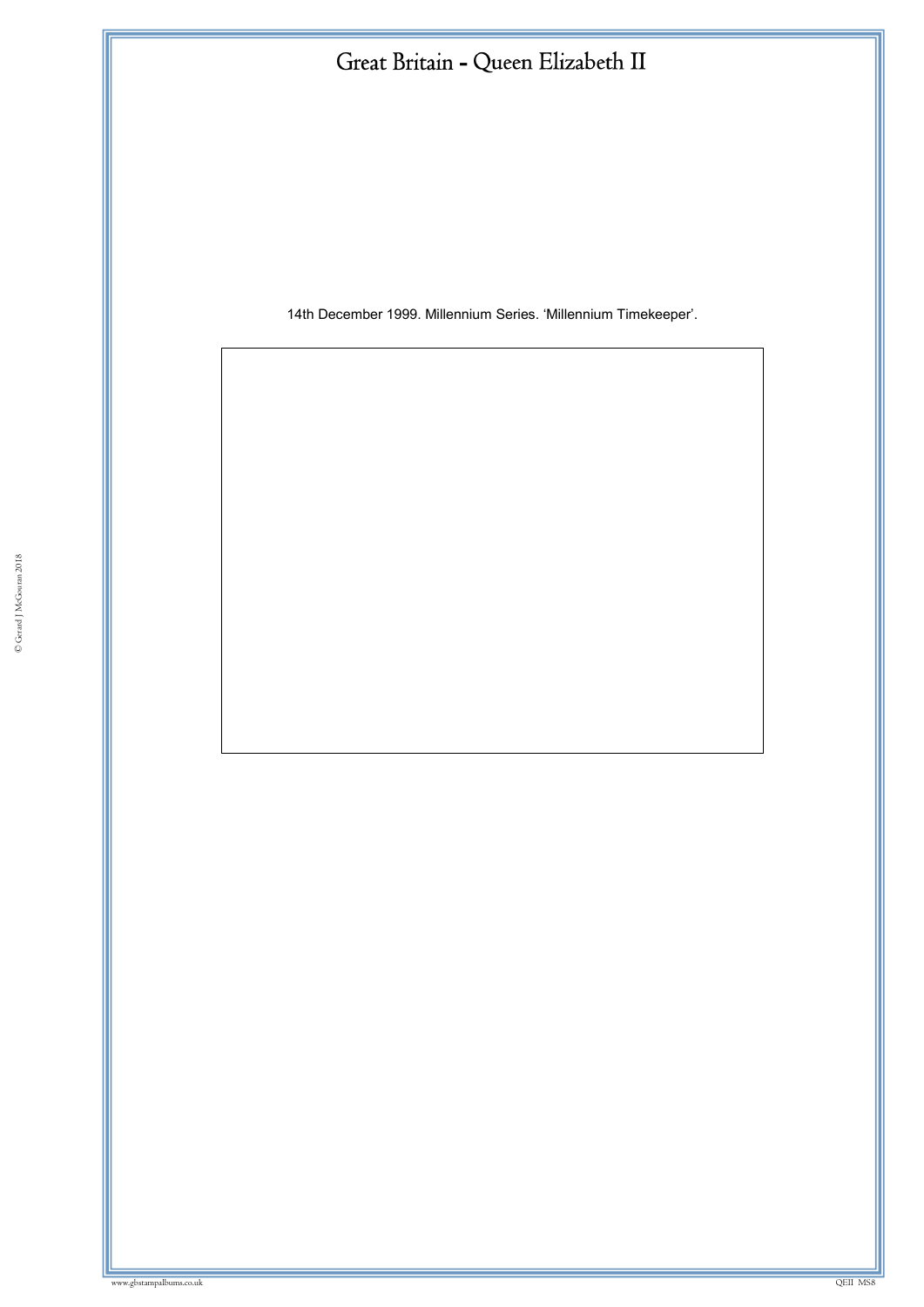22nd May 2000. 'Stamp Show 2000'. International Stamp Exhibition, London. Jeffrey Matthews Colour Palette.

23rd May 2000. 'Stamp Show 2000'. International Stamp Exhibition, London. 'Her Majesty's Stamps'.

ww.gbstampalbums.co.uk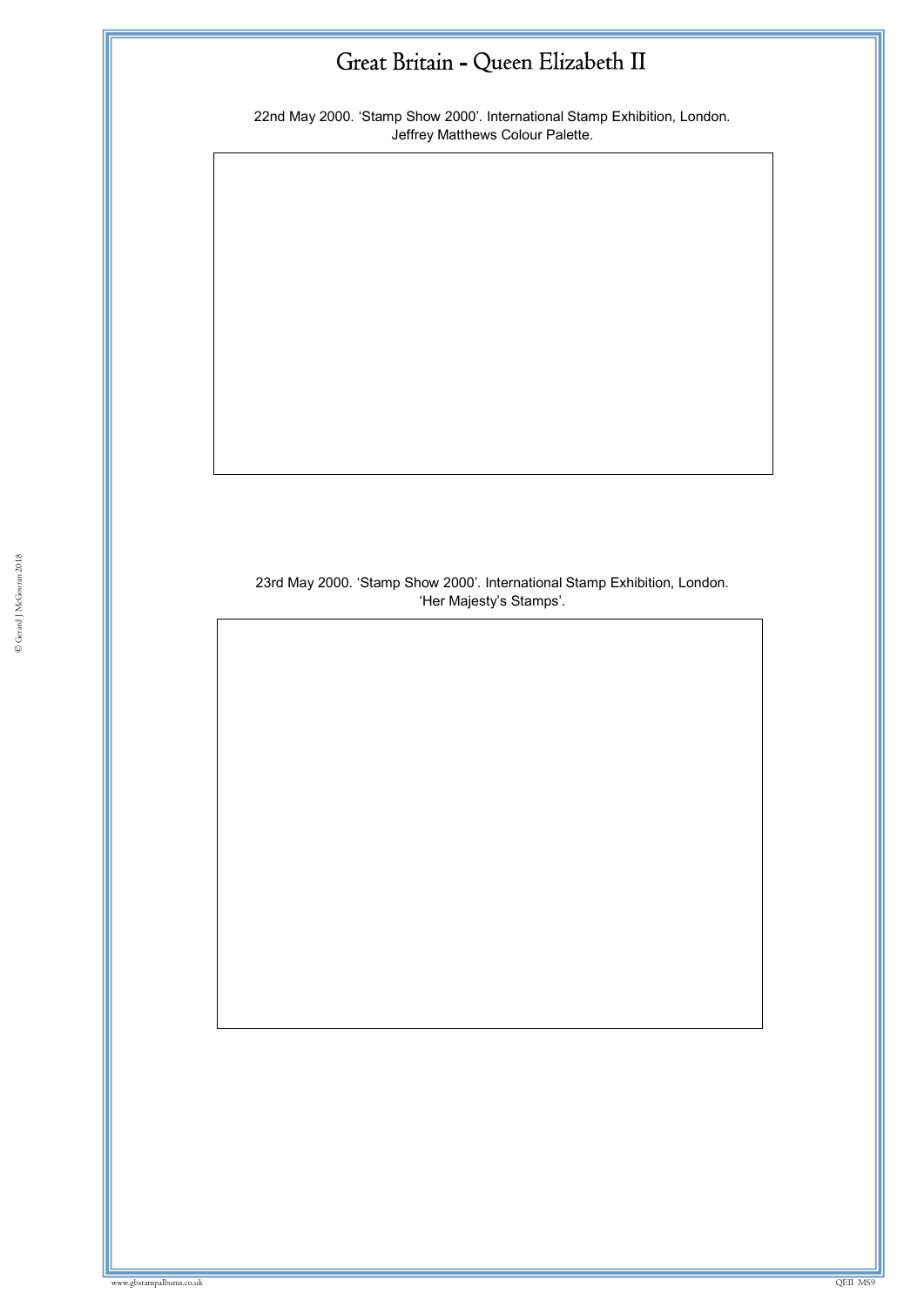4th August 2000. Queen Elizabeth the Queen Mother's 100th Birthday.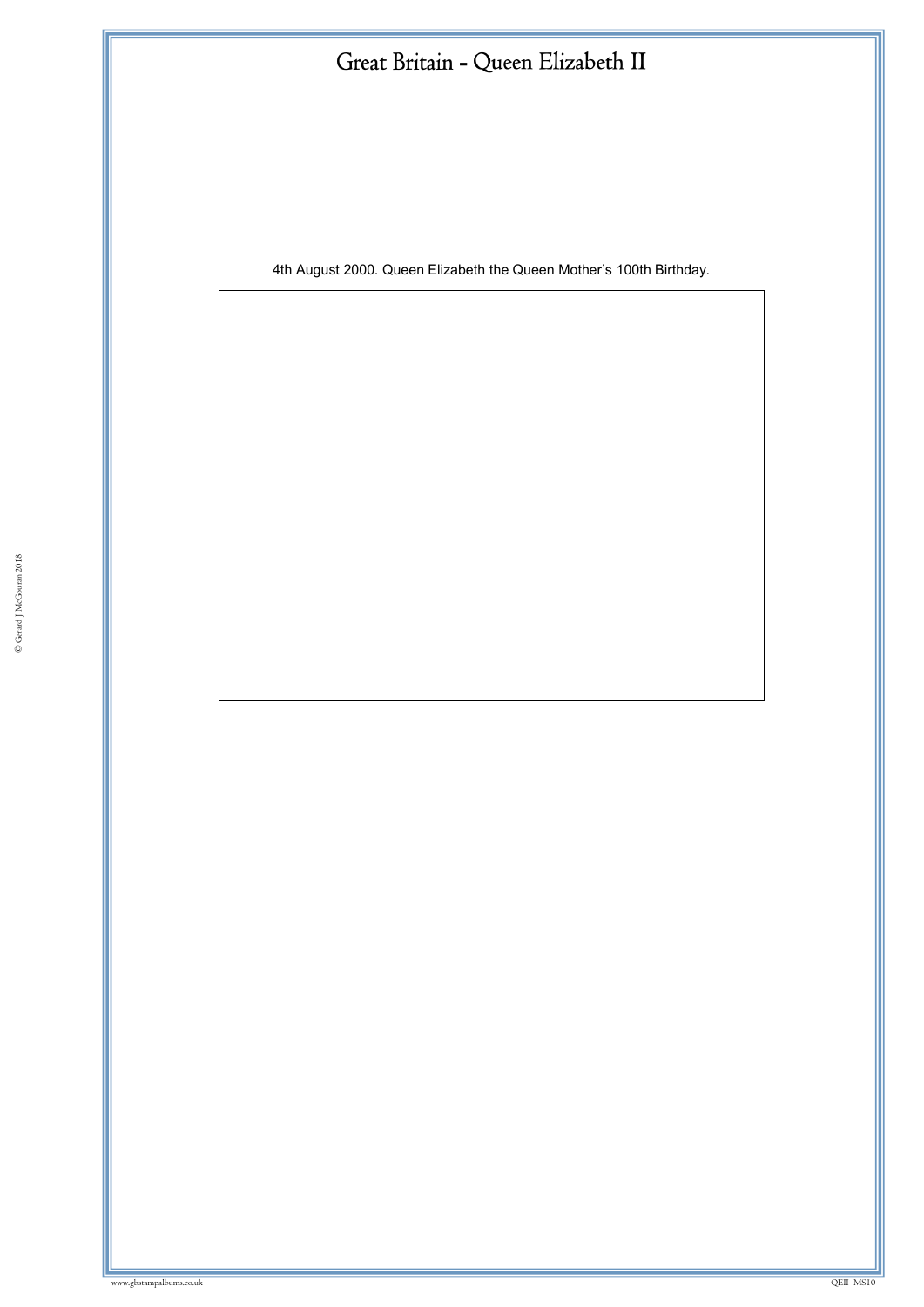15th March 2001. The Weather.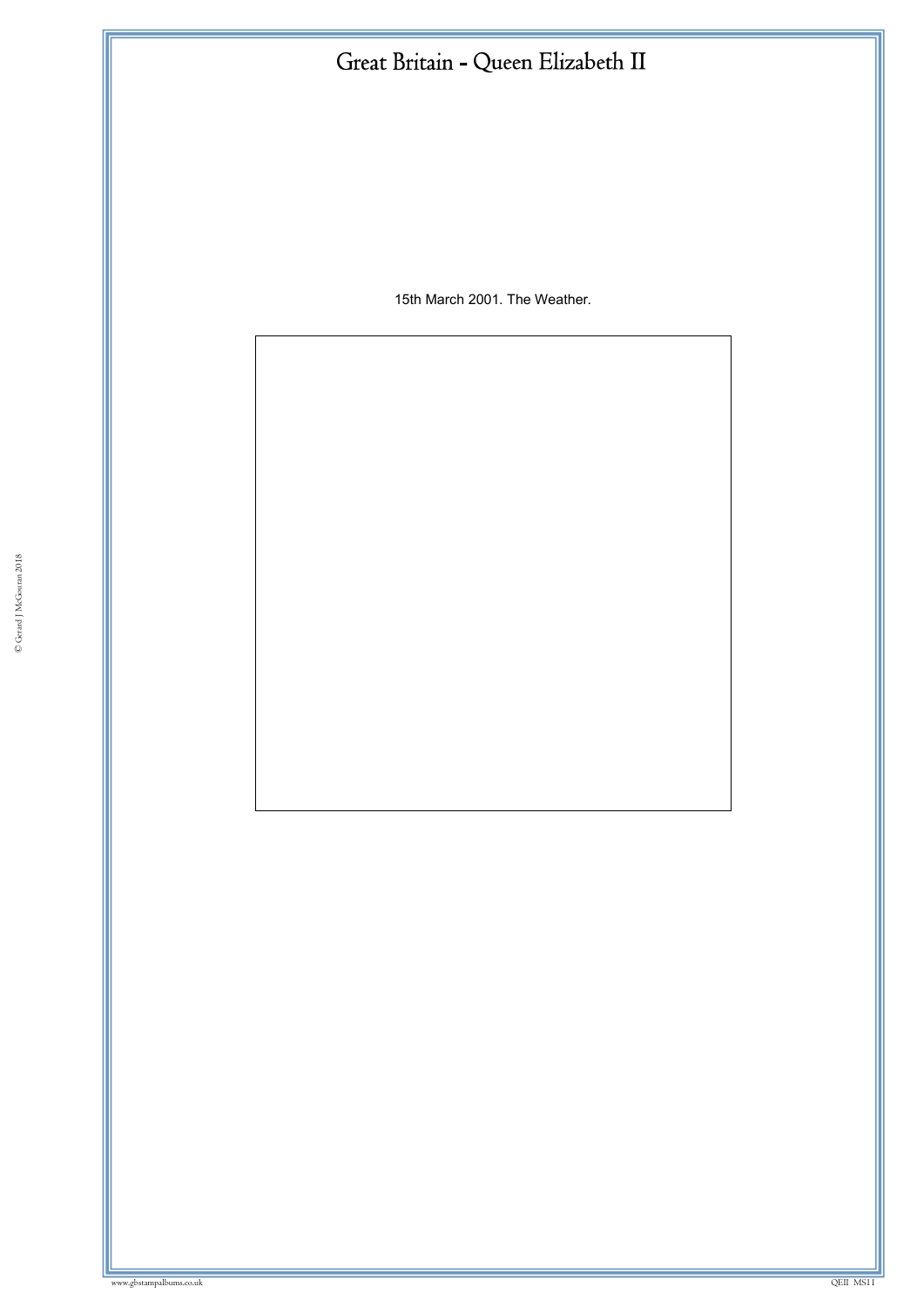10th April 2001. Centenary of Royal Navy Submarine Service. Flags.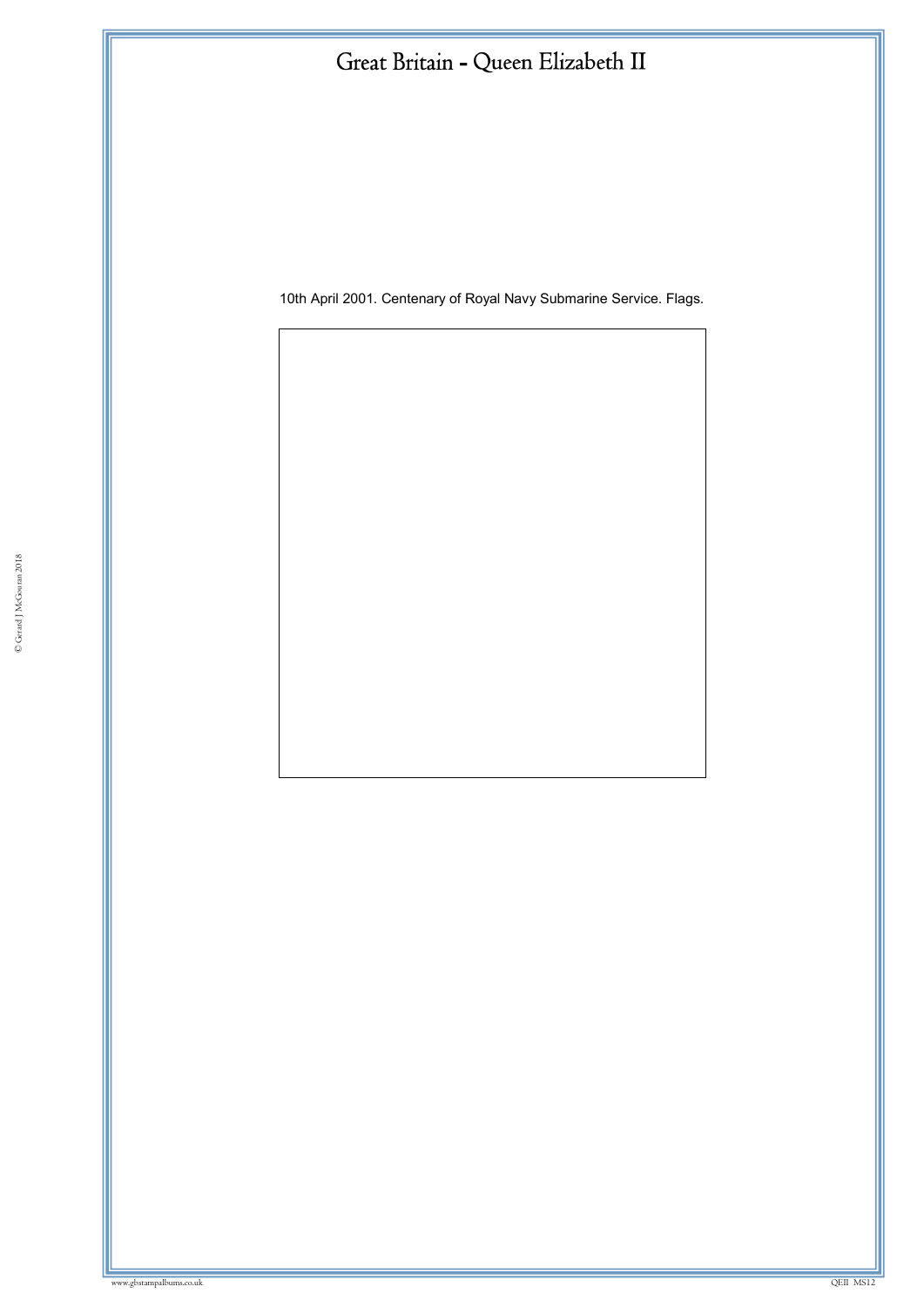15th May 2001. 150th Anniversary of First Double-Decker Bus.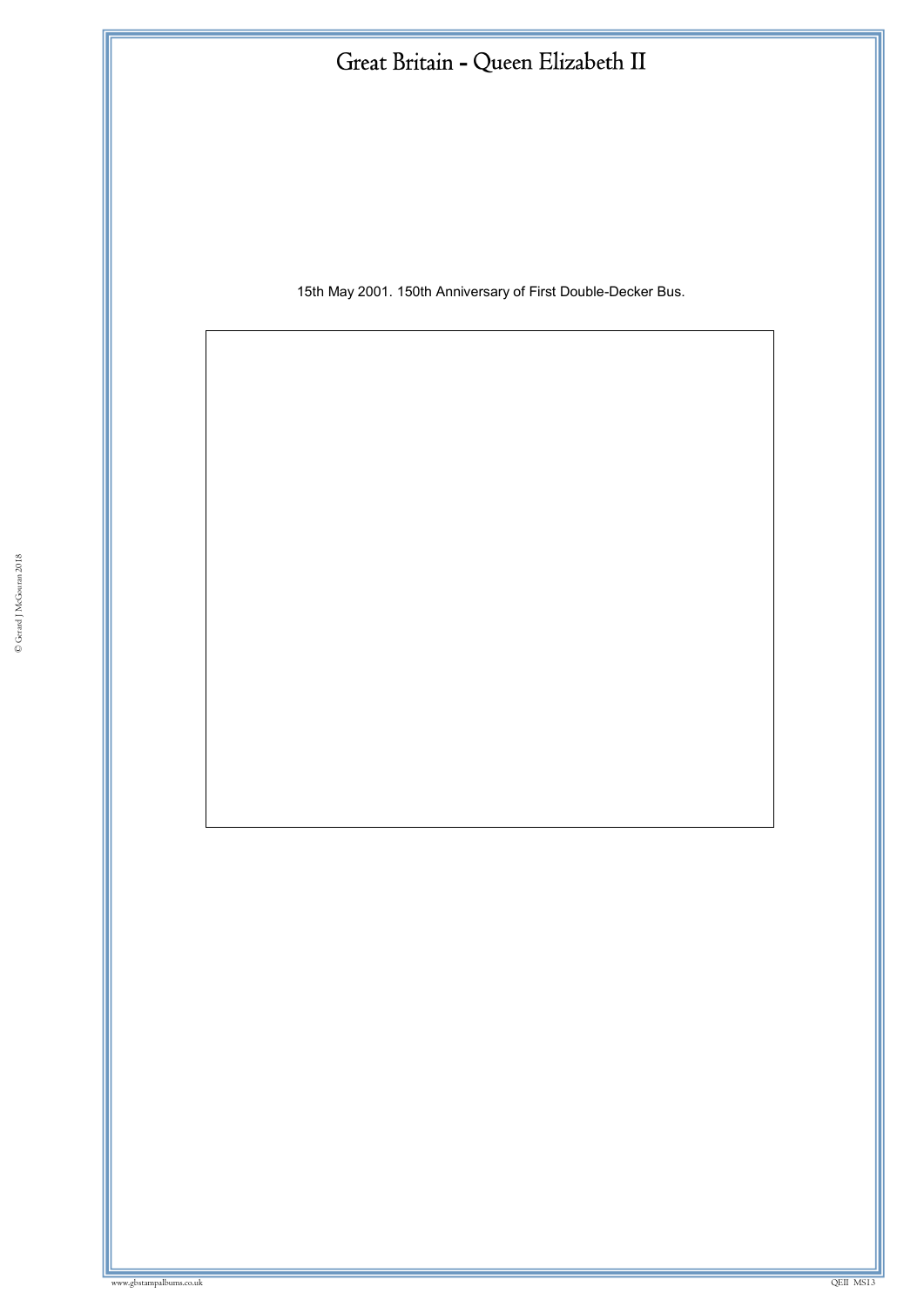5th May 2002. 50th Anniversary of Passenger Jet Aviation. Airliners.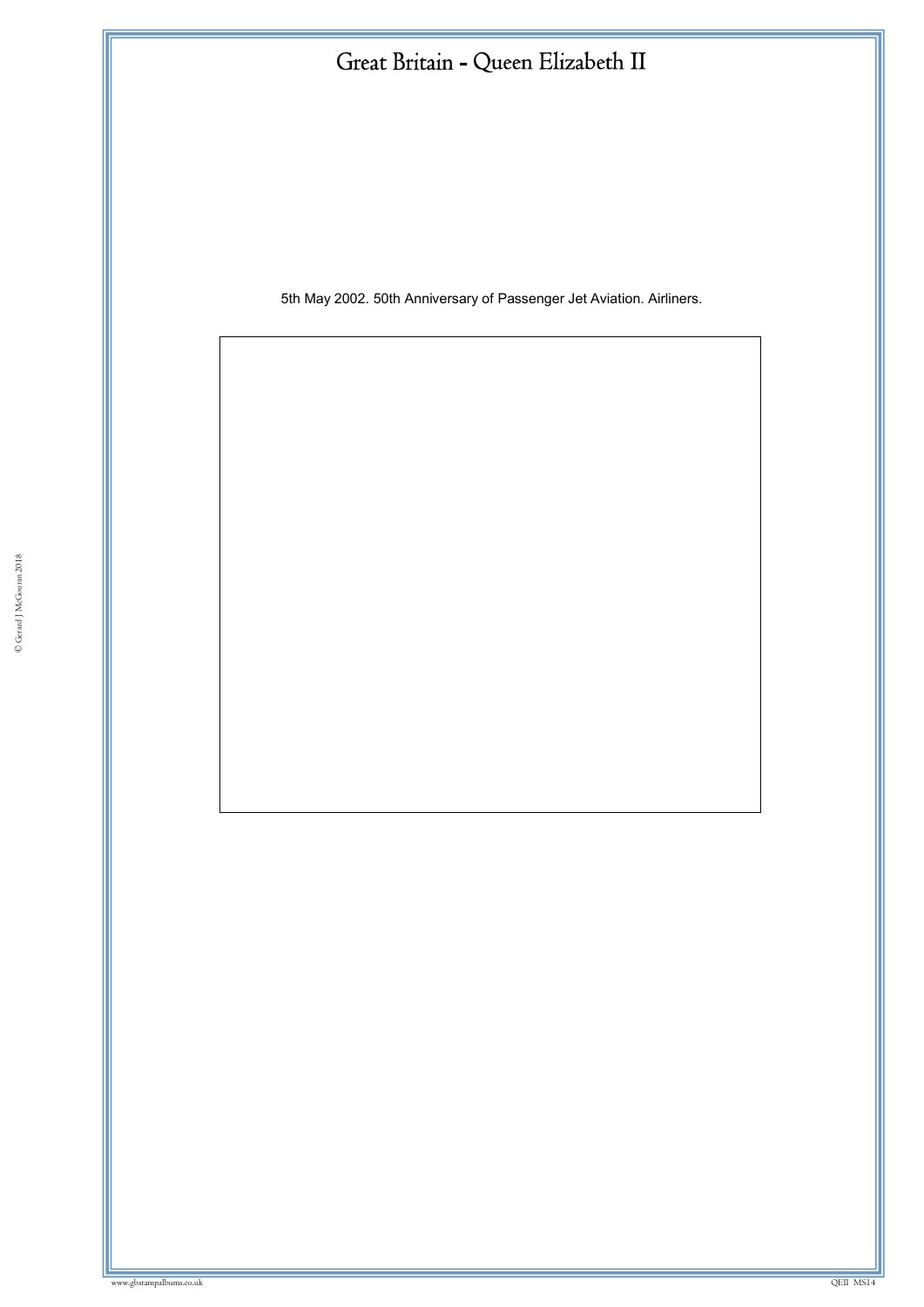

21st May 2002. World Cup Football Championship, Japan and Korea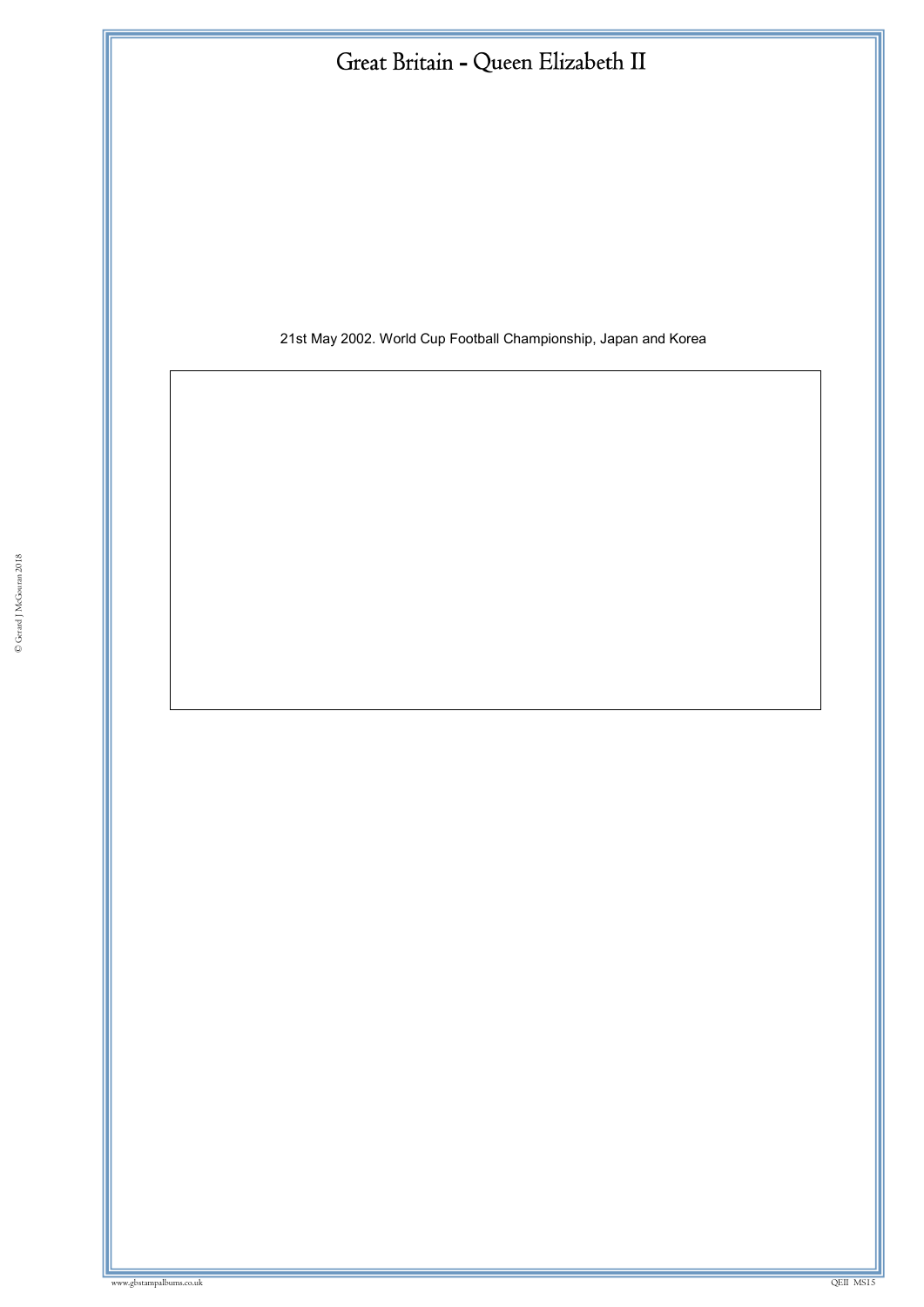24th September 2002. Astronomy.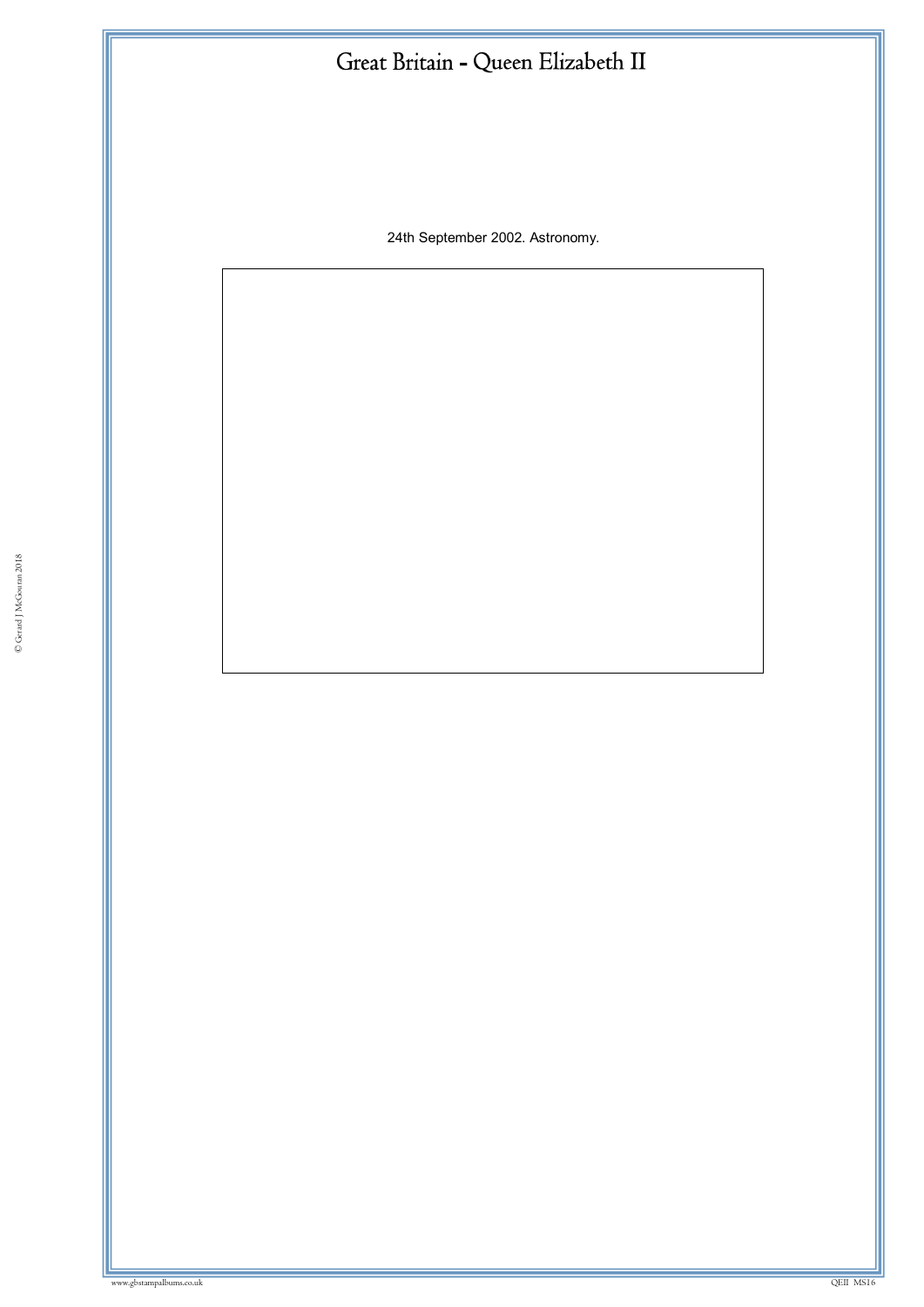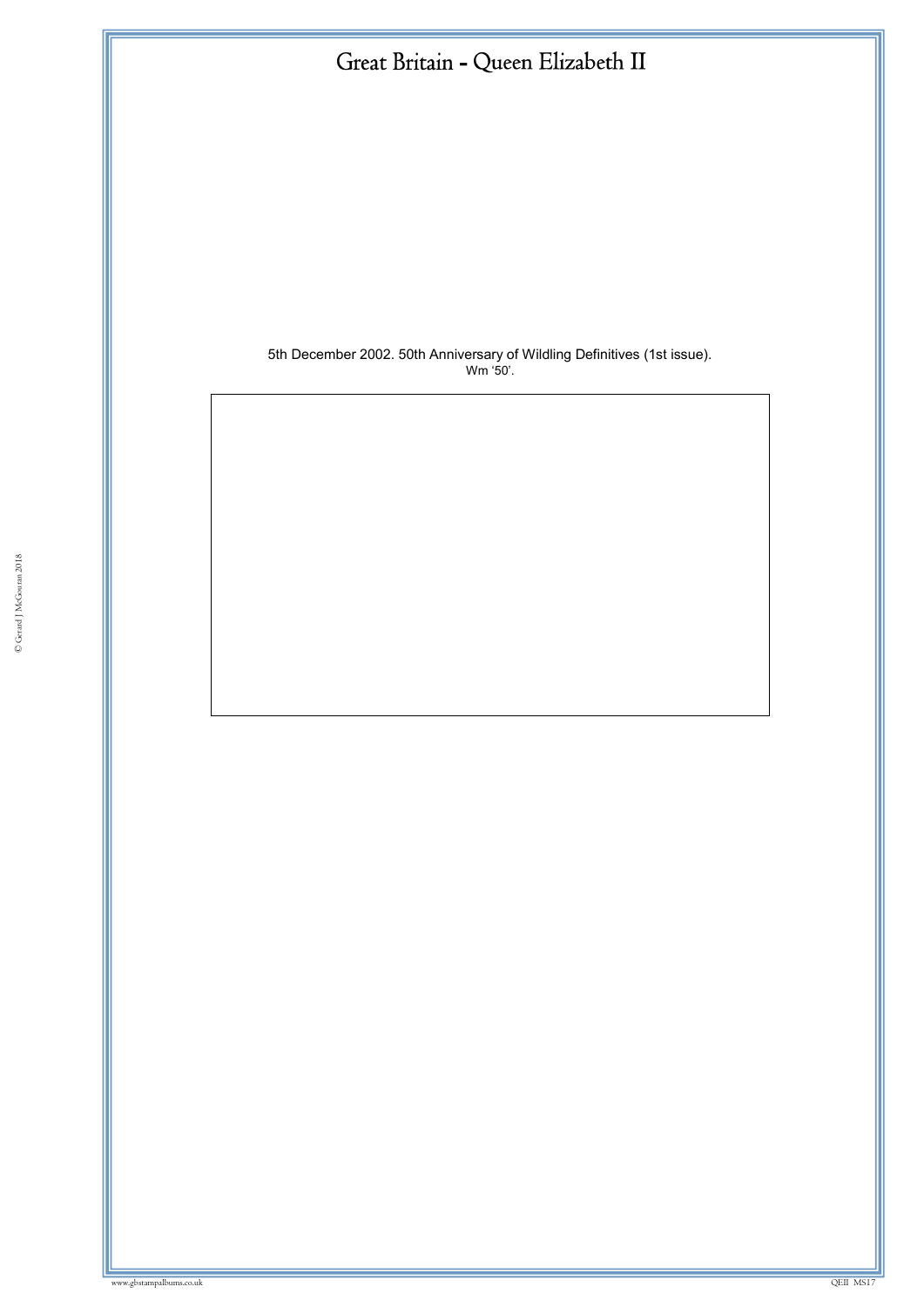

20th May 2003. 50th Anniversary of Wildling Definitives (2nd issue). Wm '50'.

ww.gbstampalbums.co.uk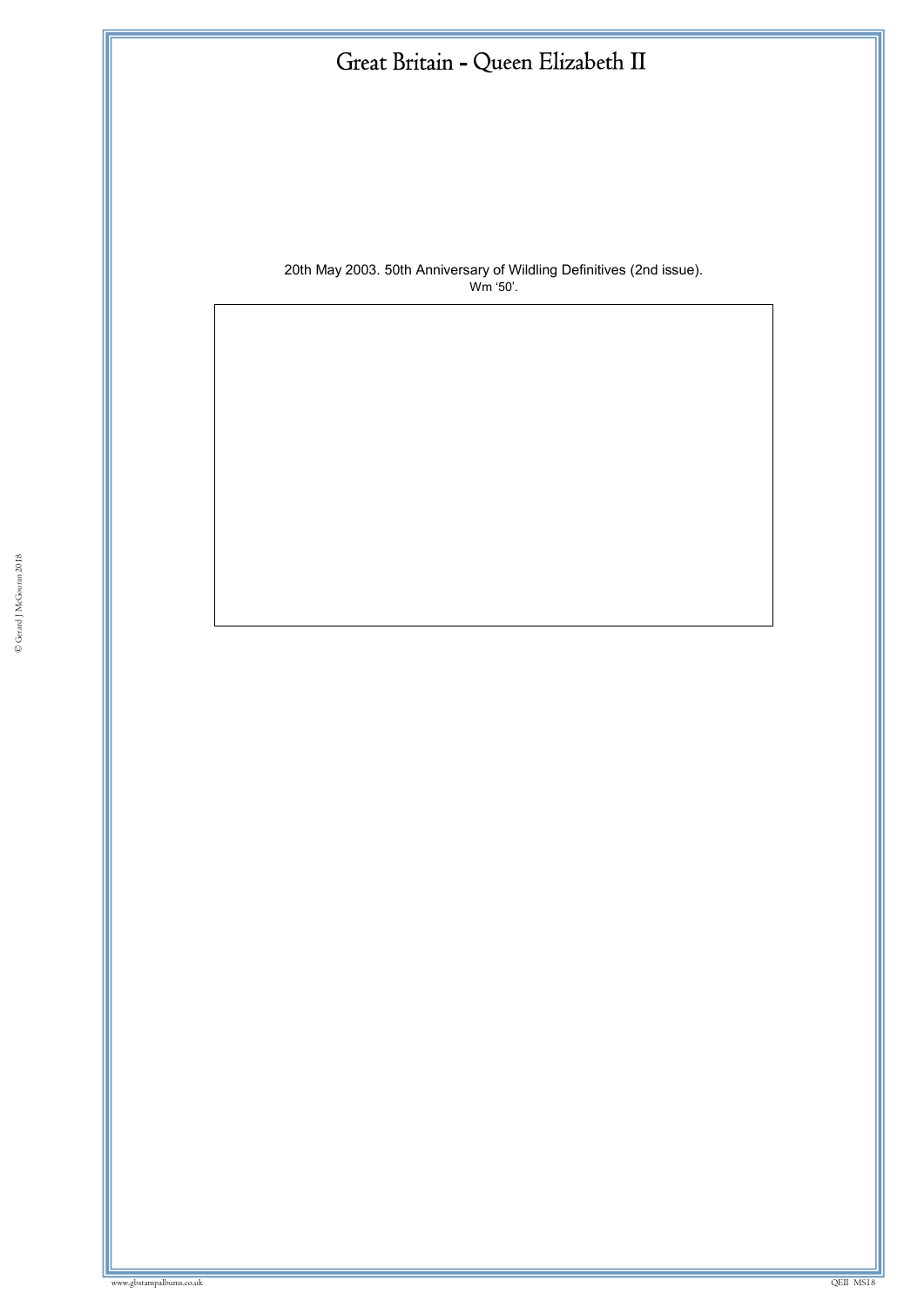18th September 2003. Classic Transport Toys.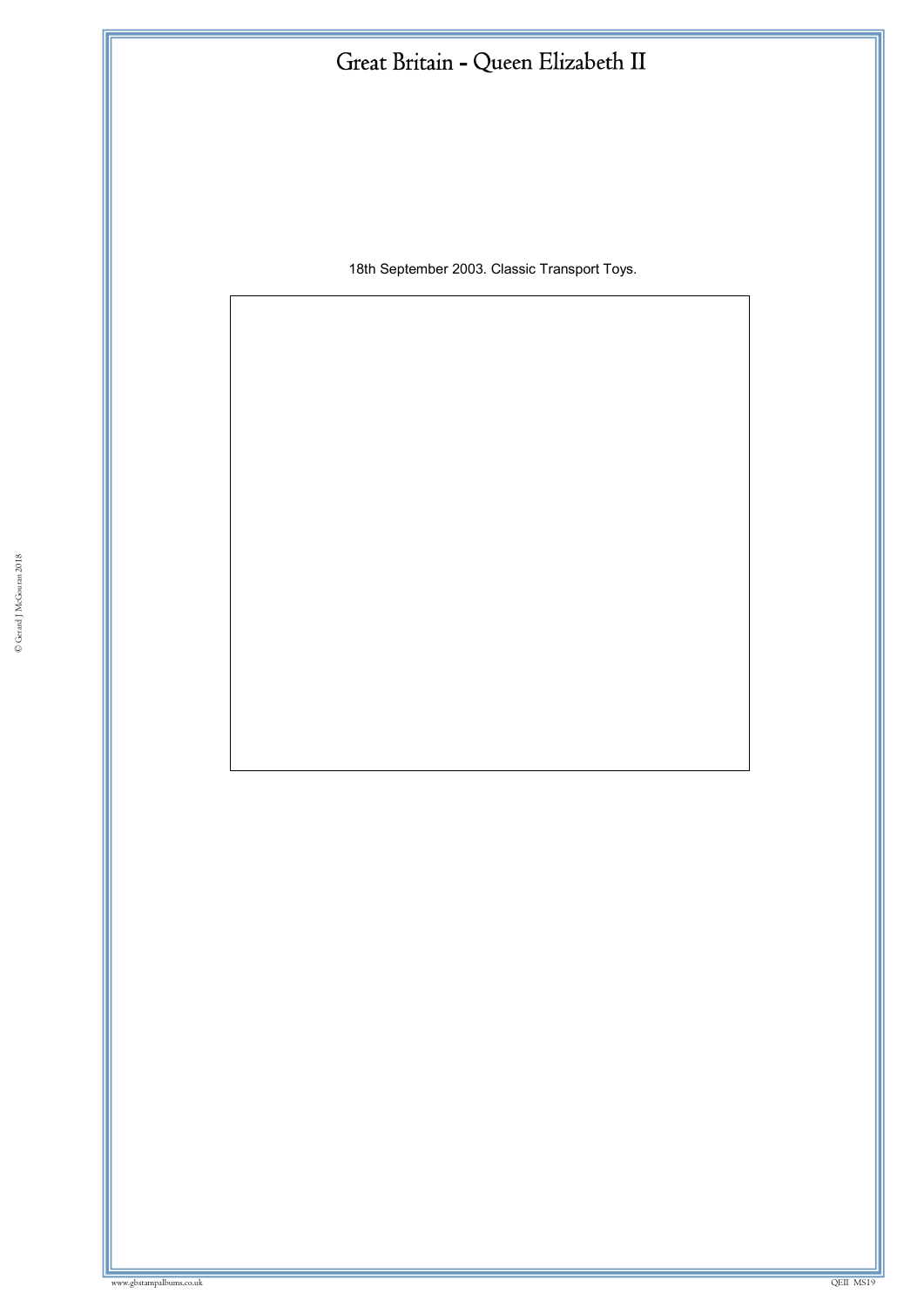19th December 2003. England's Victory in Rugby World Cup Championship, Australia.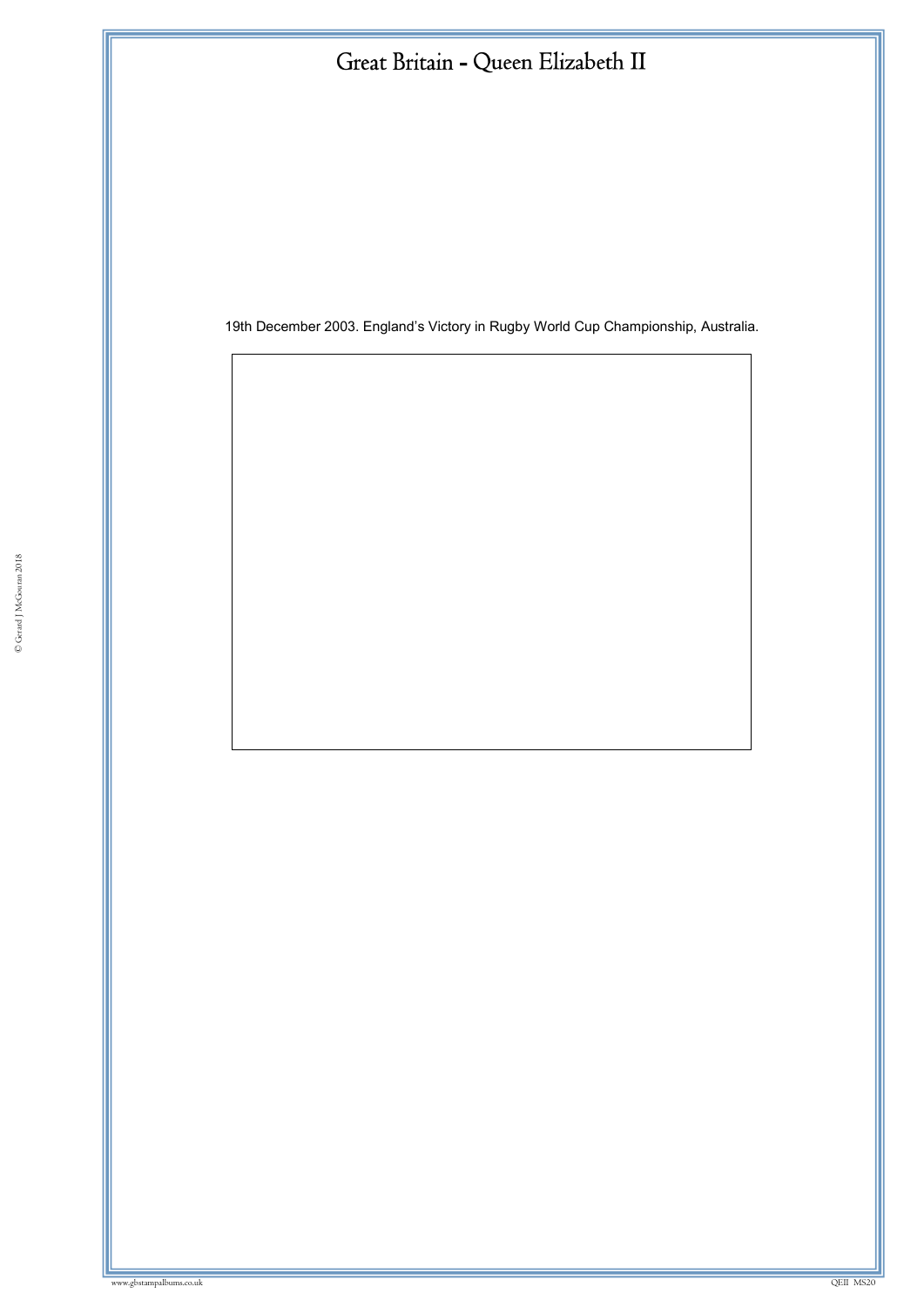13th January 2004. Classic Locomotives.

© Gerard J McGouran 2018

where we have a state of the state of the state of the state of the state of the state of the state of the state of the state of the state of the state of the state of the state of the state of the state of the state of th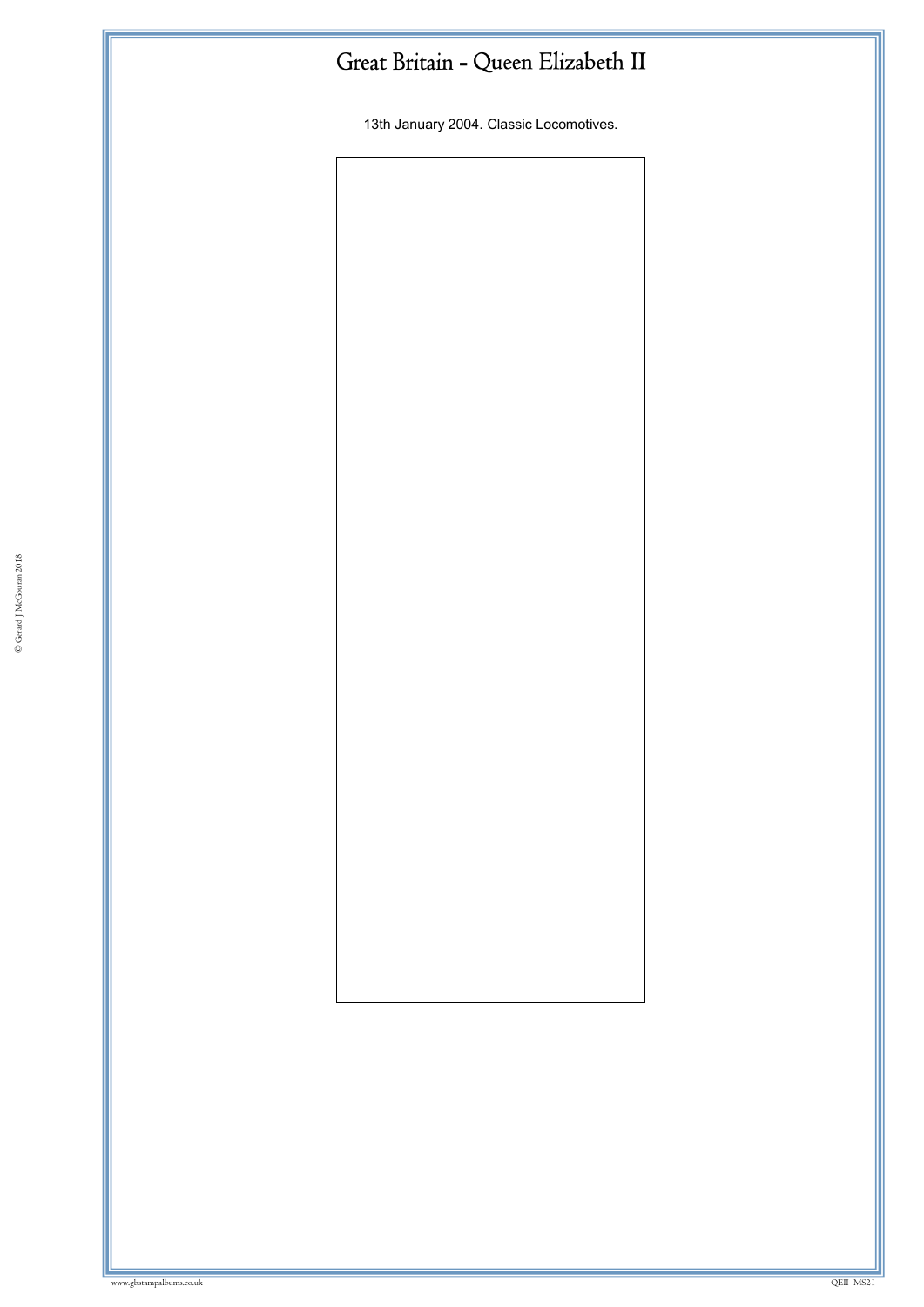13th April 2004. Ocean Liners.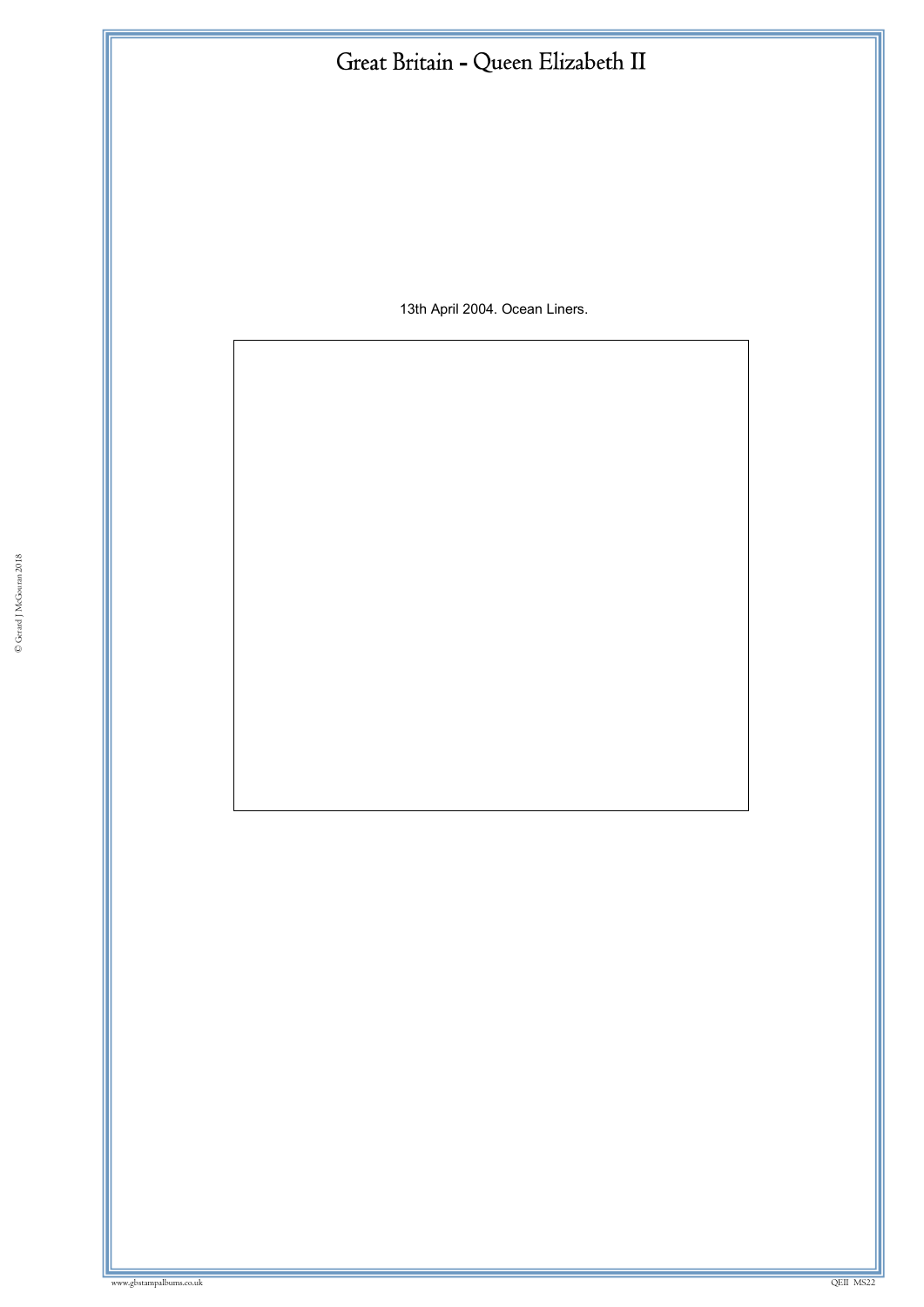25th May 2004. Bicentenary of the Royal Horticultural Society (1st issue).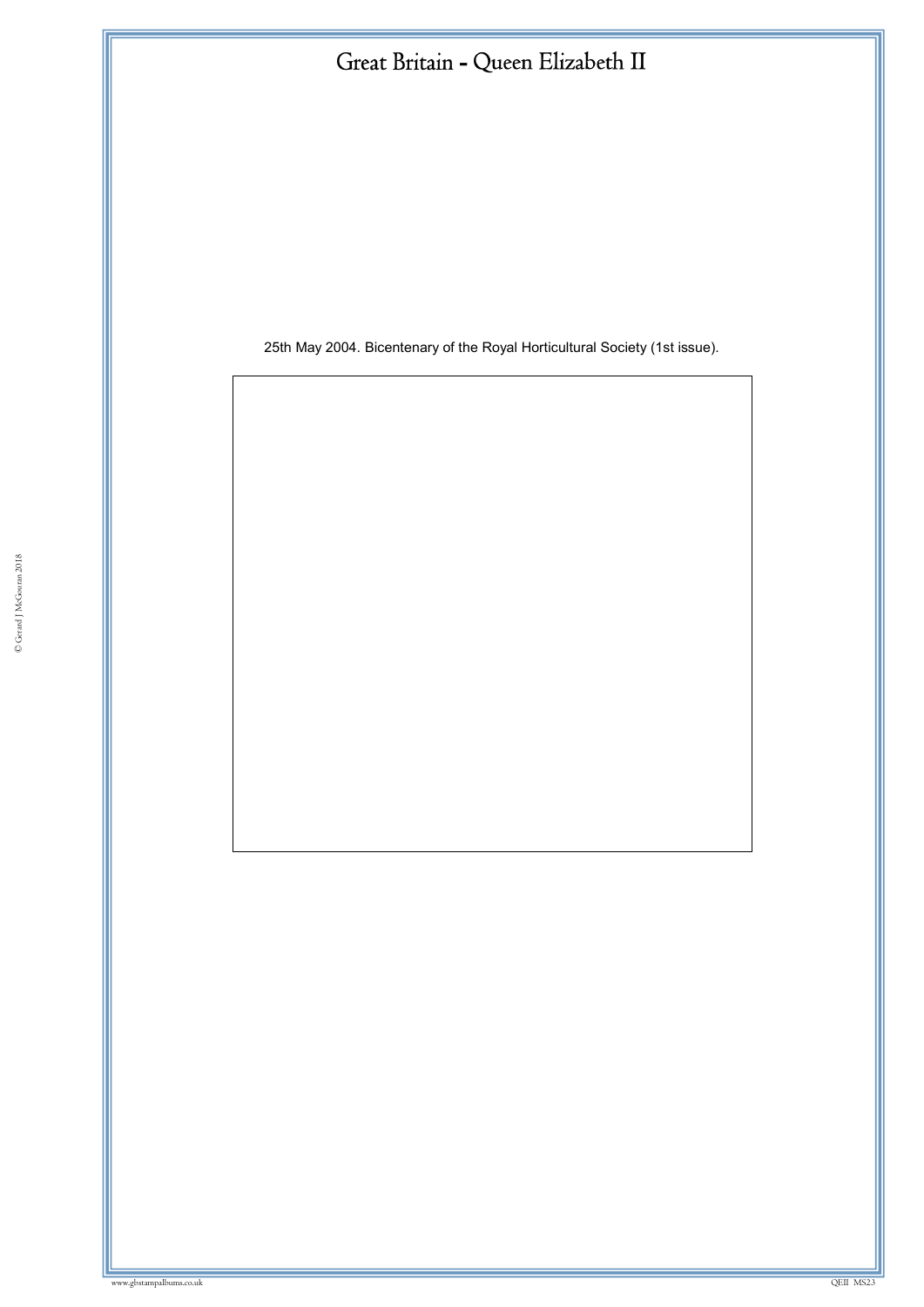2nd November 2004. Christmas.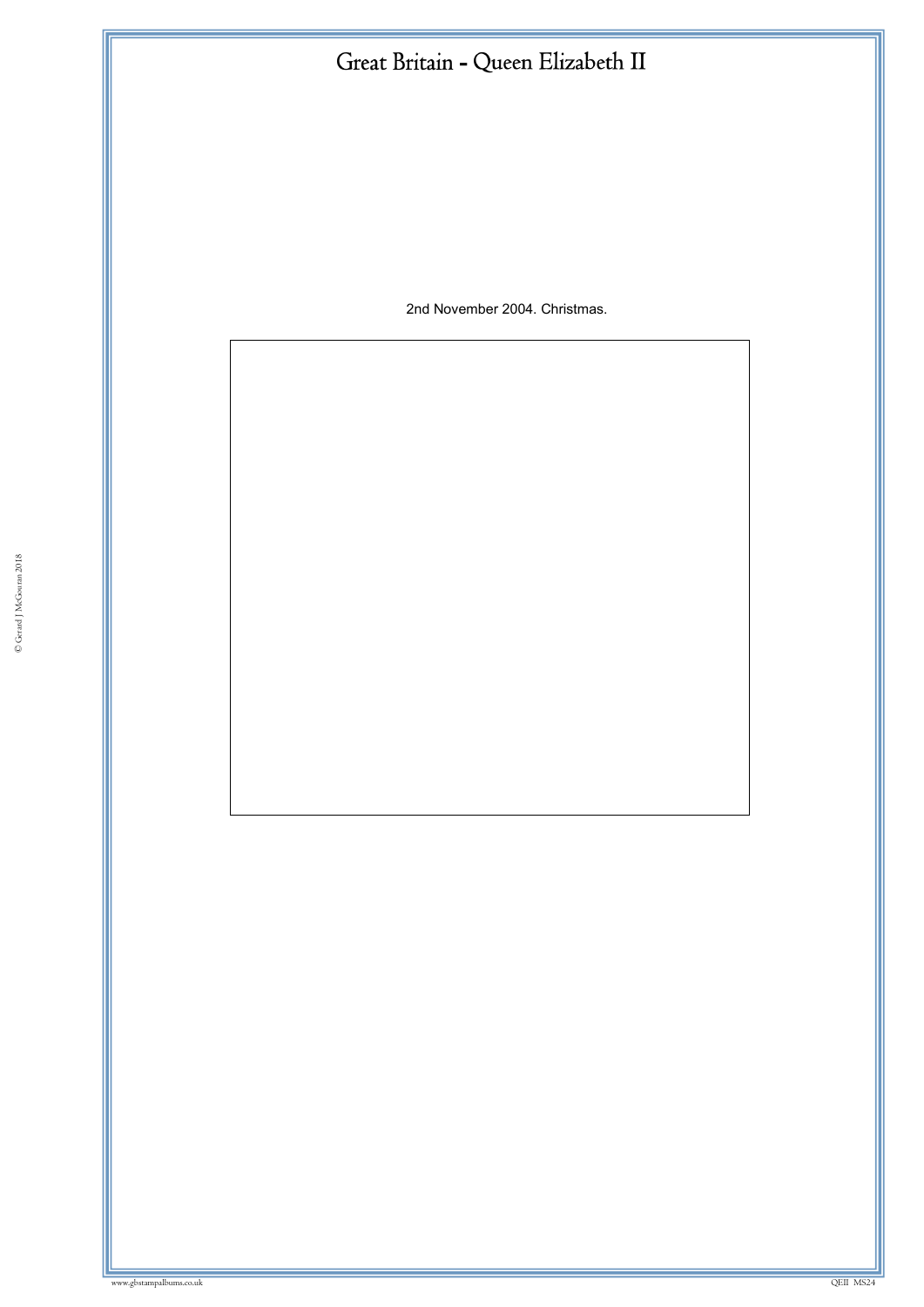24th February 2005. 150th Death Anniversary of Charlotte Brontë.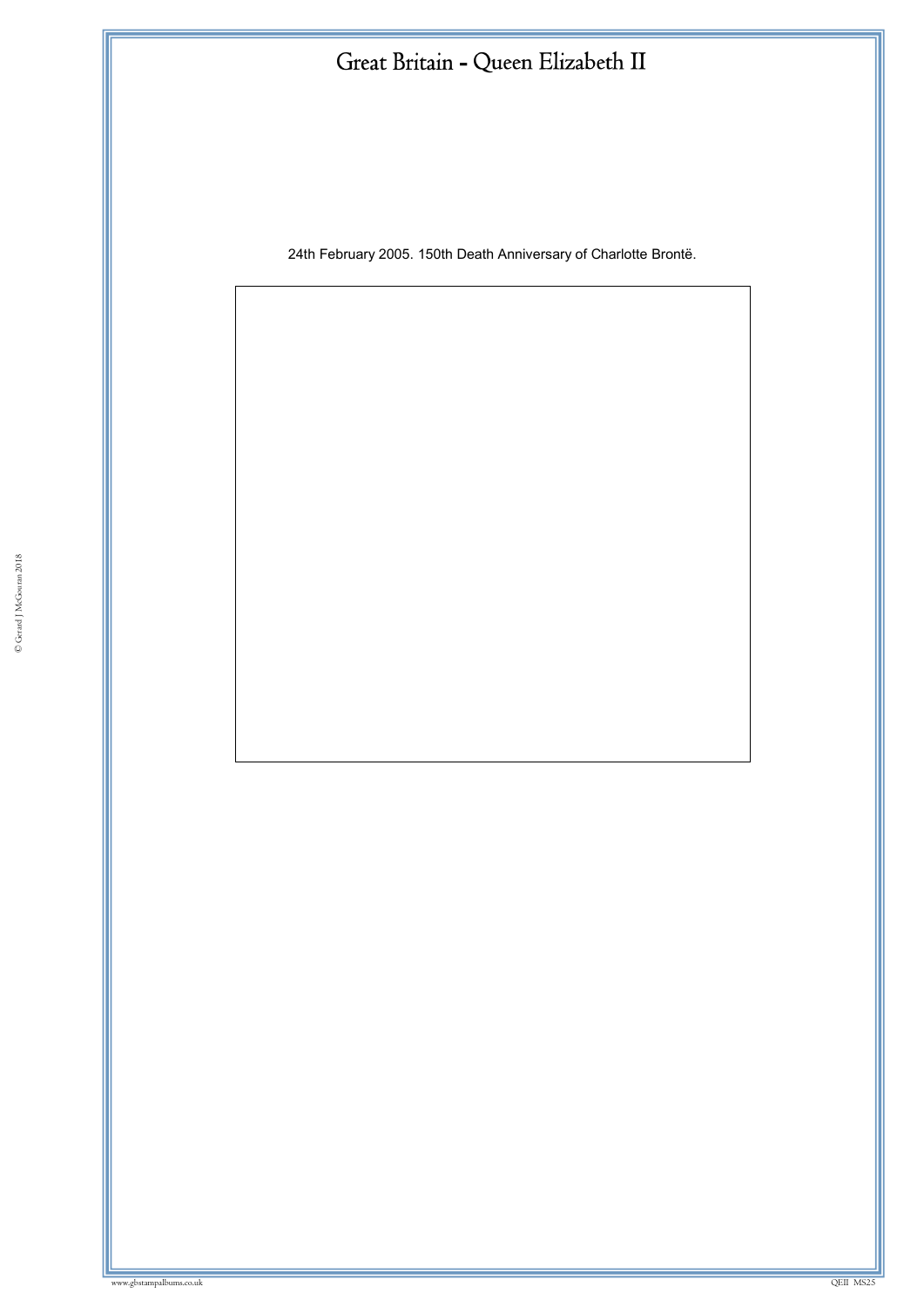22nd March 2005. 50th Anniversary of First Castles Definitives.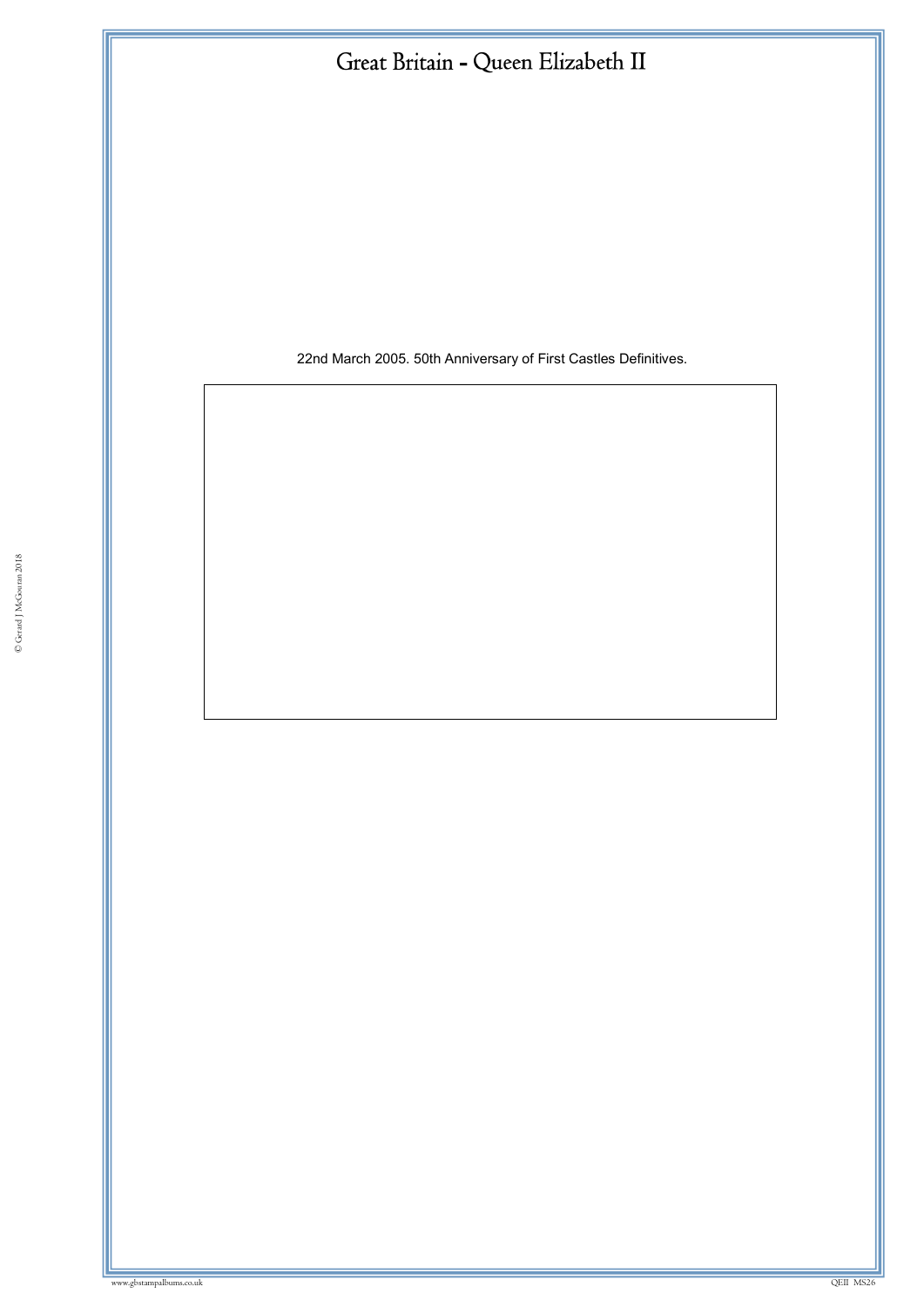9th April 2005. Royal Wedding.

© Gerard J McGouran 2018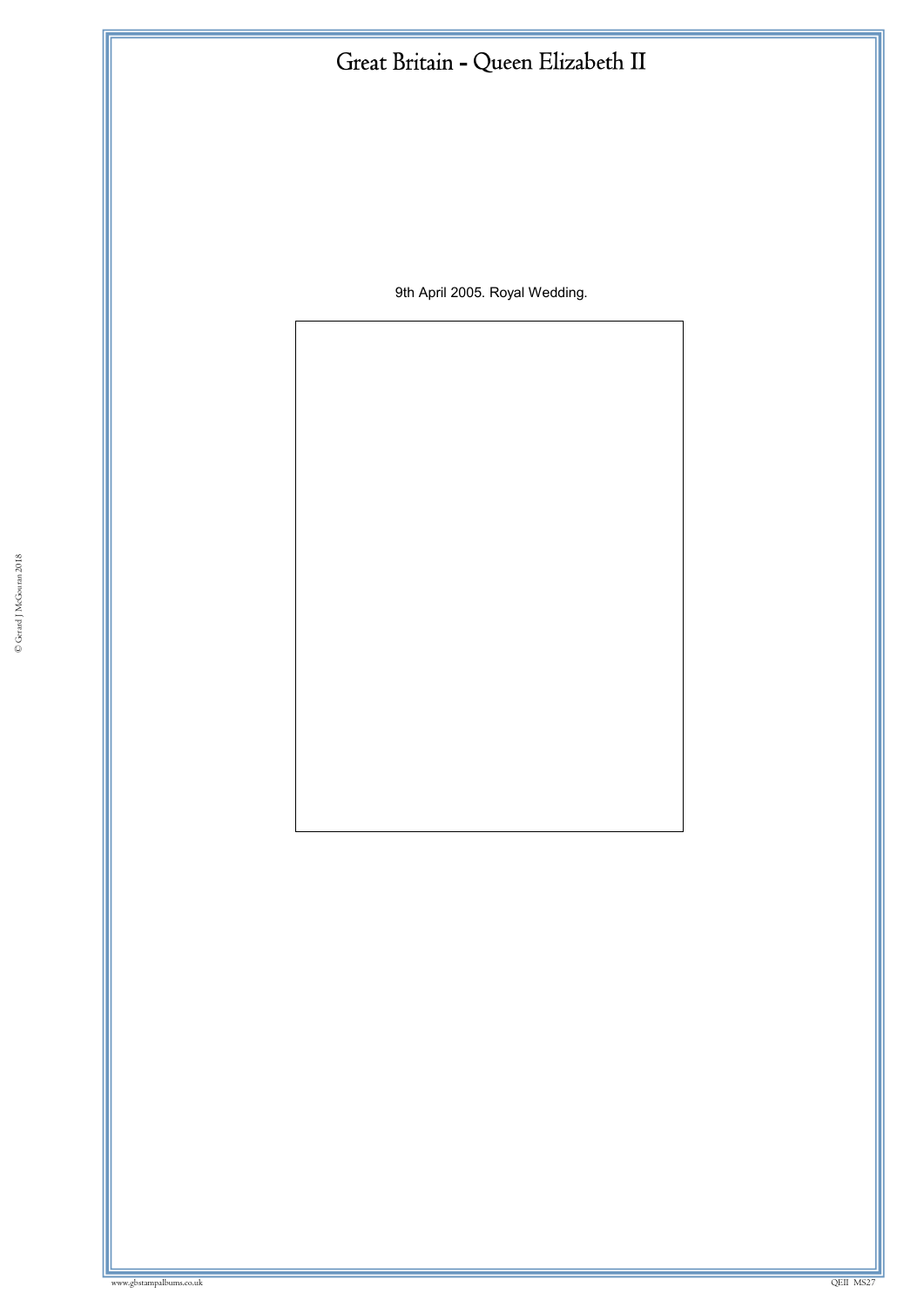7th June 2005. Trooping the Colour.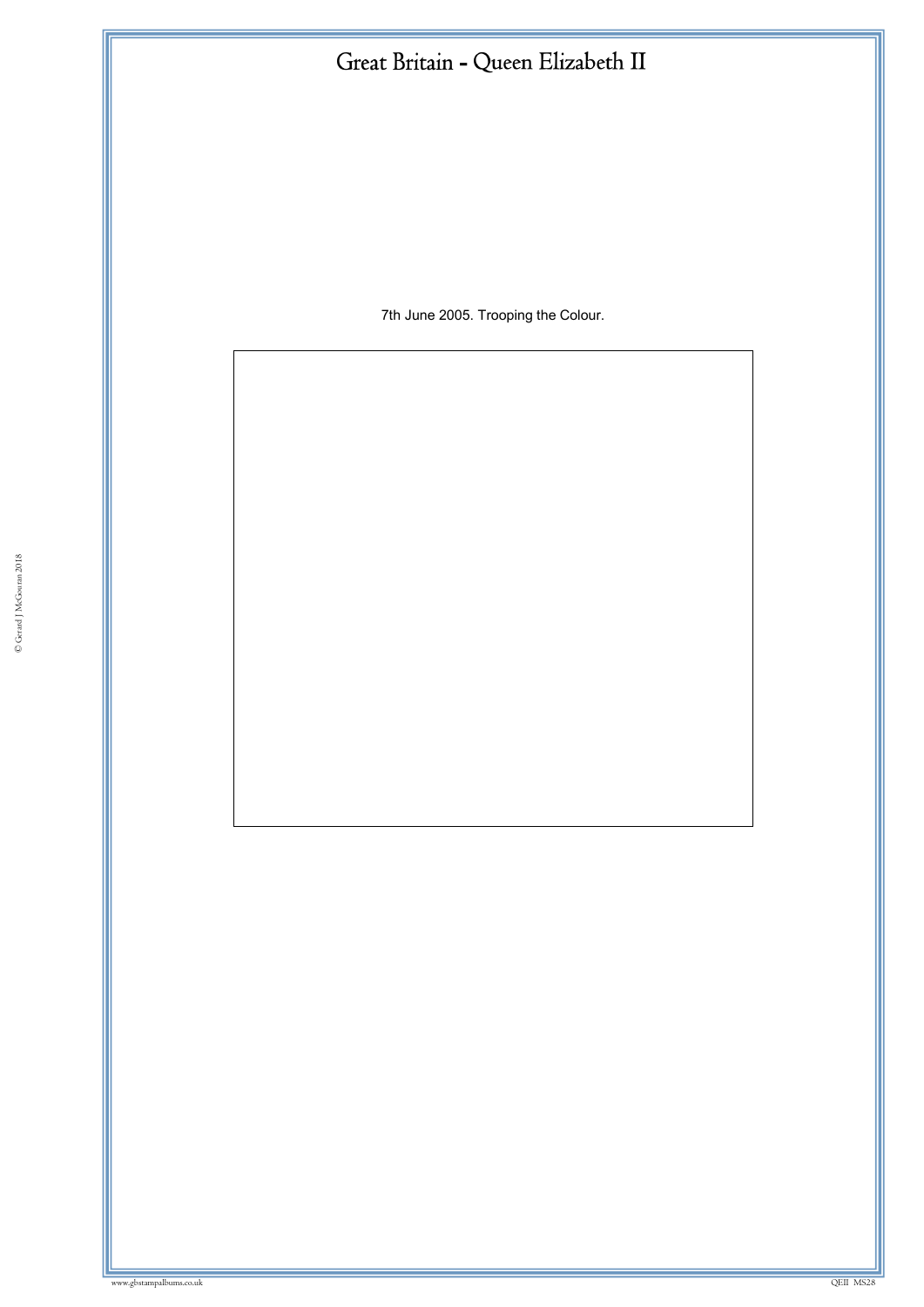5th July 2005. 60th Anniversary of End of the Second World War.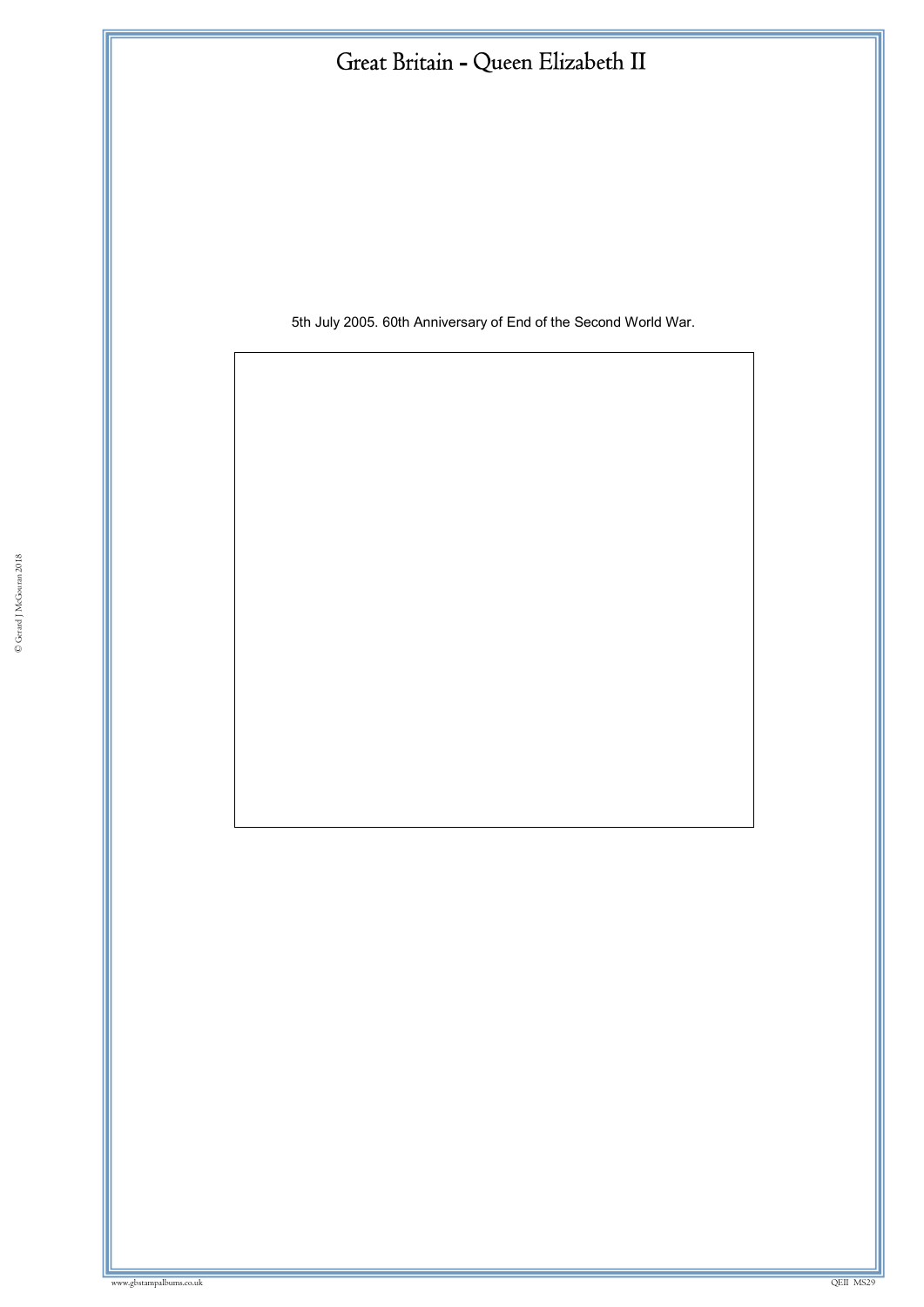5th August 2005. London's Successful Bid for Olympic Games, 2012.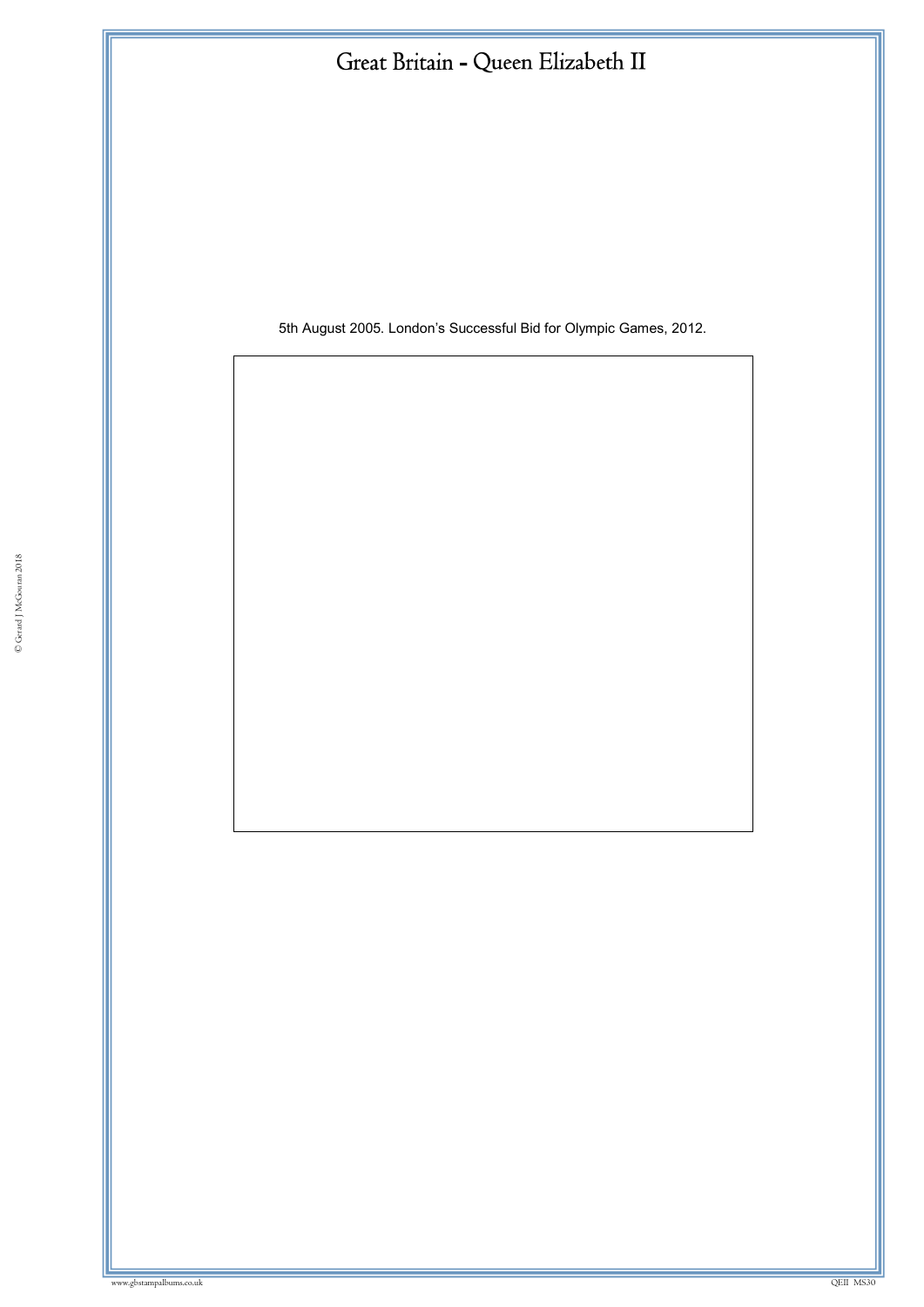6th October 2005. England's Ashes Victory.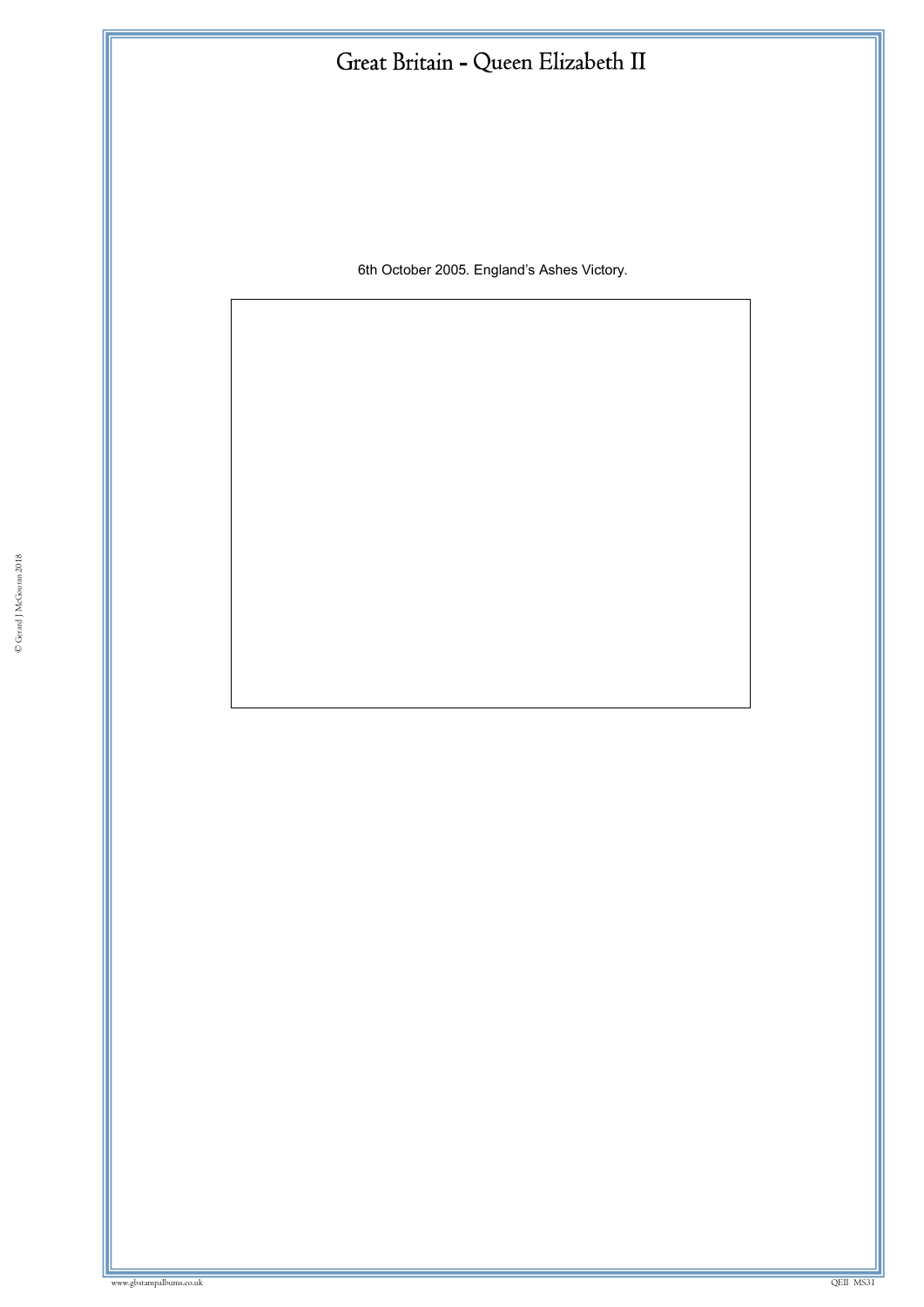18th October 2005. Bicentenary of the Battle of Trafalgar (1st issue).

© Gerard J McGouran 2018

w.gbstampalbums.co.uk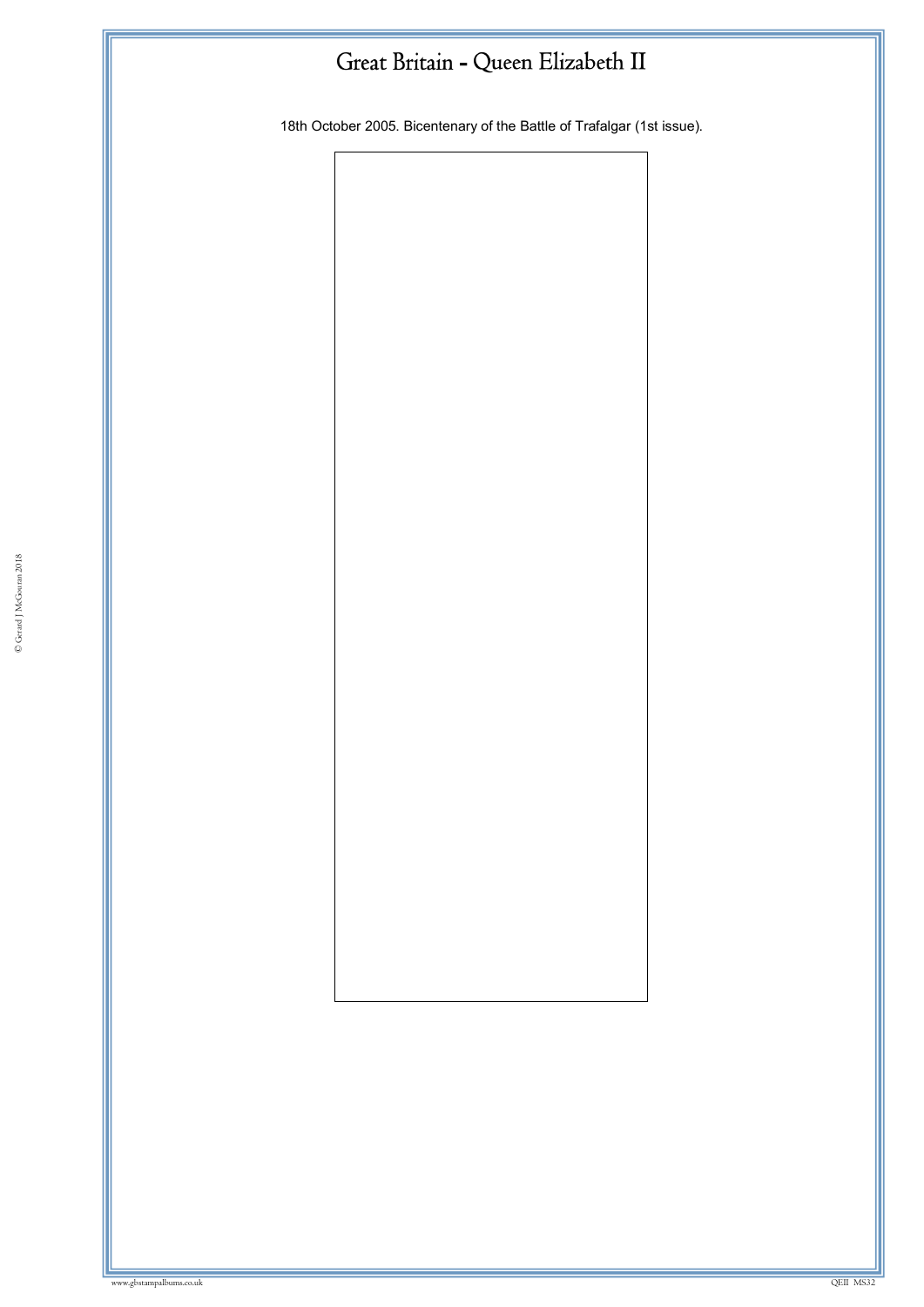1st November 2005. Christmas. Madonna and Child Paintings.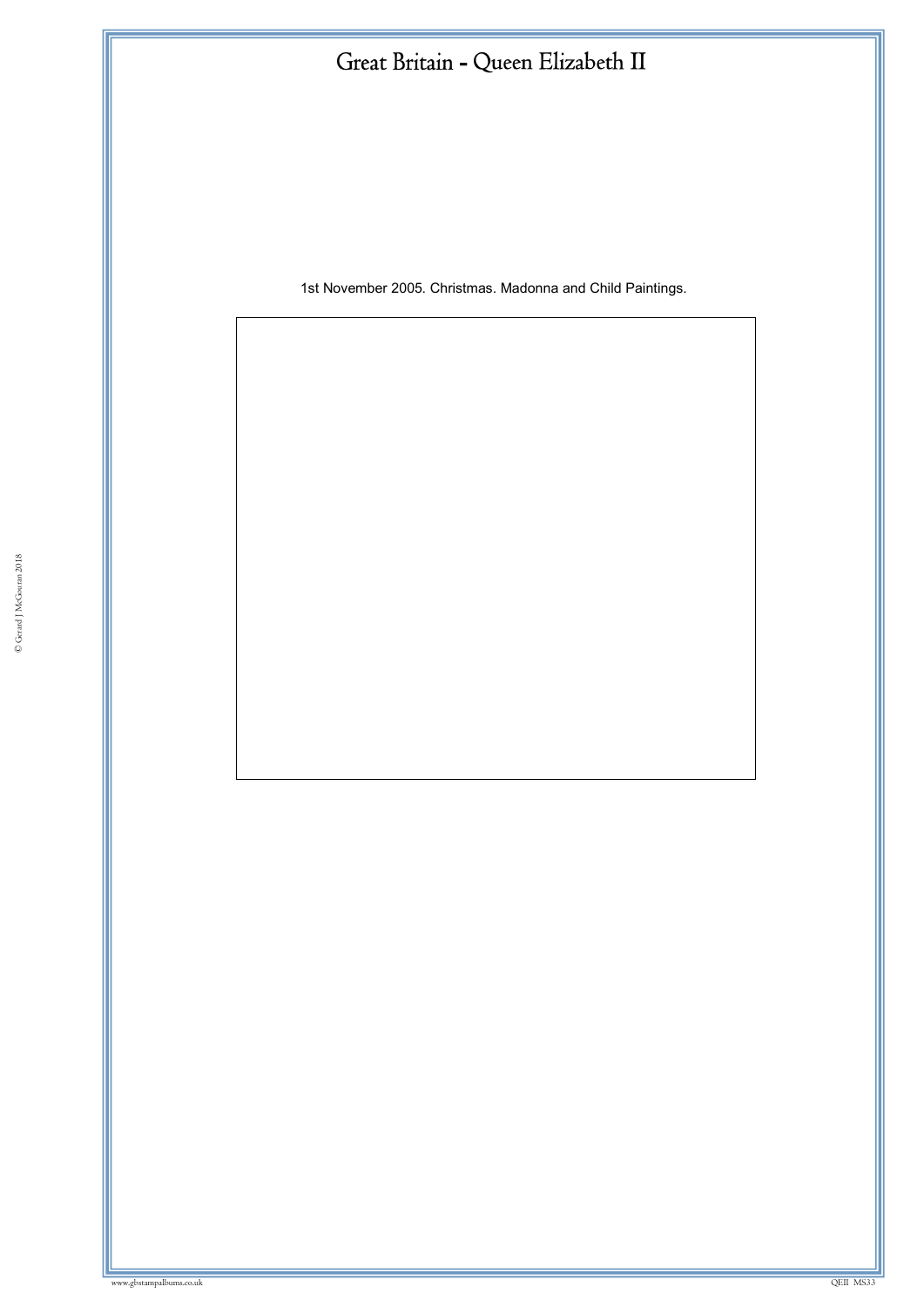23rd February 2006. Birth Bicentenary of Isambard Kingdom Brunel (engineer). (1st series).

© Gerard J McGouran 2018

ww.gbstampalbums.co.uk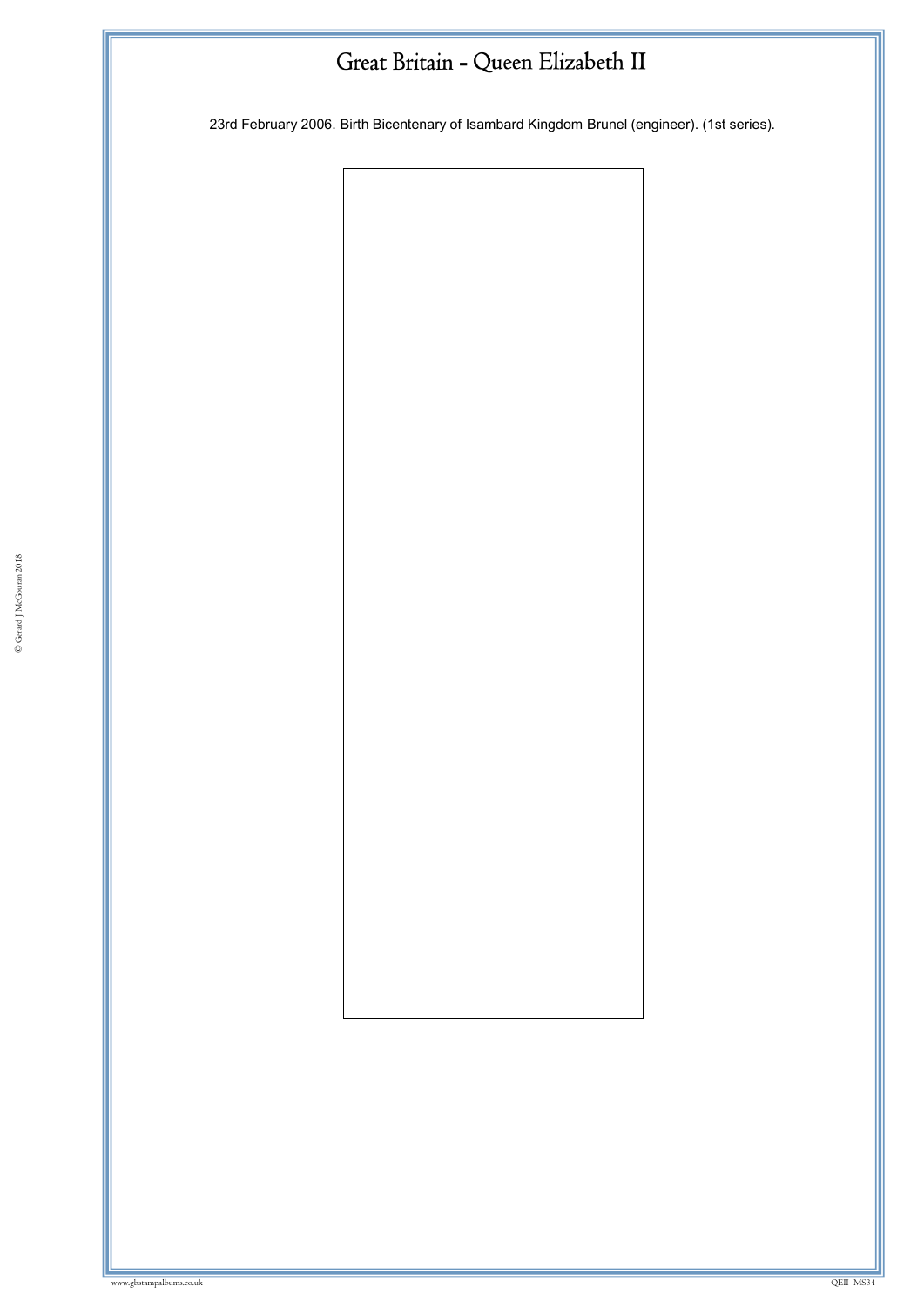31st August 2006. 70th Anniversary of 'The Year of the Three Kings'.

ww.gbstampalbums.co.uk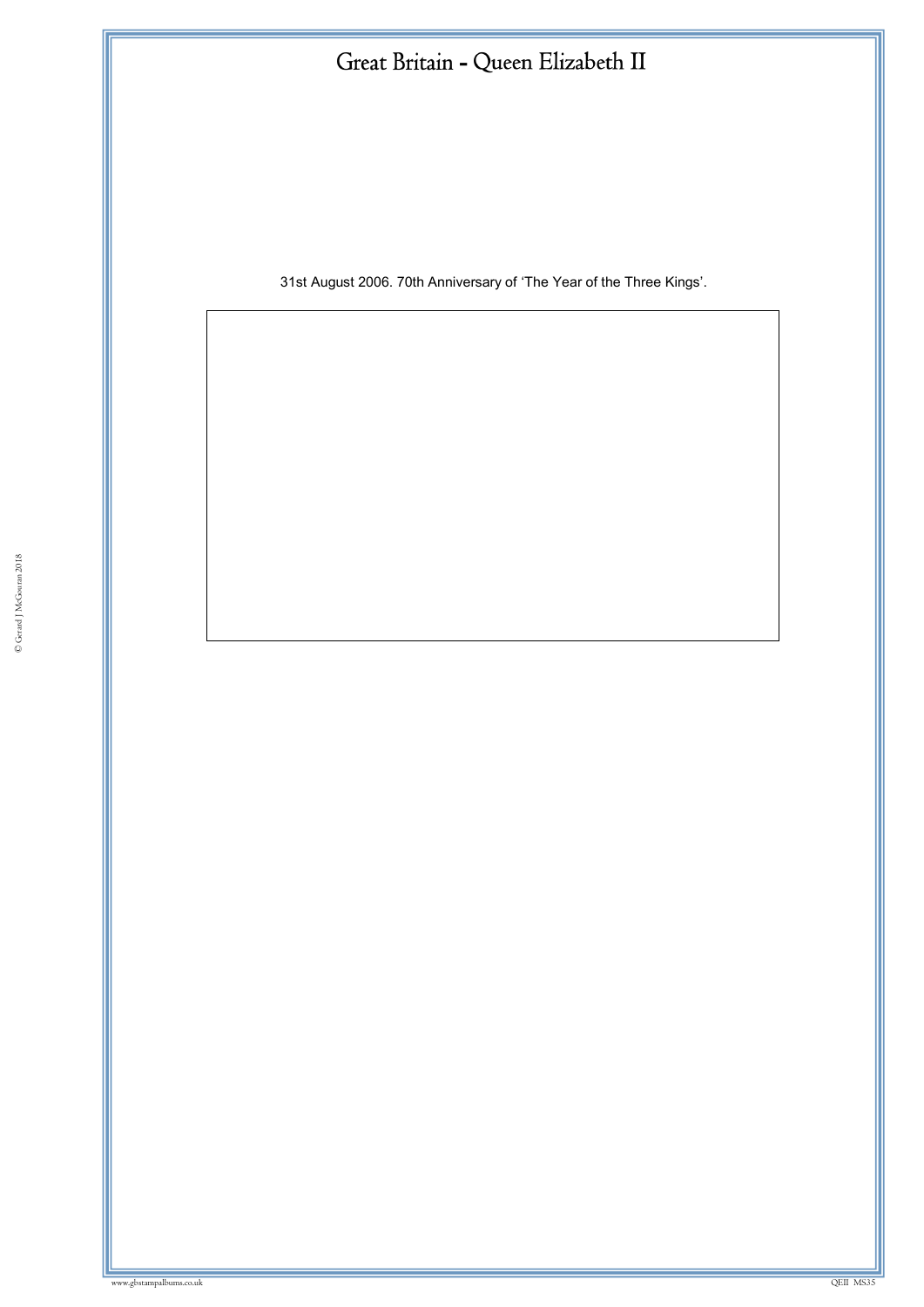21st September 2006. 150th Anniversary of the Victoria Cross (1st issue).

© Gerard J McGouran 2018

where we have a state of the control of the control of the control of the control of the control of the control of the control of the control of the control of the control of the control of the control of the control of th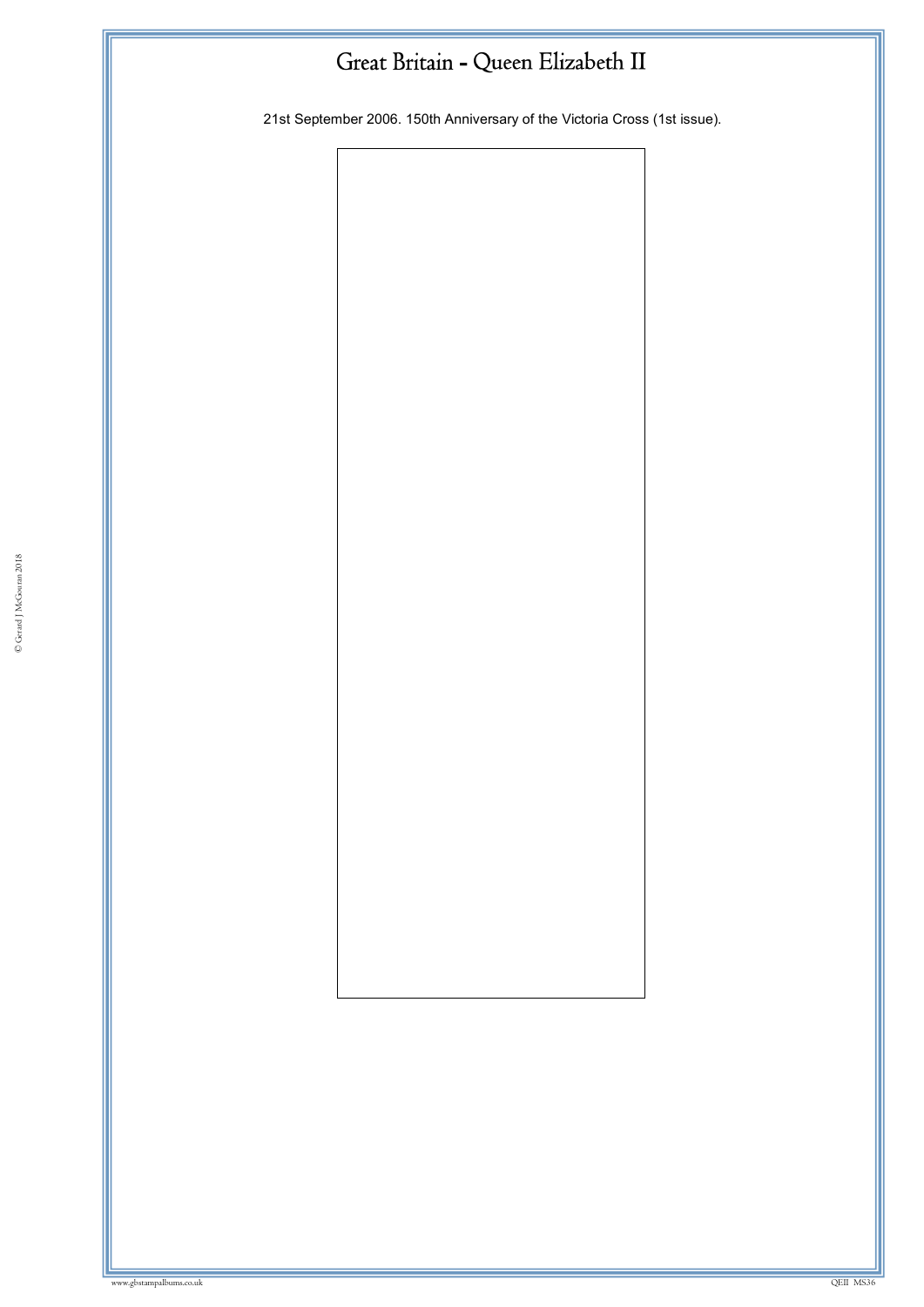7th November 2006. Christmas.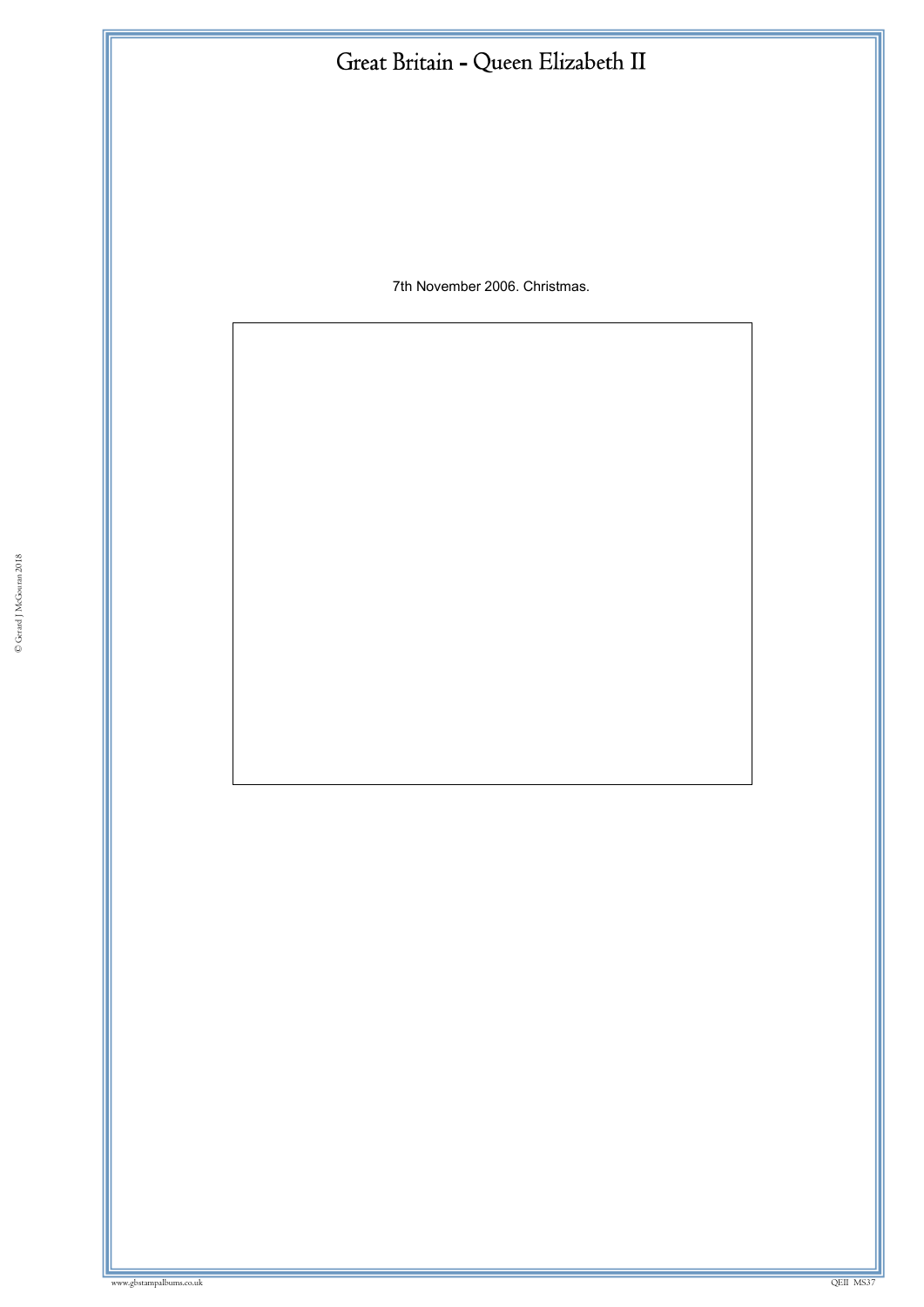

9th November 2006. Lest We Forget (1st issue). 90th Anniversary of the Battle of the Somme.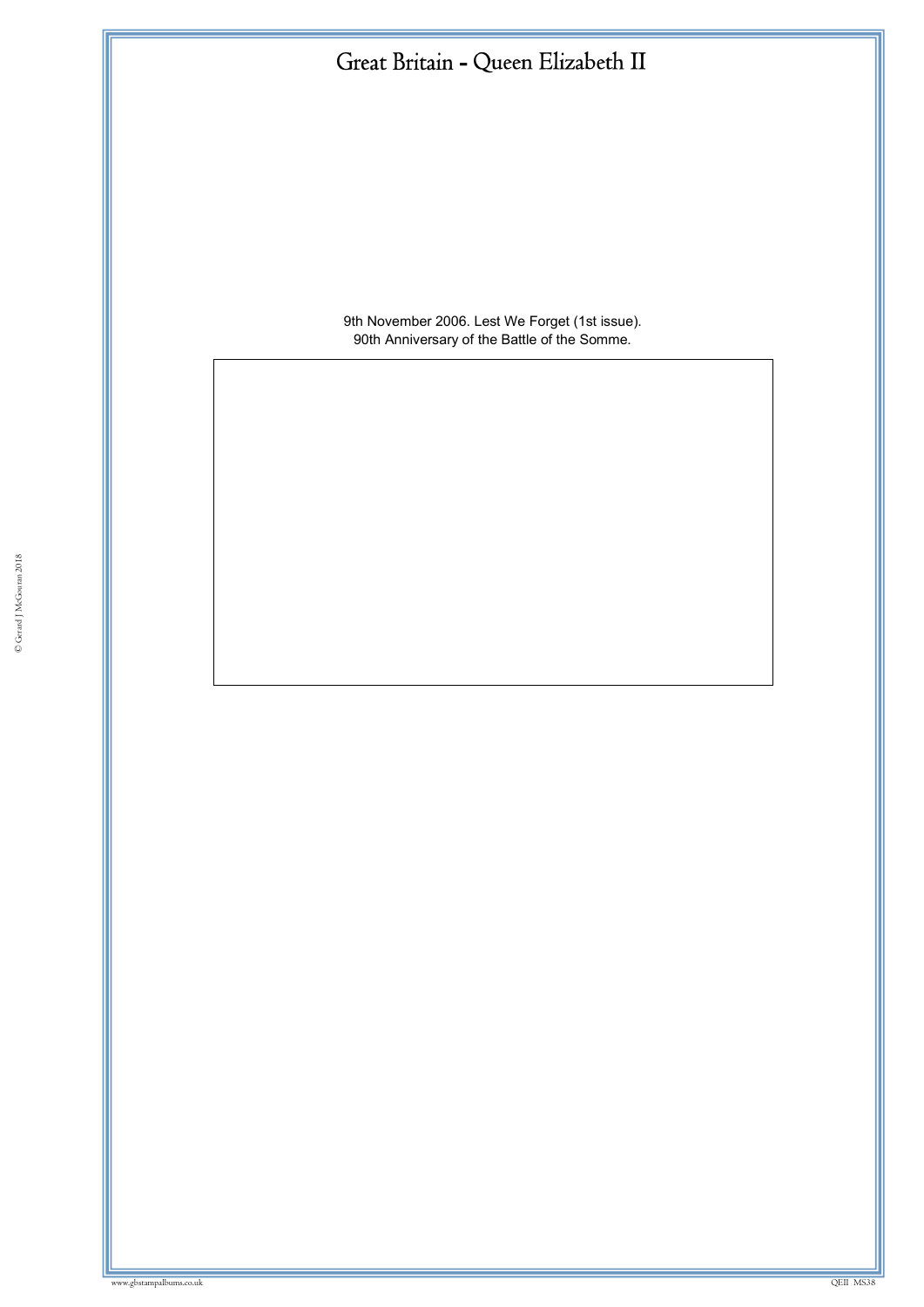9th January 2007. The Beatles. Album Covers.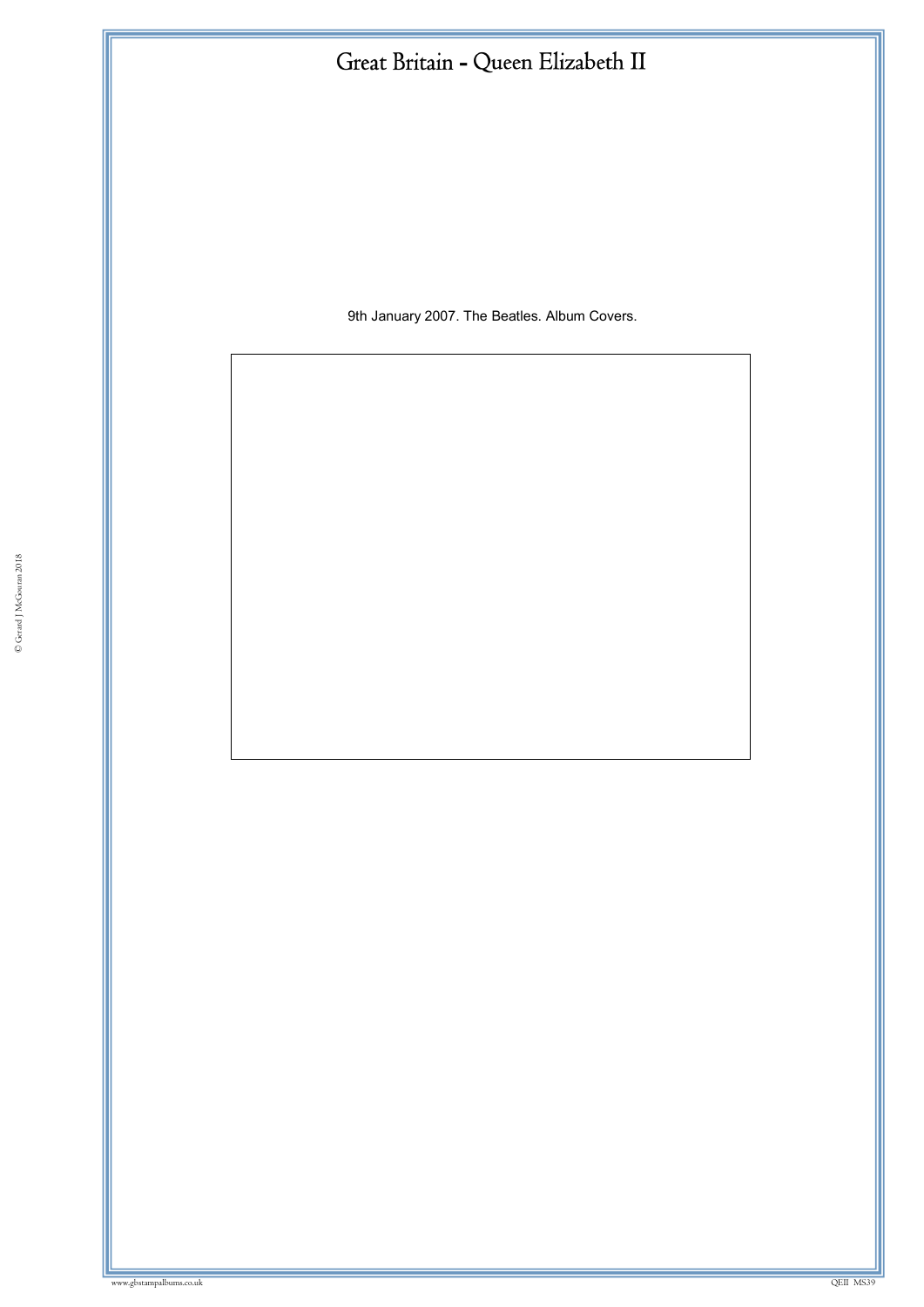1st March 2007. Word of Invention (2nd series).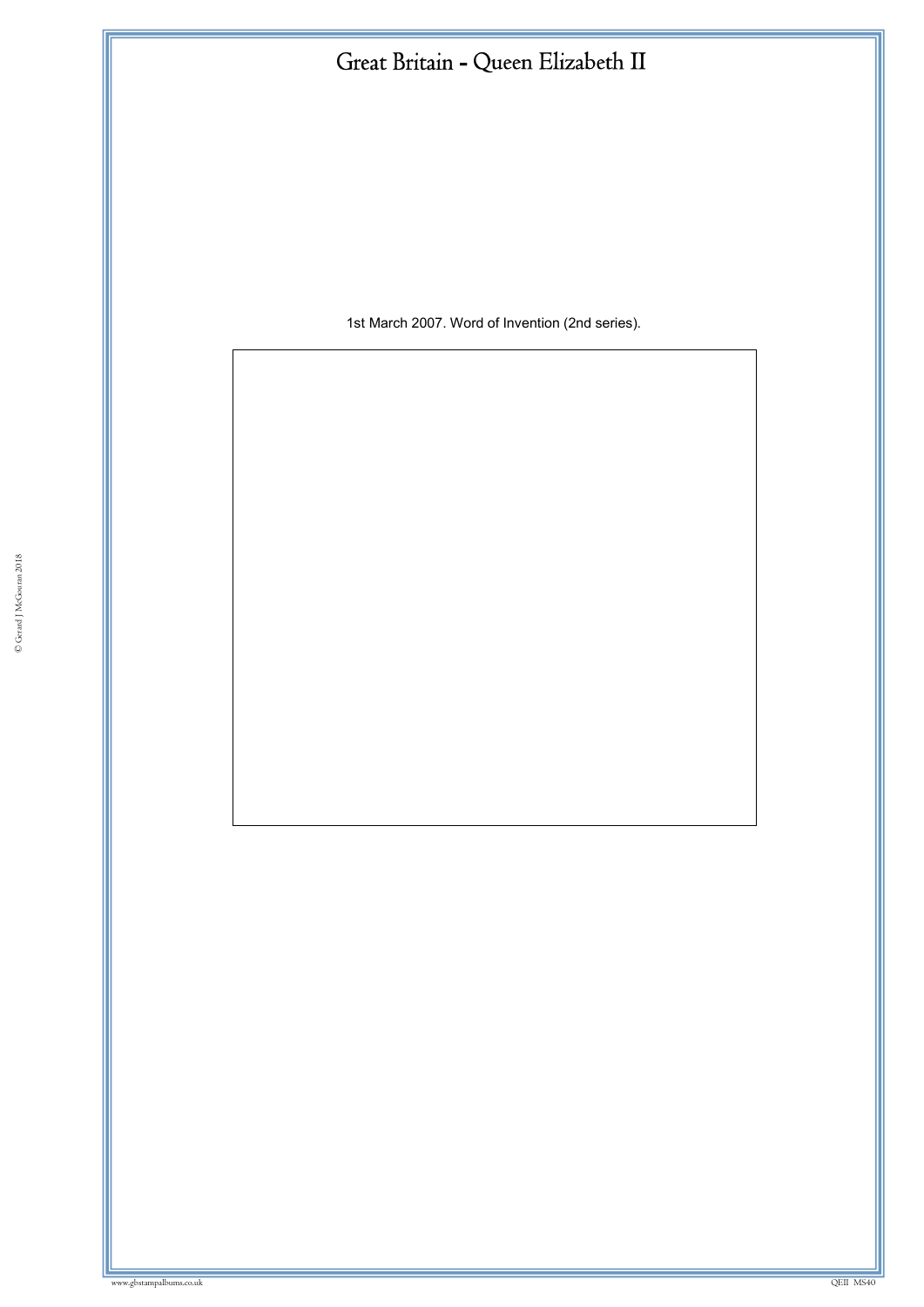17th May 2007. New Wembley Stadium, London.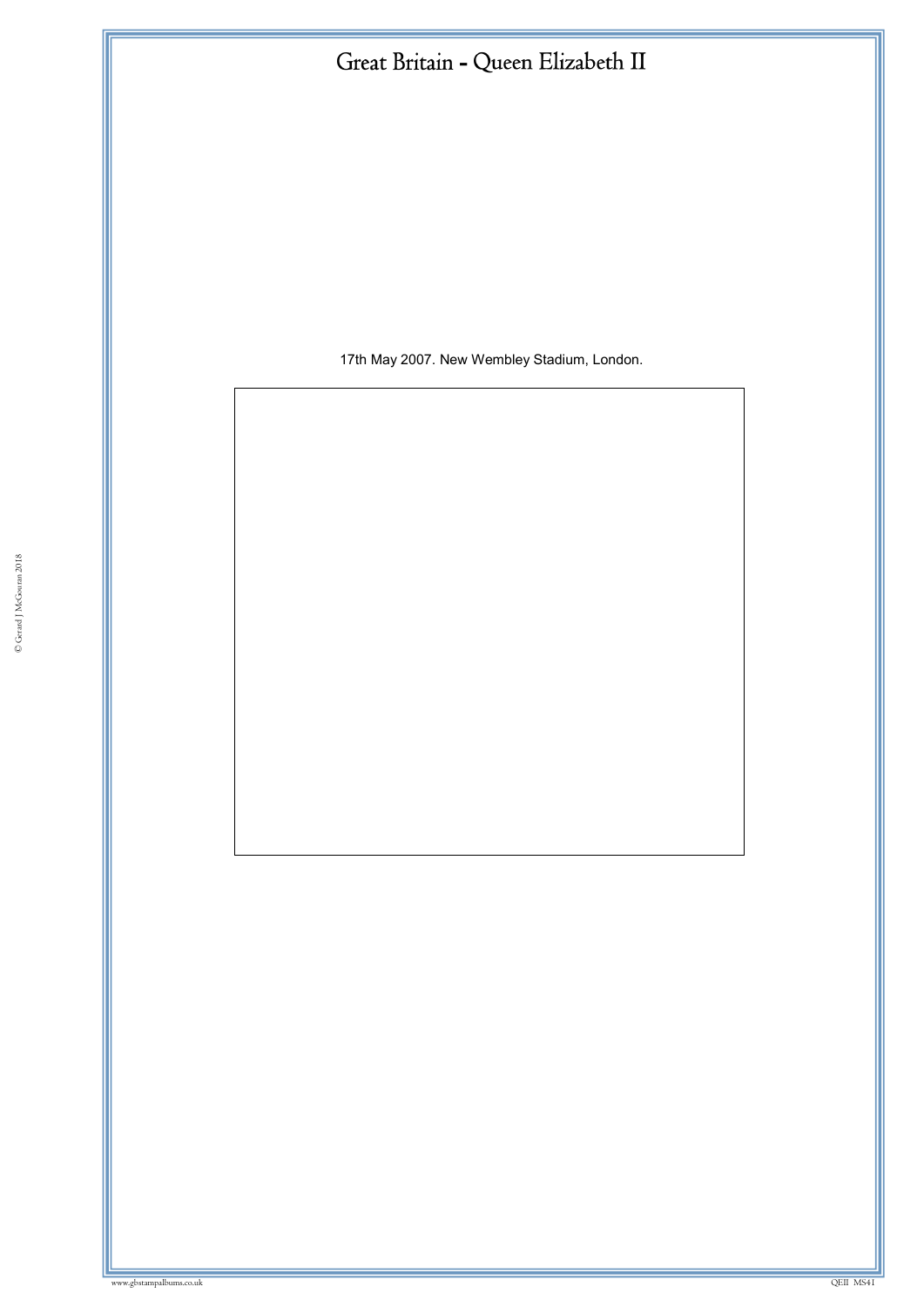5th June 2007. 40th Anniversary of the First Machin Definitives.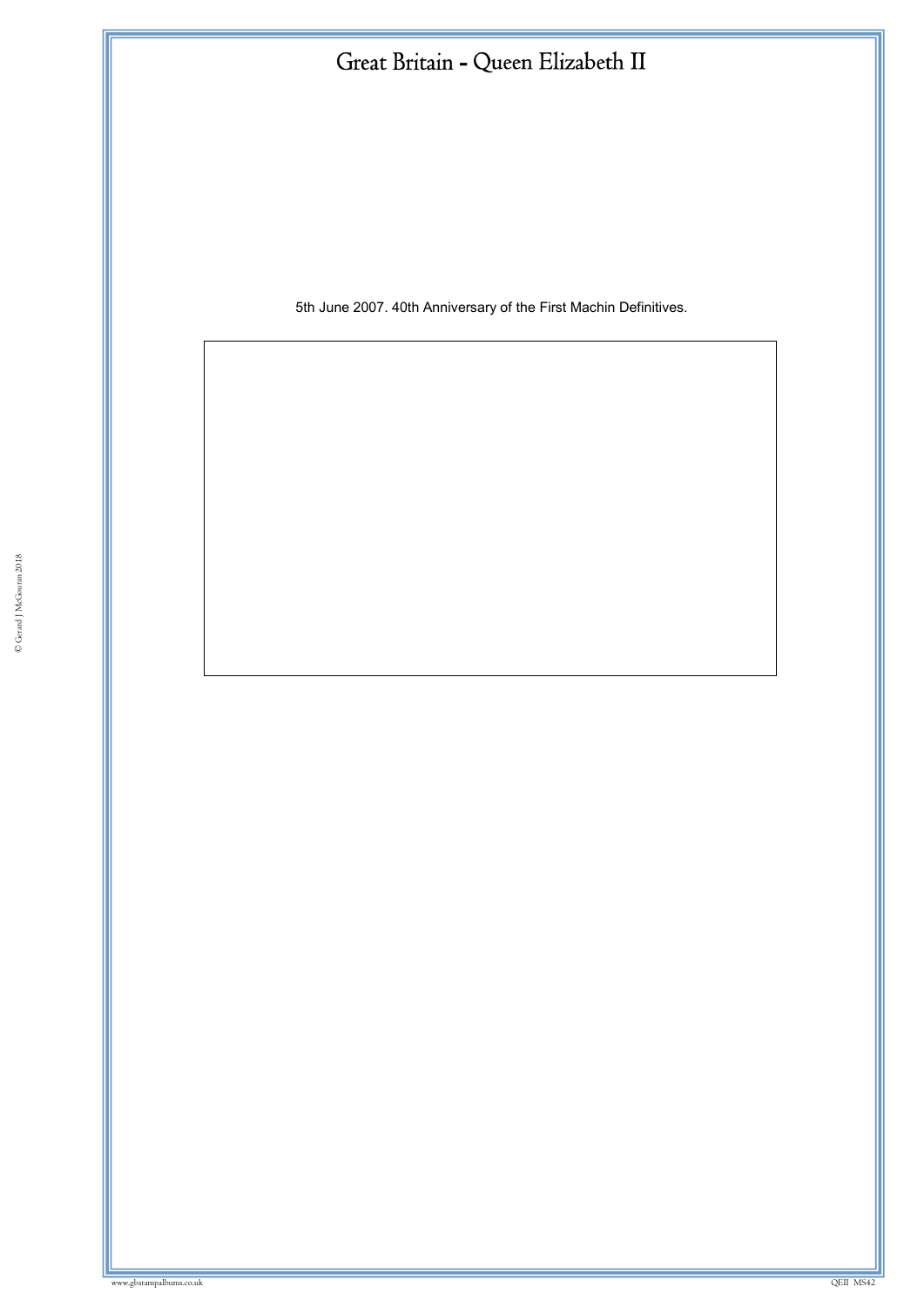Crests of Hogwarts School and its Four Houses.

ww.gbstampalbums.com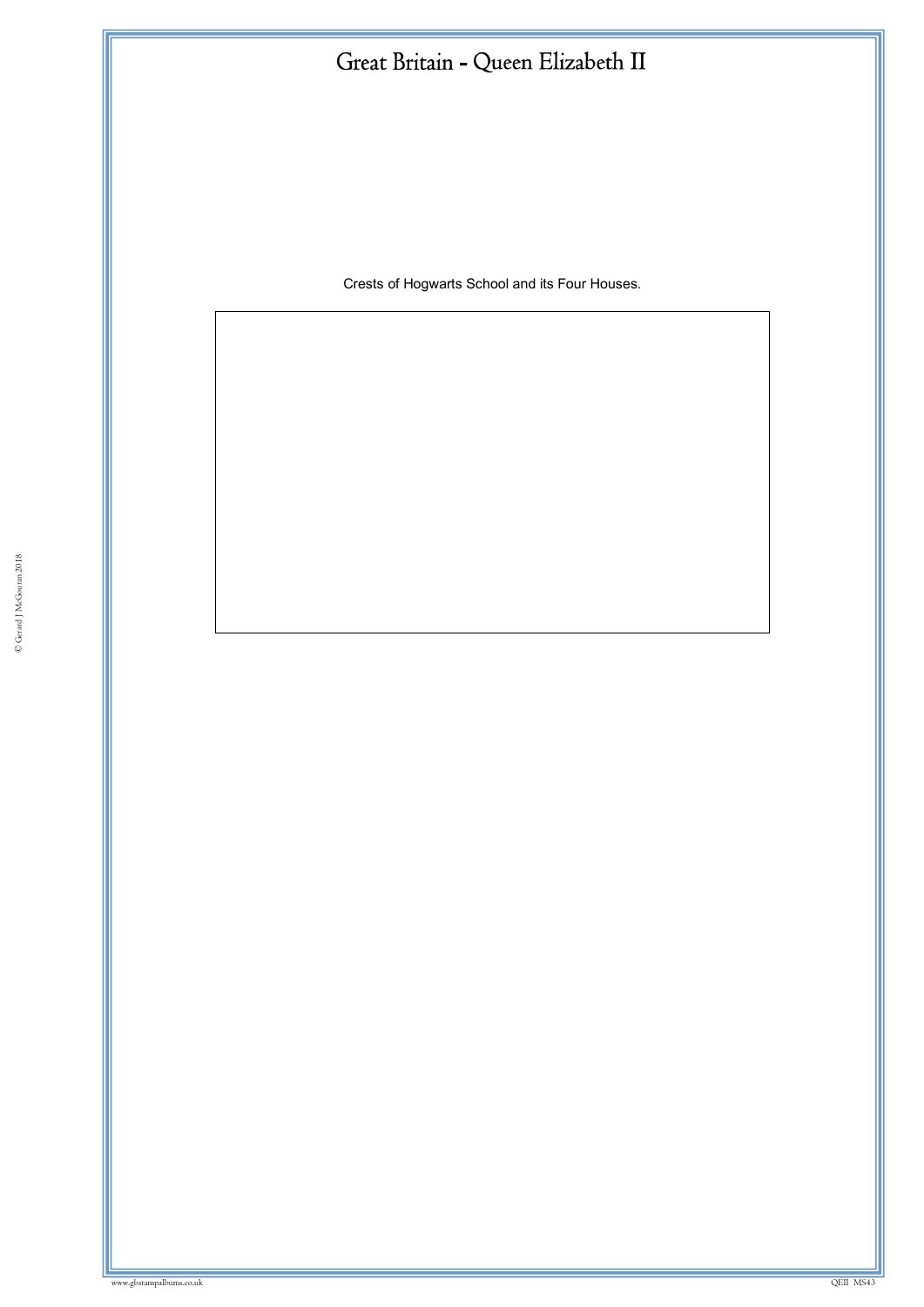16th October 2007. Diamond Wedding of Queen Elizabeth II and Duke of Edinburgh.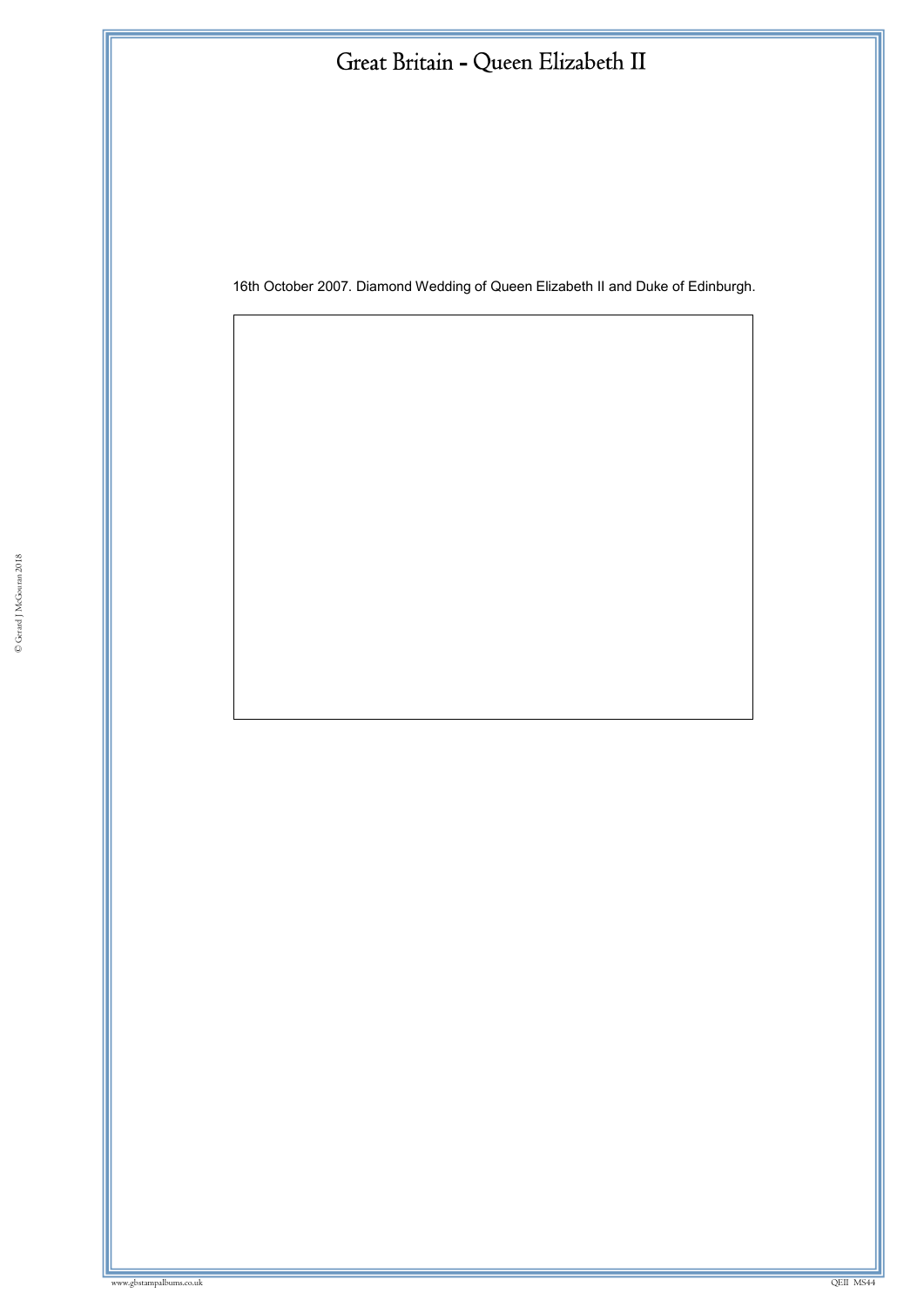6th November 2007. Christmas (2nd issue). Angels.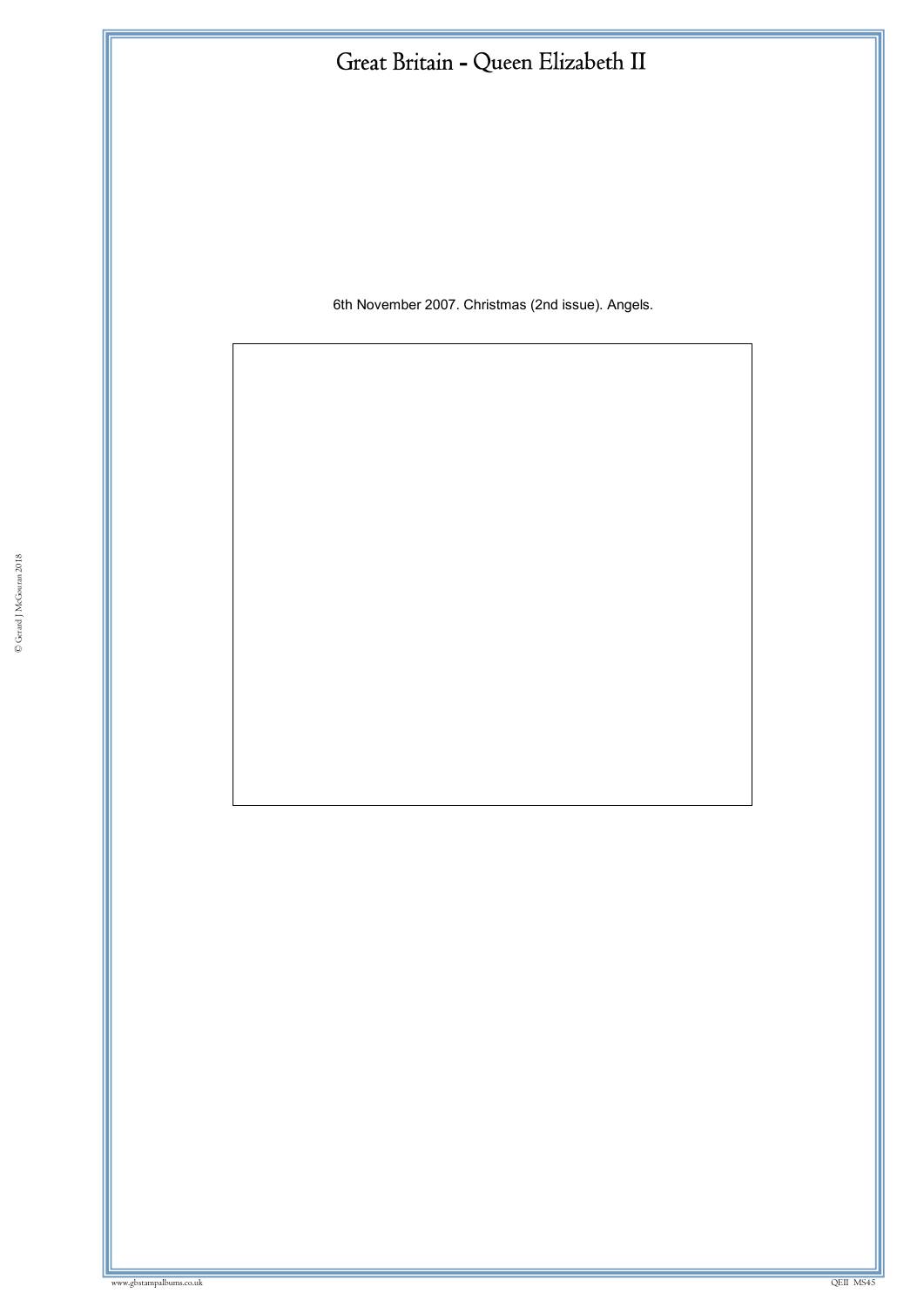

8th November 2007. Lest We Forget (2nd issue). 90th Anniversary of the Battle of Passchendaele.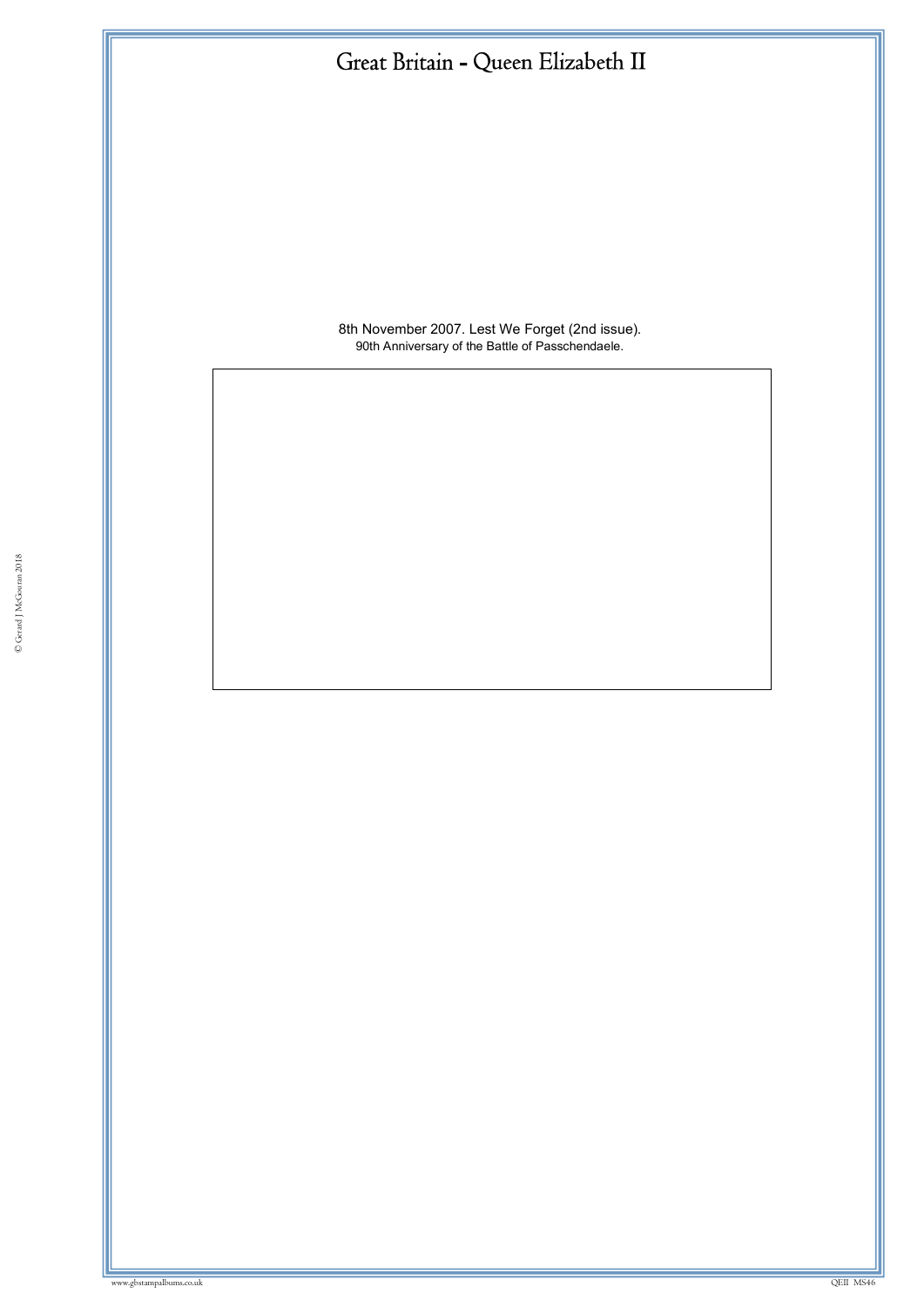8th January 2008. Birth Centenary of Ian Fleming (author of James Bond books). .<br>Book Covers.

© Gerard J McGouran 2018

w.gbstampalbums.co.uk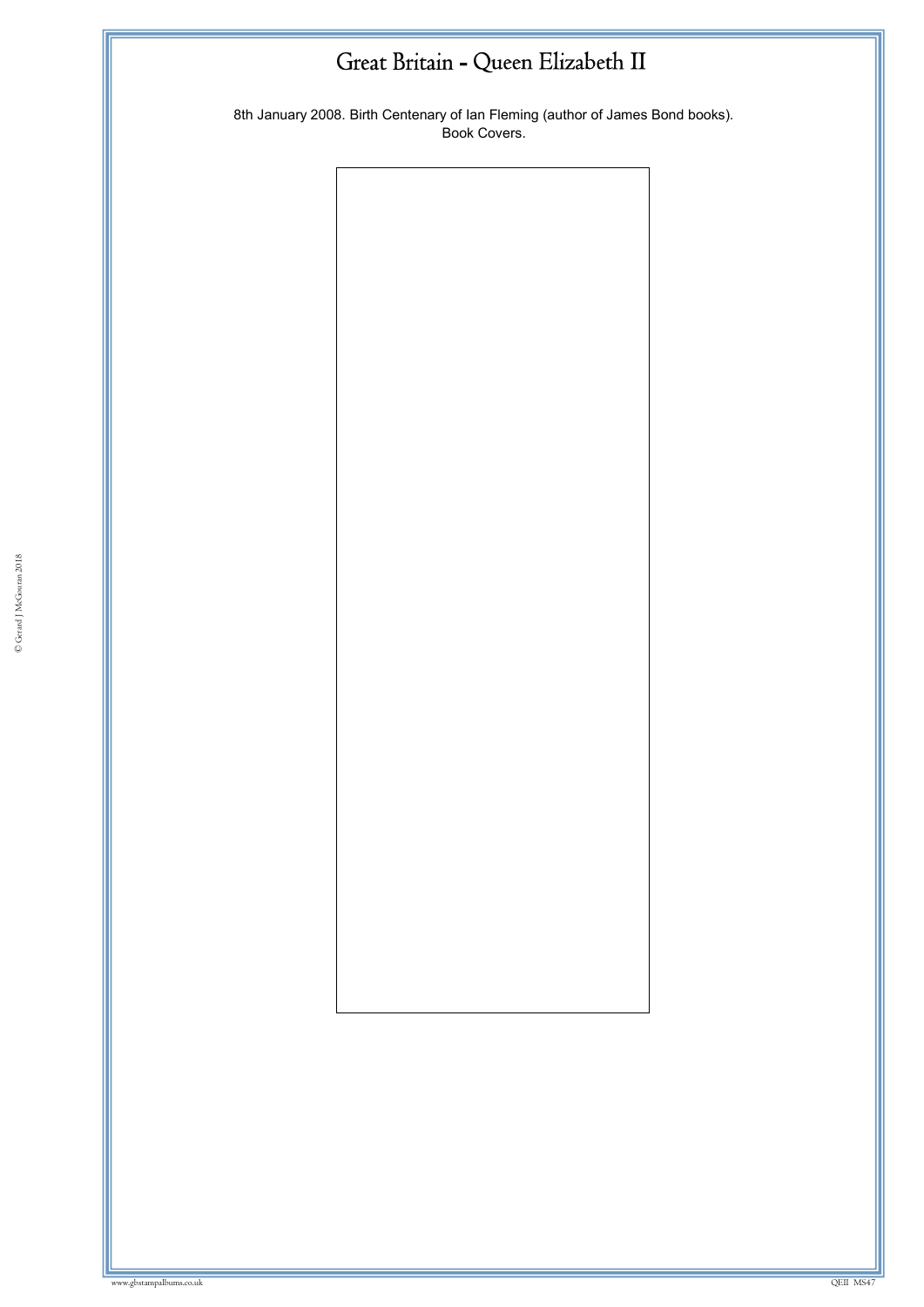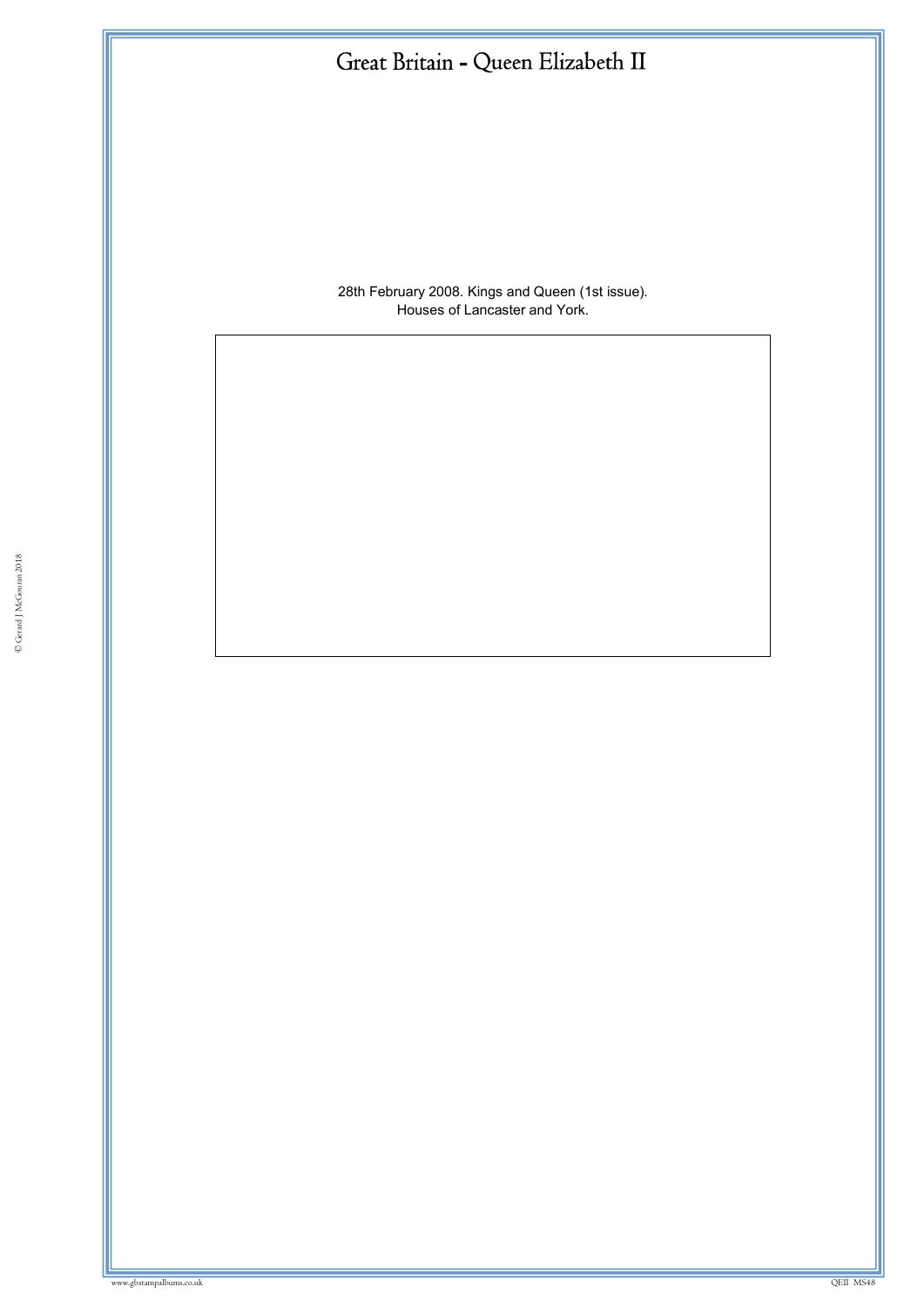13th May 2008. Cathedrals.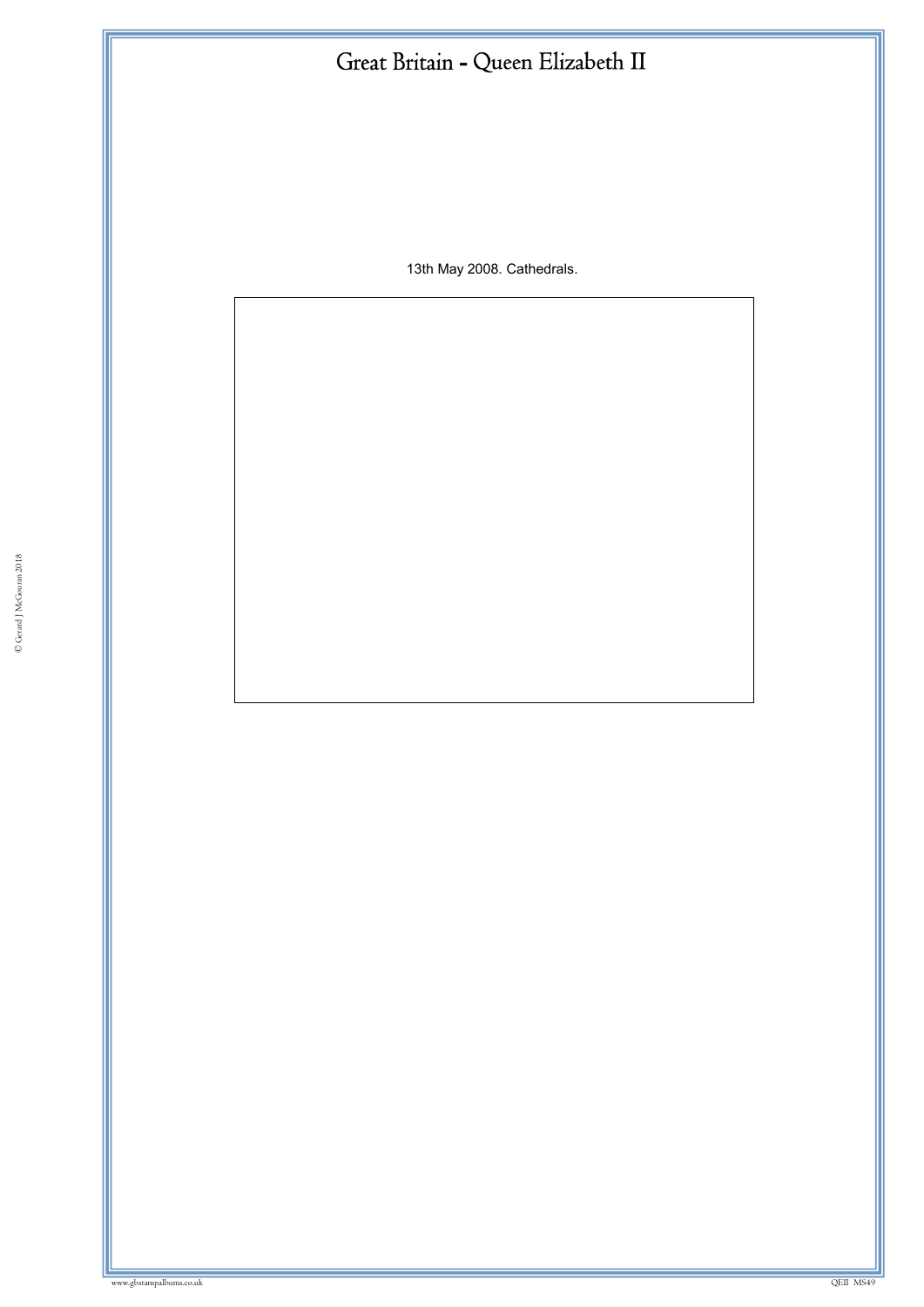22nd August 2008. Handover of Olympic Flag from Beijing to London.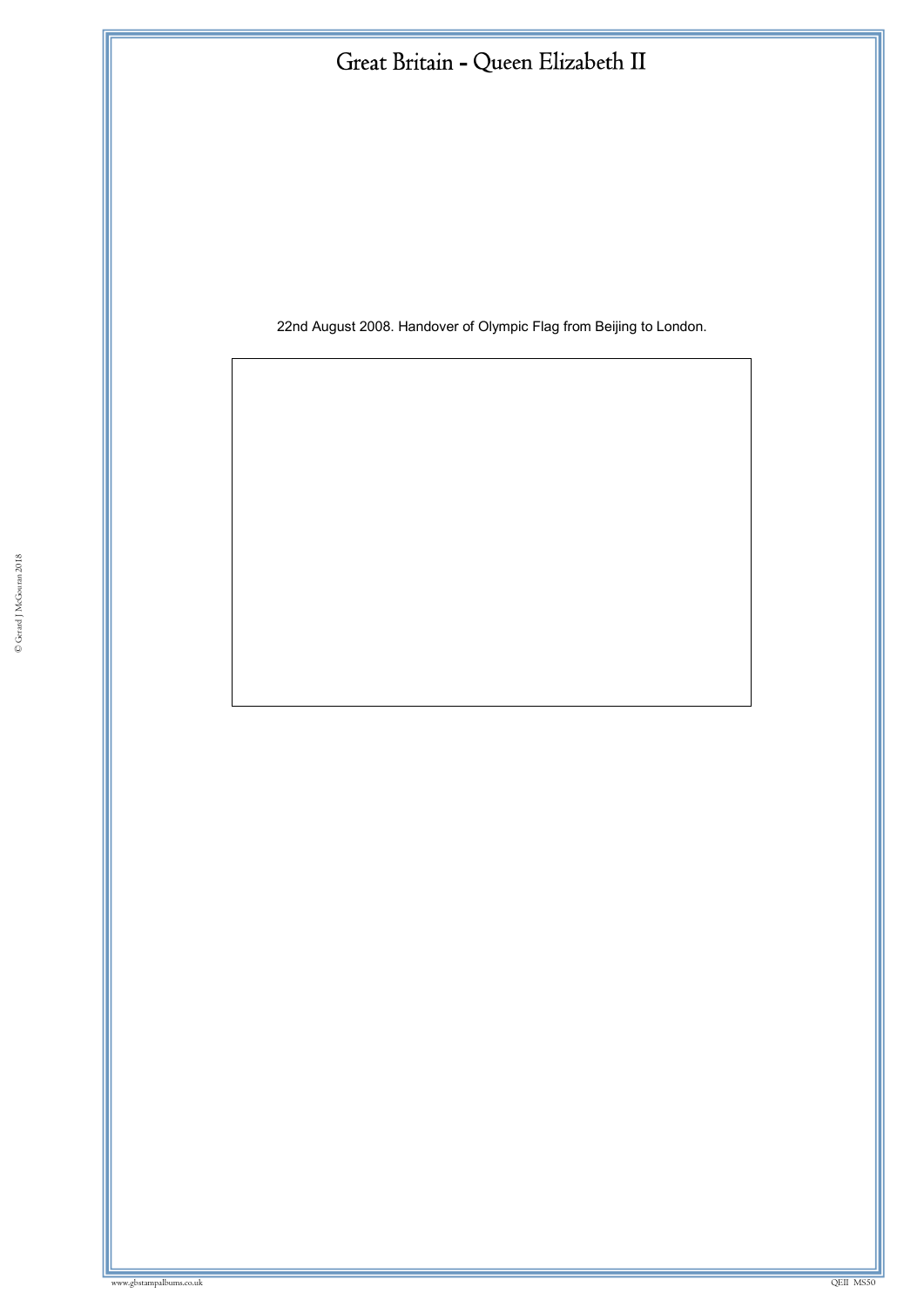4th November 2008. Christmas. British Pantomime.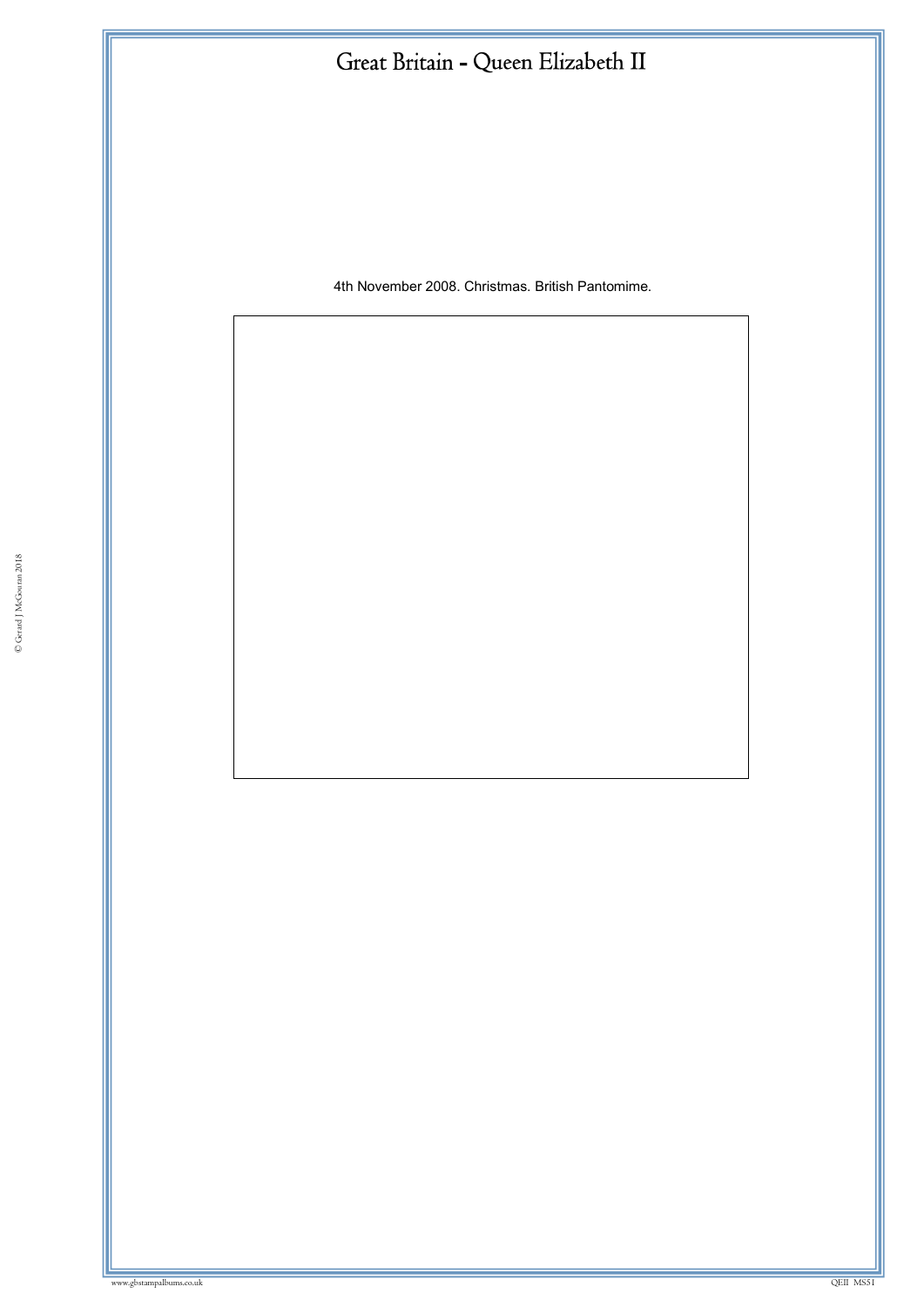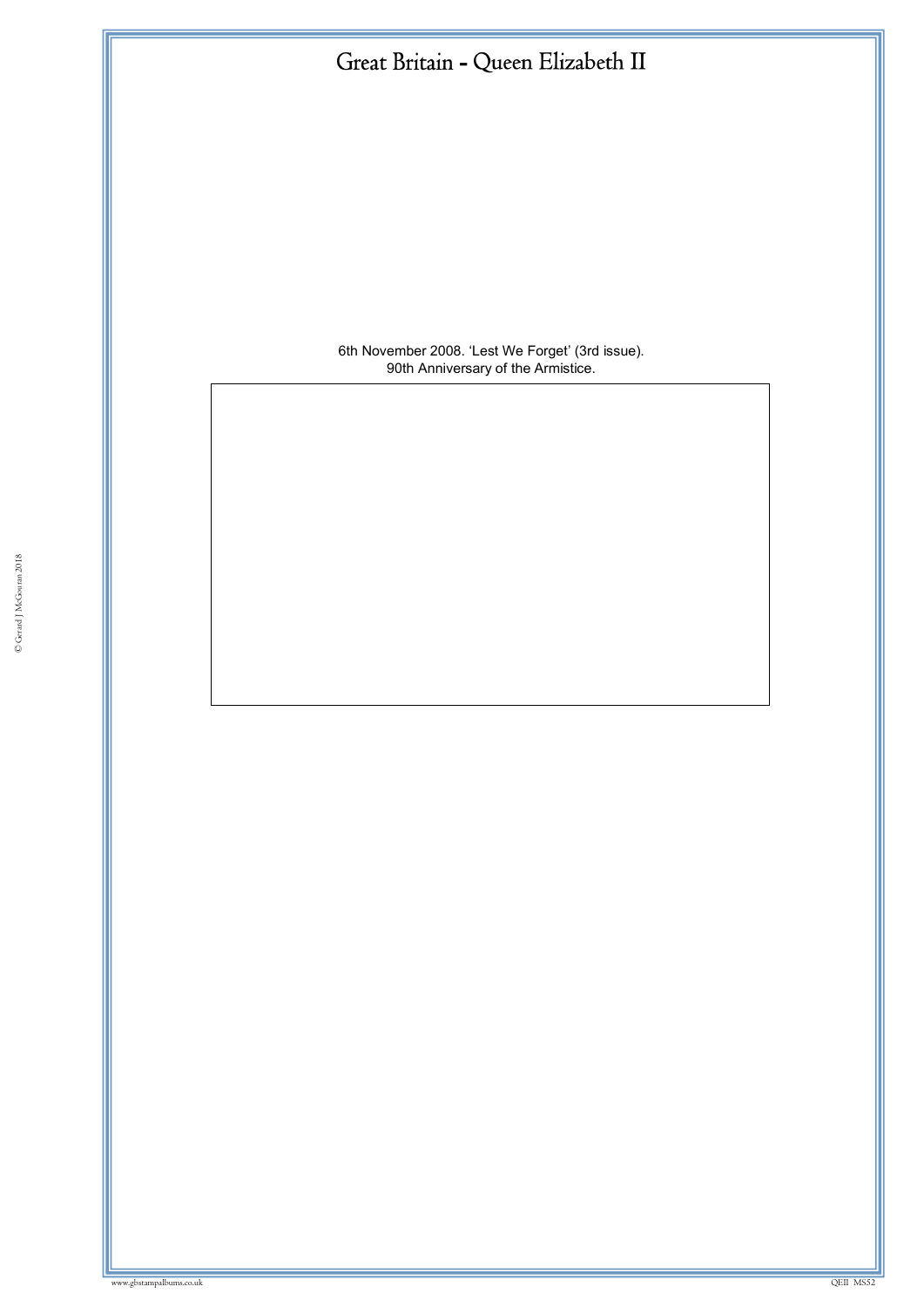12th February 2009. Birth Bicentenary of Charles Darwin (naturalist and evolutionary theorist) (1st issue).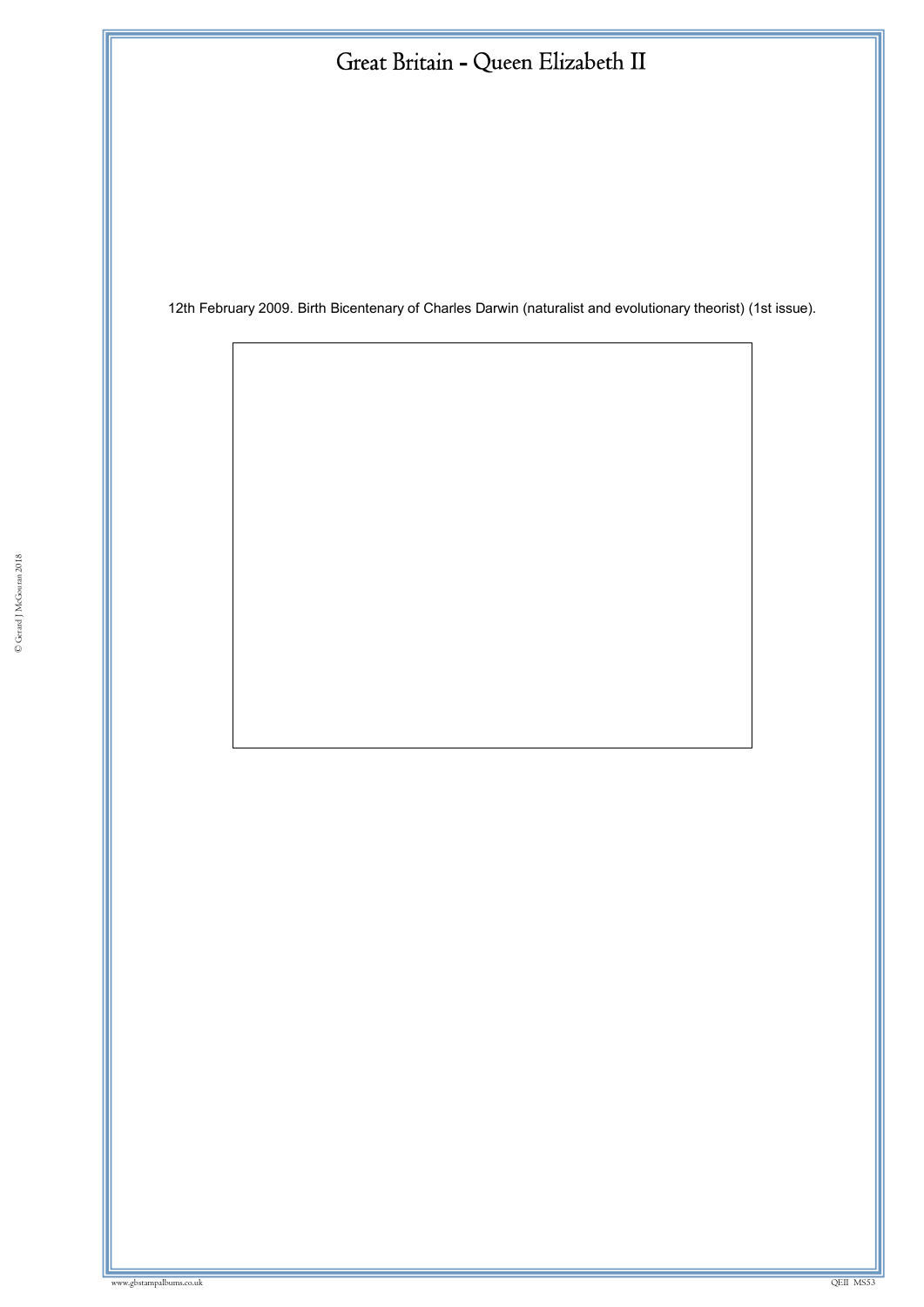21st April 2009. Kings and Queens (2nd issue). The House of Tudor.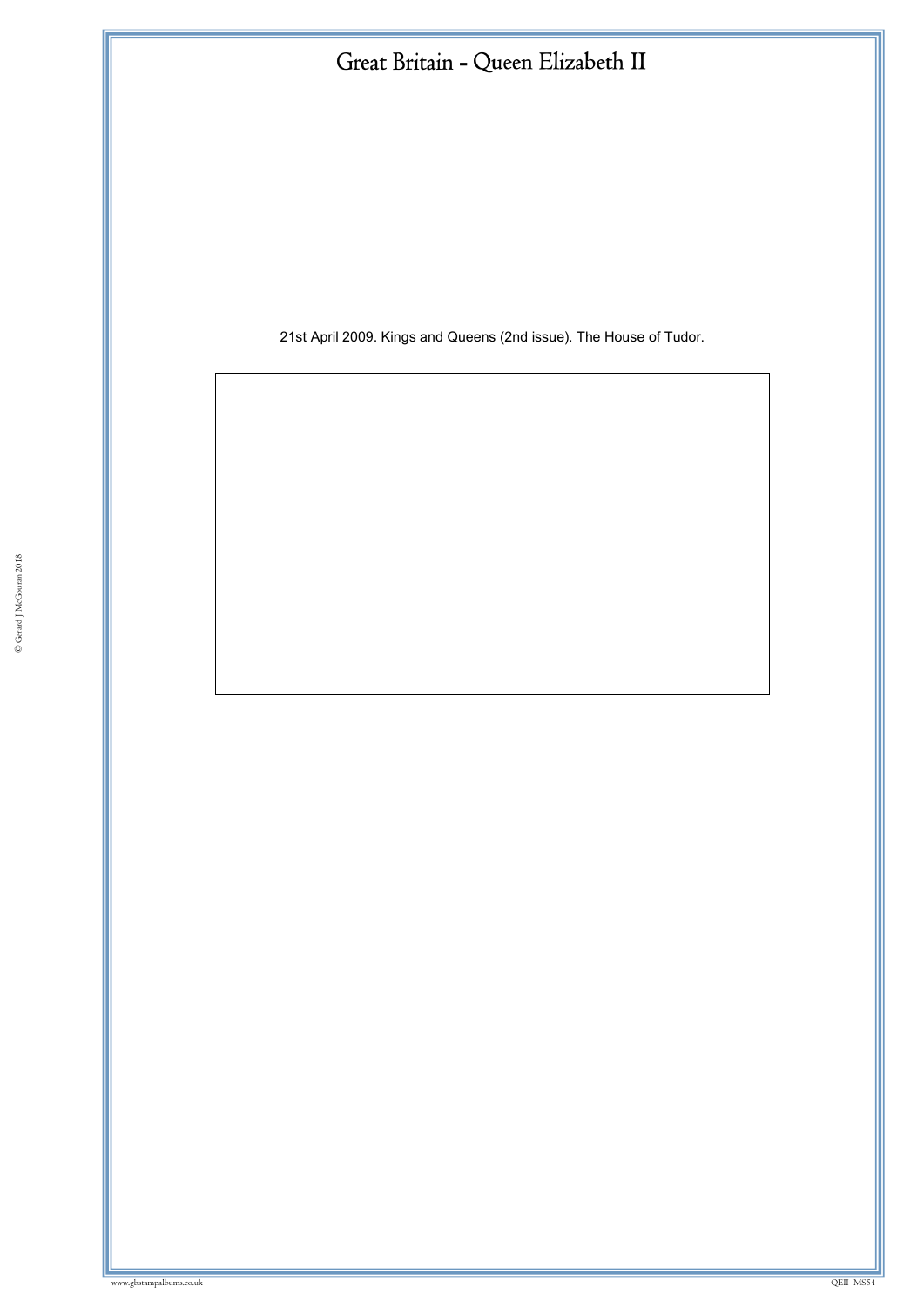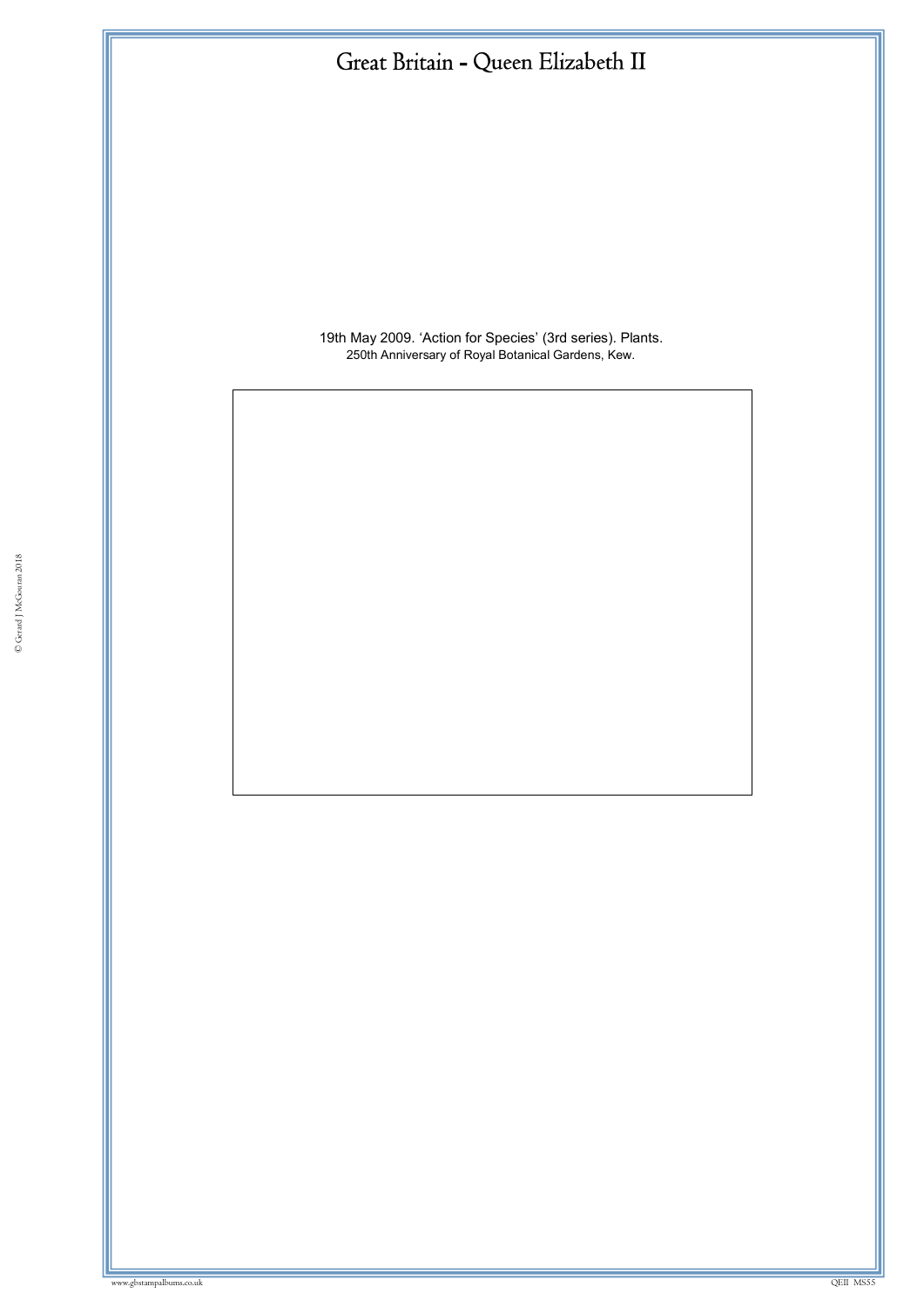18th August 2009. Post Boxes (1st series).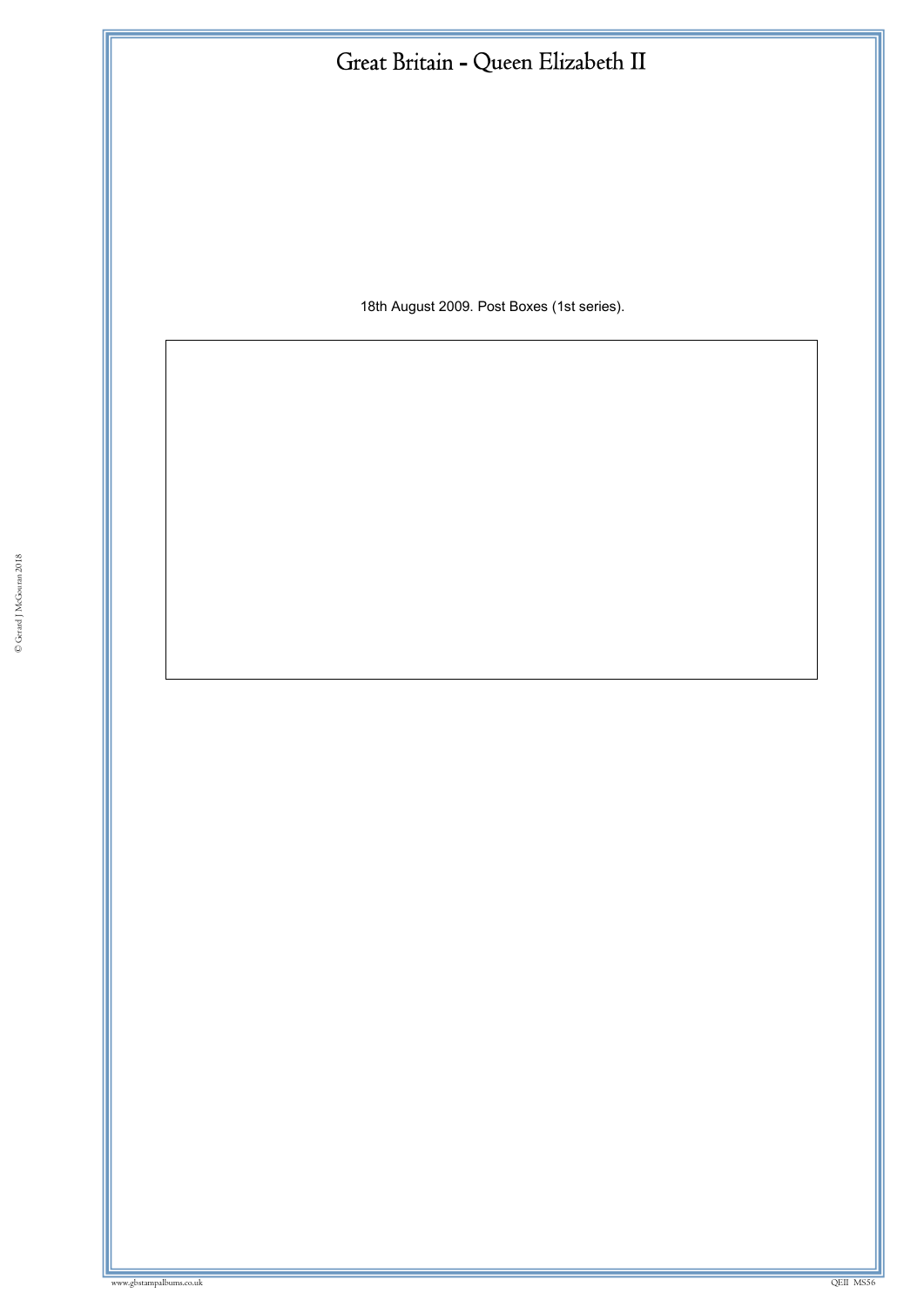3rd November 2009. Christmas. Stained Glass Windows.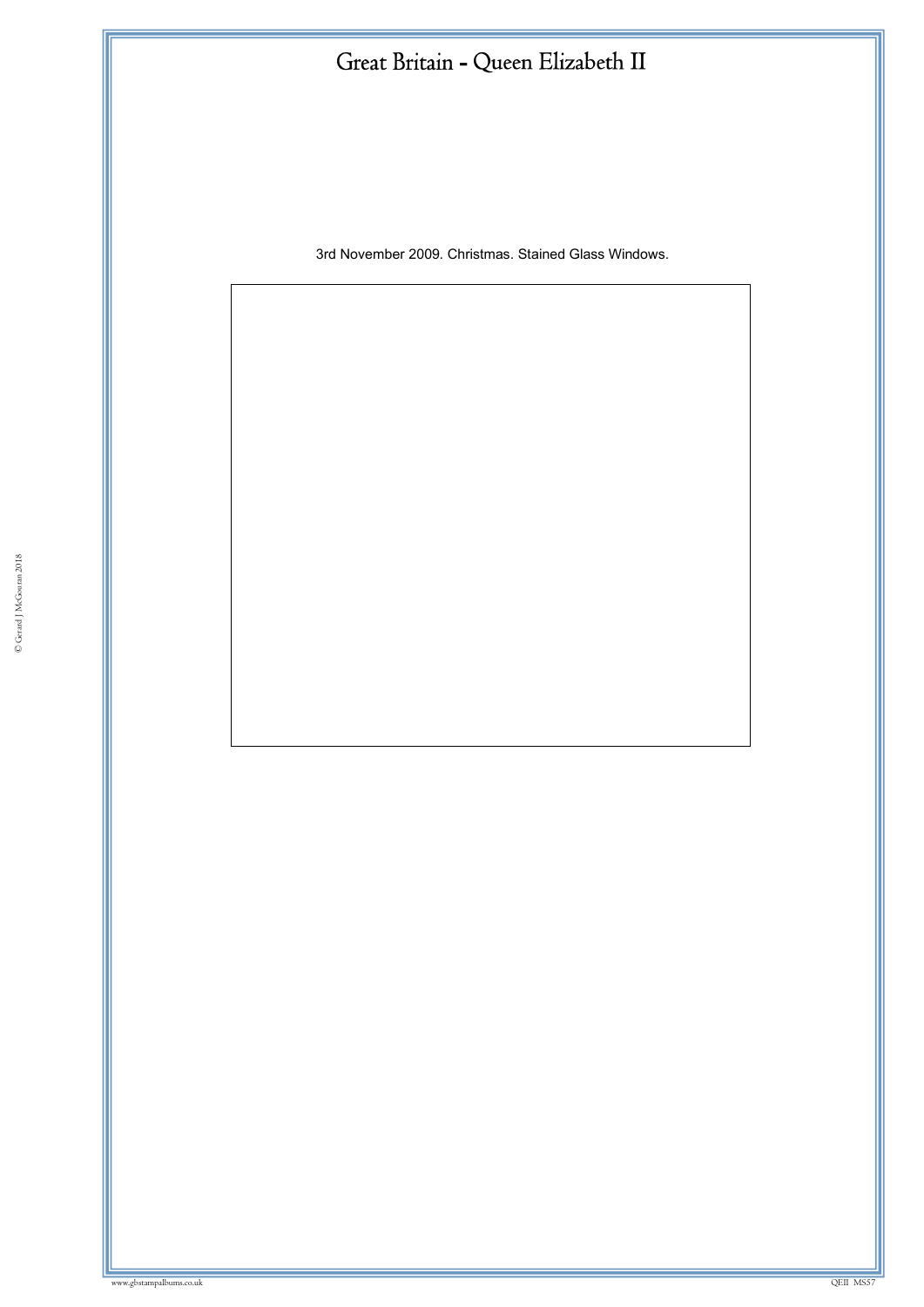7th January 2010. Classic Album Covers (2nd issue).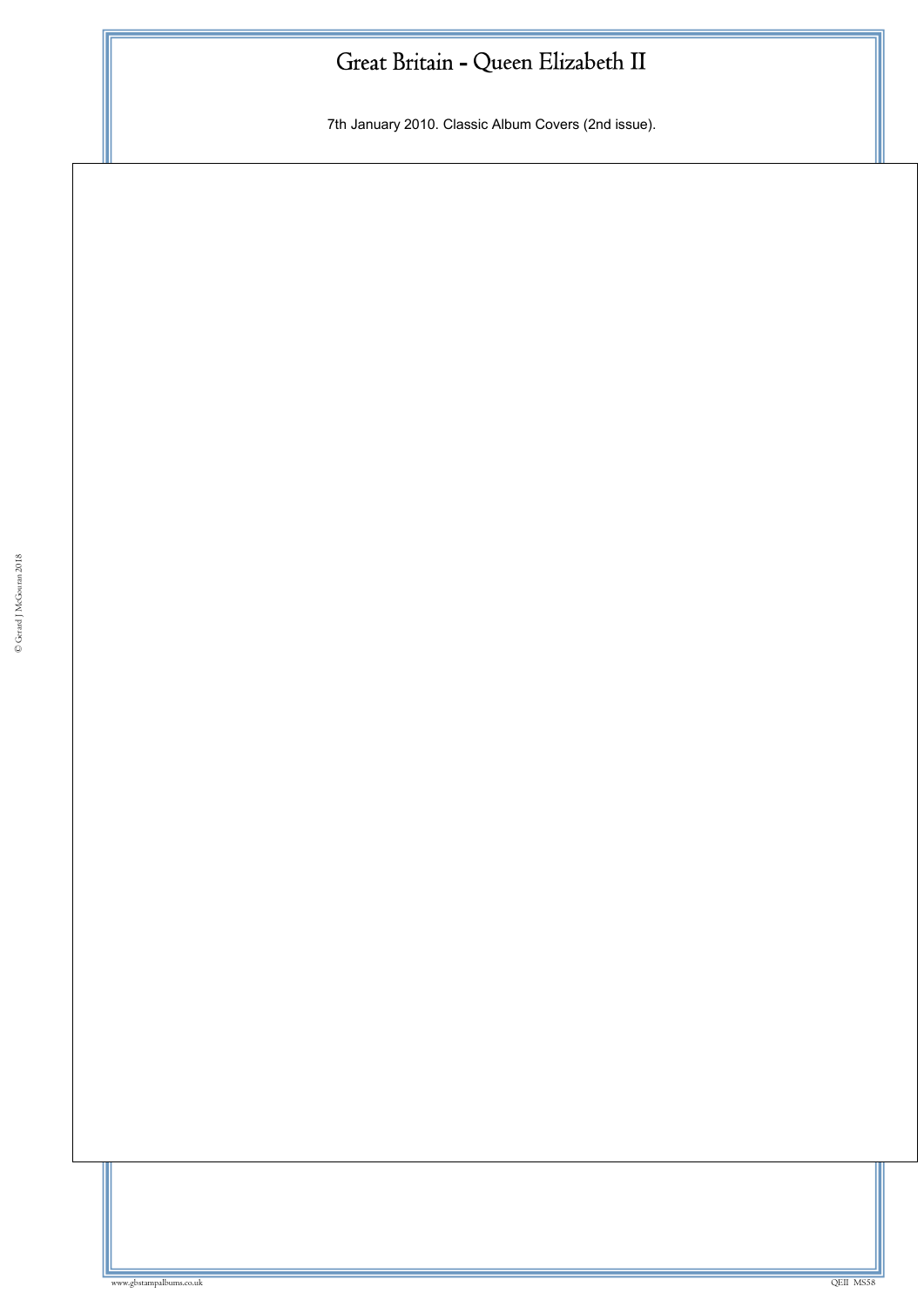26th January 2010. Business and Consumer Smilers.

ww.gbstampalbums.co.uk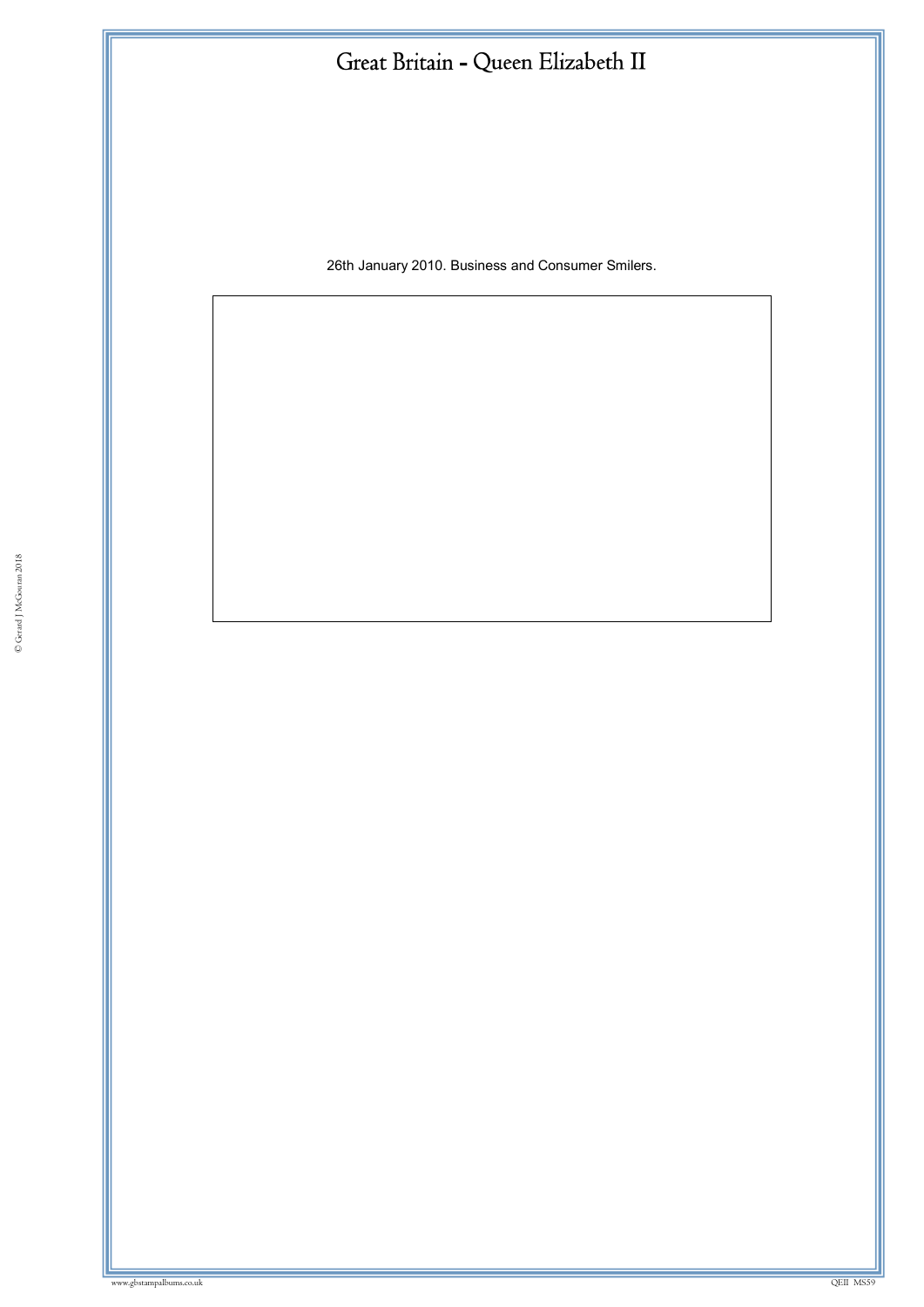2nd February 2010. Centenary of Girl Guiding.

© Gerard J McGouran 2018

where we have a state of the state of the state of the state of the state of the state of the state of the state of the state of the state of the state of the state of the state of the state of the state of the state of th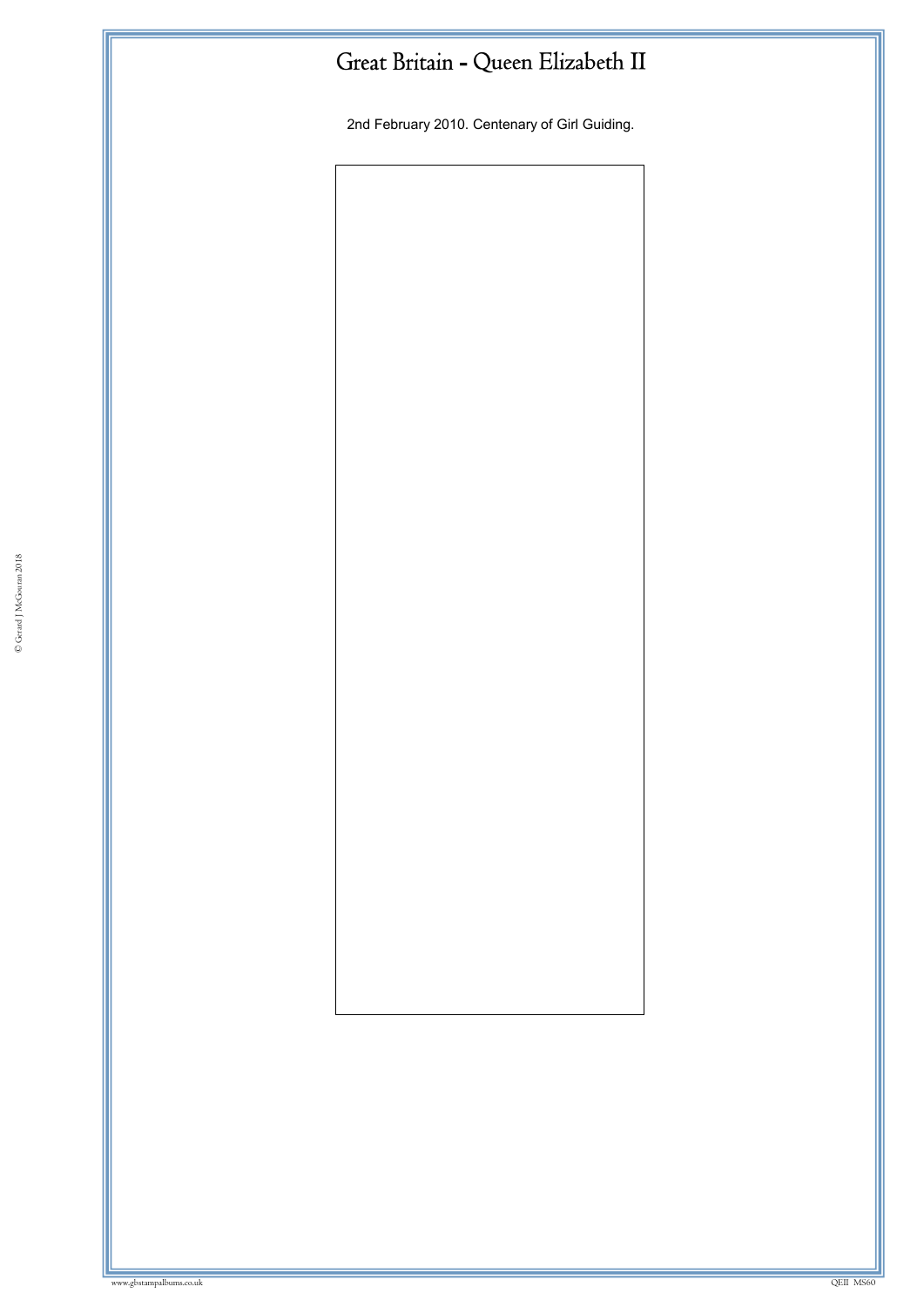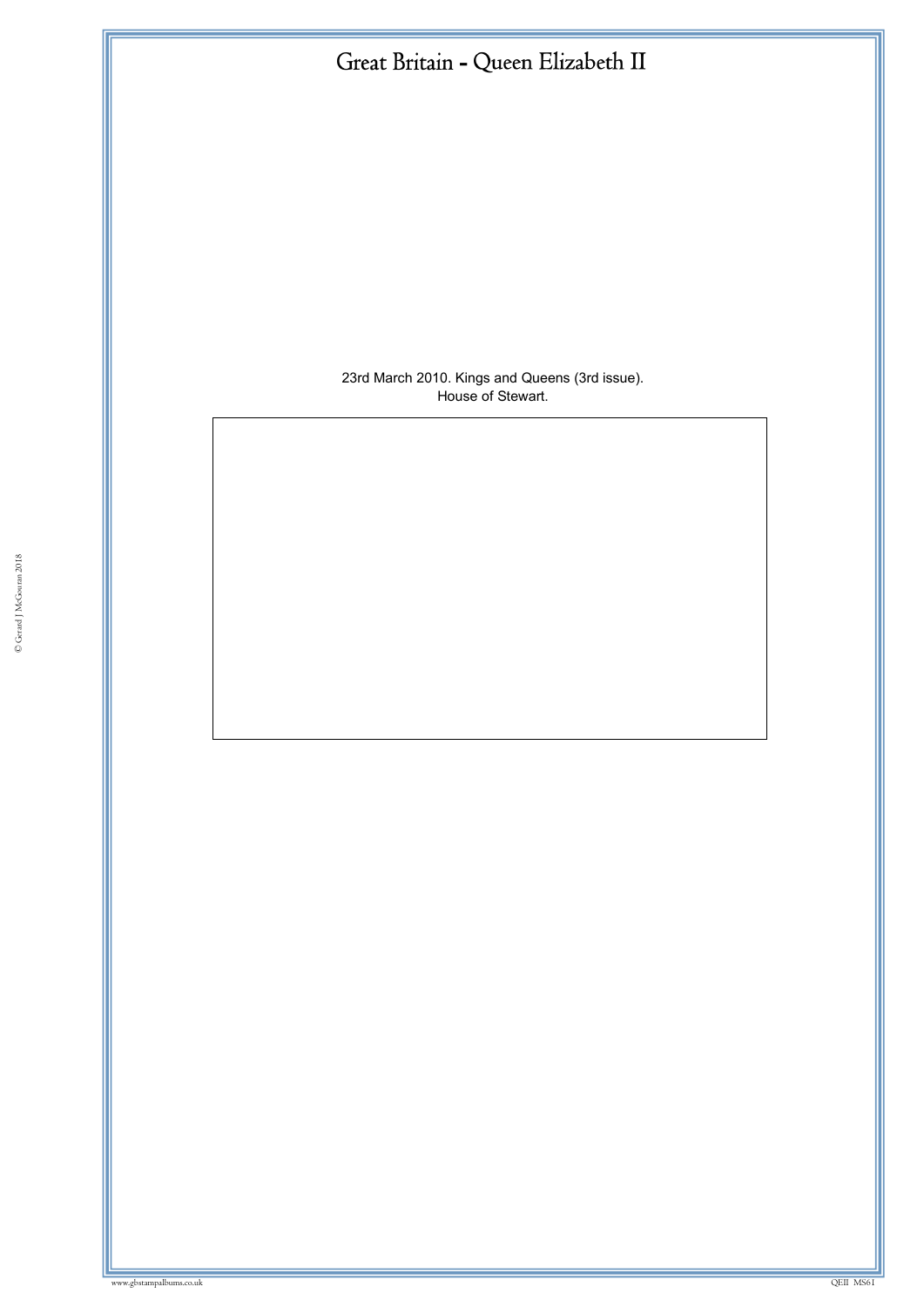6th May 2010. London 2010 Festival of Stamps (1st issue) and Centenary of Accession of King George V.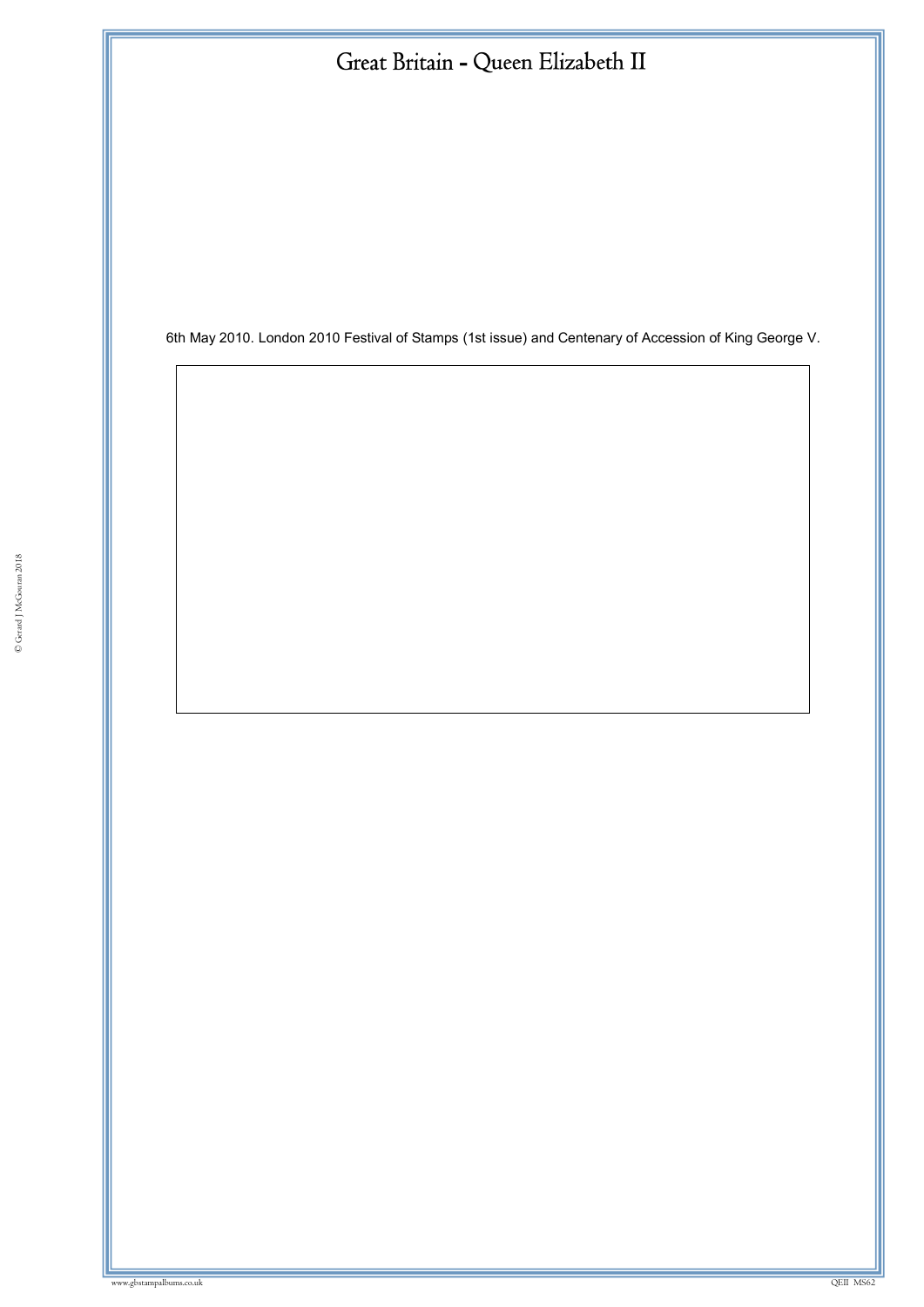8th May 2010. London 2010 Festival of Stamps.

#### Jeffrey Matthews Colour Palette.<br>Exercise of the Matthews Colour Palette. 8th May 2010. London 2010 Festival of Stamps.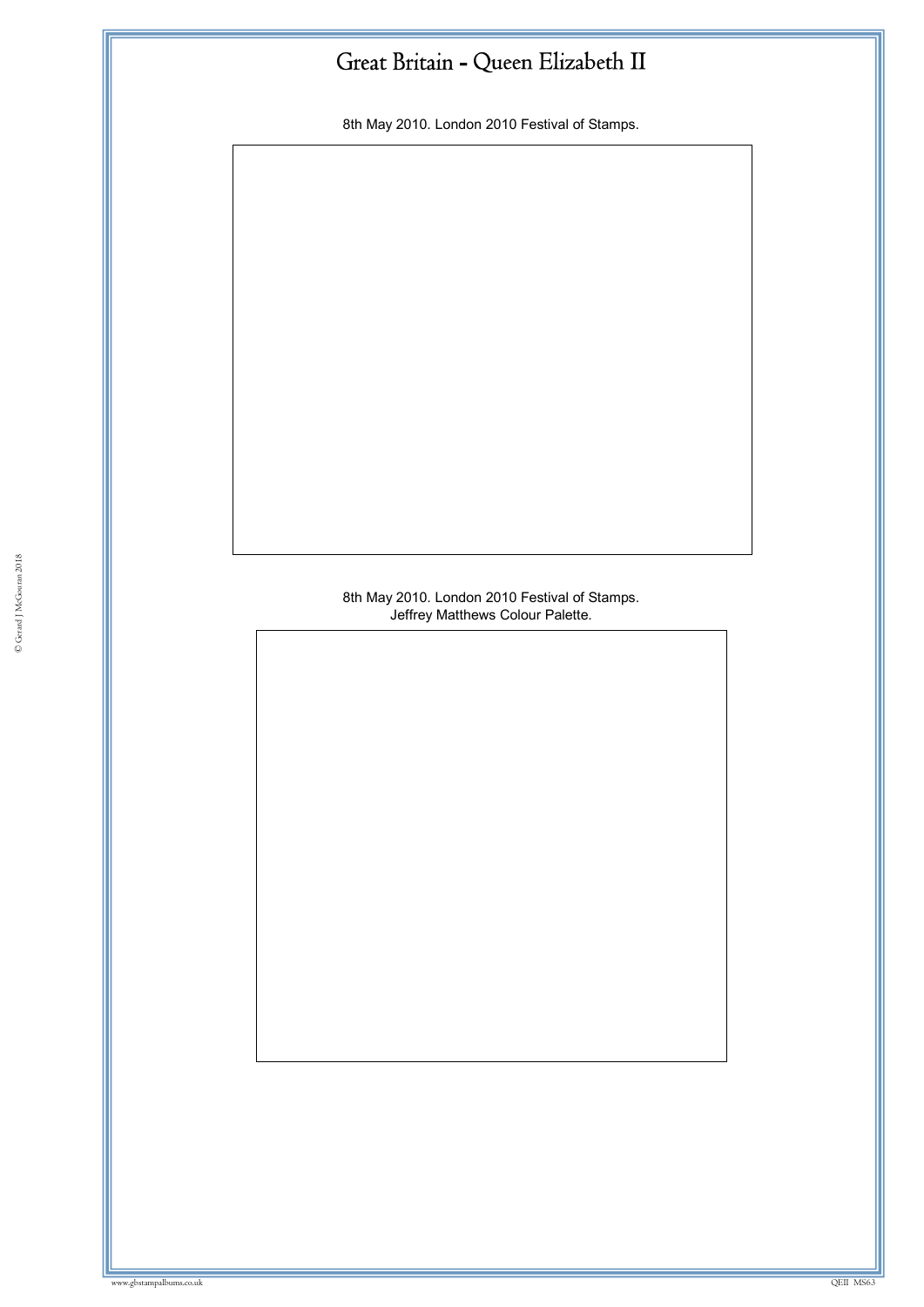13th May 2010. 'Britain Alone' (2nd issue).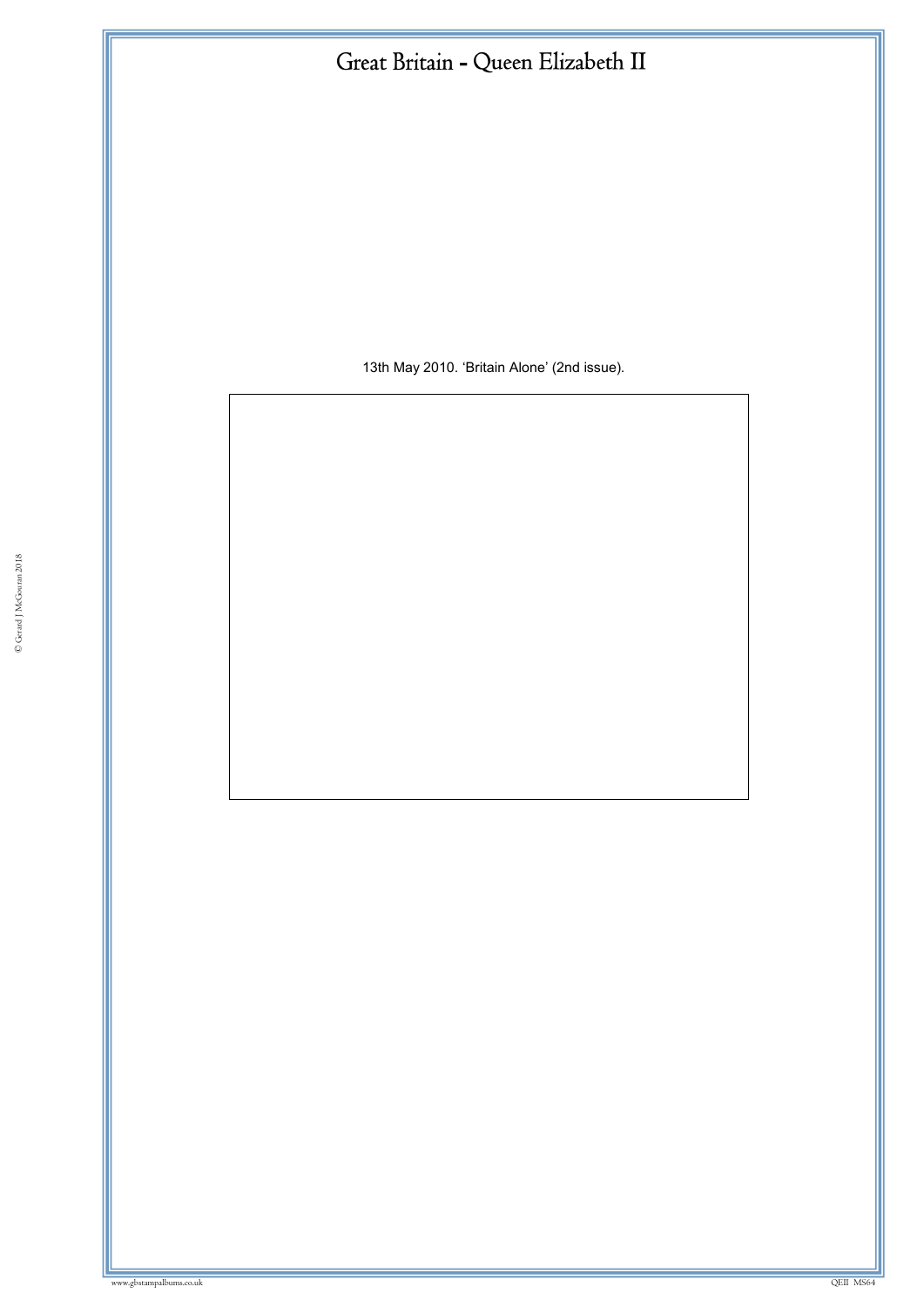15th June 2010. Kings and Queens (4th issue). House of Stuart.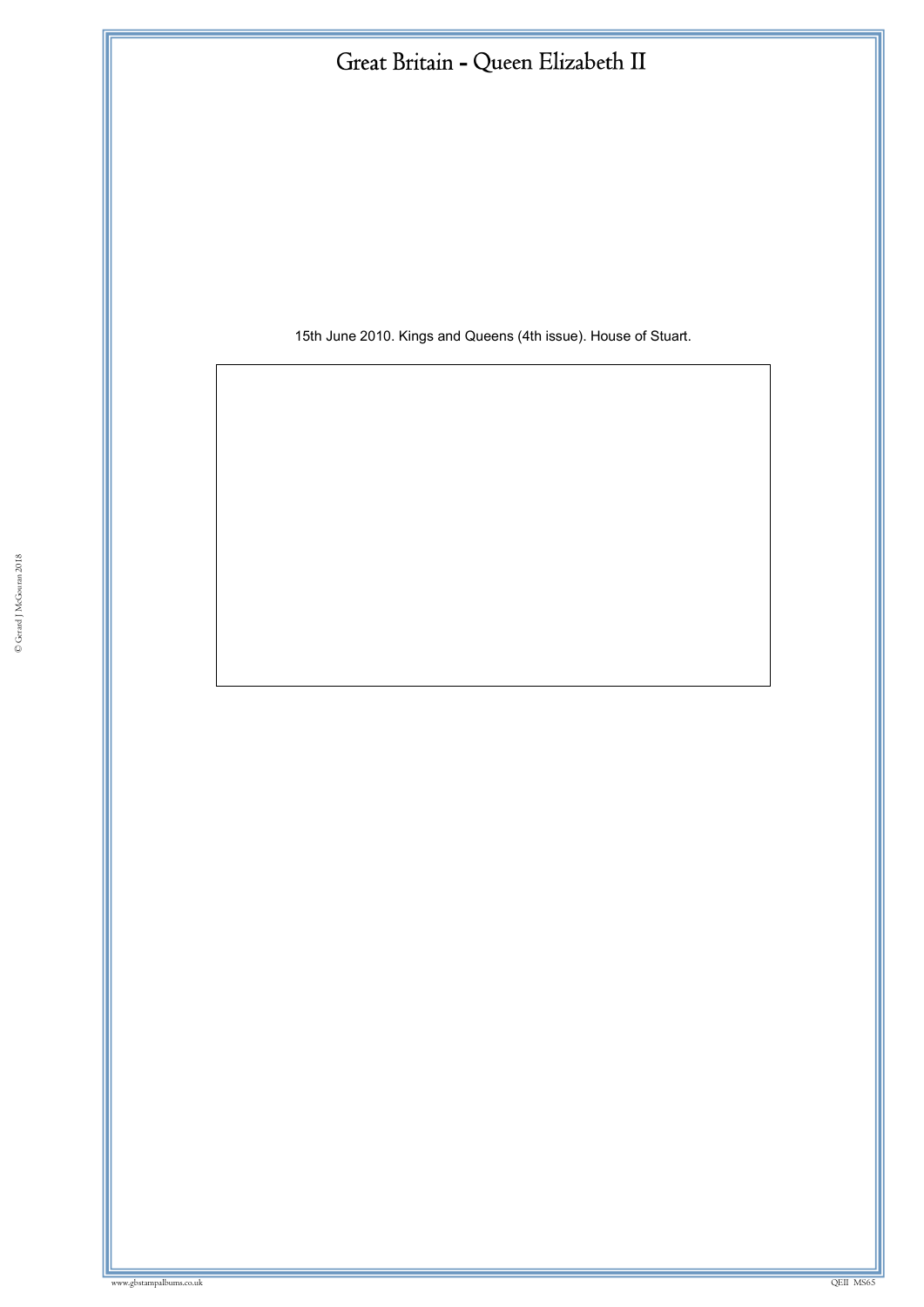12th October 2010. Europa. Children's Books. 'Winne the Pooh' by A. A. Milne. Illustrations by E. H. Shepard.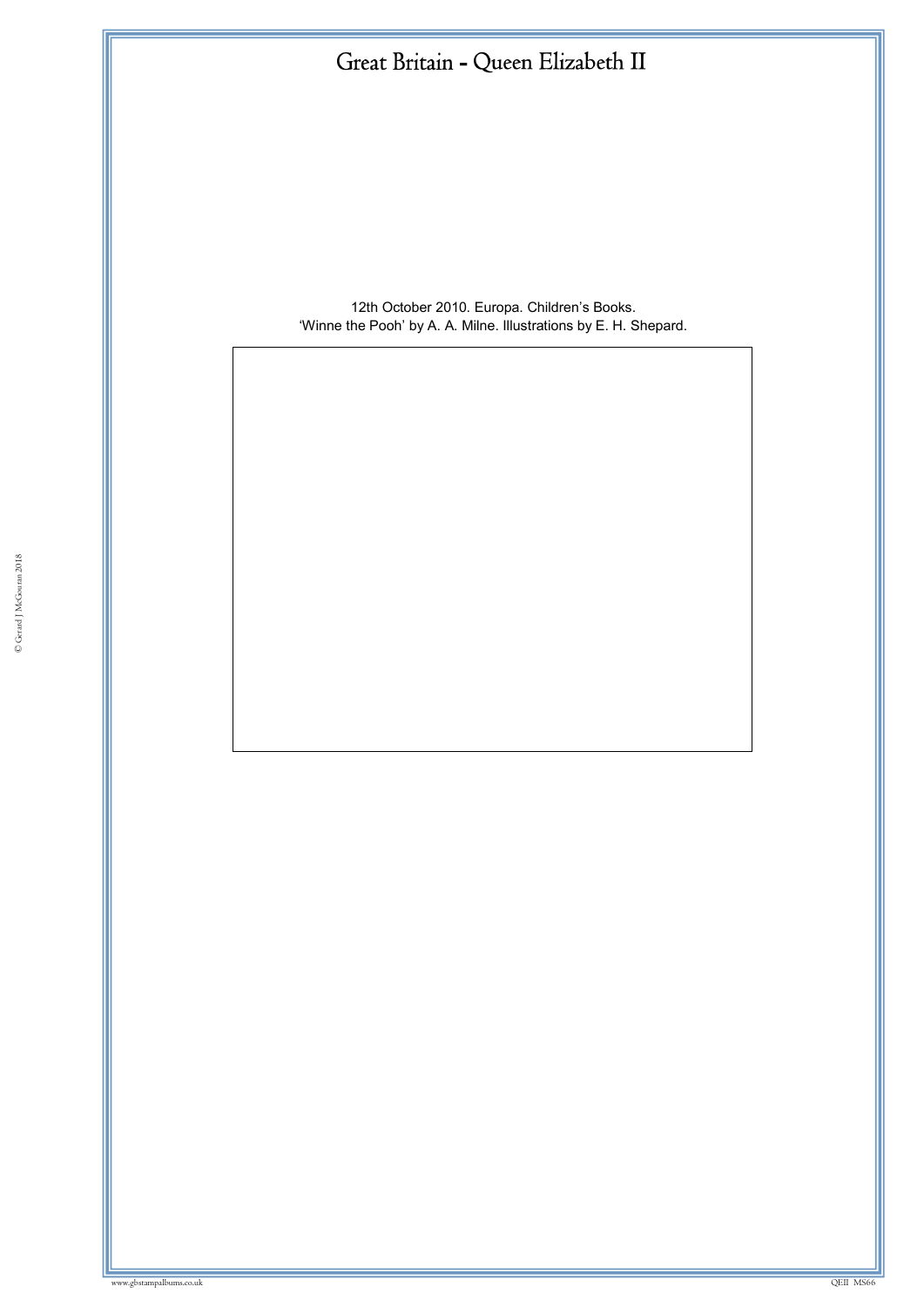2nd November 2010. Christmas. Christmas with Wallace and Gromit.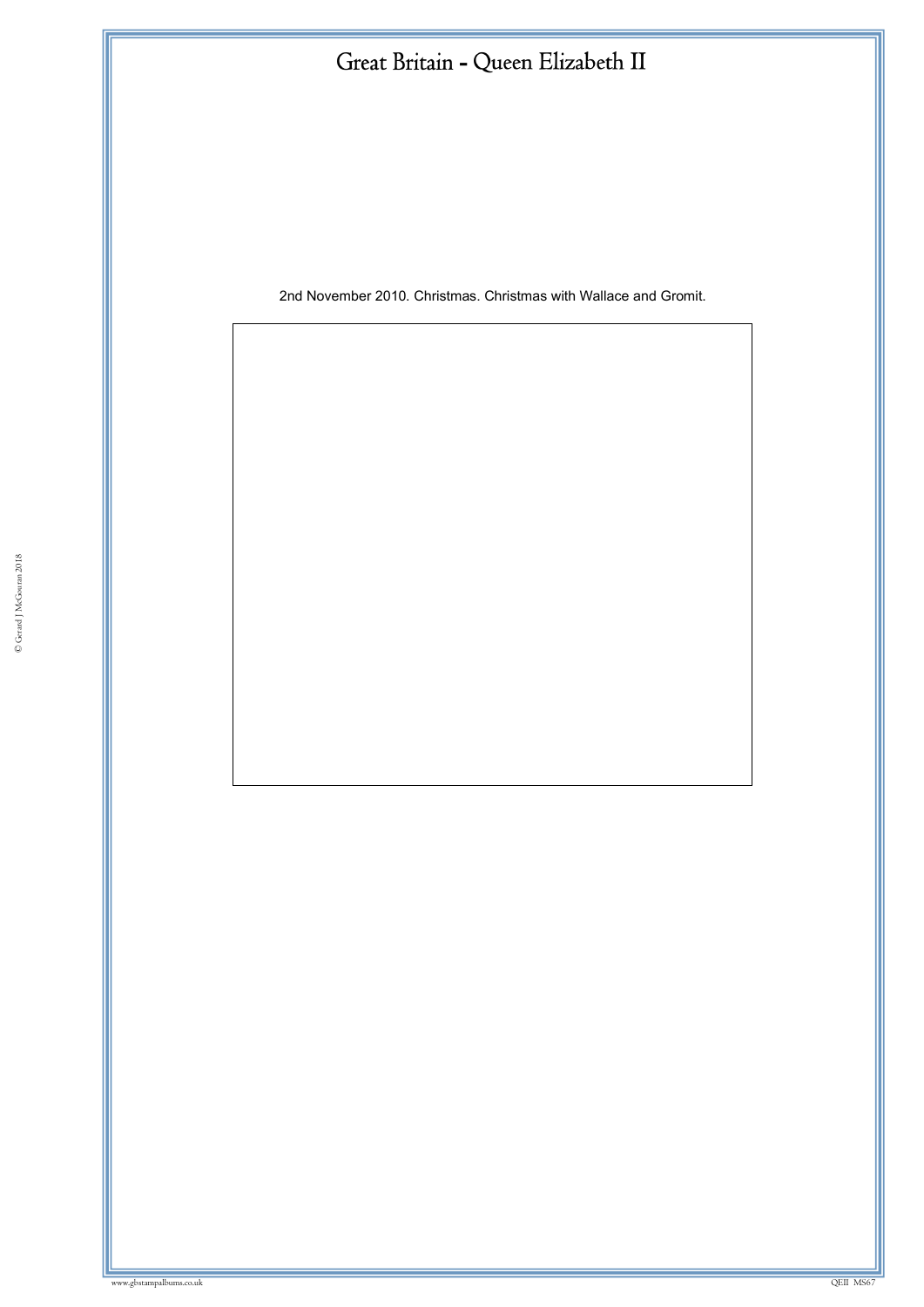11th January 2011. 'F.A.B. The Genius of Gerry Anderson' (producer of TV programmes).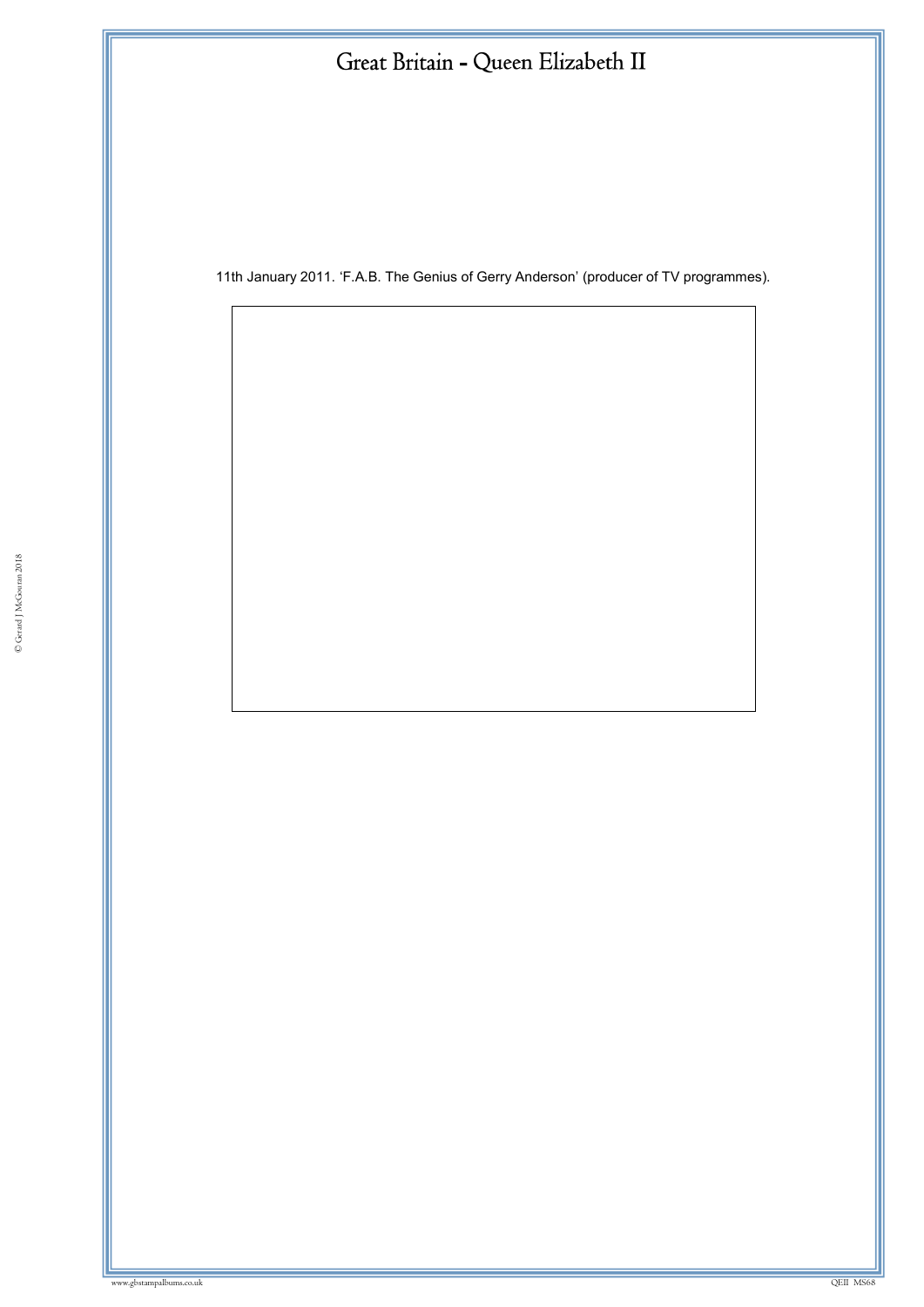1st February 2011. Classic Locomotives (1st series). England.

© Gerard J McGouran 2018

ww.gbstampalbums.com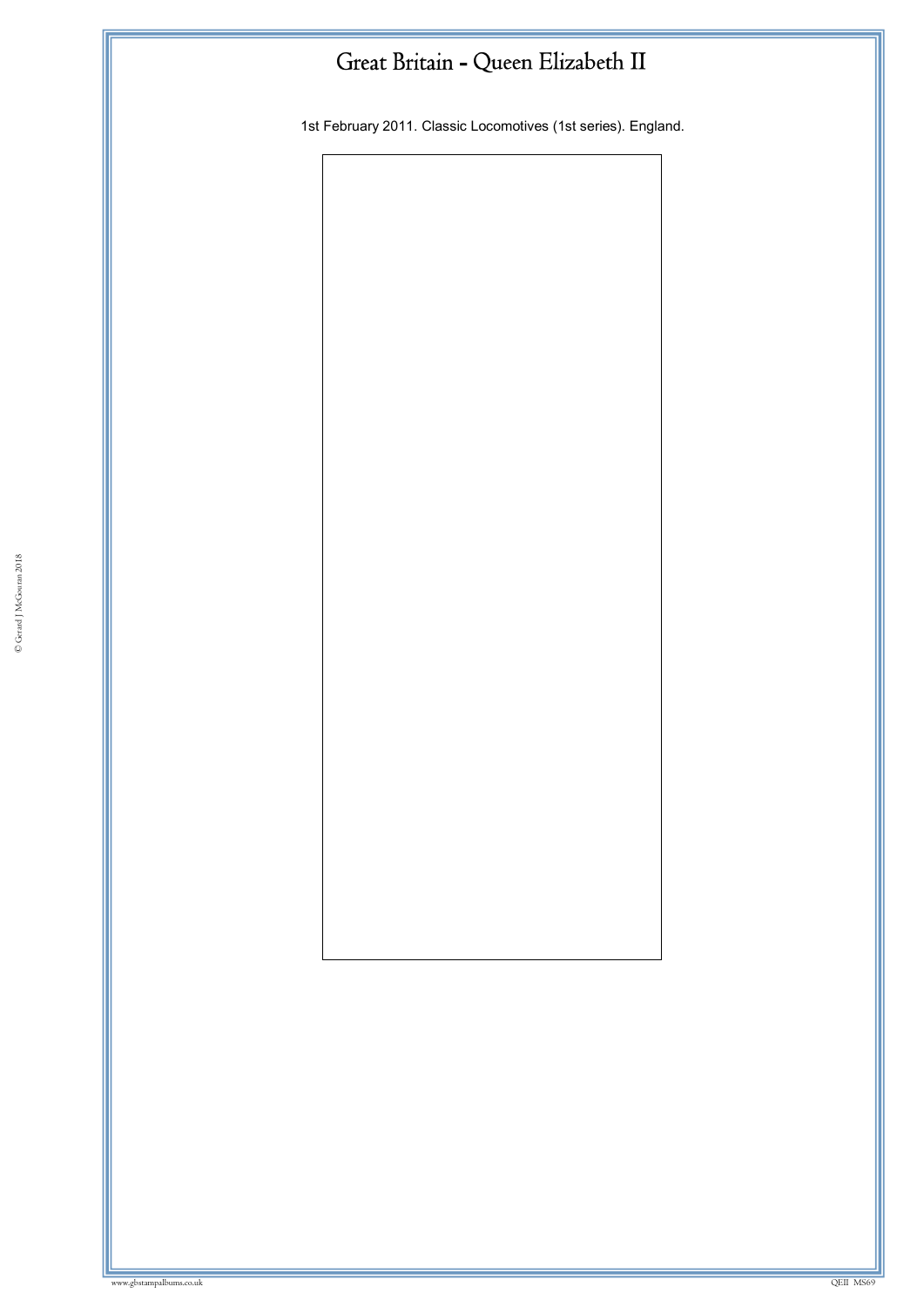22nd March 2011. 50th Anniversary of the WWF.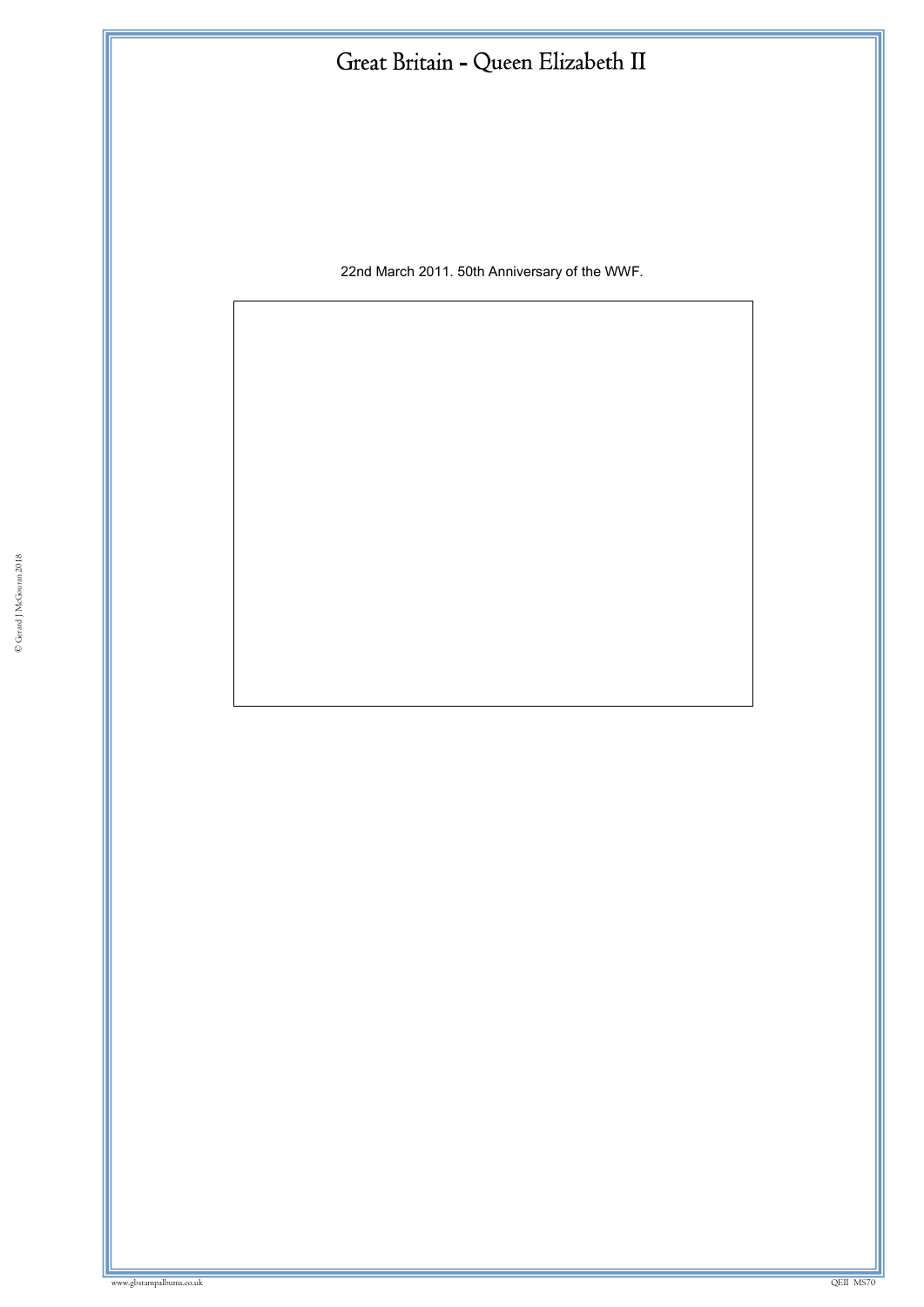12th April 2011. 50th Anniversary of the Royal Shakespeare Company.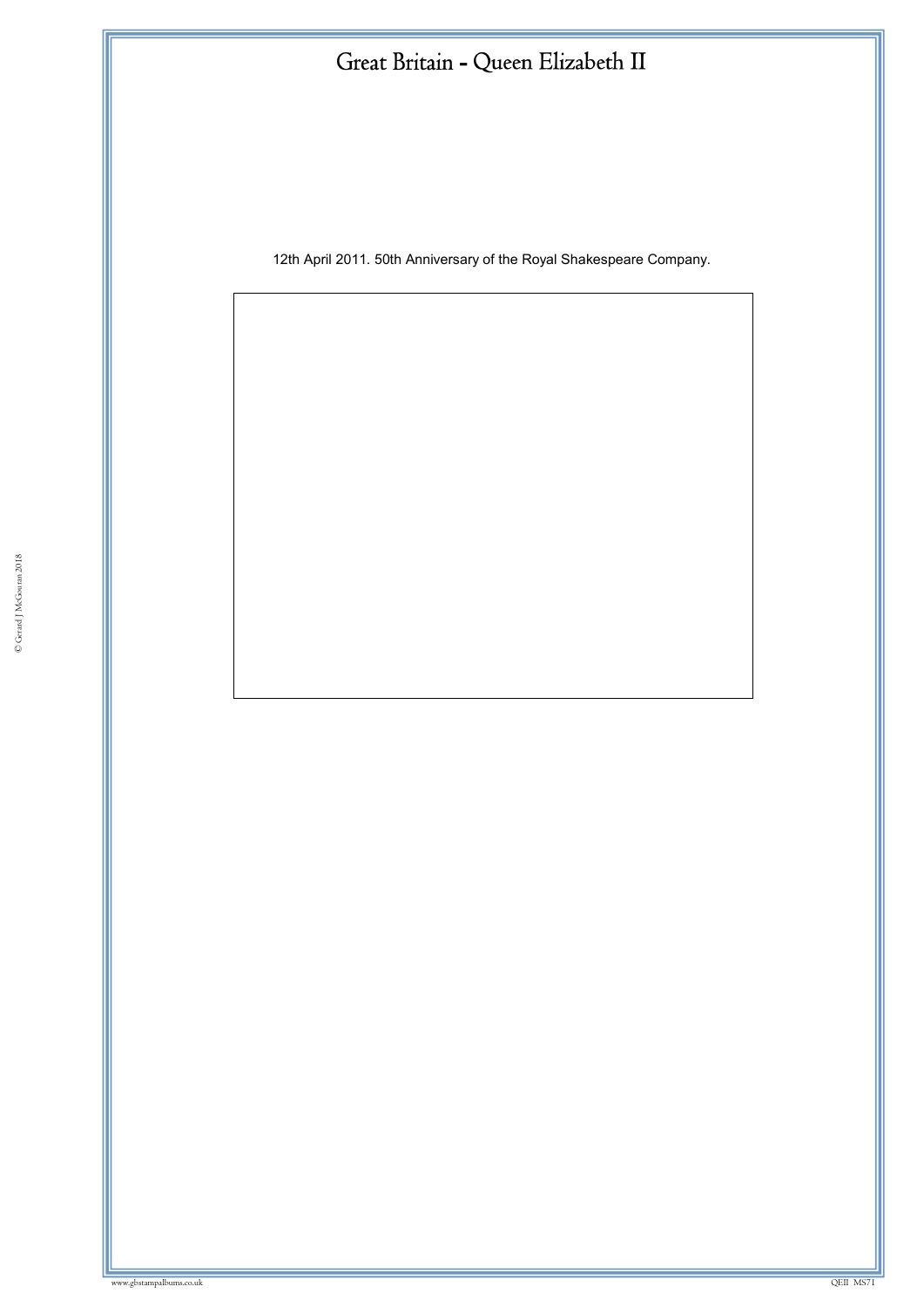21st April 2011. Royal Wedding. Official Engagement Portraits by Mario Testino.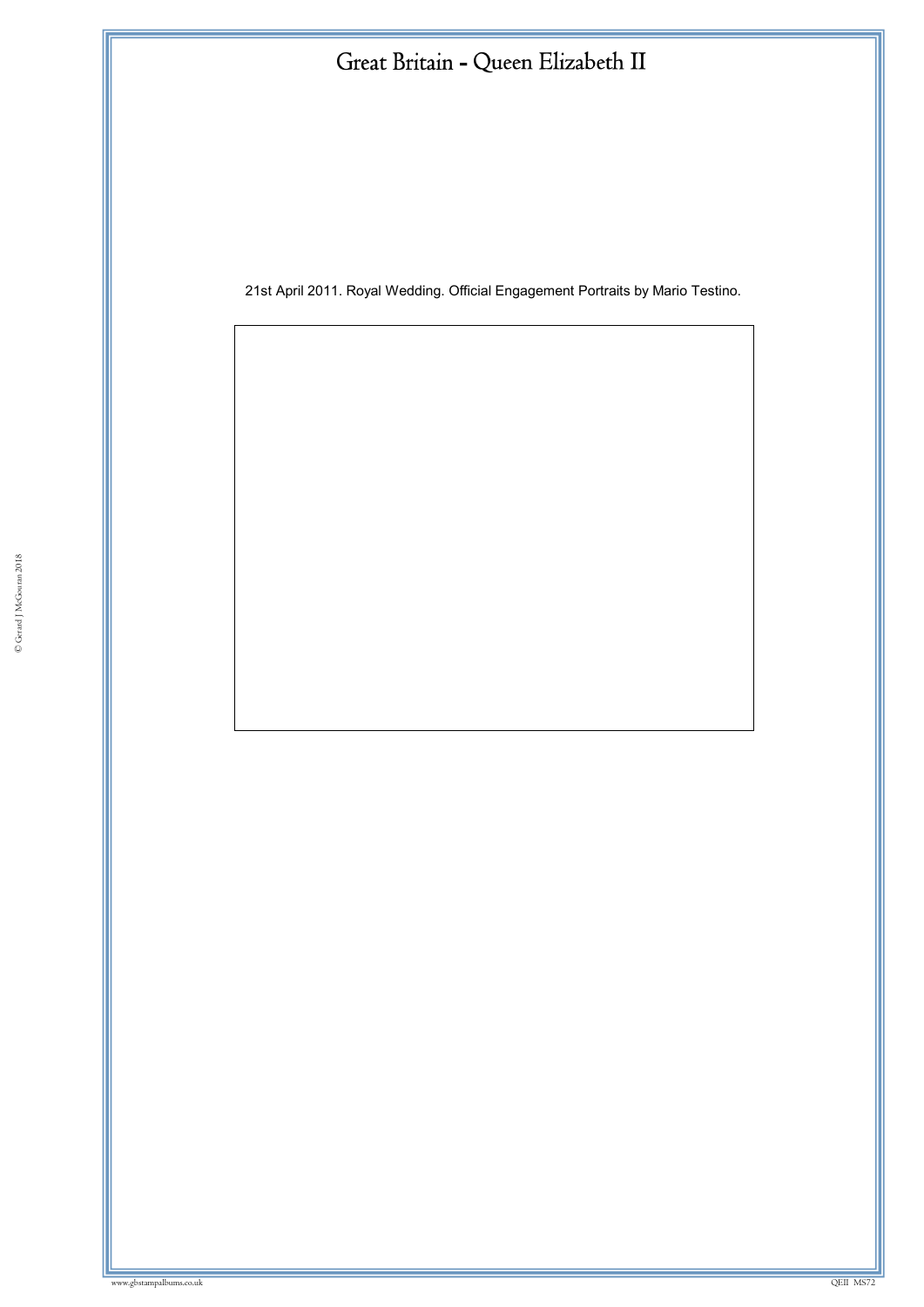14th June 2011. Thomas the Tank Engine.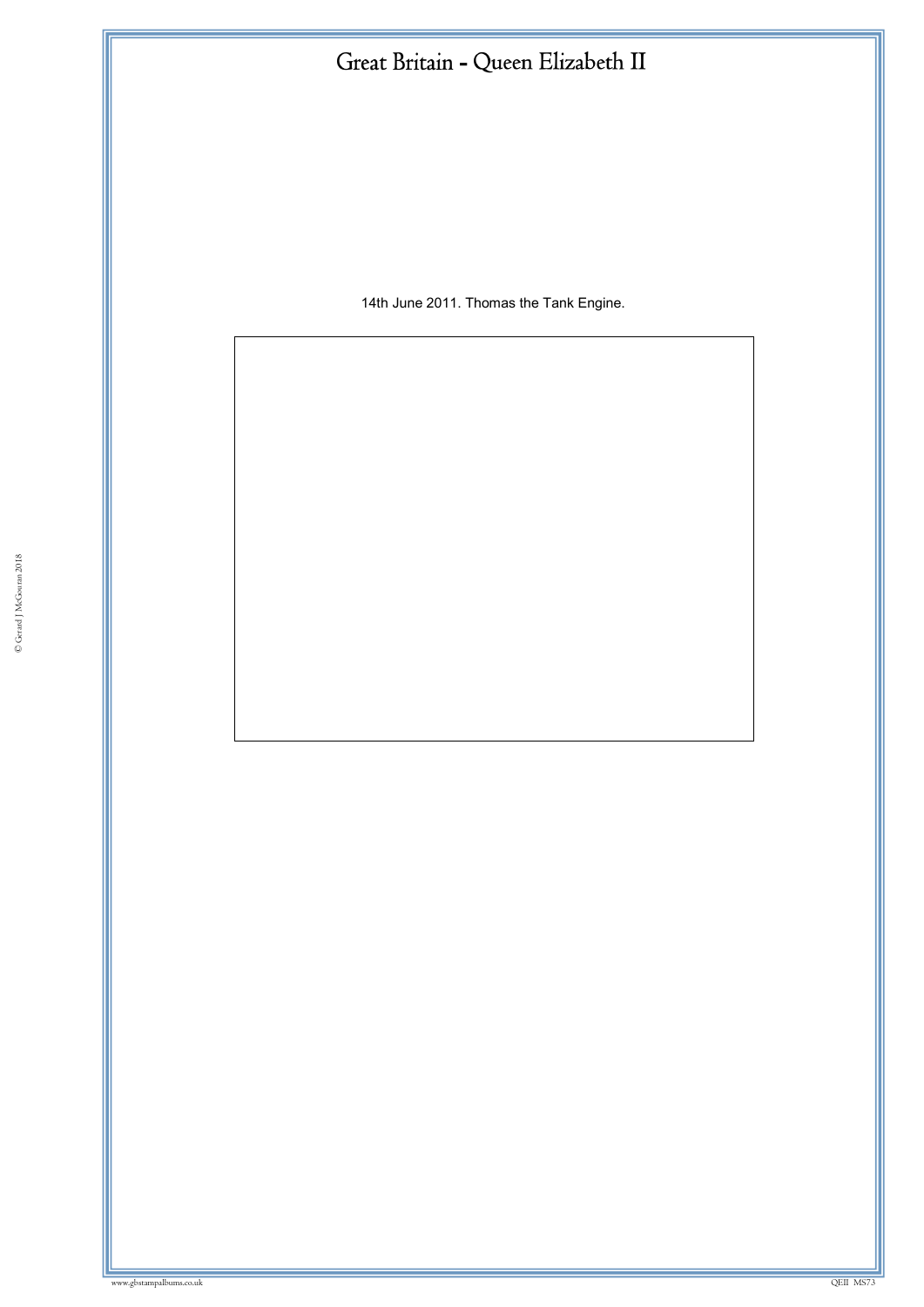27th July 2011. Olympic and Paralympic Games, London (2012) (5th issue).

Miniature Sheet. Note: This picture does not represent full size of the sheet. Full size is 210mm x 297mm. You will need to place the sheet in a suitable A4 binder pocket.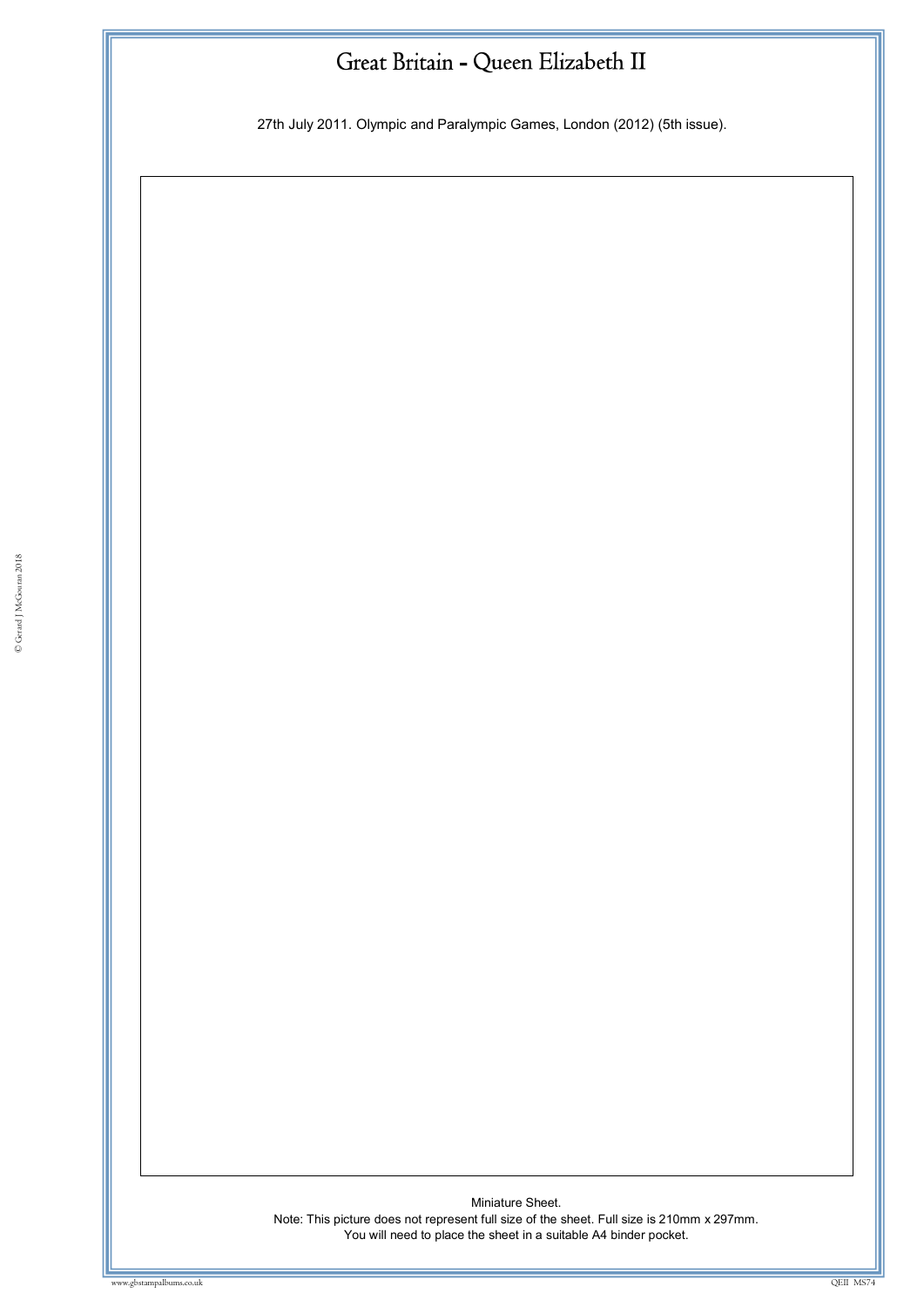9th September 2011. Centenary of First United Kingdom Aerial Post (1st issue).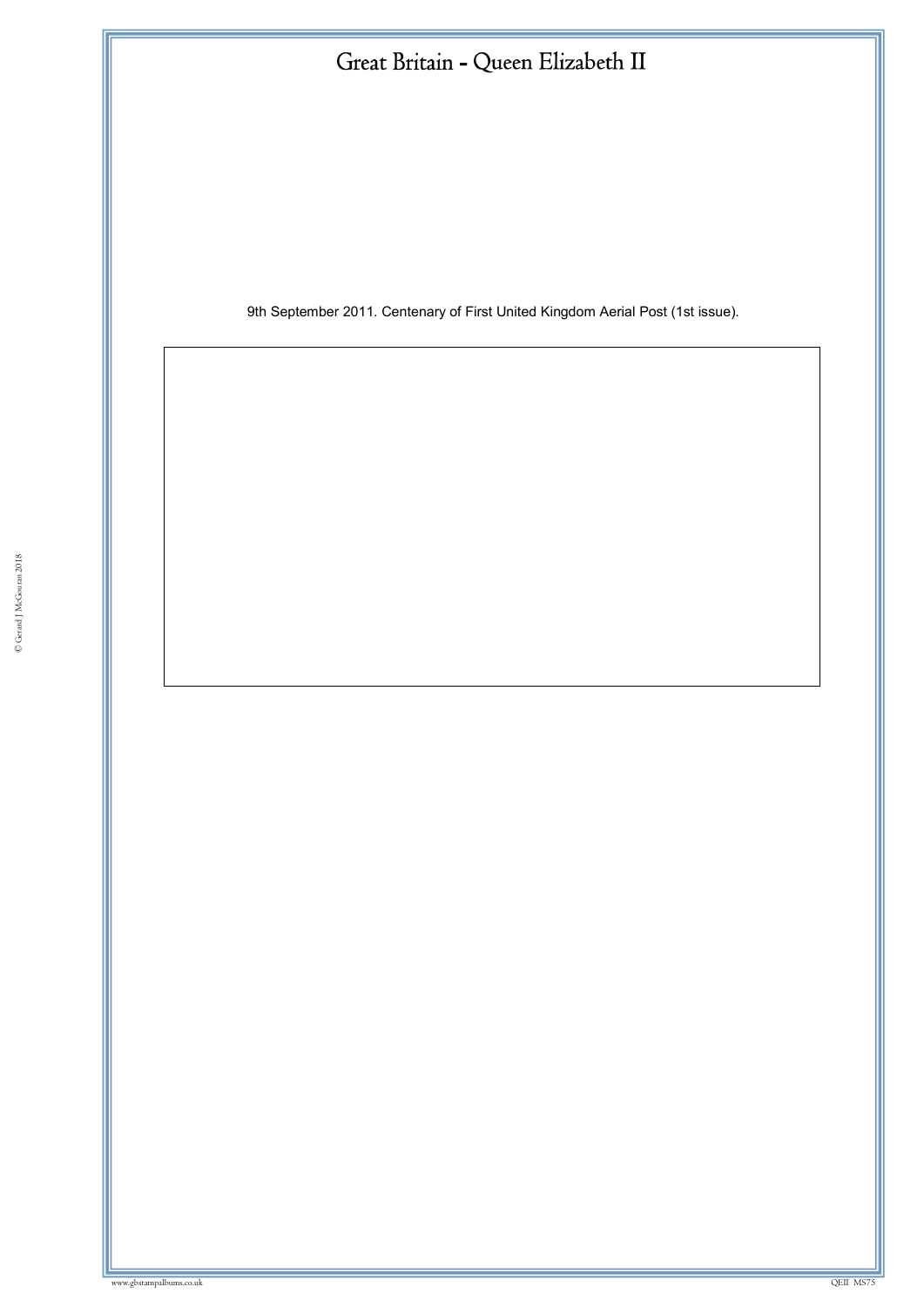14th September 2011. Birth Centenary of Arnold Machin.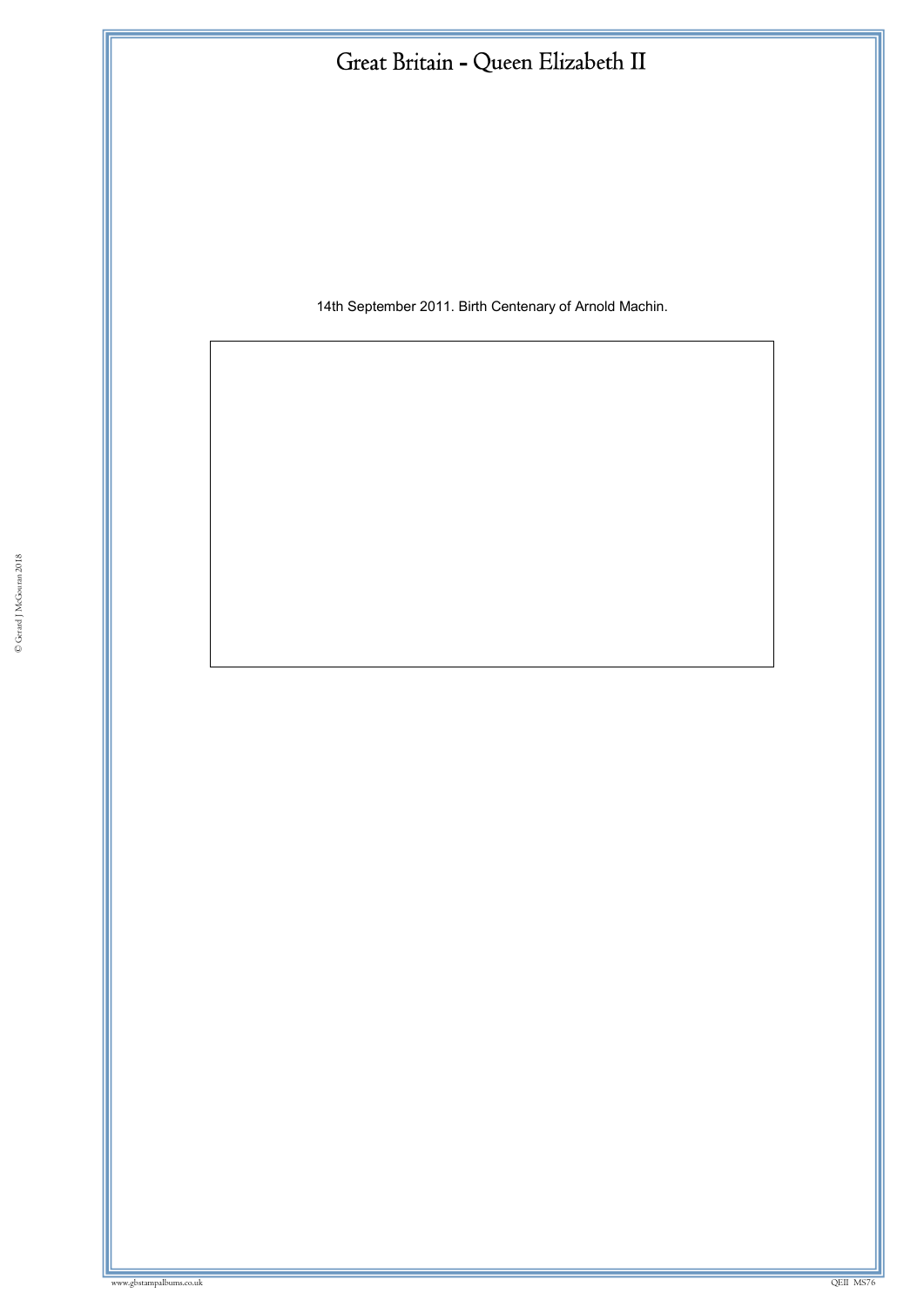15th September 2011. Kings and Queens (5th issue). House of Hanover.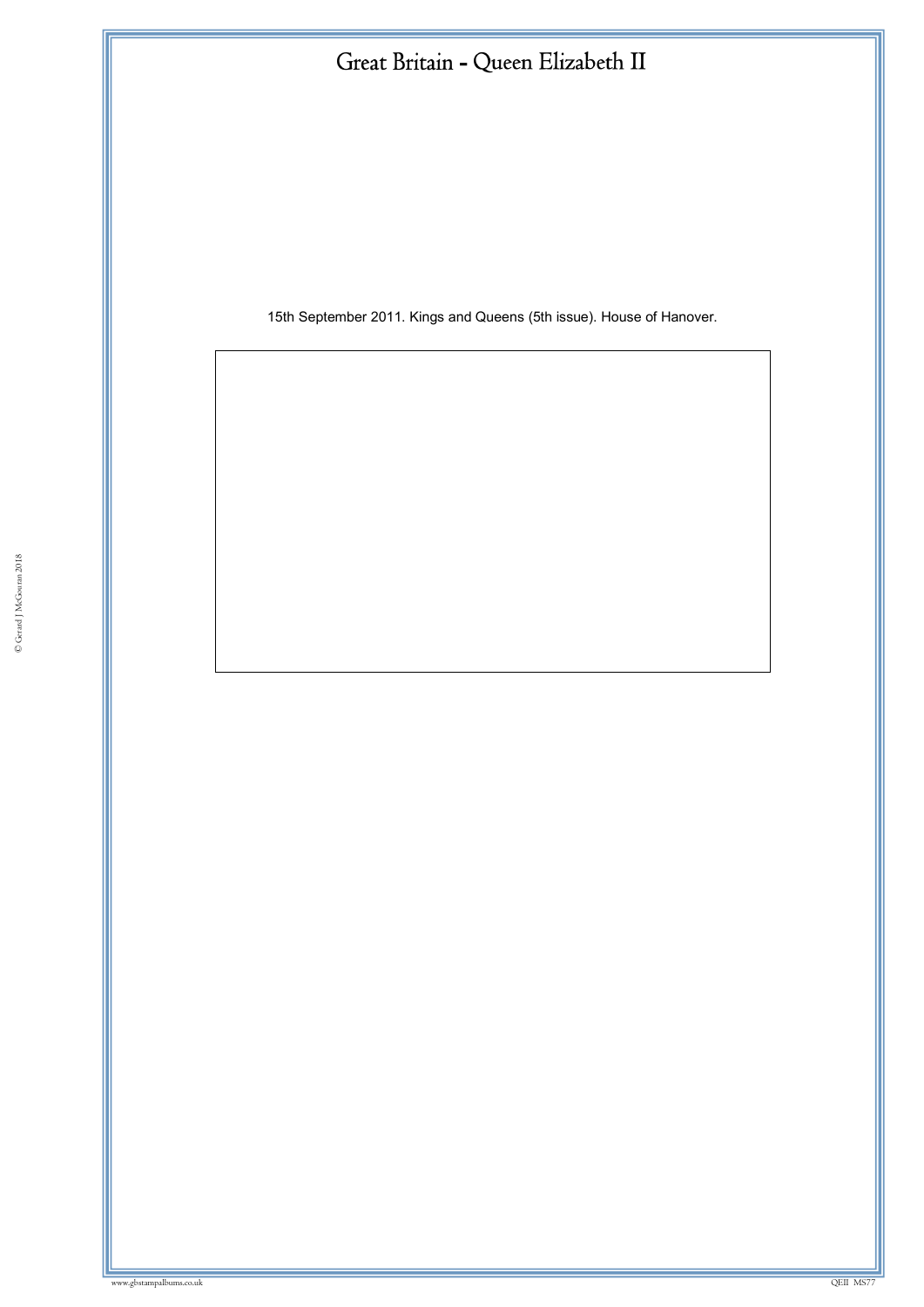8th November 2011. Christmas. The Bible inspired by King James.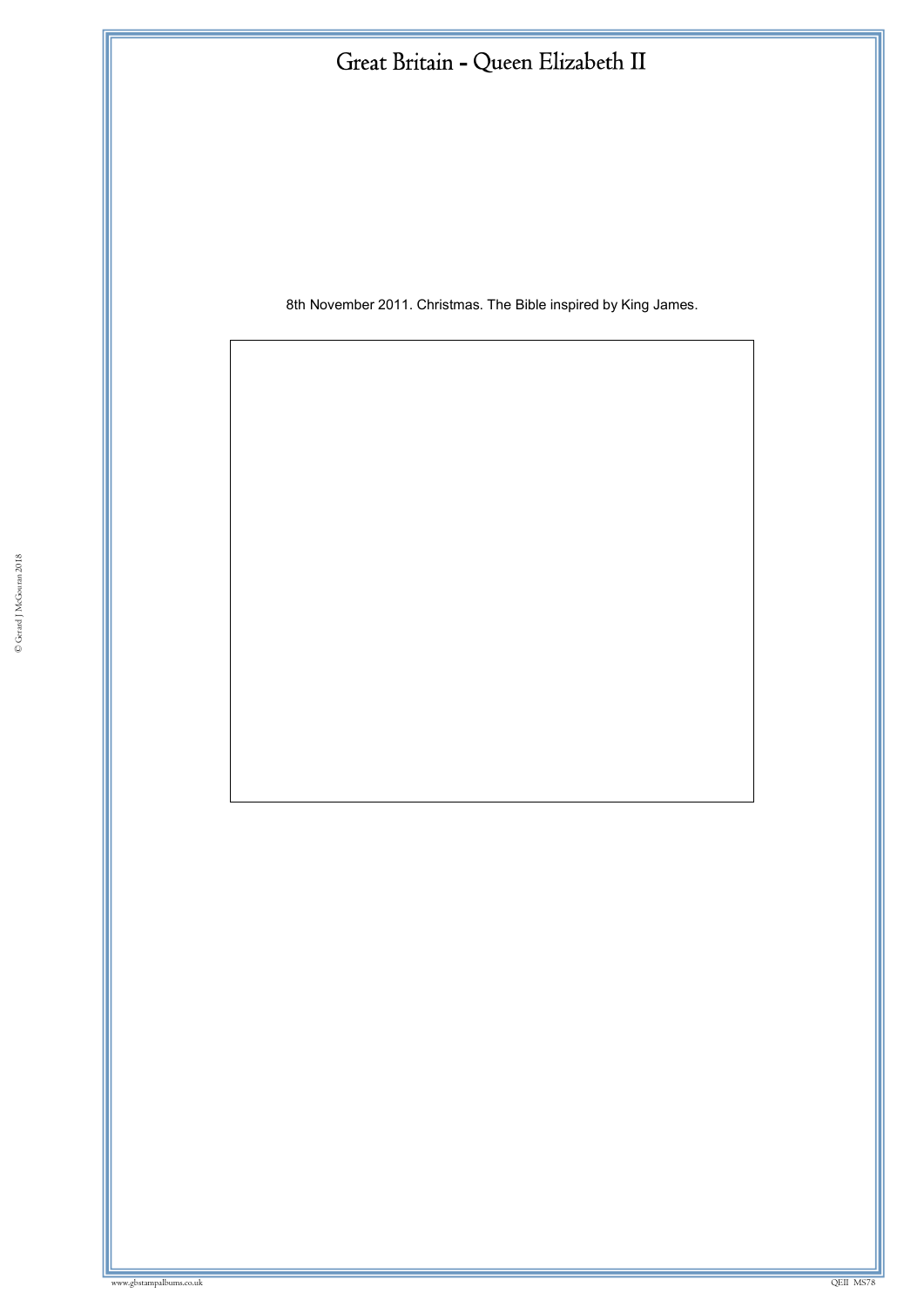10th January 2012. Roald Dahl's Children's Stories. (2nd issue). Book Illustrations by Quentin Blake.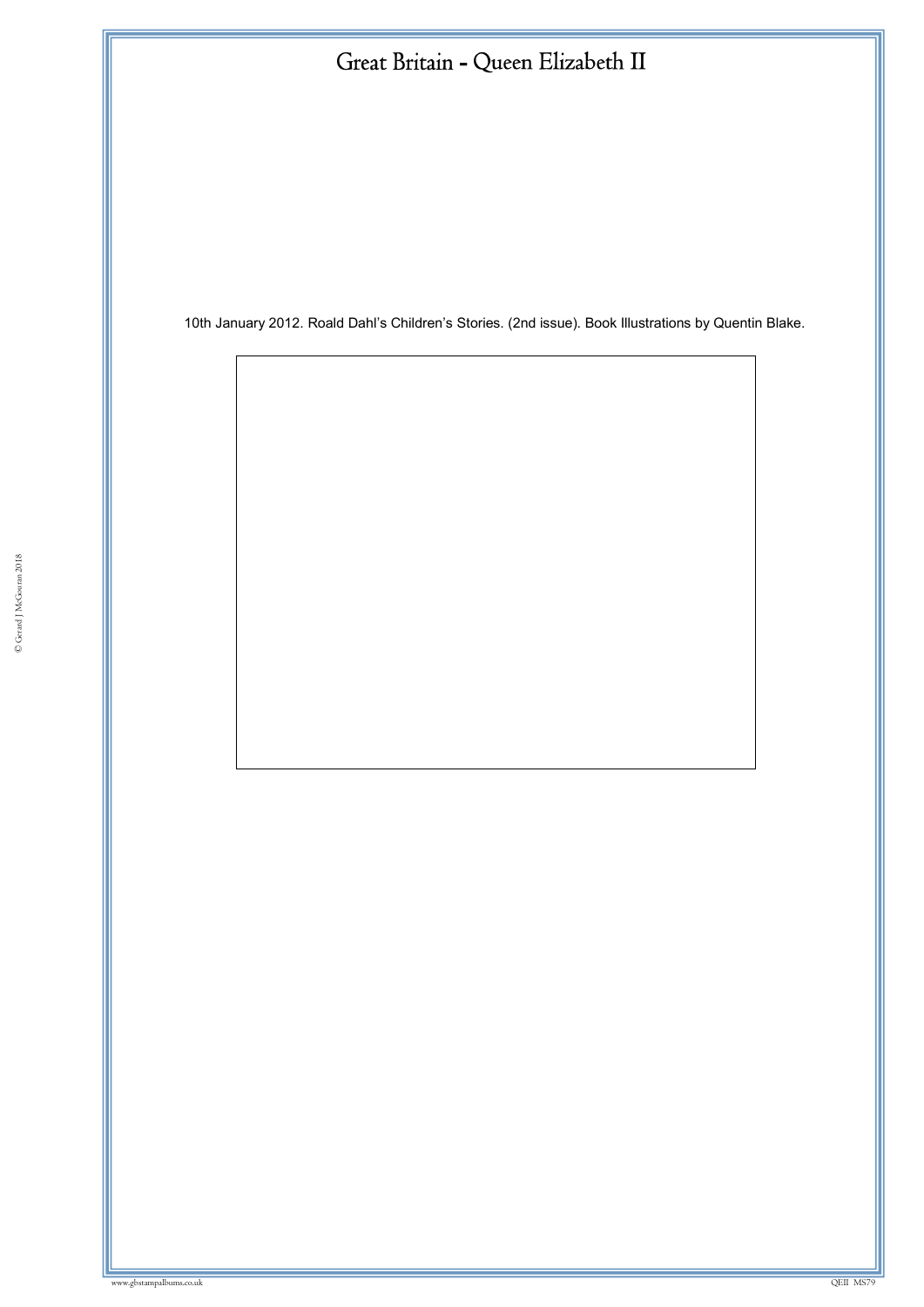2nd February 2012. Kings and Queen (6th series). House of Windsor.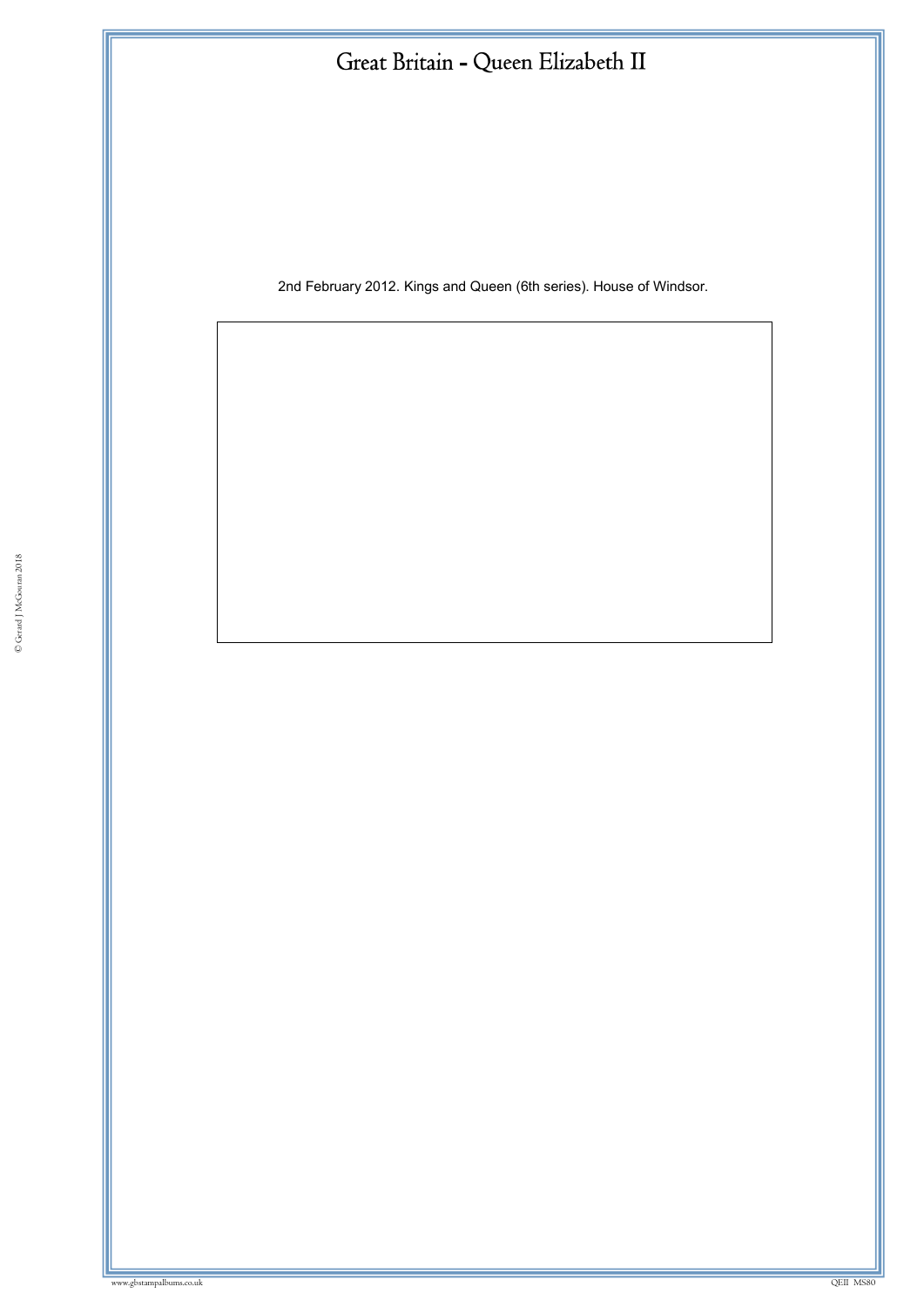6th February 2012. Diamond Jubilee (2nd issue).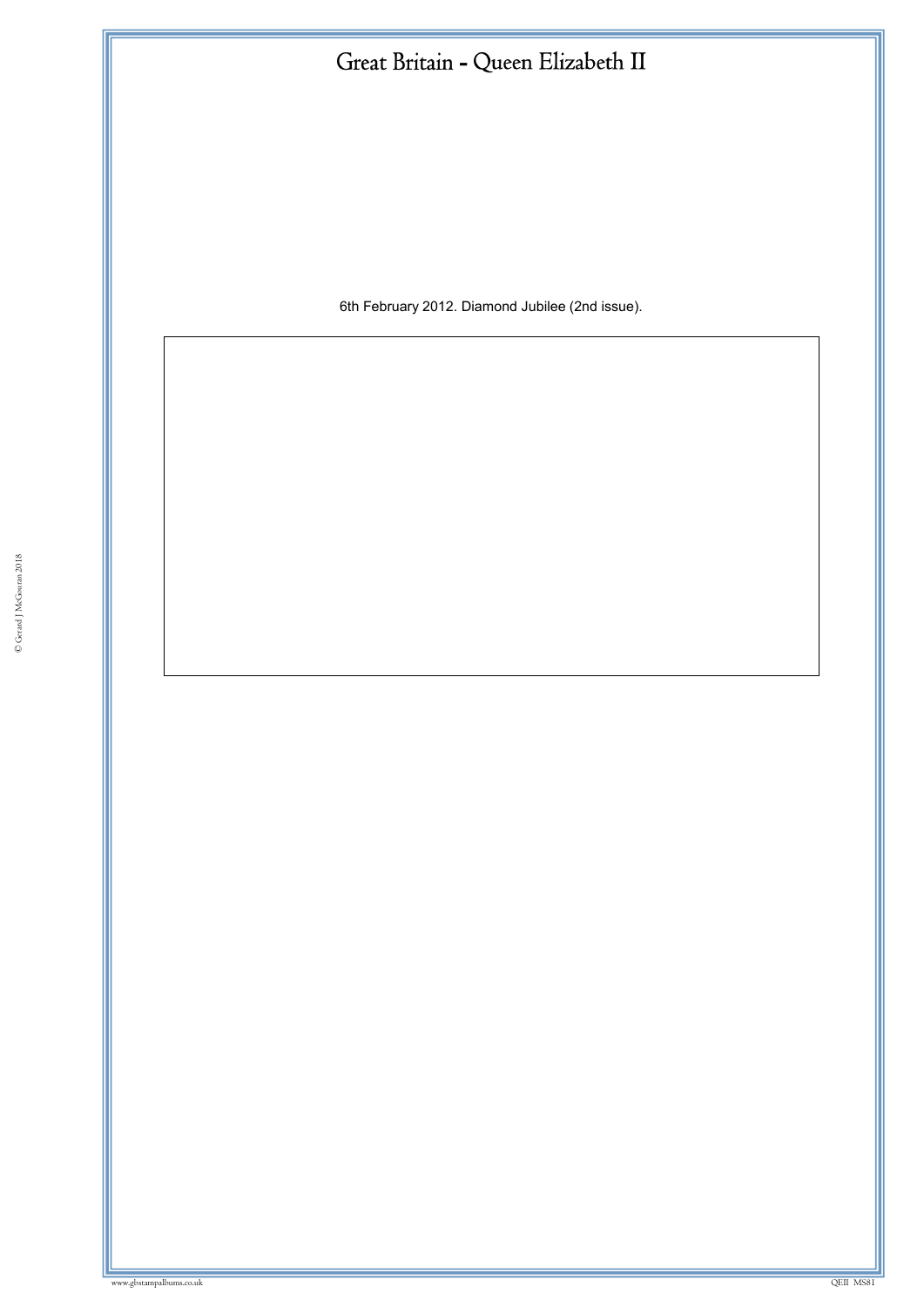8th March 2012. Classic Locomotives (2nd series). Scotland.

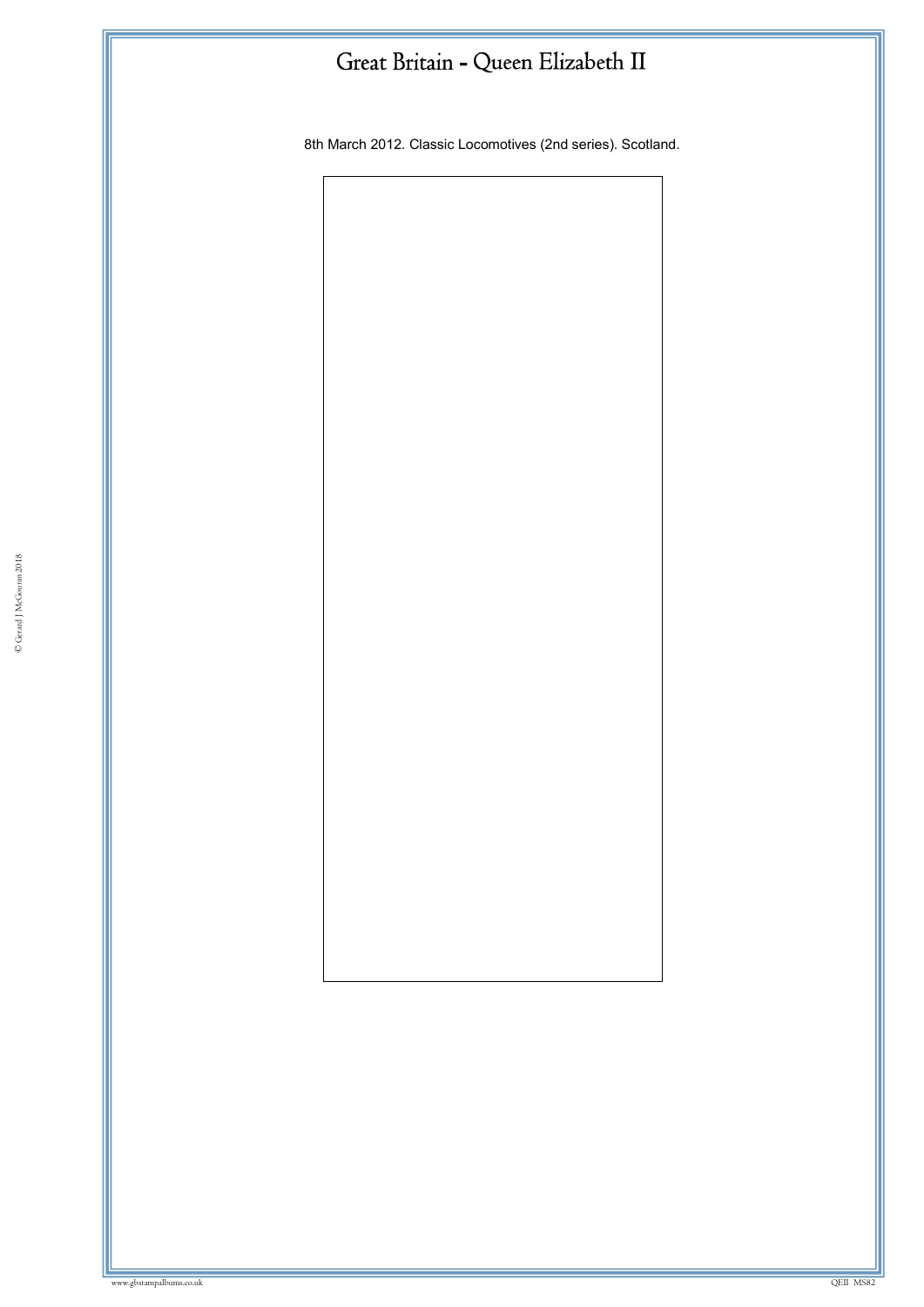10th April 2012. UK: A to Z (1st series).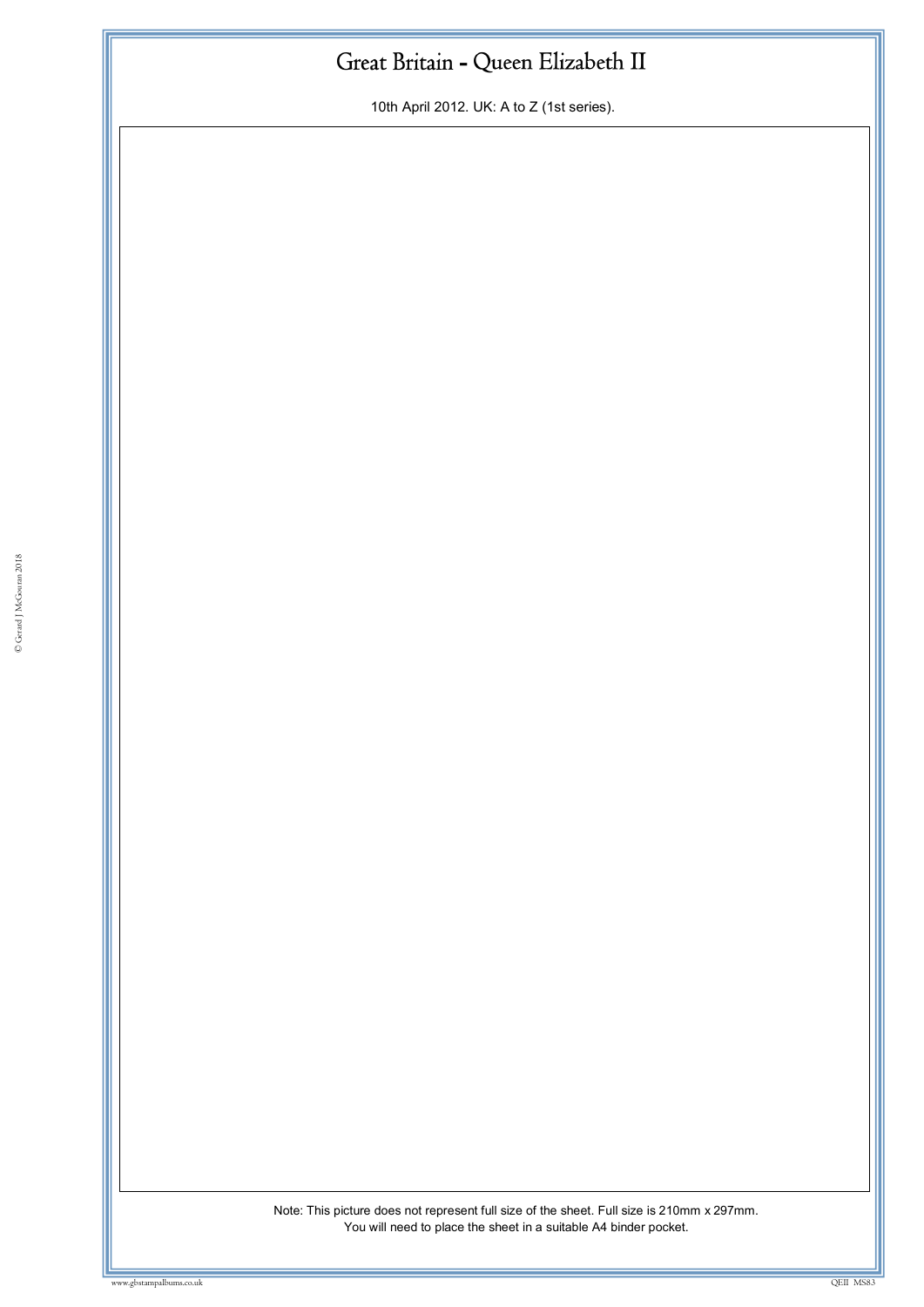19th June 2012. Birth Bicentenary of Charles Dickens.

© Gerard J McGouran 2018

w.gbstampalbums.co.uk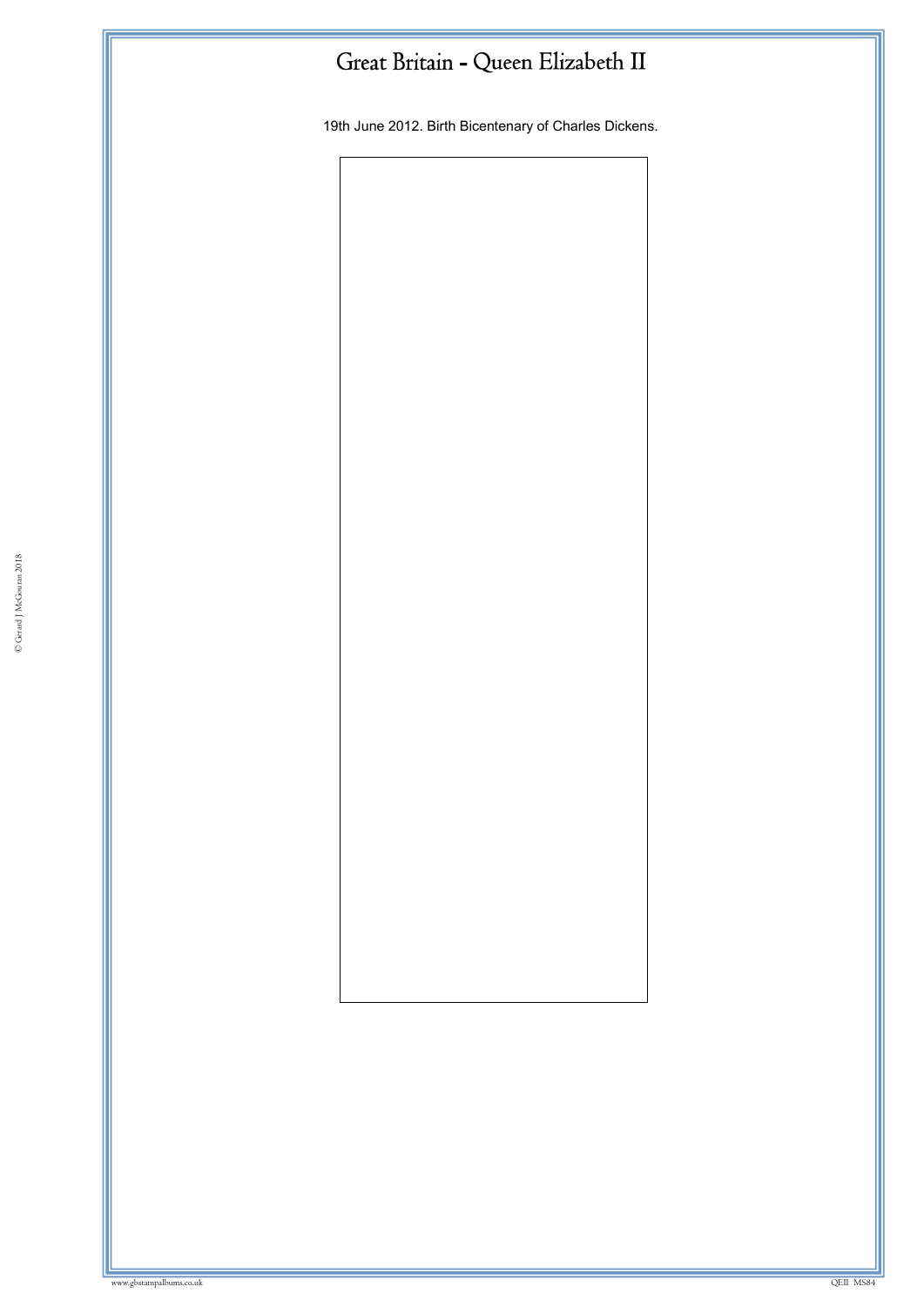27th July 2012. Welcome to London, Olympic Games.

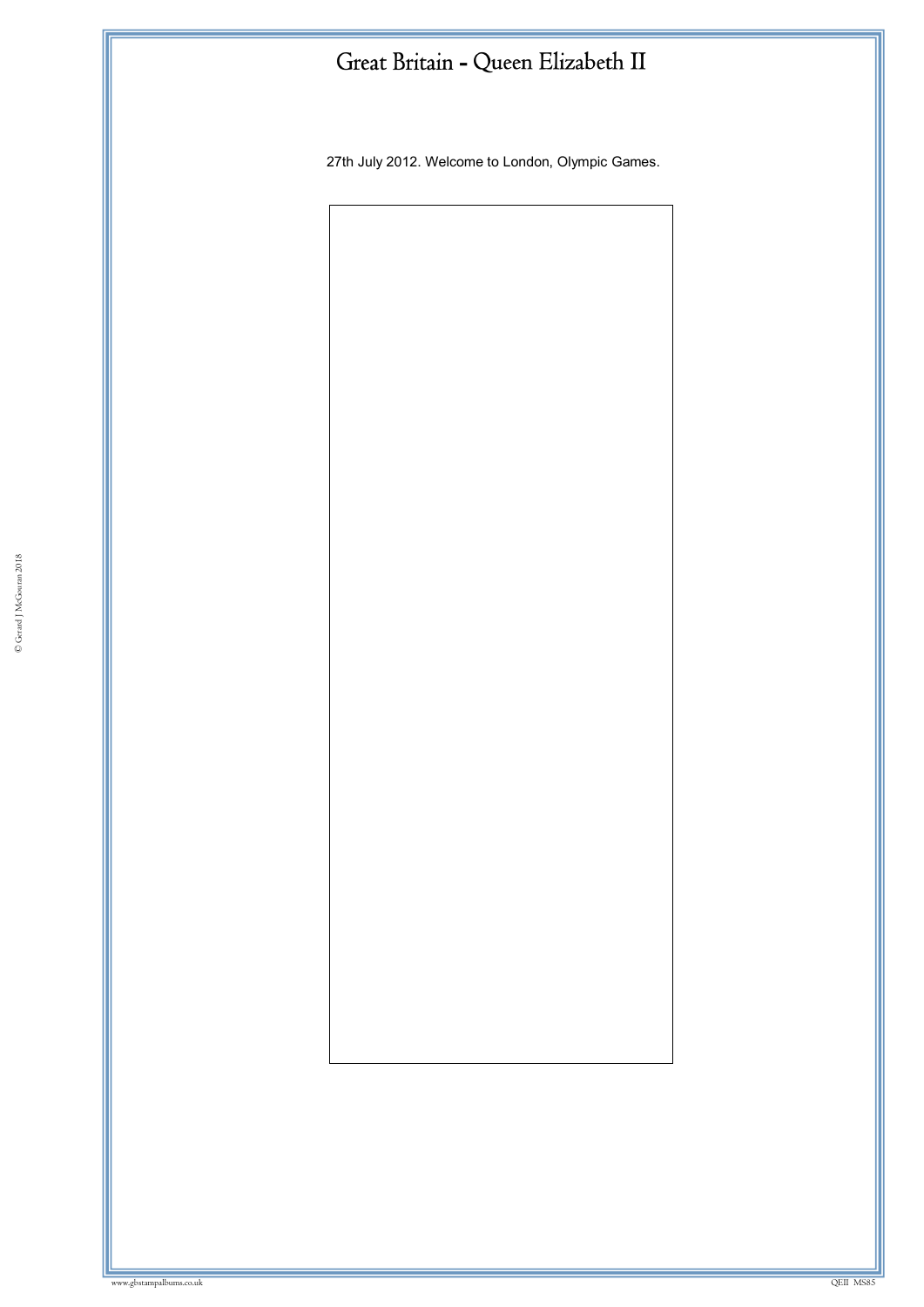29th August 2012. Welcome to London, Paralympic Games.

© Gerard J McGouran 2018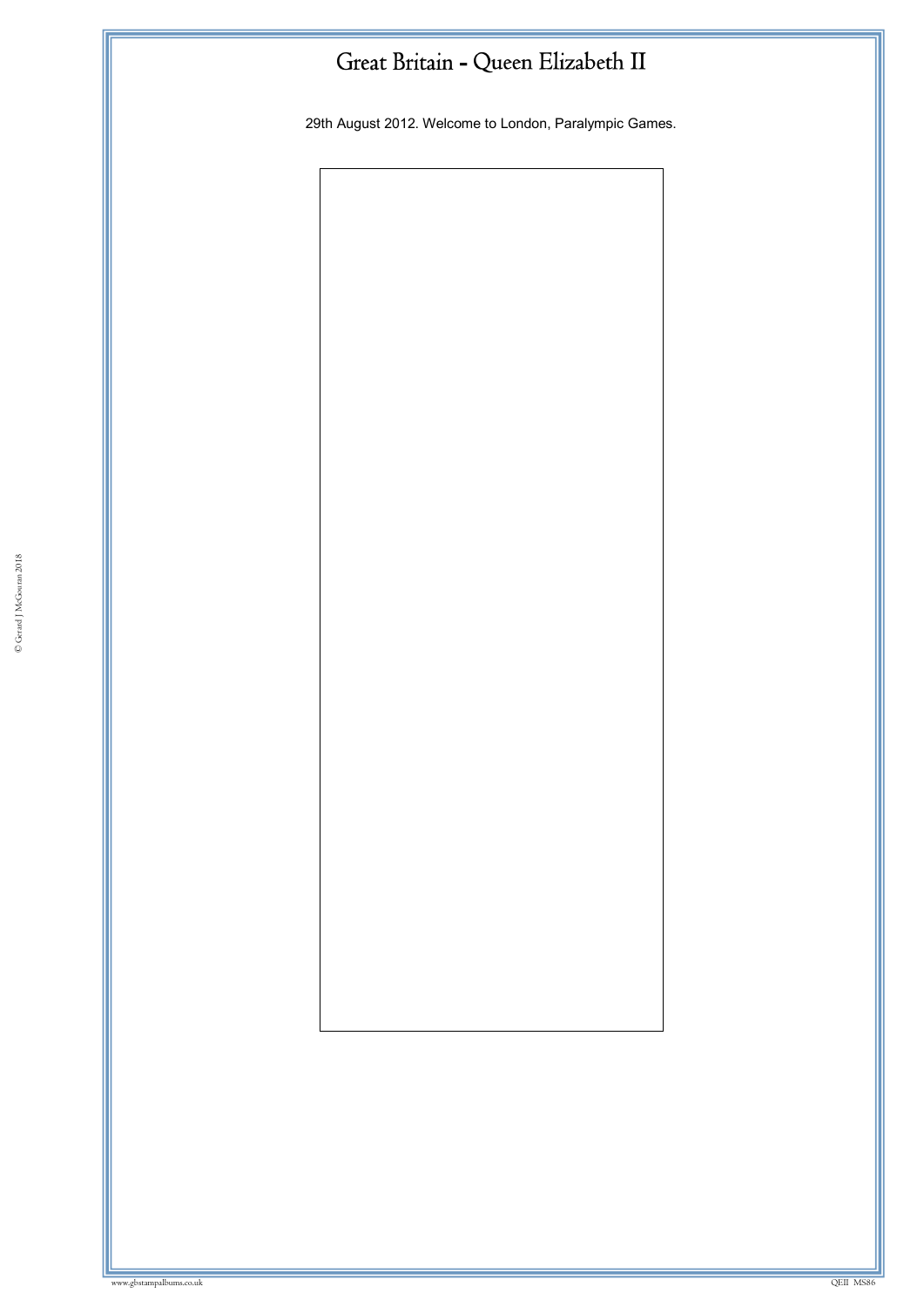2nd-13th August 2012. British Gold Medal Winners at London Paralympic Games.

© Gerard J McGouran 2018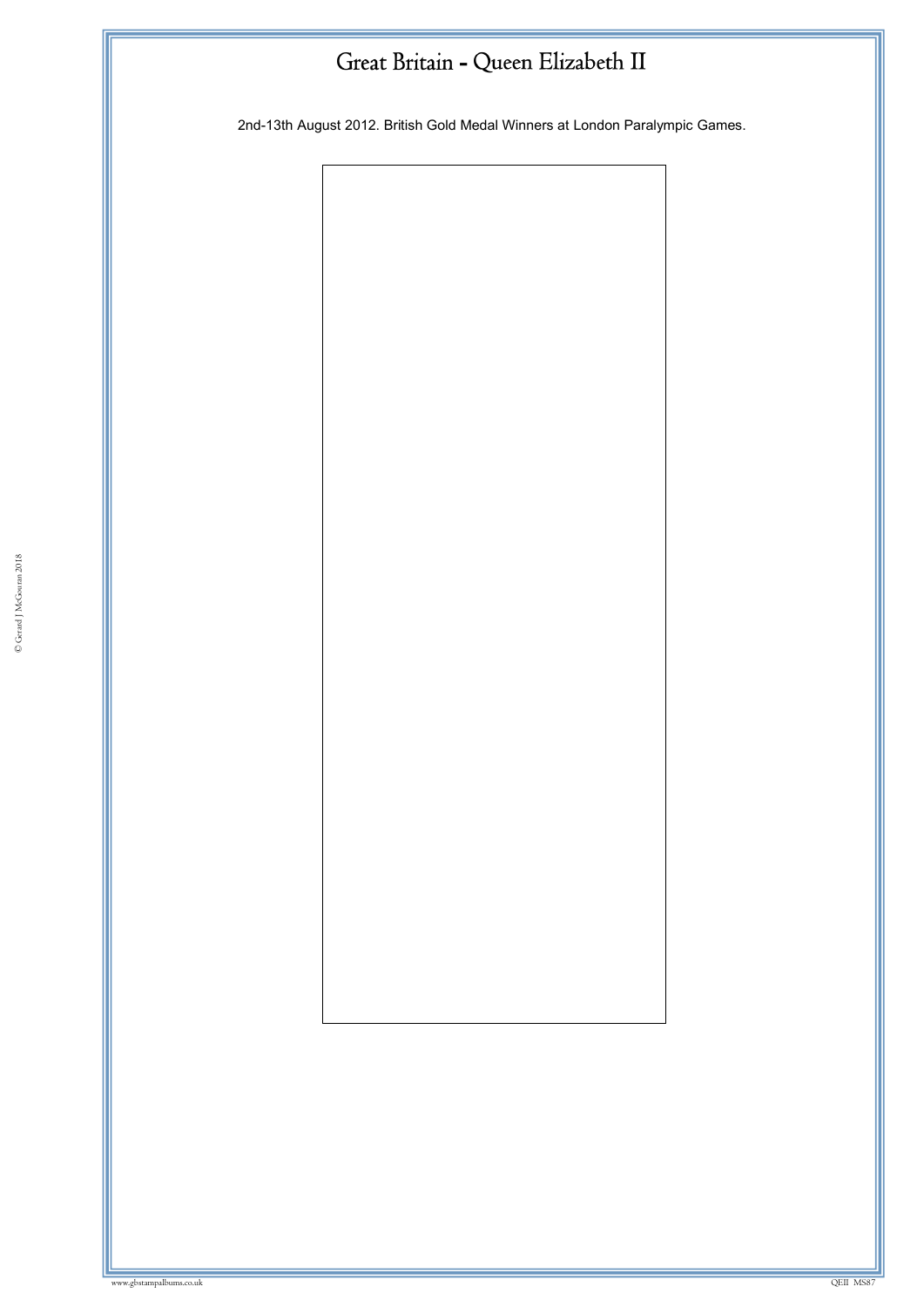6th November 2012. Christmas. Illustrations by Axel Scheffler.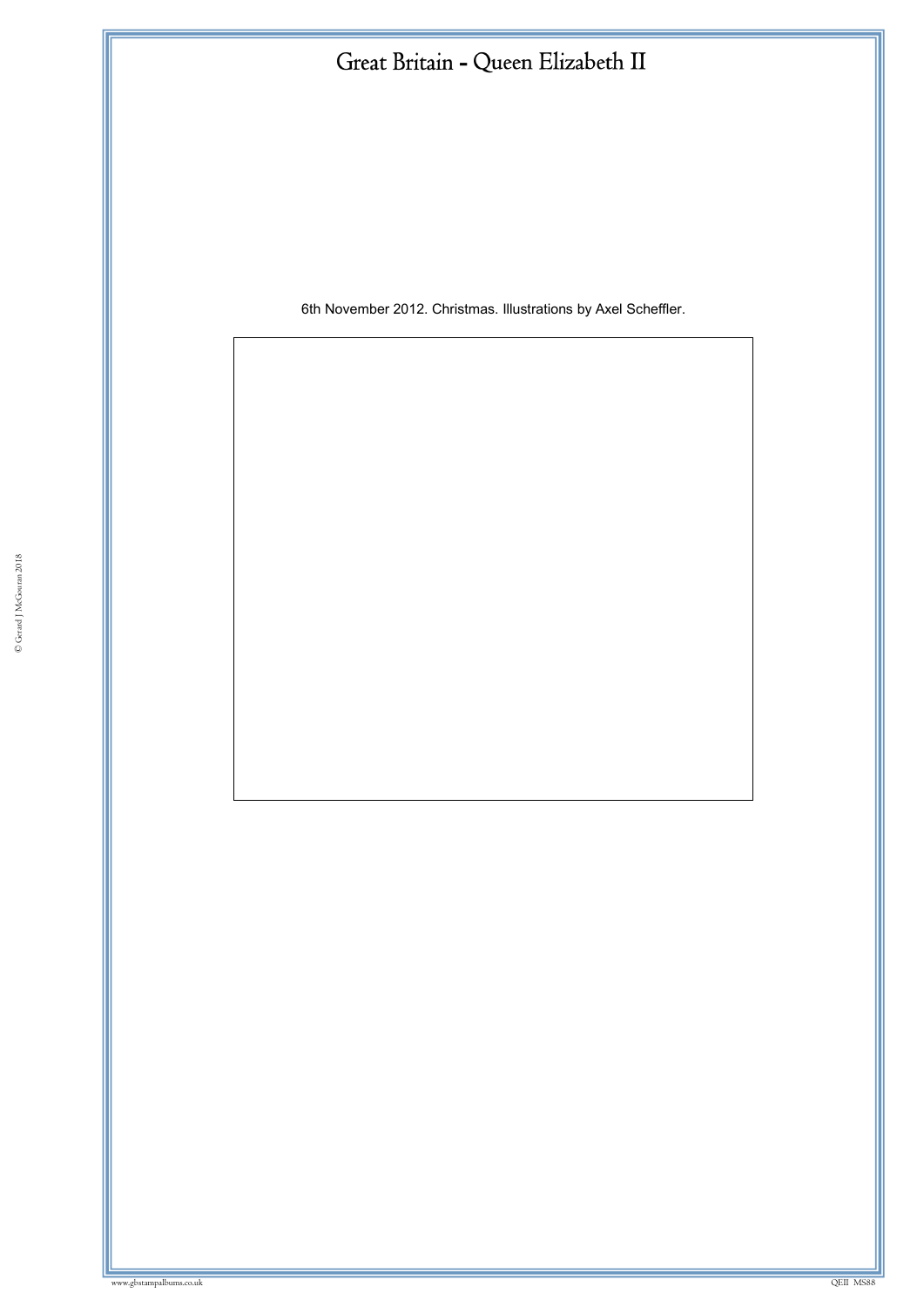9 January 2013. 150th Anniversary of the London Underground.

© Gerard J McGouran 2018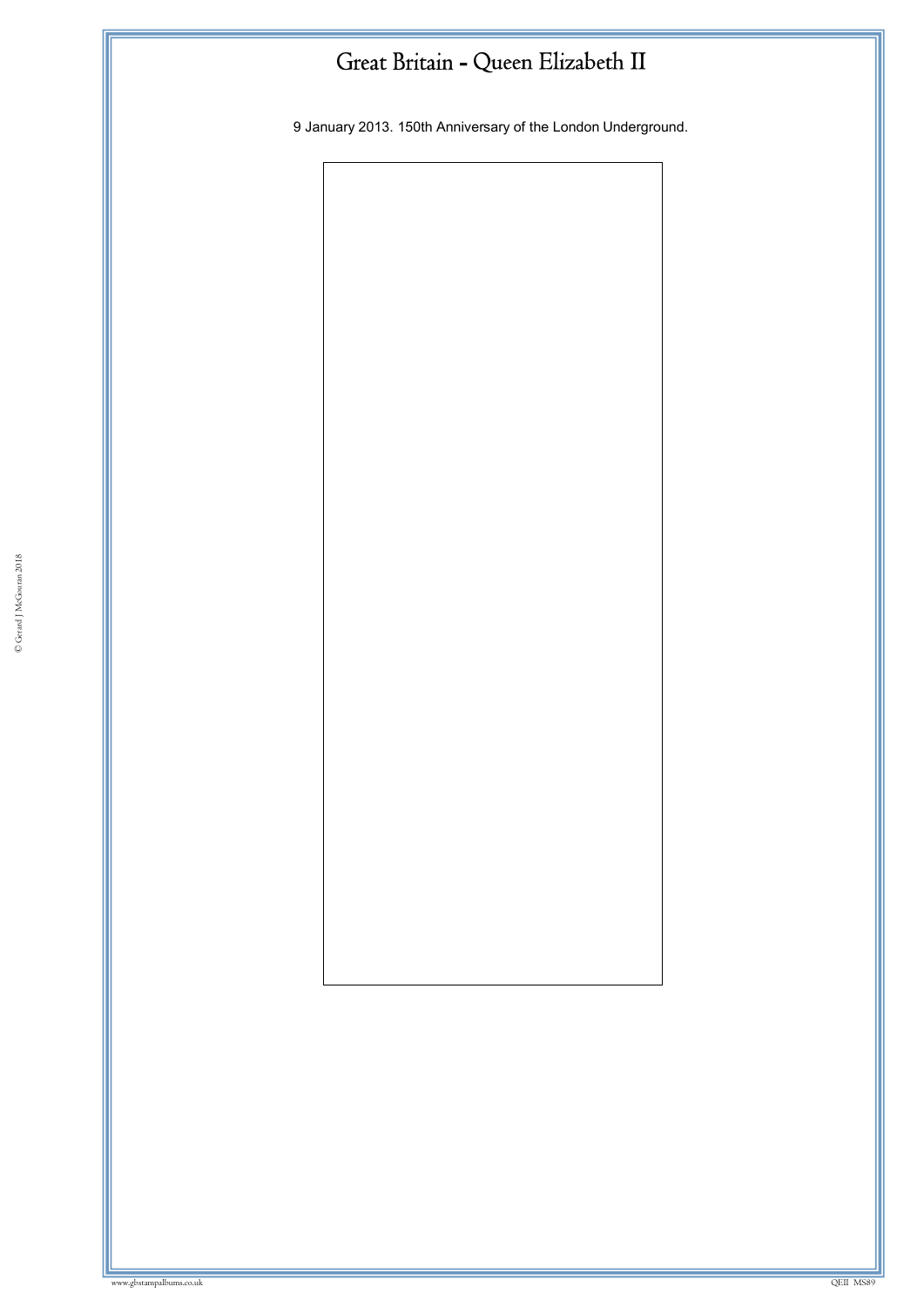26th March 2013. 50th Anniversary of Doctor Who (TV programme) (1st issue).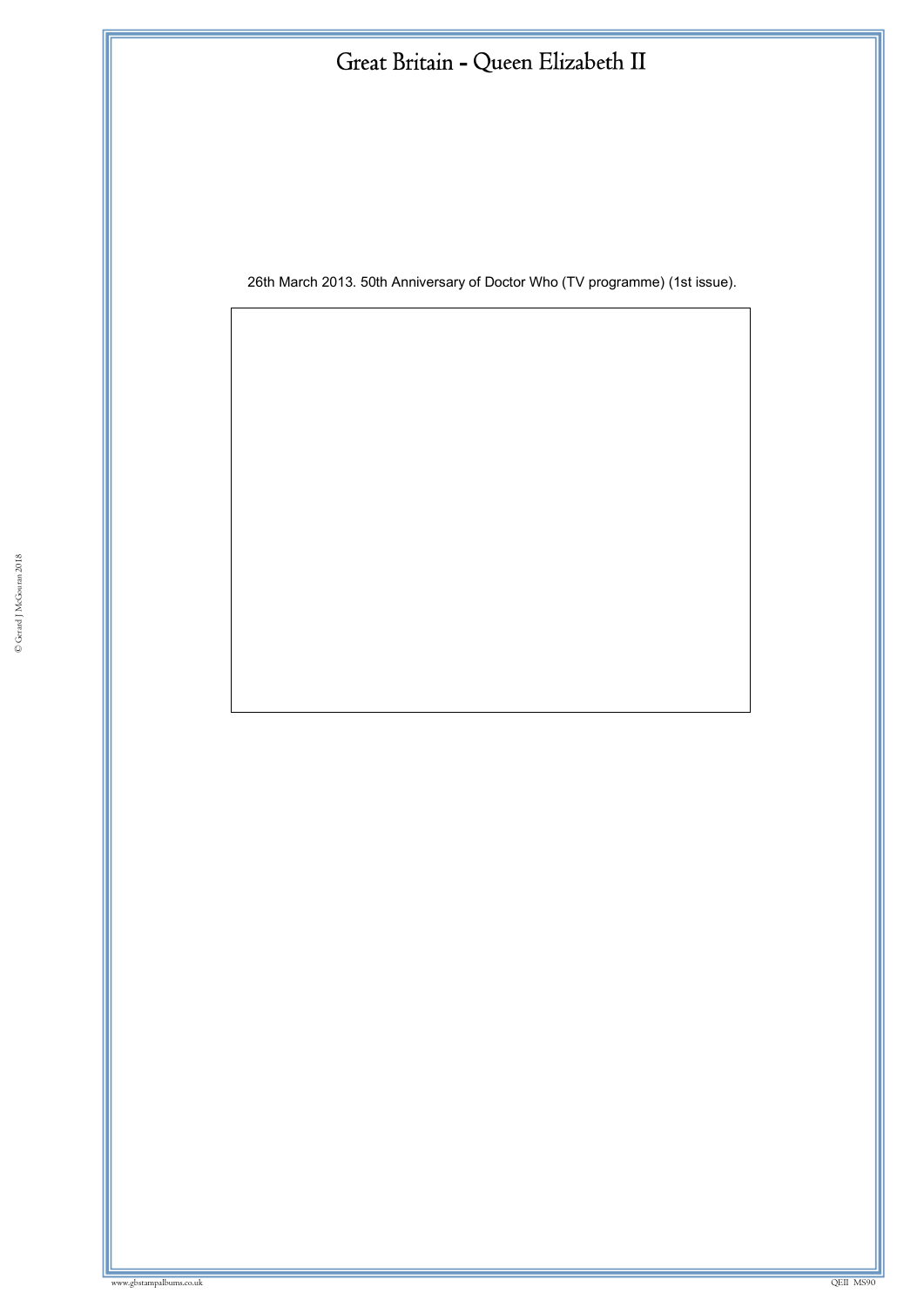9th May 2013. Football Heroes (1st issue).

© Gerard J McGouran 2018

where we have a state of the state of the state of the state of the state of the state of the state of the state of the state of the state of the state of the state of the state of the state of the state of the state of th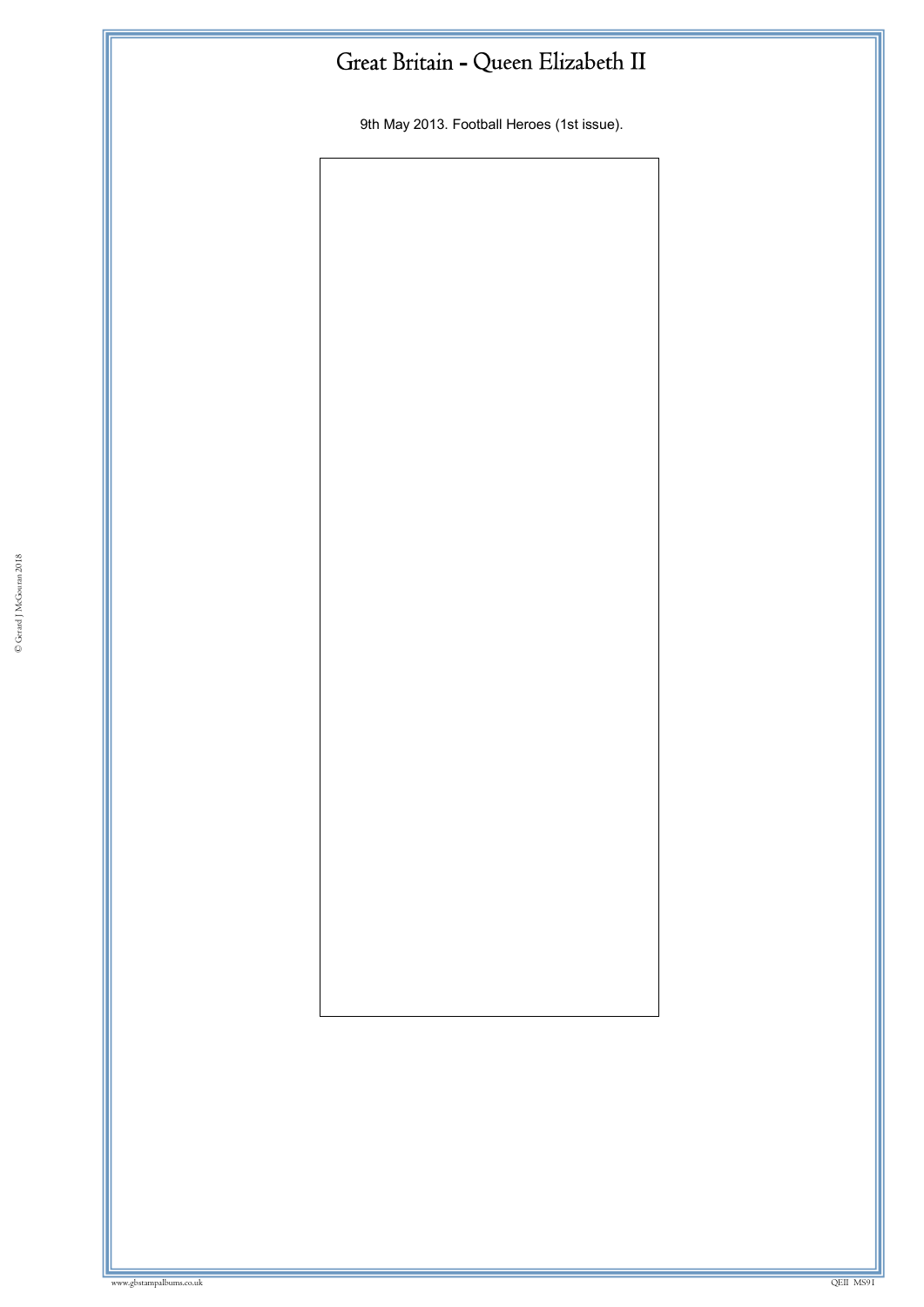18th June 2013. Locomotives (3rd series). Northern Ireland.

© Gerard J McGouran 2018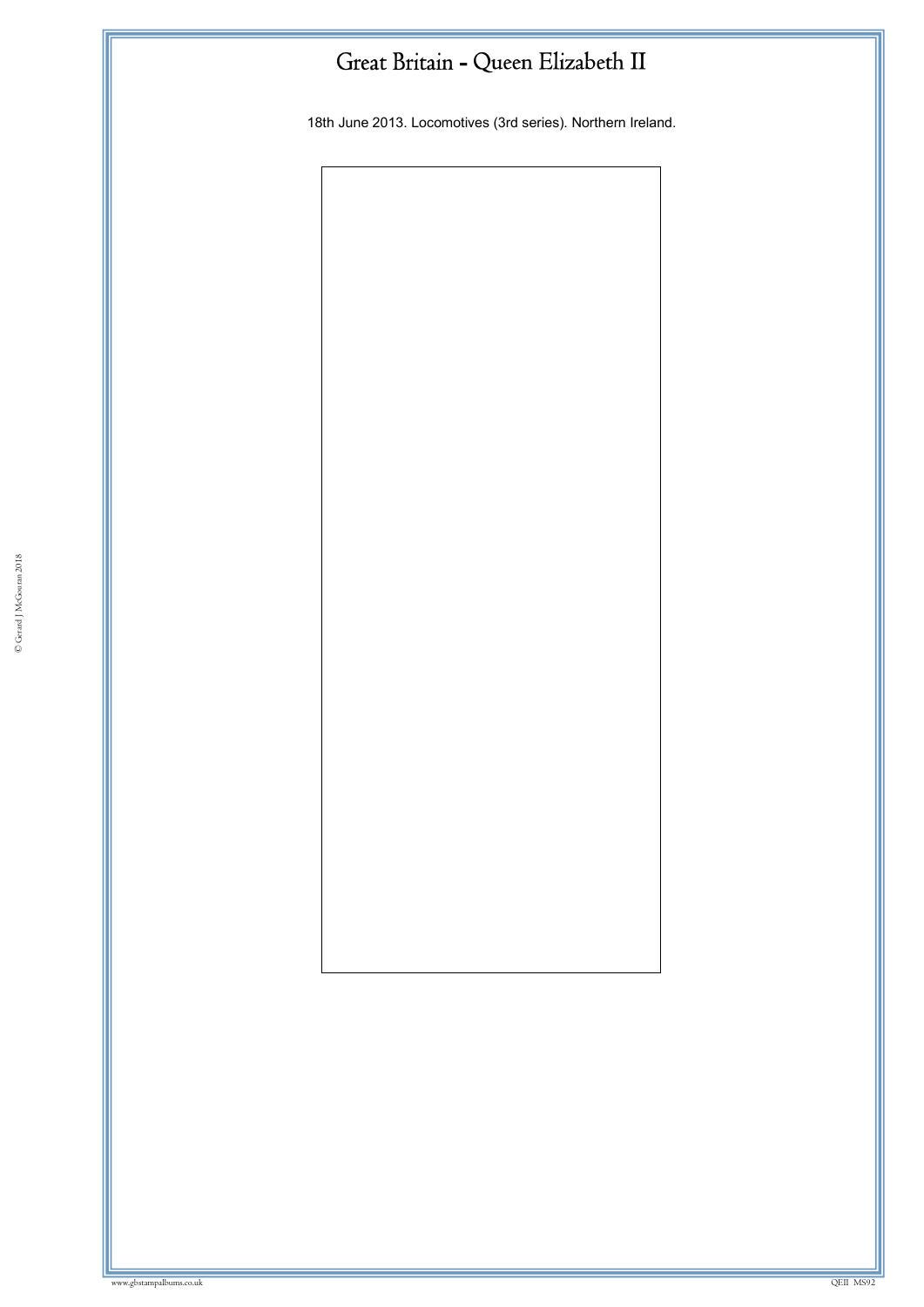8th August 2013. Andy Murray Wimbledon Champion 2013.

© Gerard J McGouran 2018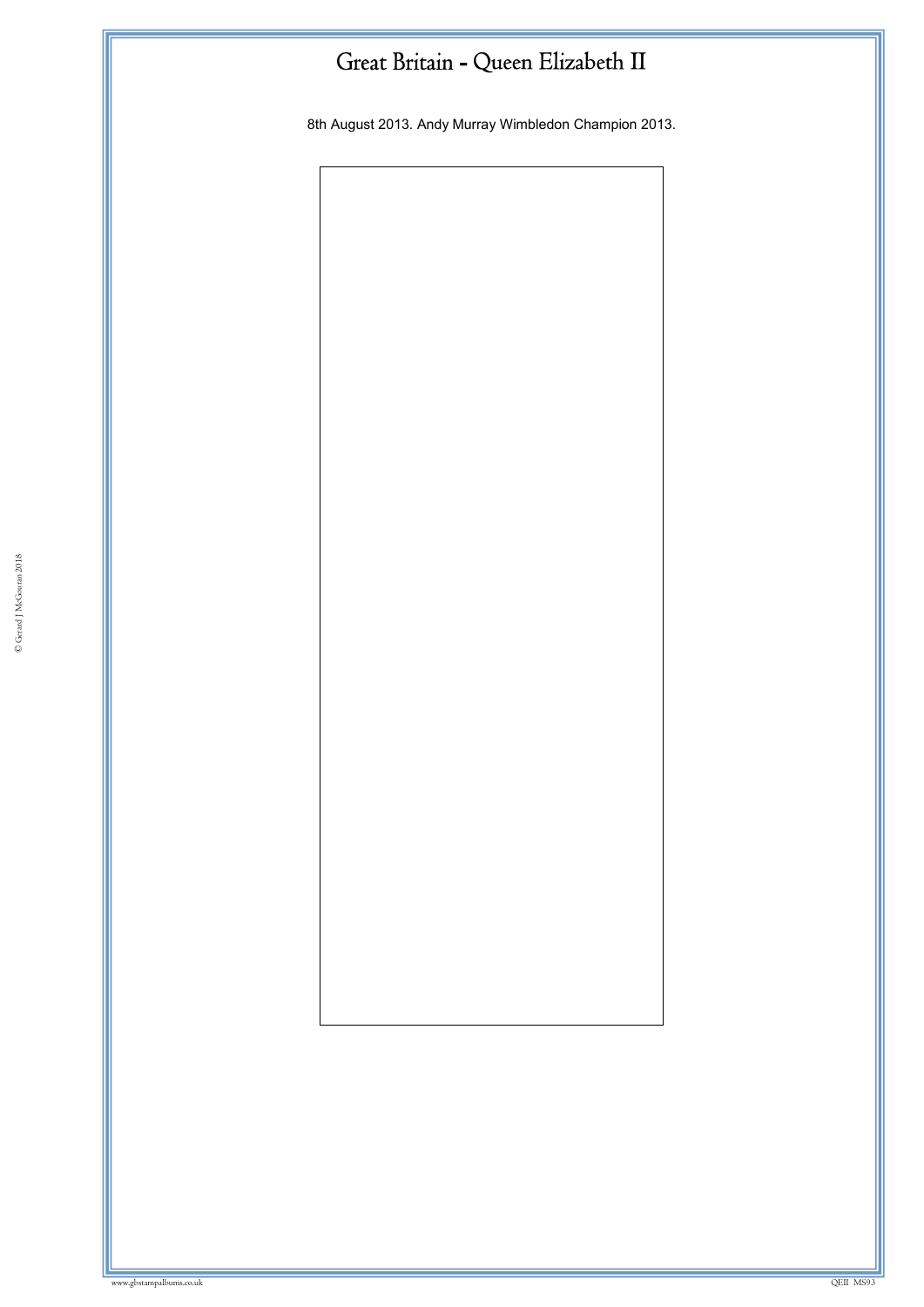13th August 2013. British Auto Legends.

© Gerard J McGouran 2018

ww.gbstampalbums.co.uk

www.gbstampalbums.co.uk QEII MS94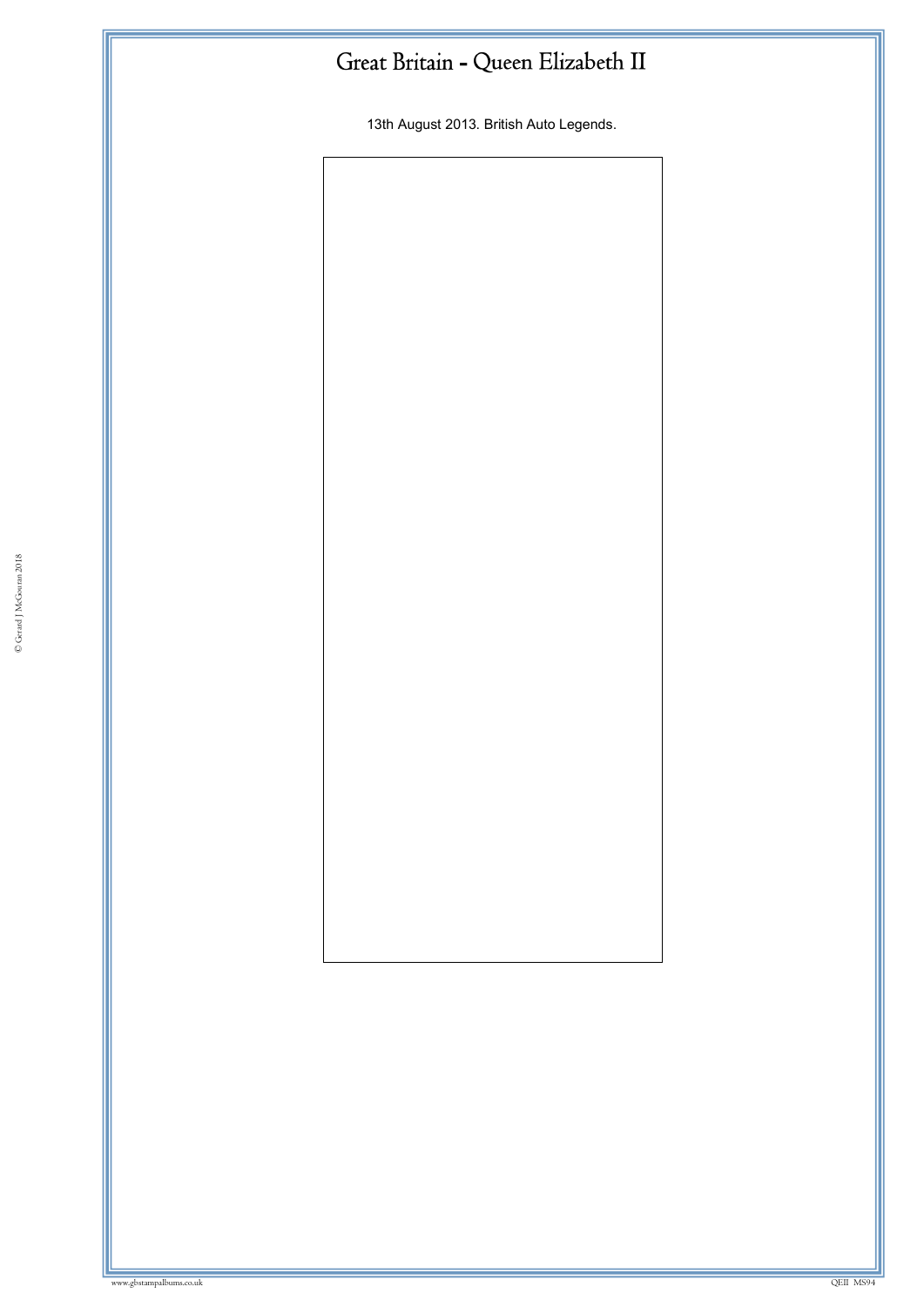19th September 2013. Merchant Navy (2nd issue).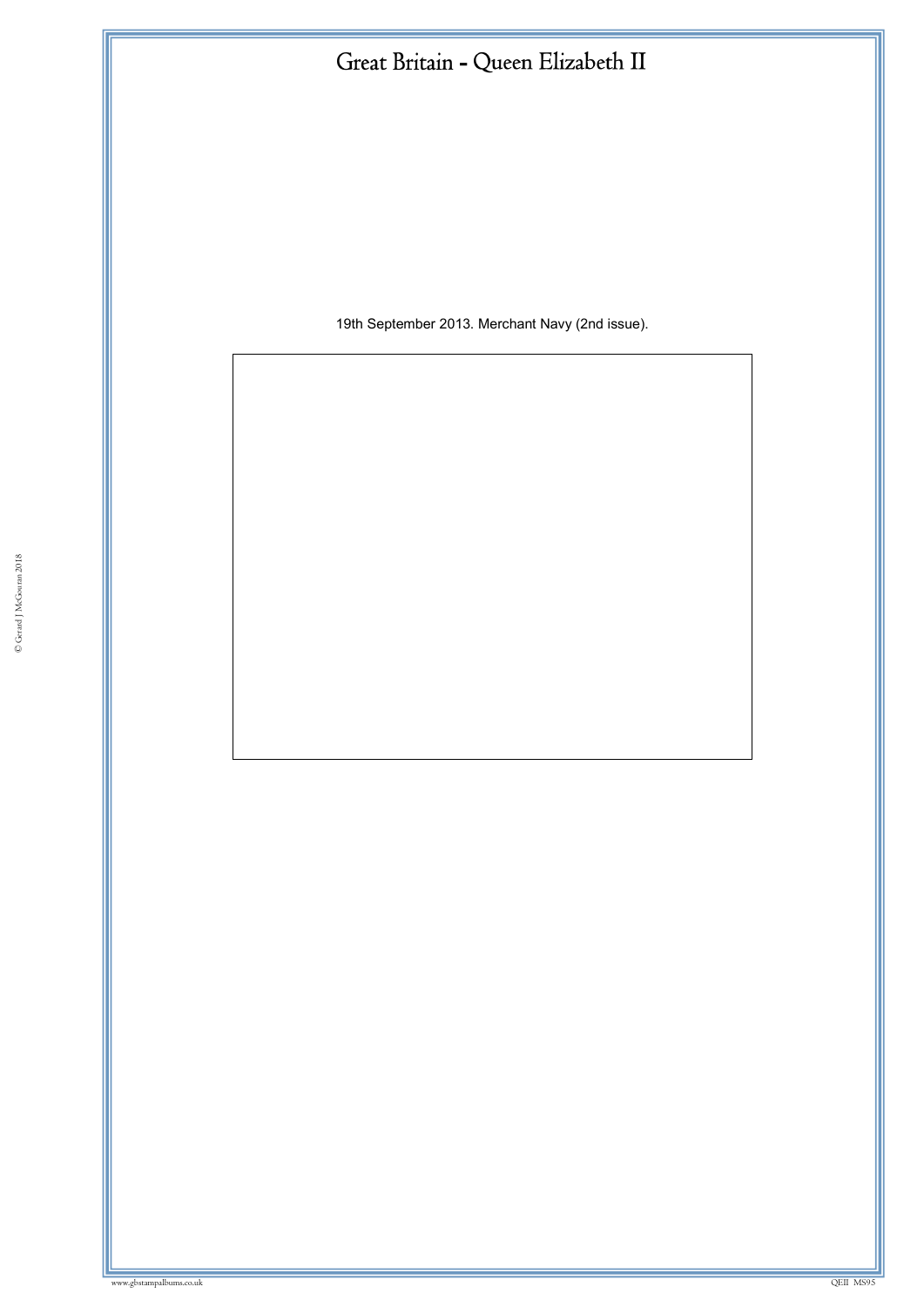5th November 2013. Christmas. Virgin and Child.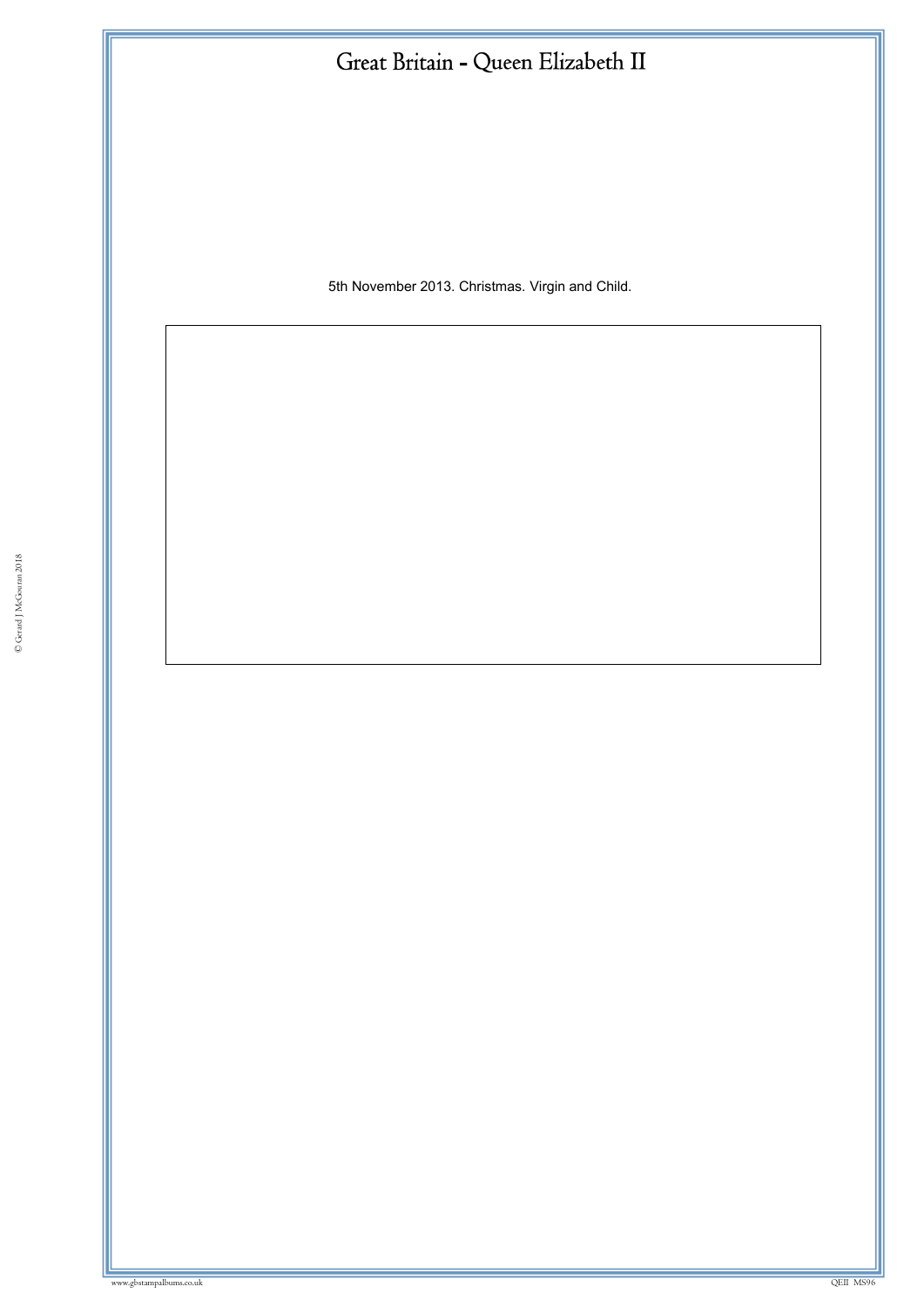20th February 2014. Classic Locomotives (4th and 5th series). Wales.

© Gerard J McGouran 2018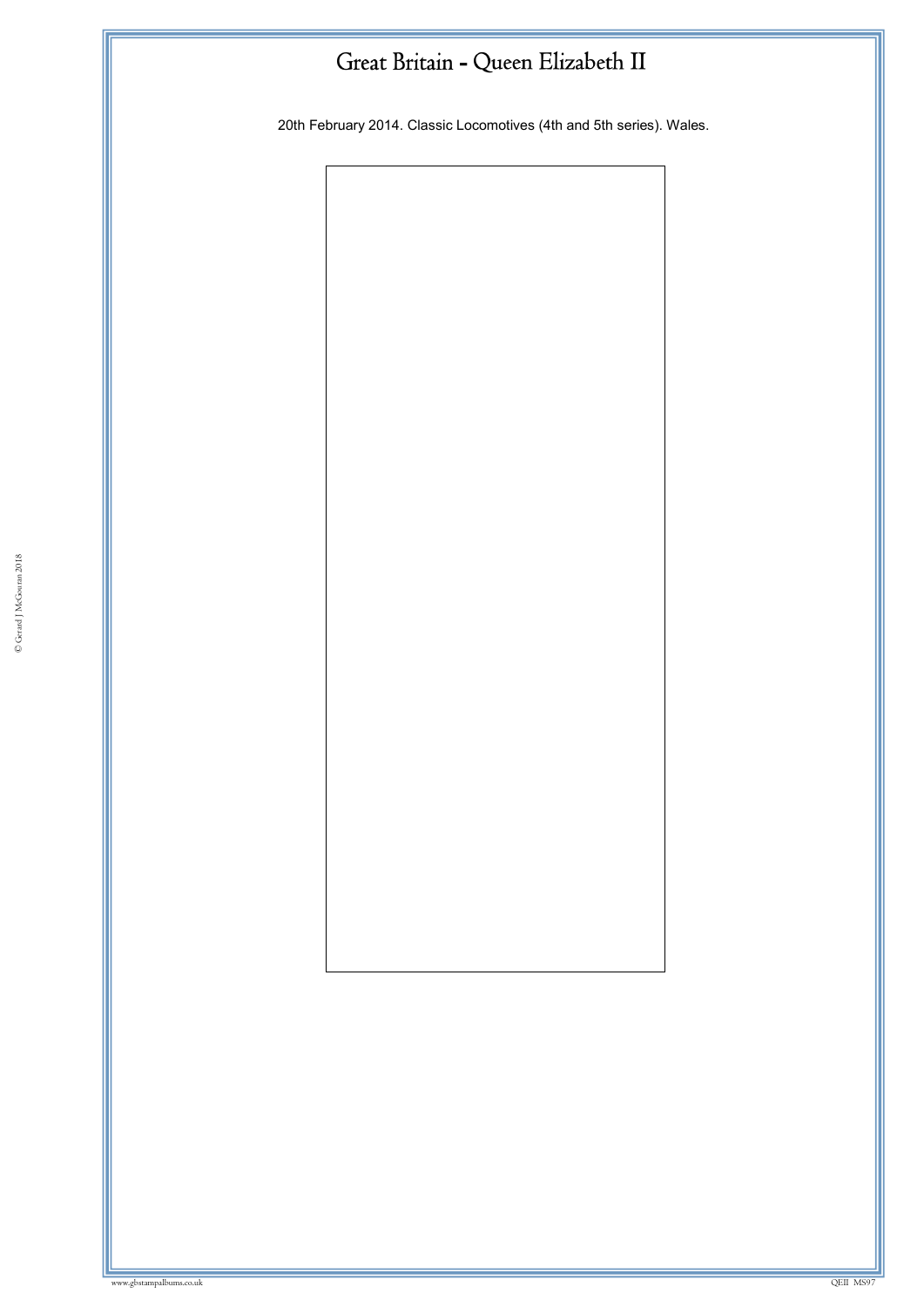15th April 2014. Buckingham Palace, London (2nd issue).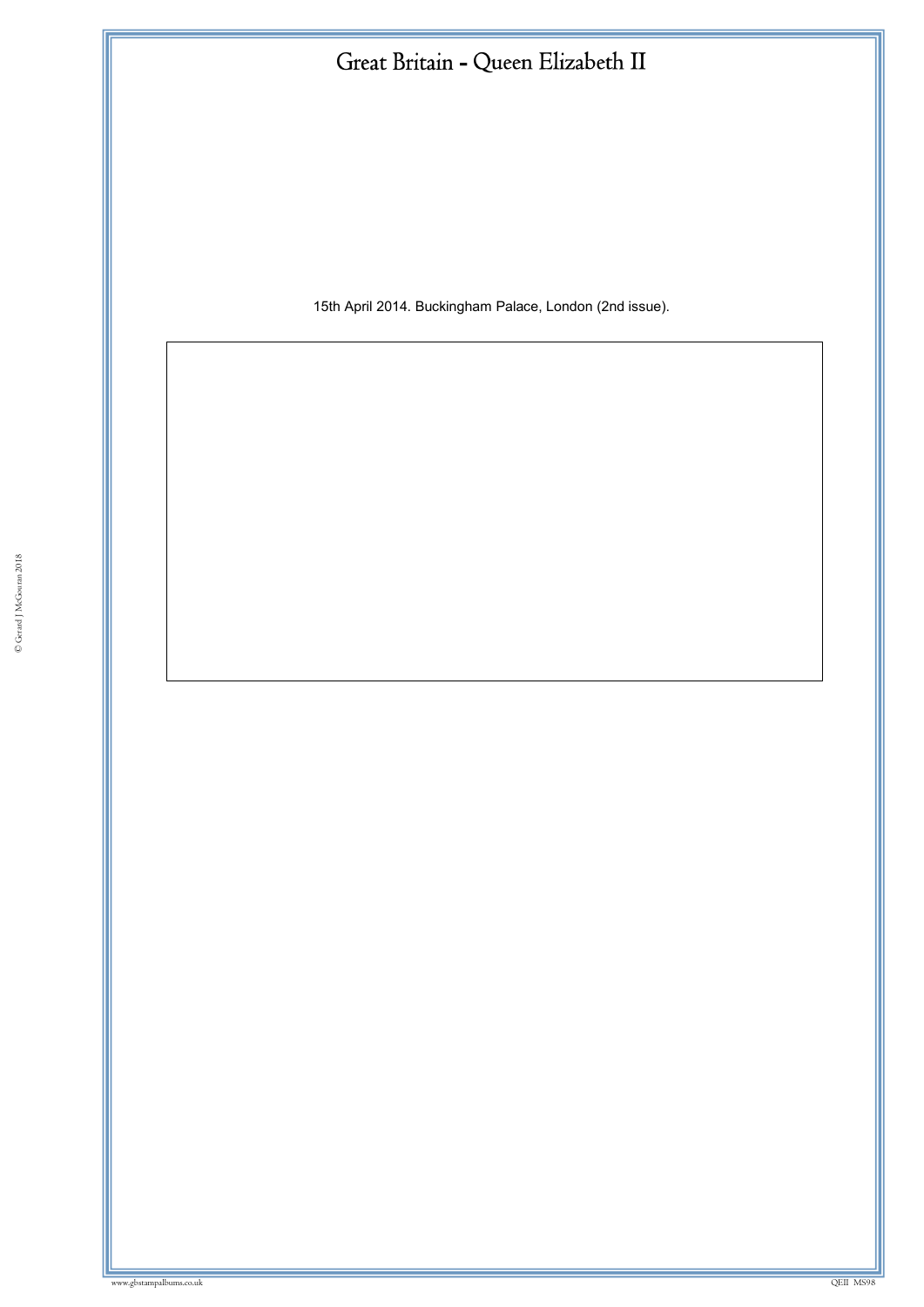13th May 2014. Great British Films.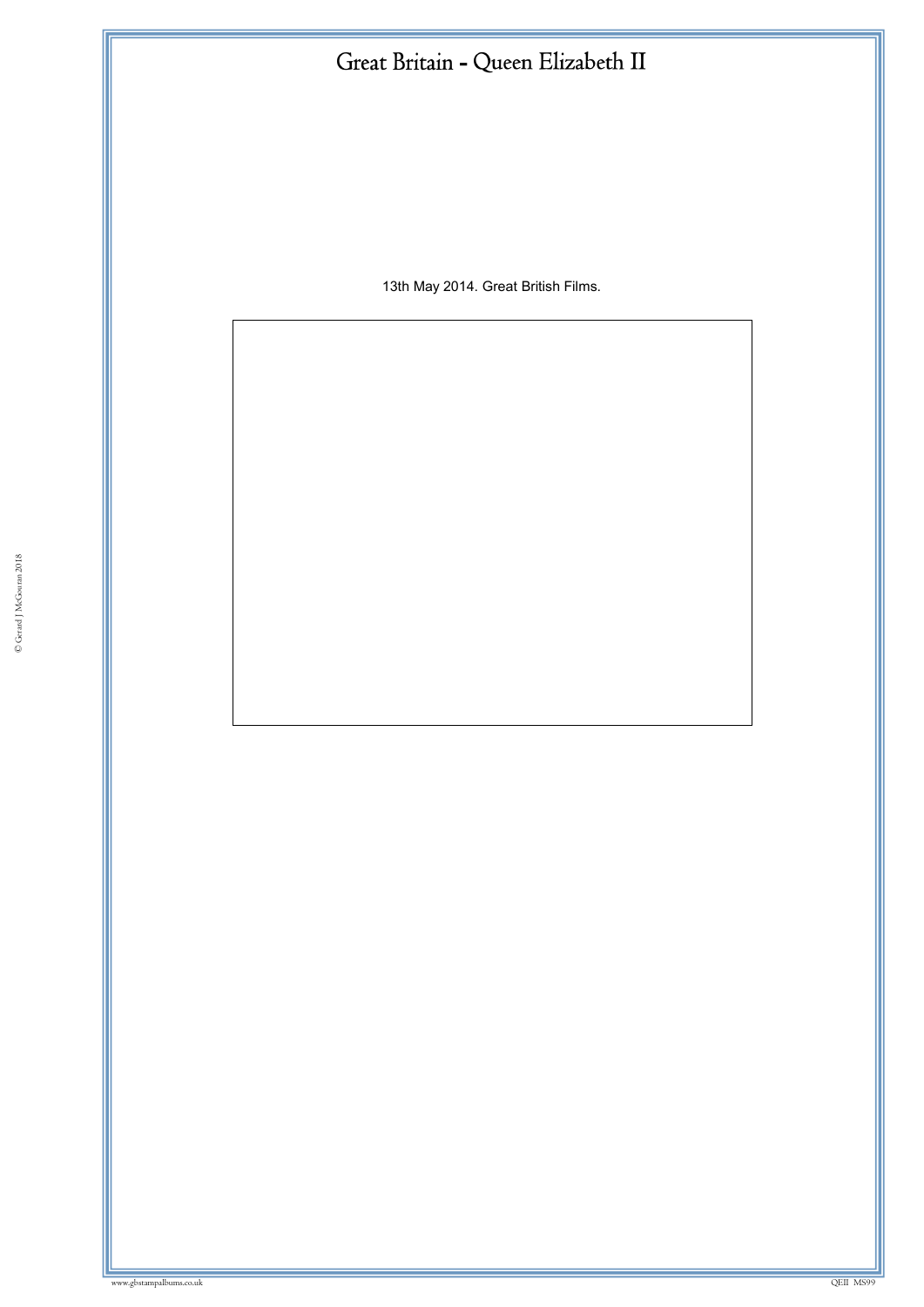18th September 2014. Seaside Architecture.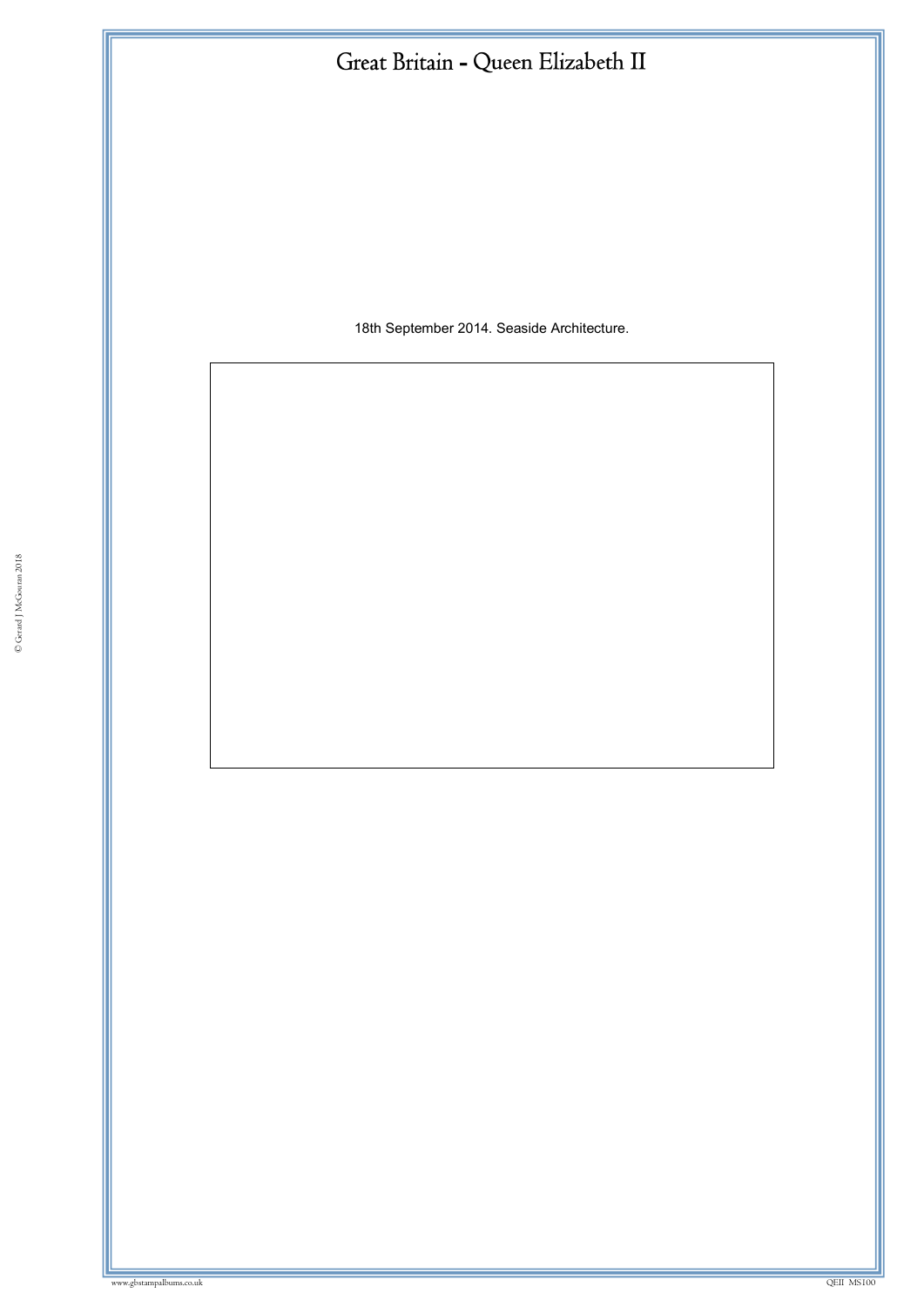4th November 2014. Christmas.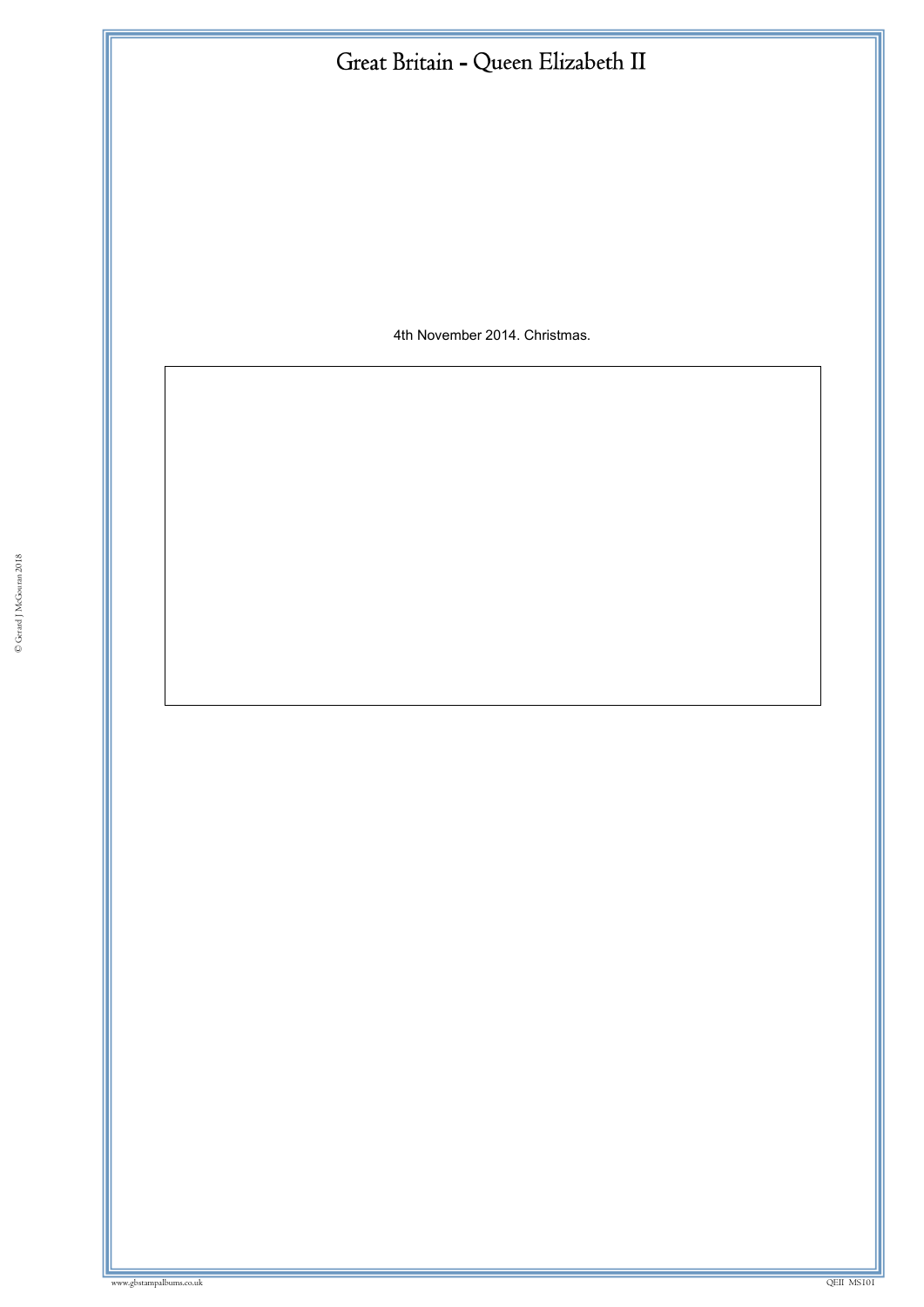20th January 2015. Smilers Refresh.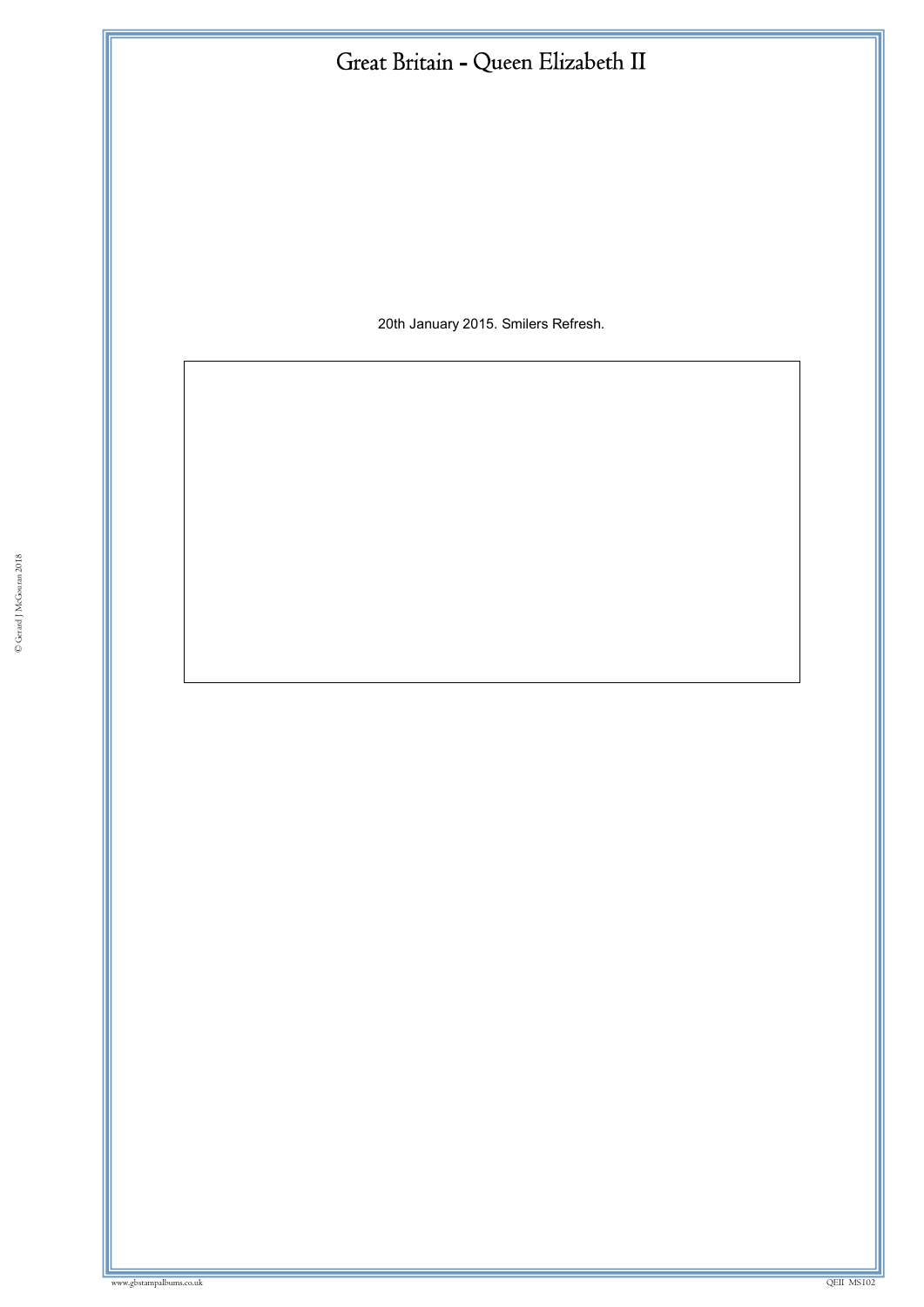| Great Britain - Queen Elizabeth II                  |
|-----------------------------------------------------|
|                                                     |
|                                                     |
|                                                     |
|                                                     |
| 6th May 2015. 175th Anniversary of the Penny Black. |
|                                                     |
|                                                     |
|                                                     |
|                                                     |
|                                                     |
|                                                     |
|                                                     |
|                                                     |
|                                                     |
|                                                     |
|                                                     |
|                                                     |
|                                                     |
|                                                     |
|                                                     |
|                                                     |
|                                                     |
|                                                     |
|                                                     |
|                                                     |
|                                                     |
|                                                     |
|                                                     |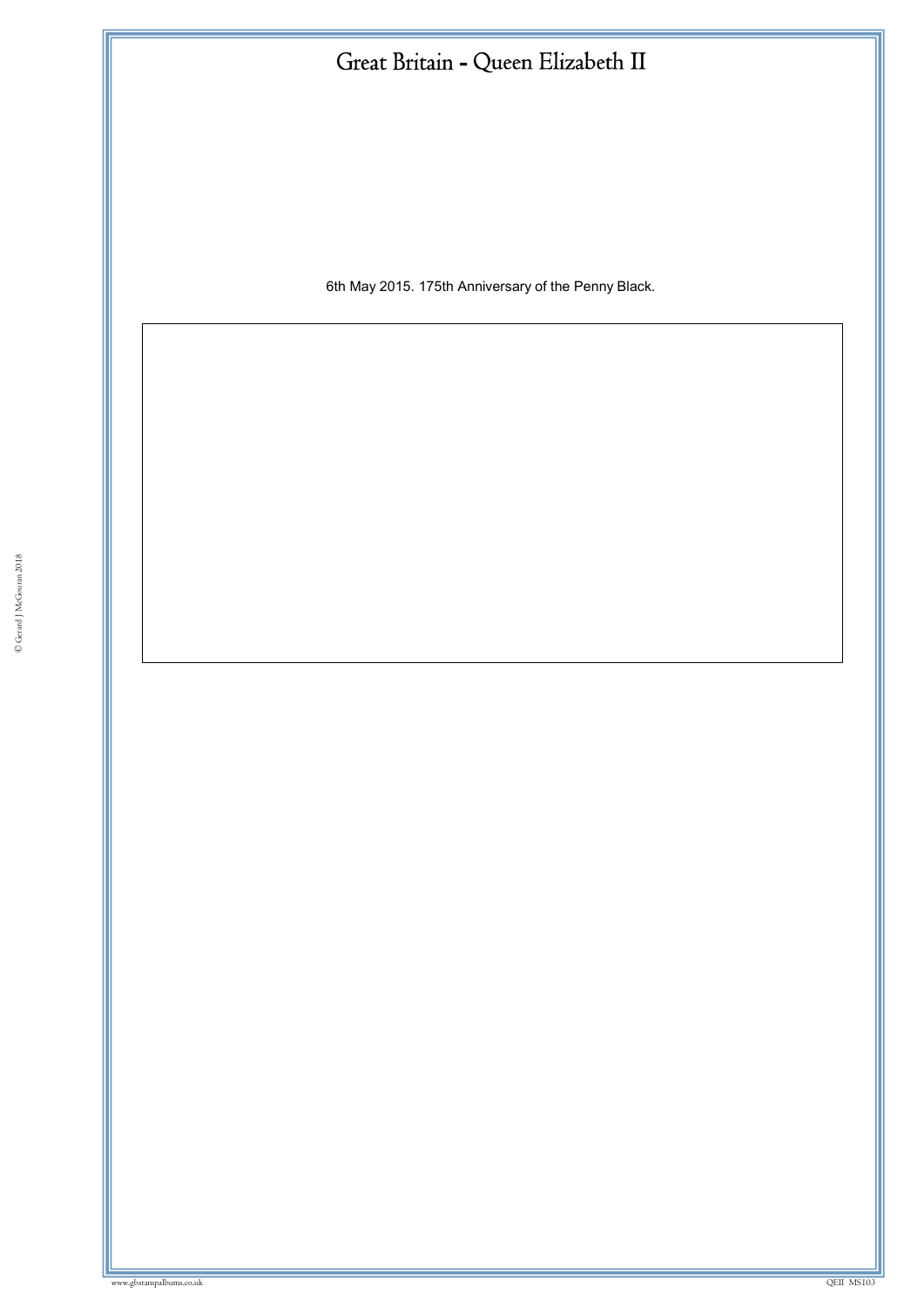18th June 2015. The Battle of Waterloo (2nd issue)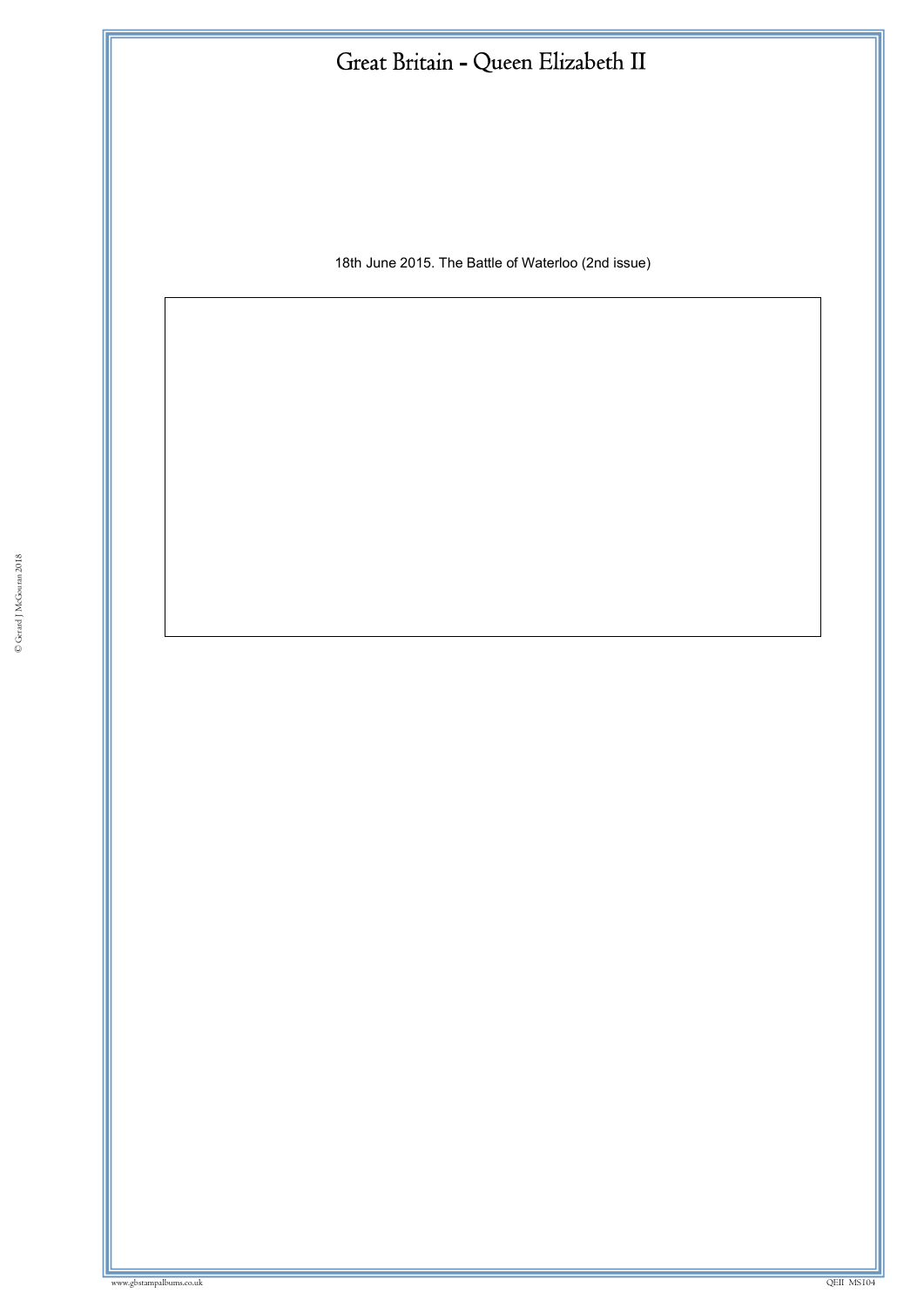16th July 2015. 75th Anniversary of Battle of Britain

© Gerard J McGouran 2018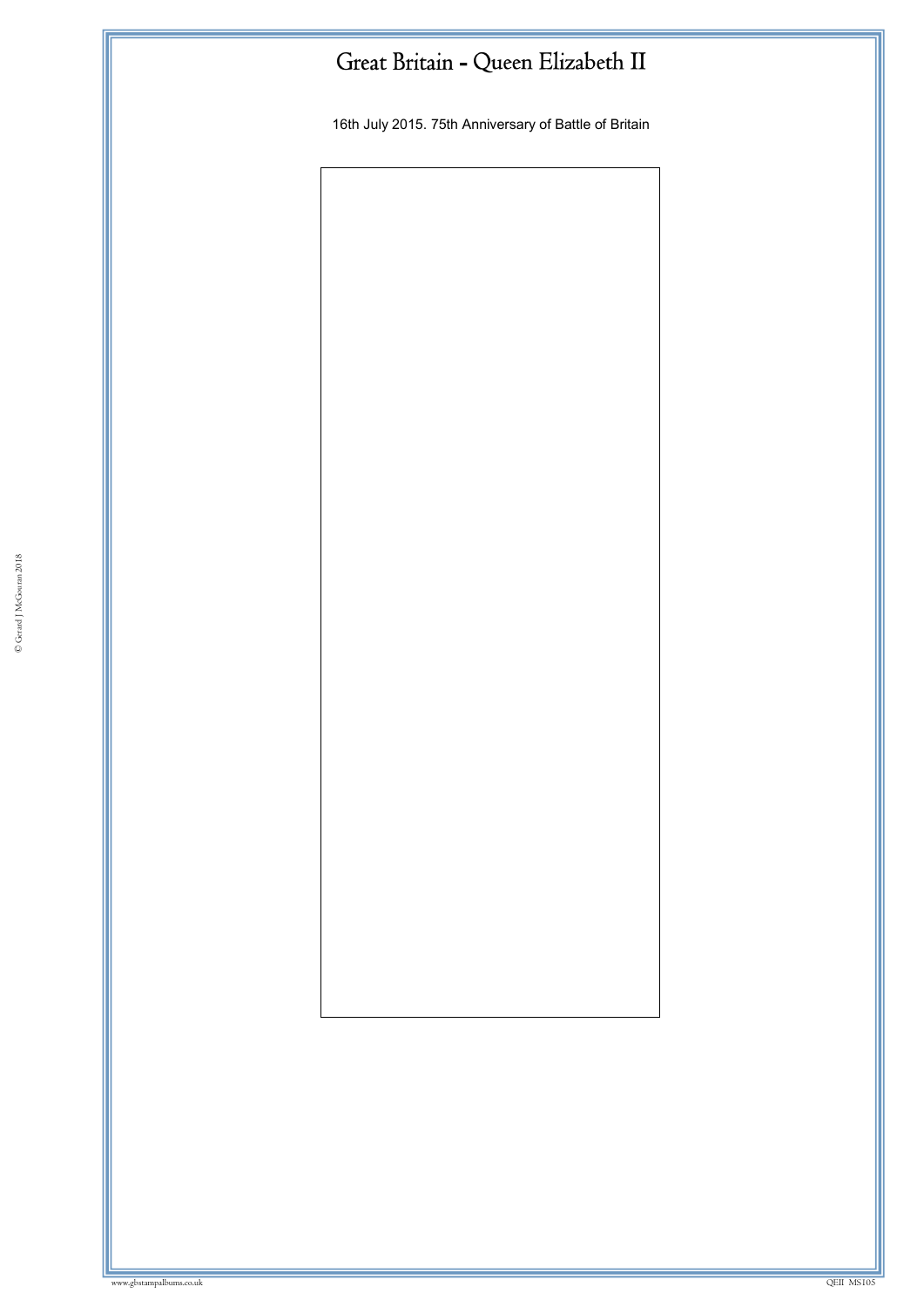18th August 2015. Bees.

© Gerard J McGouran 2018

where we have a state of the state of the state of the state of the state of the state of the state of the state of the state of the state of the state of the state of the state of the state of the state of the state of th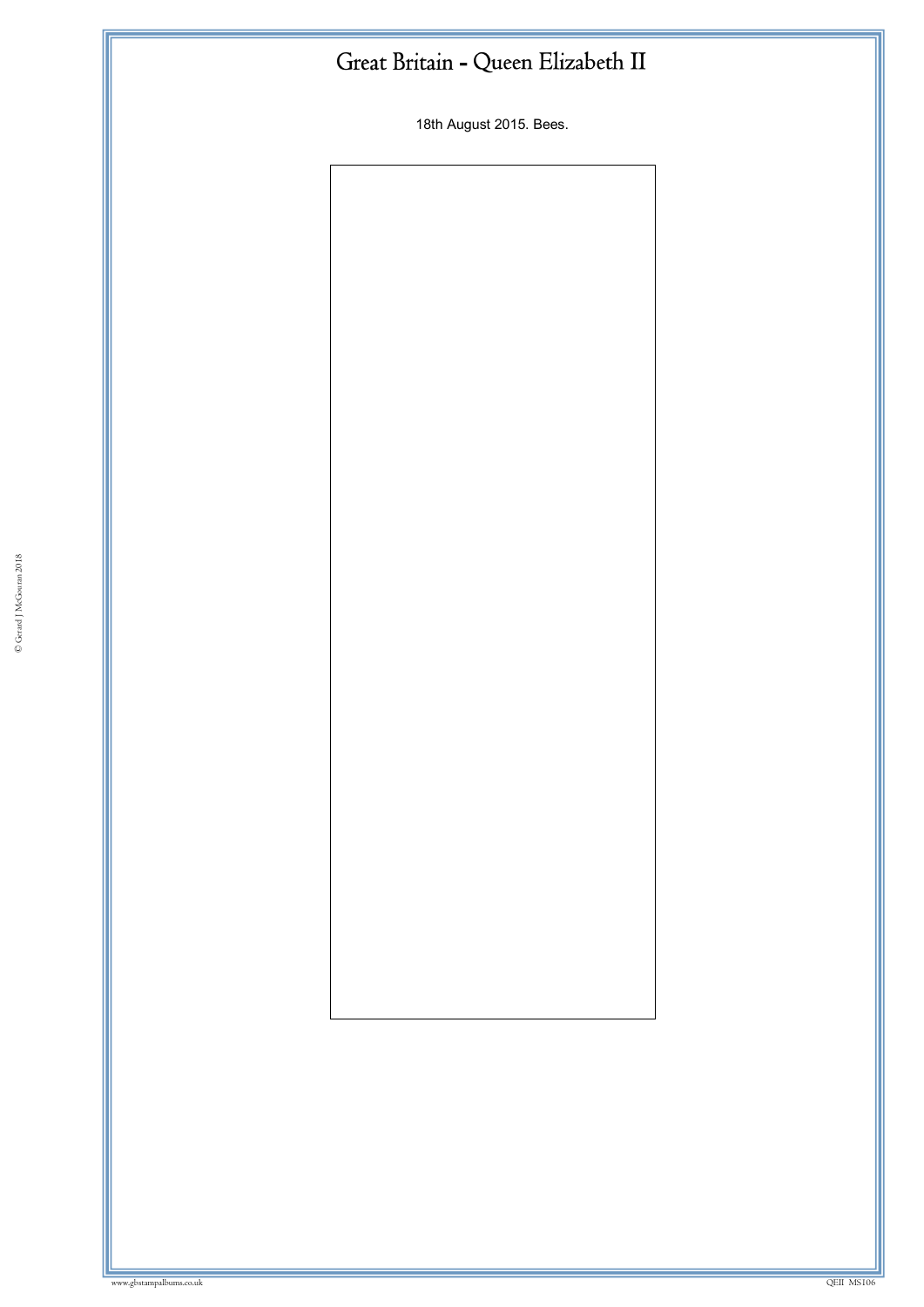9th September 2015. Long to Reign Over Us.

© Gerard J McGouran 2018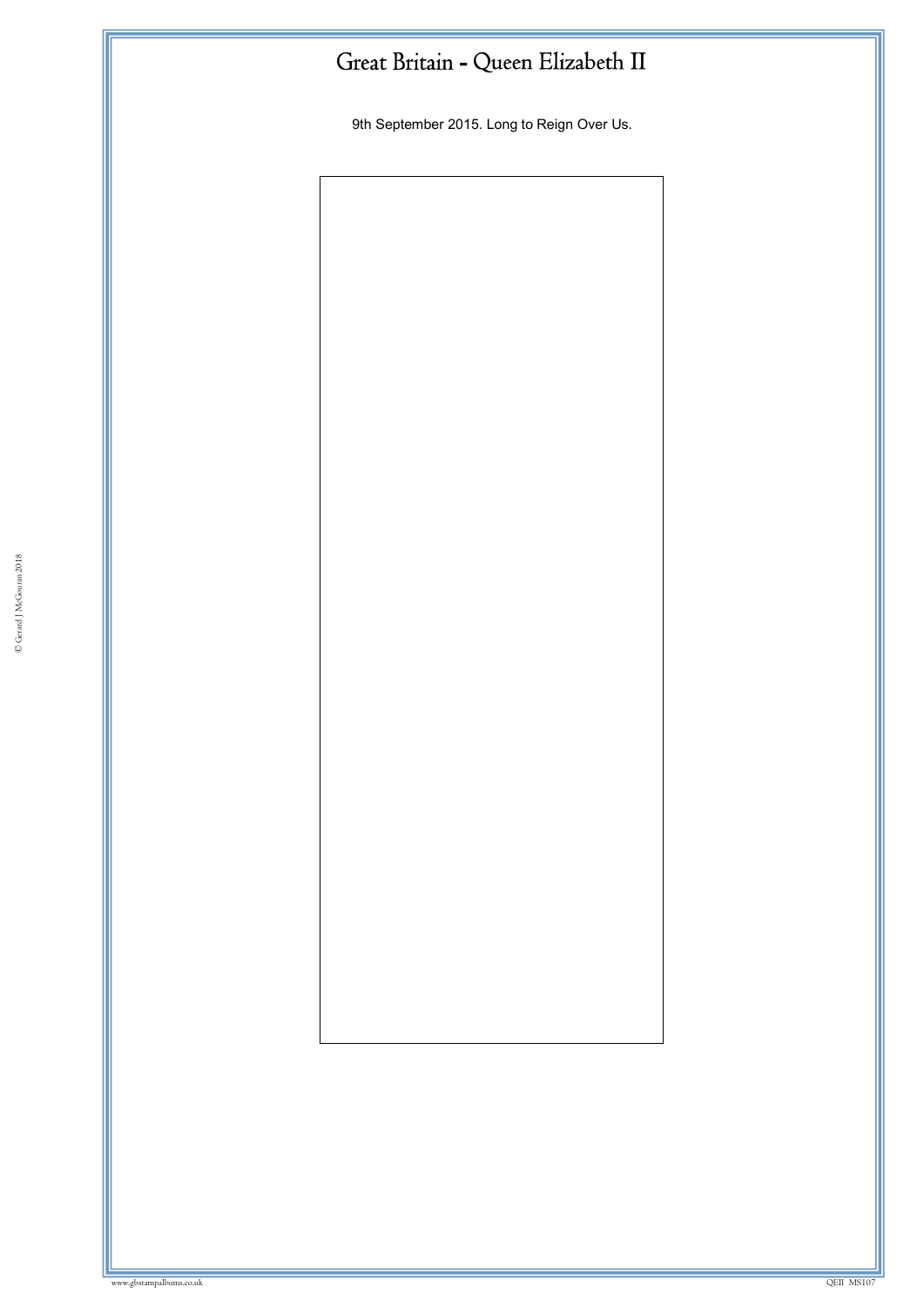20th October 2015. Star Wars.

© Gerard J McGouran 2018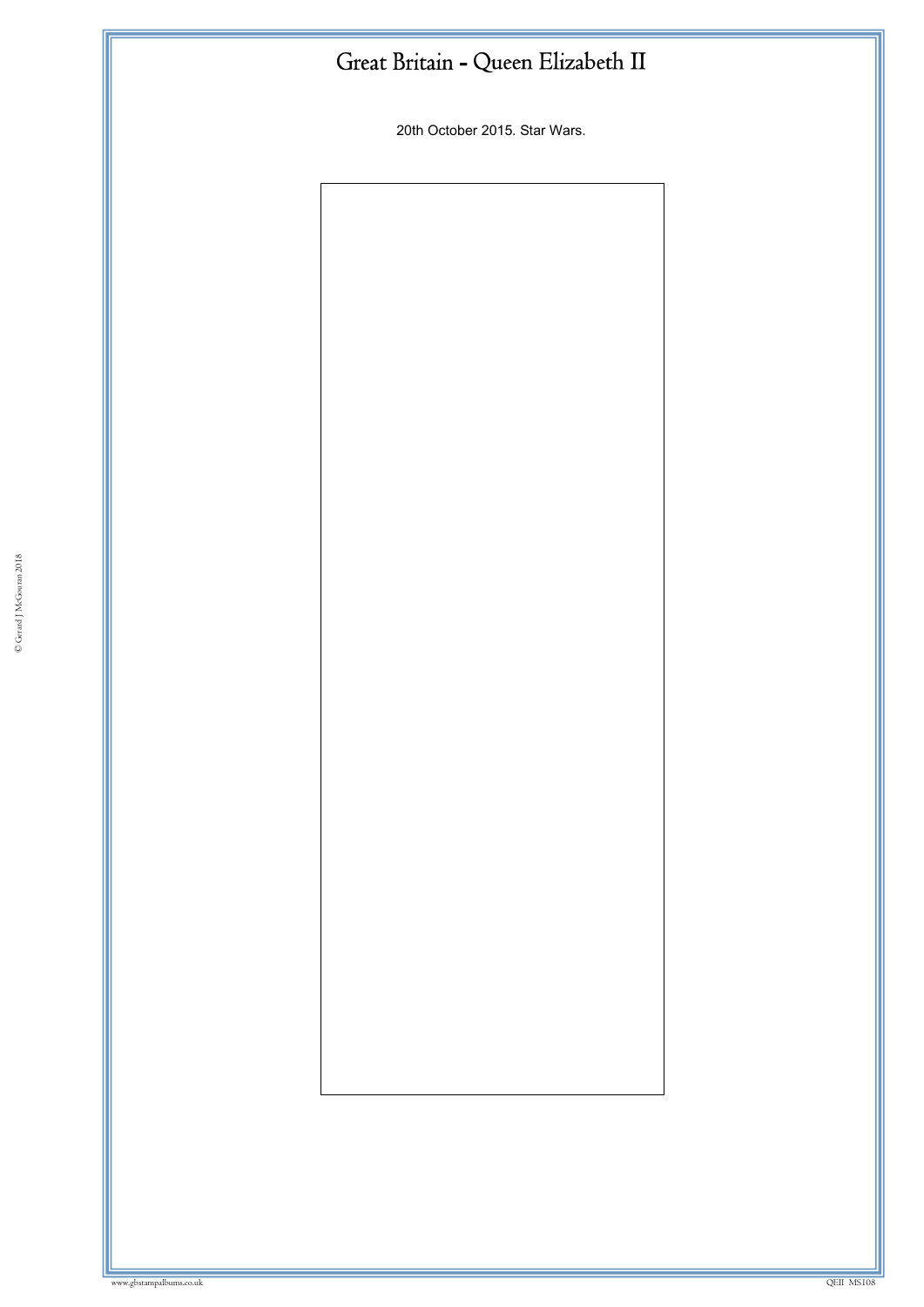3rd November 2015. Christmas.

© Gerard J McGouran 2018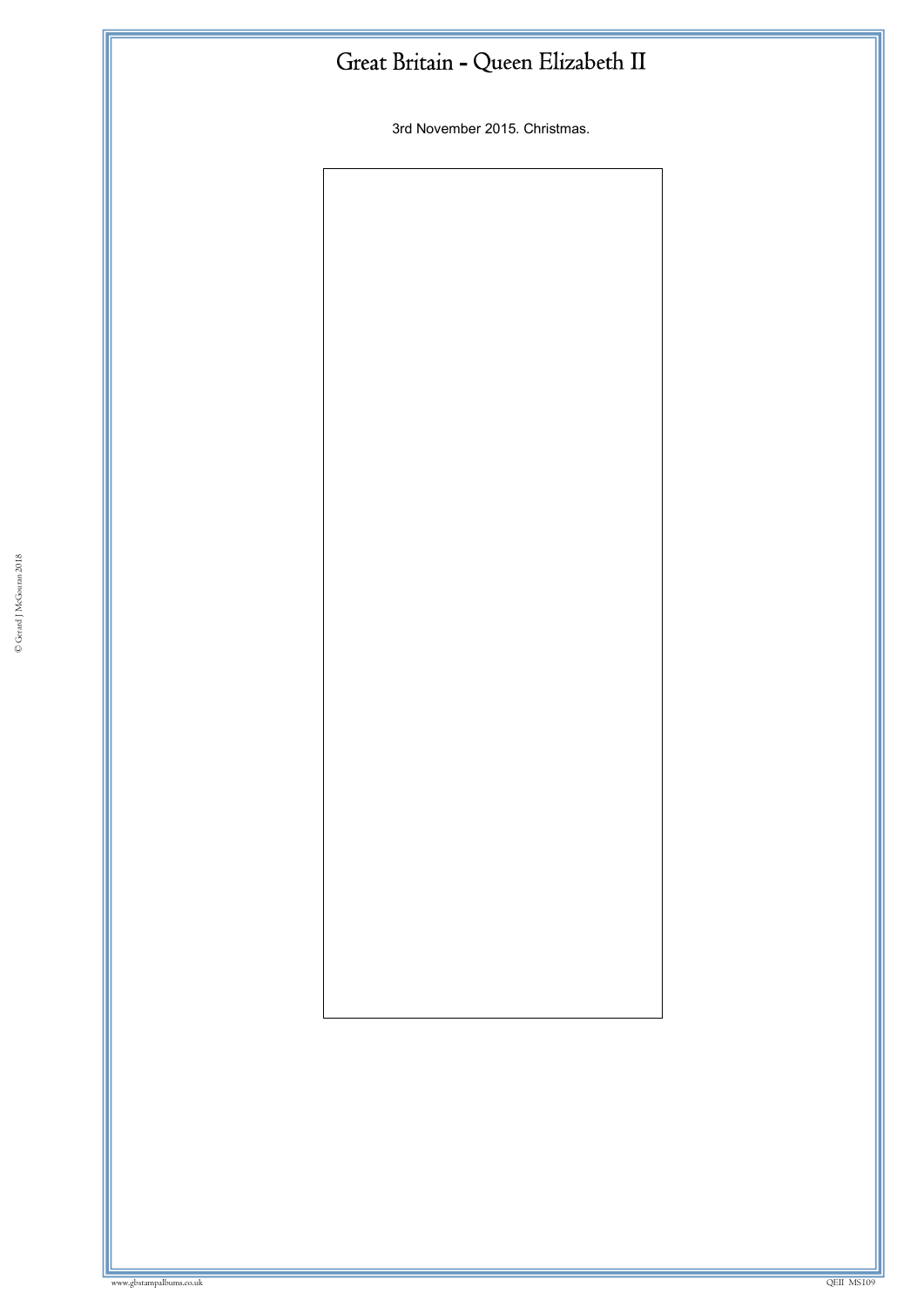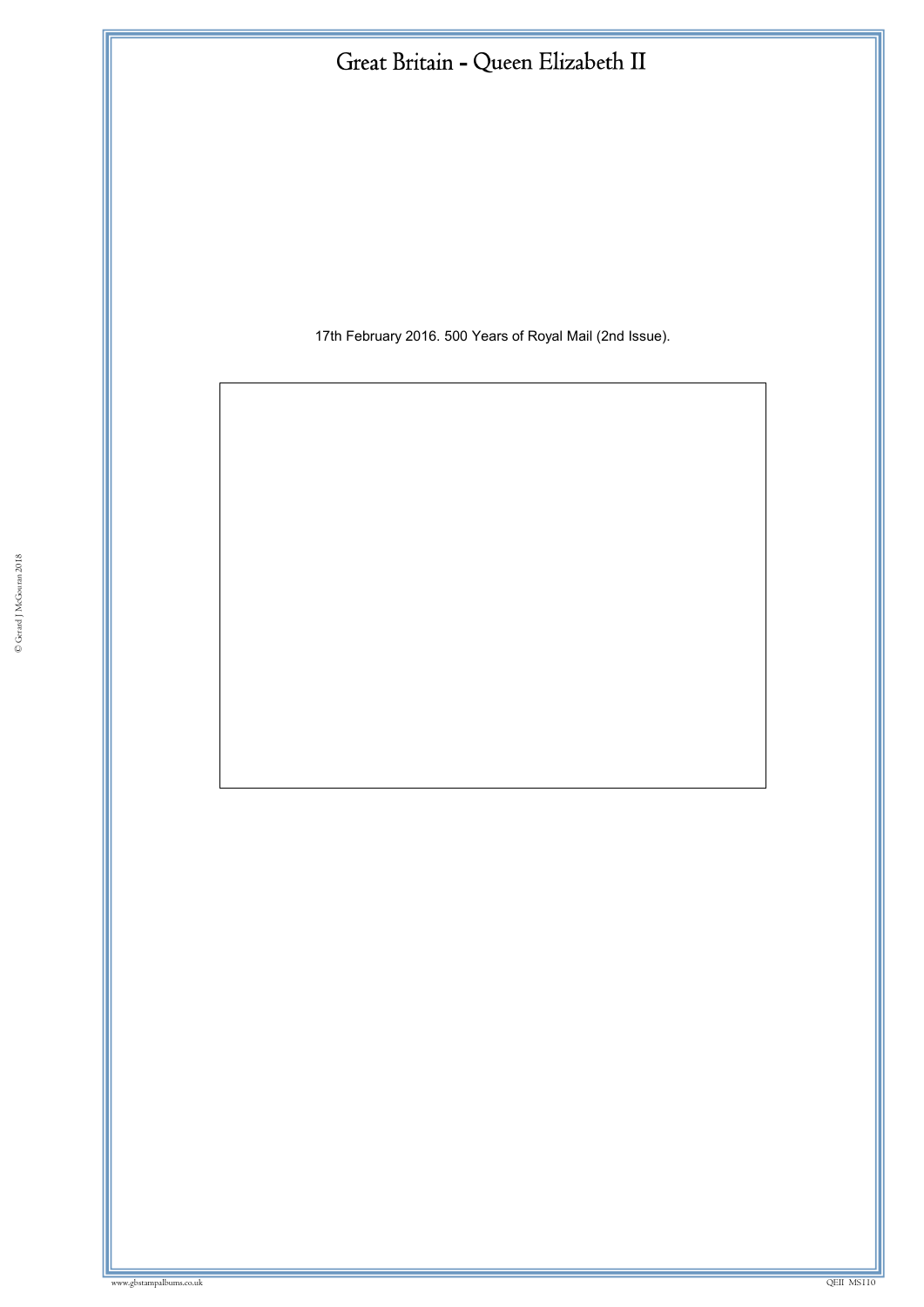21st April 2016. HM The Queen's 90th Birthday.

© Gerard J McGouran 2018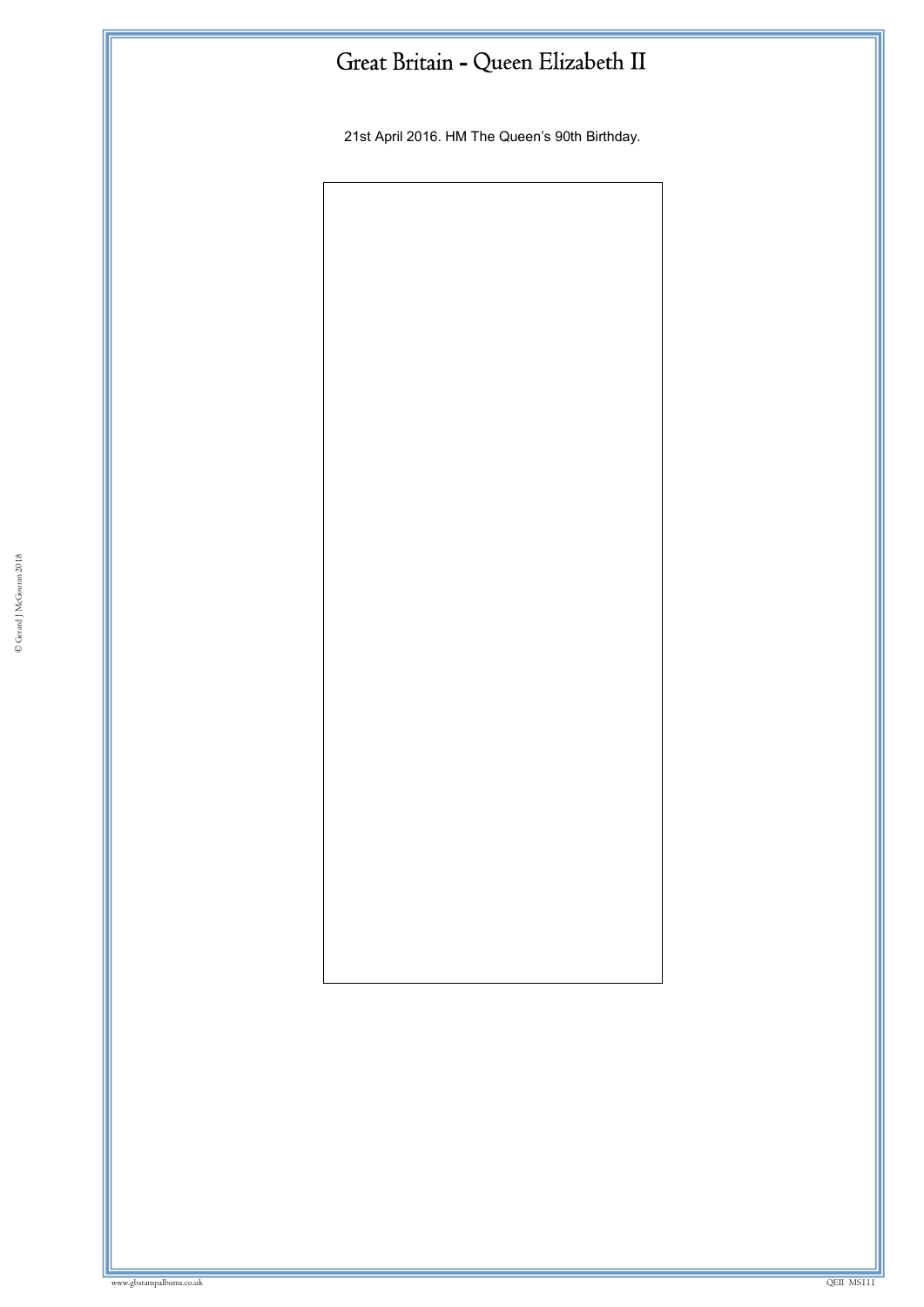17th May 2016. Animail.

© Gerard J McGouran 2018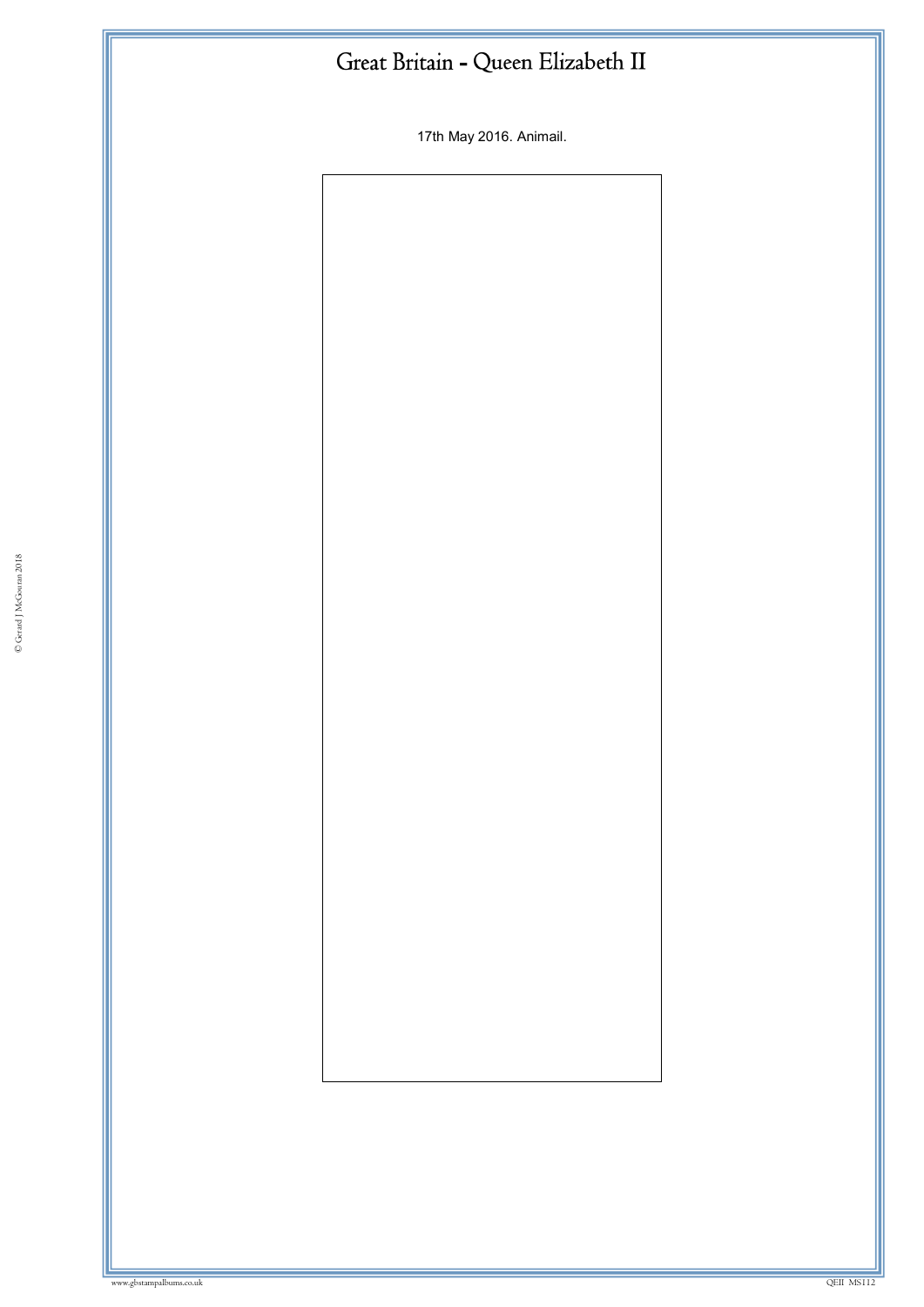| Great Britain - Queen Elizabeth II                            |
|---------------------------------------------------------------|
|                                                               |
|                                                               |
|                                                               |
|                                                               |
| 21st June 2016. Centenary of the First World War (3rd Issue). |
|                                                               |
|                                                               |
|                                                               |
|                                                               |
|                                                               |
|                                                               |
|                                                               |
|                                                               |
|                                                               |
|                                                               |
|                                                               |
|                                                               |
|                                                               |
|                                                               |
|                                                               |
|                                                               |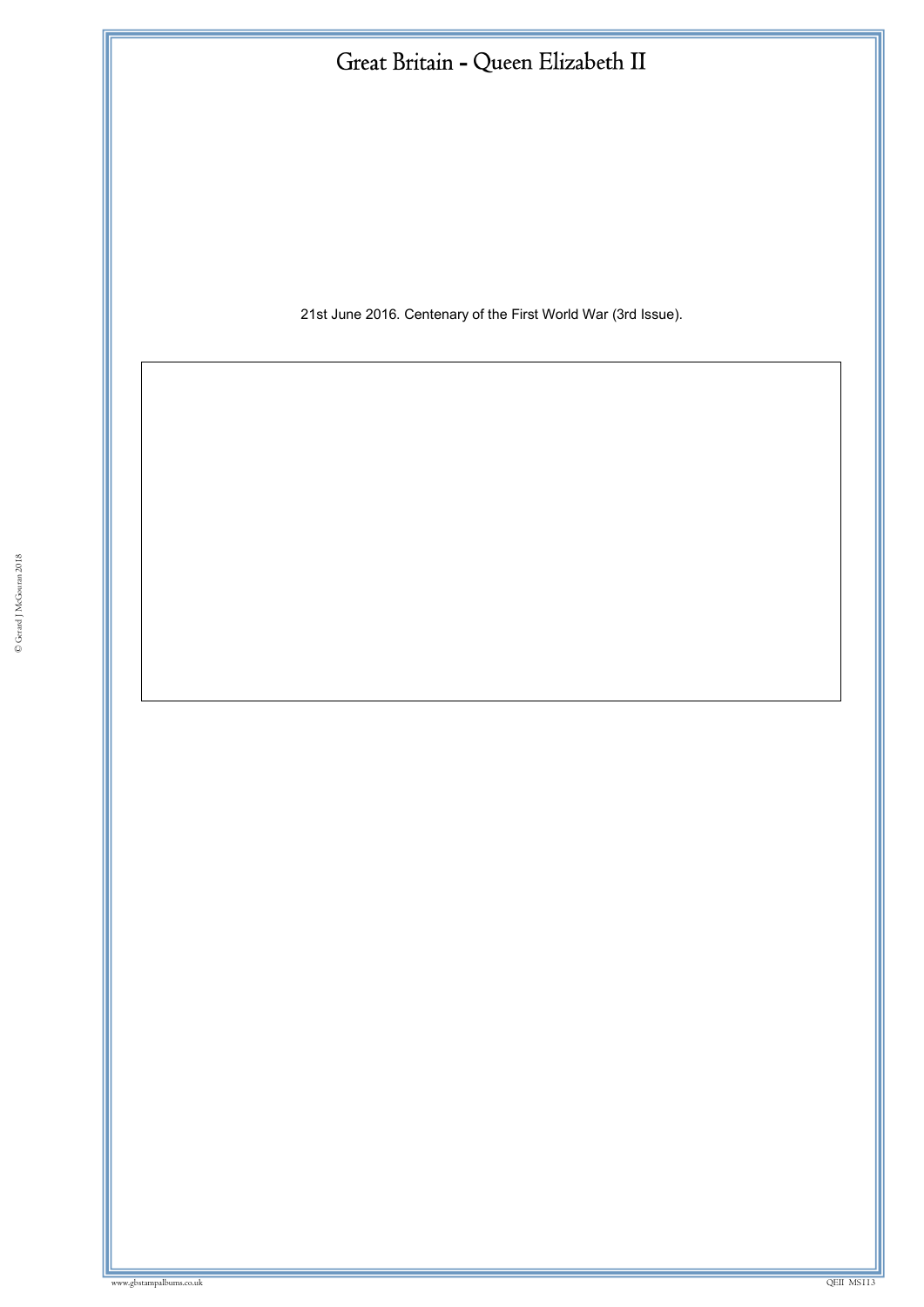7th July 2016. Pink Floyd.

© Gerard J McGouran 2018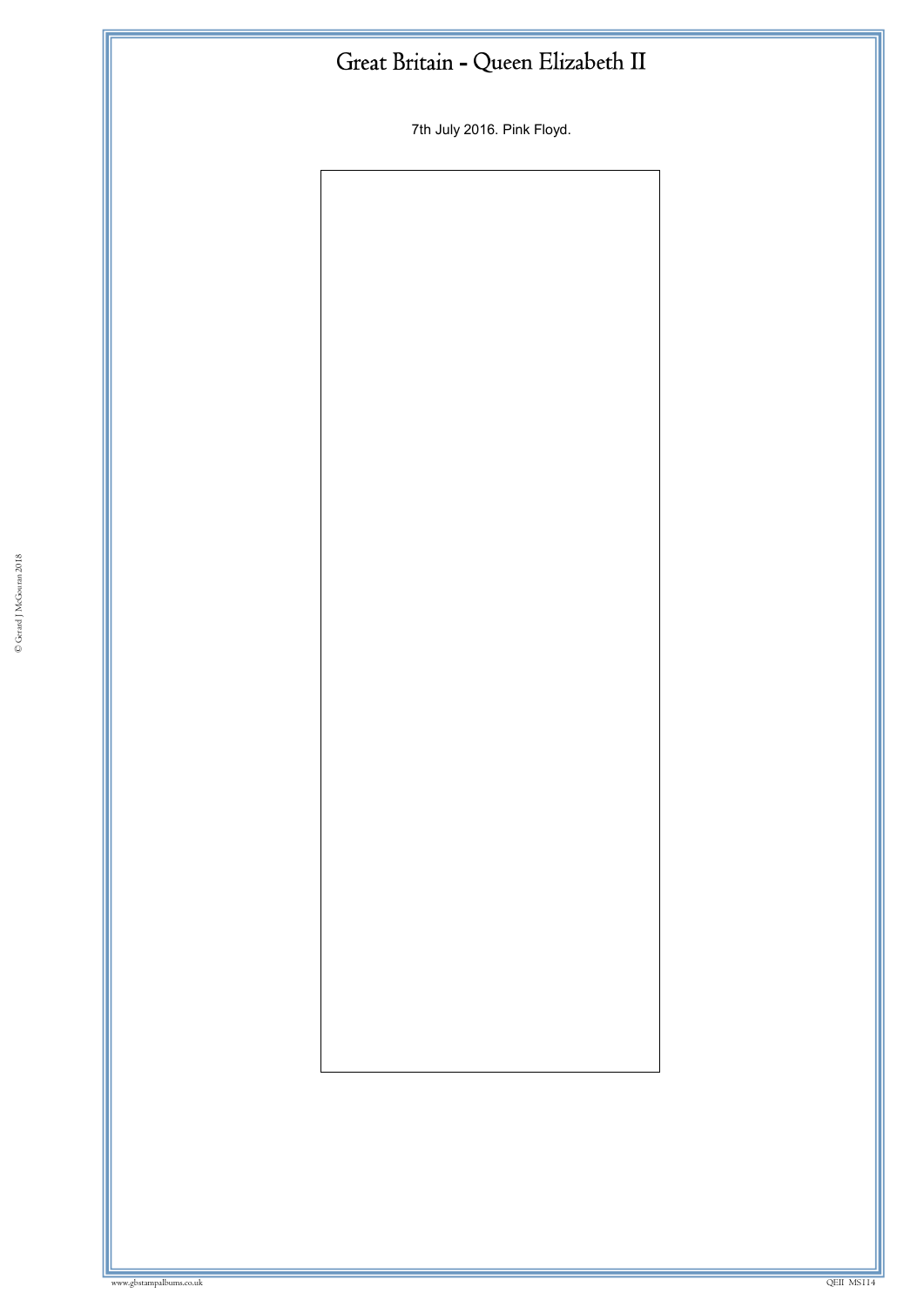28th July 2016.150th Birth Anniversary of Beatrix Potter (writer, illustrator and conservationist) (2nd Issue).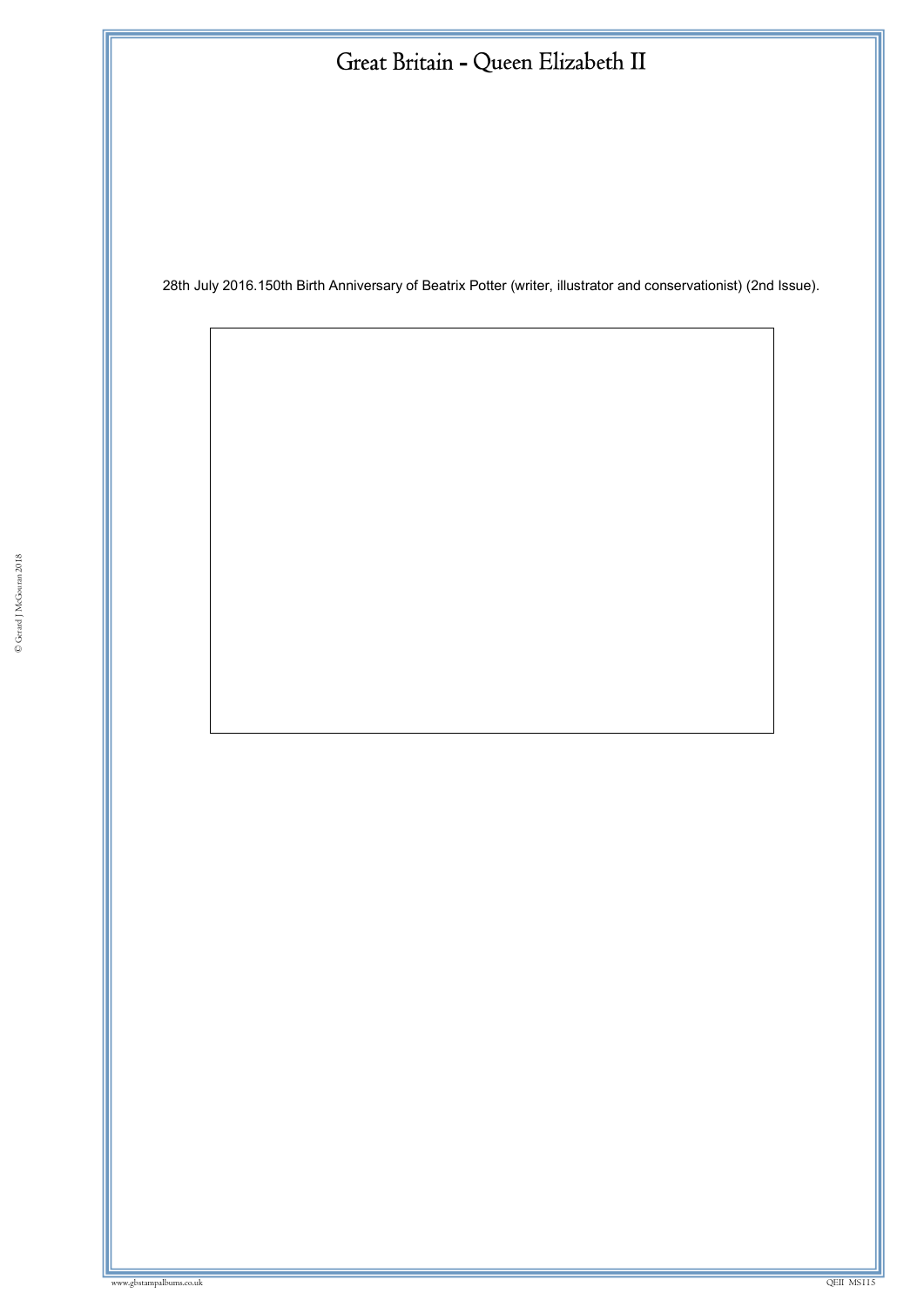8th November 2016. Christmas.

© Gerard J McGouran 2018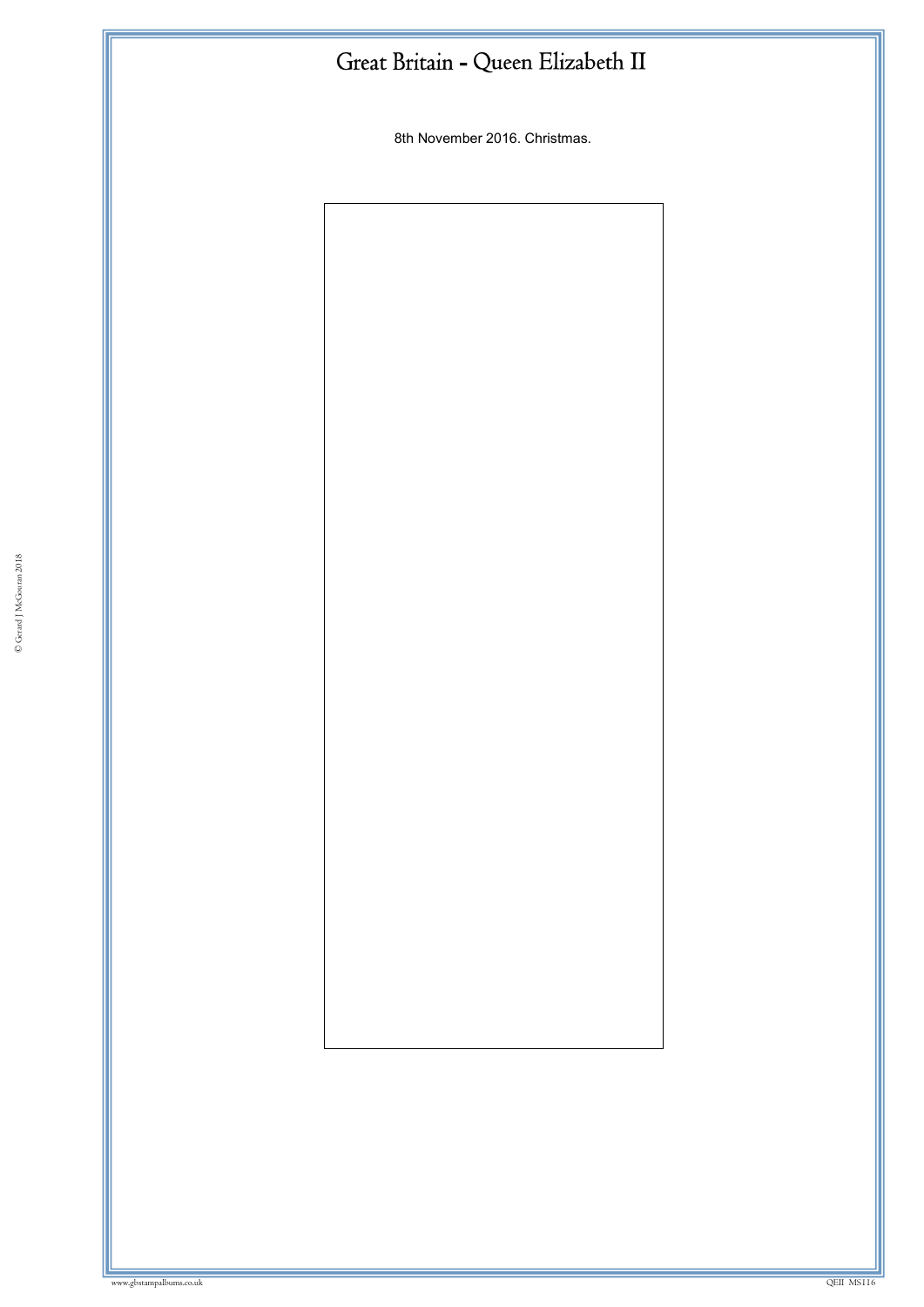15th February 2017. Windsor Castle (2nd Issue).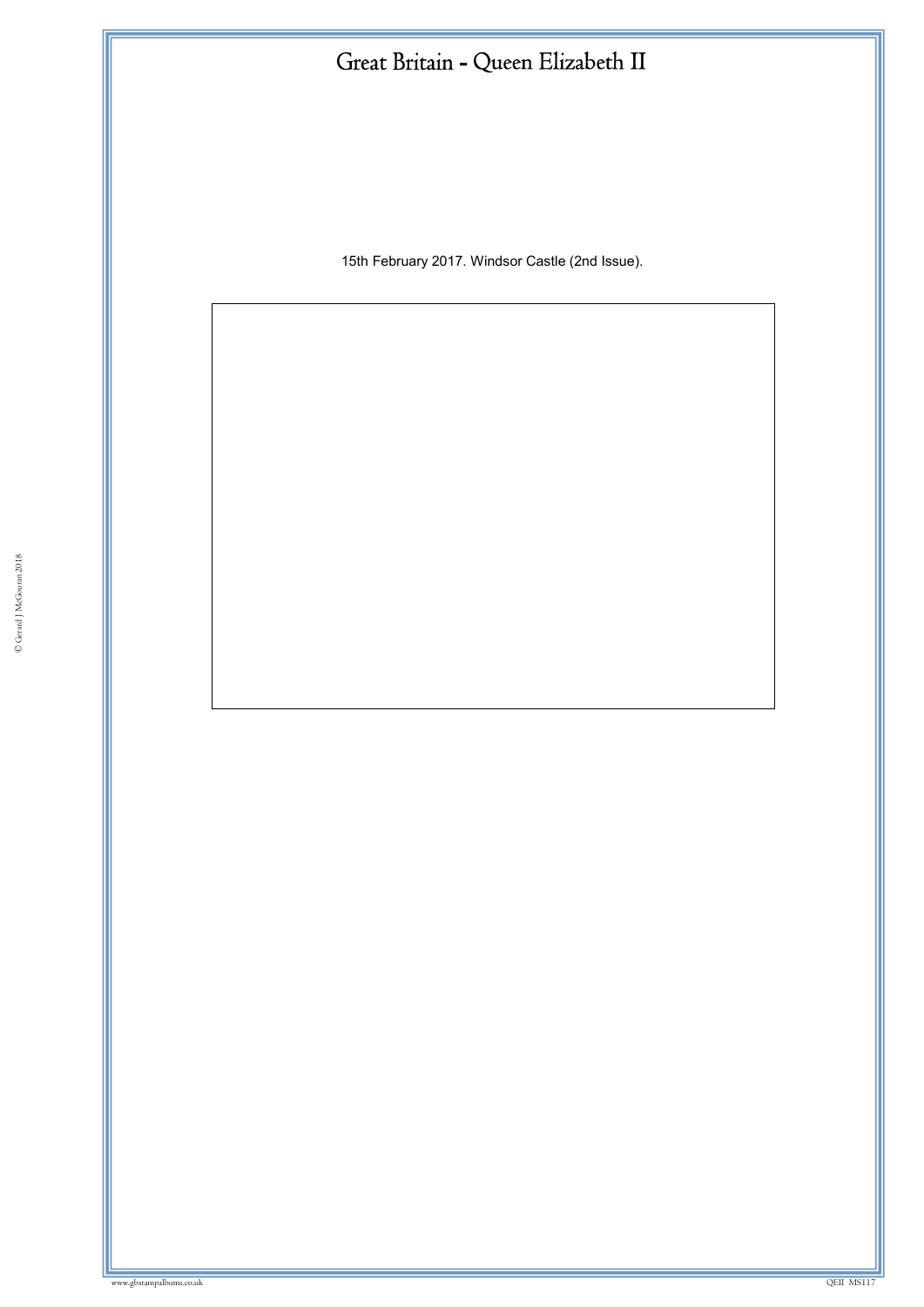14th March 2017. David Bowie (1947-2016, Singer, Songwriter and Actor) Commemoration.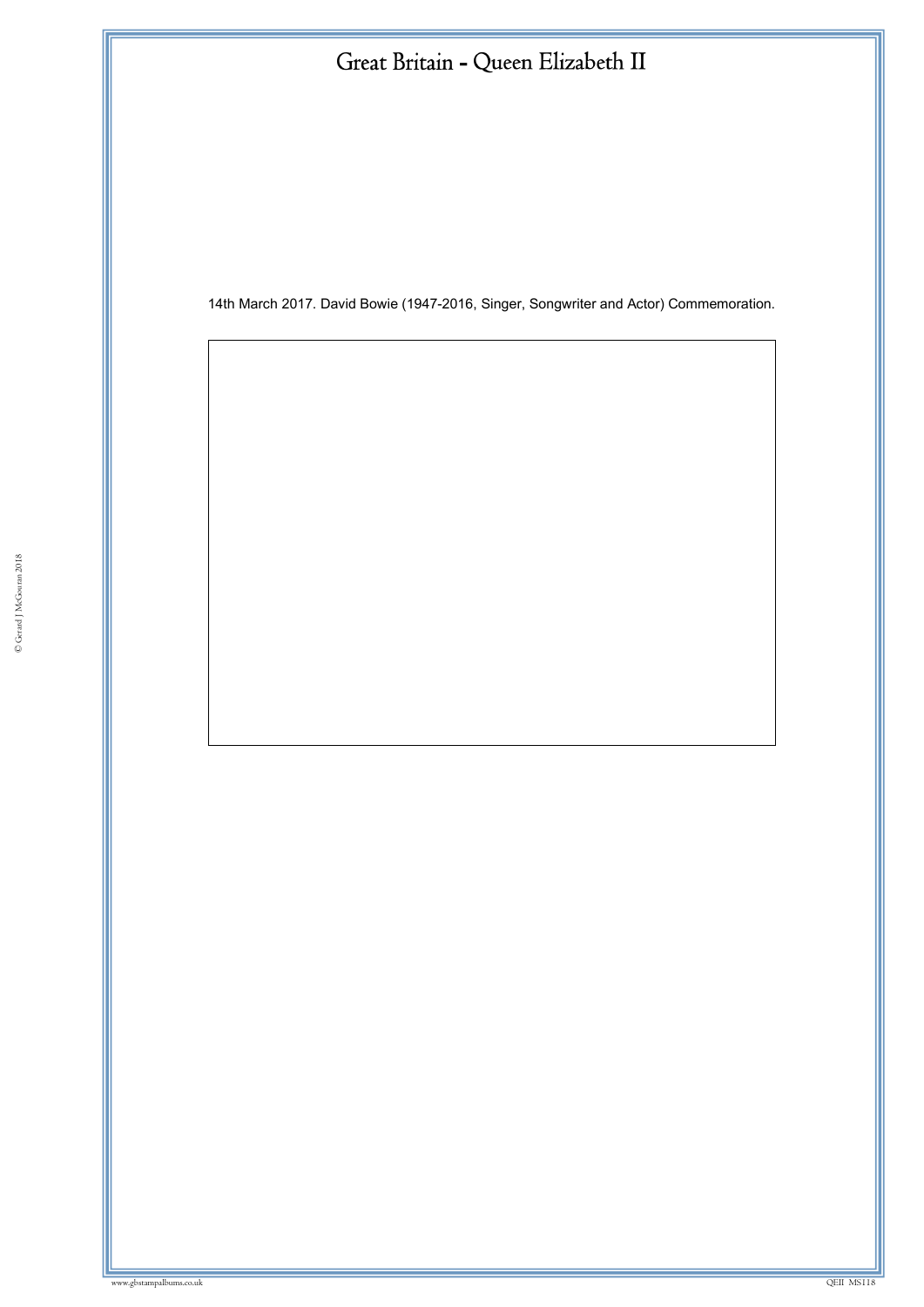5th June 2017. 50th Anniversary of the Machin Definitive (1st issue).

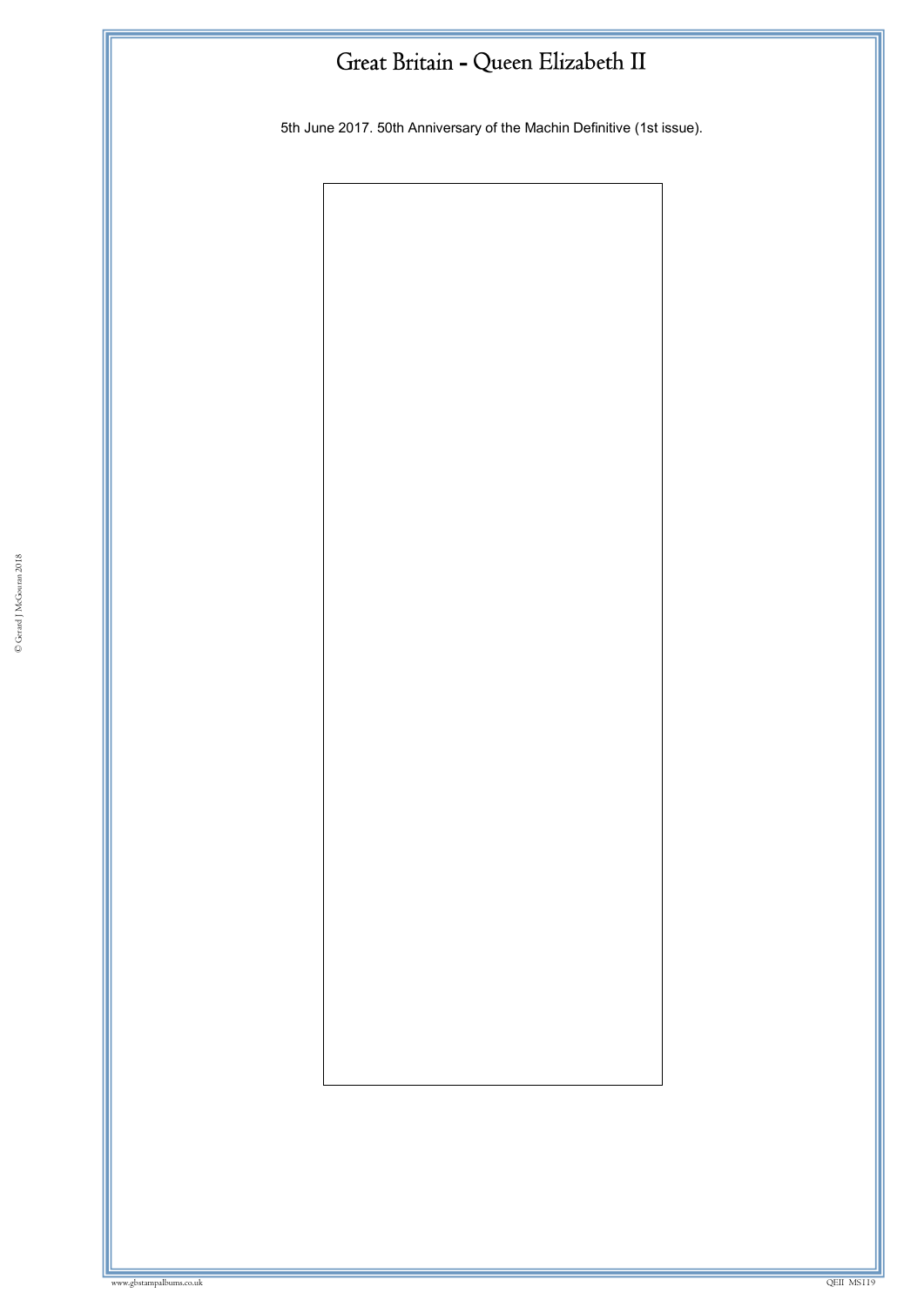5th June 2017. 50th Anniversary of the Machin Definitive (1st issue).

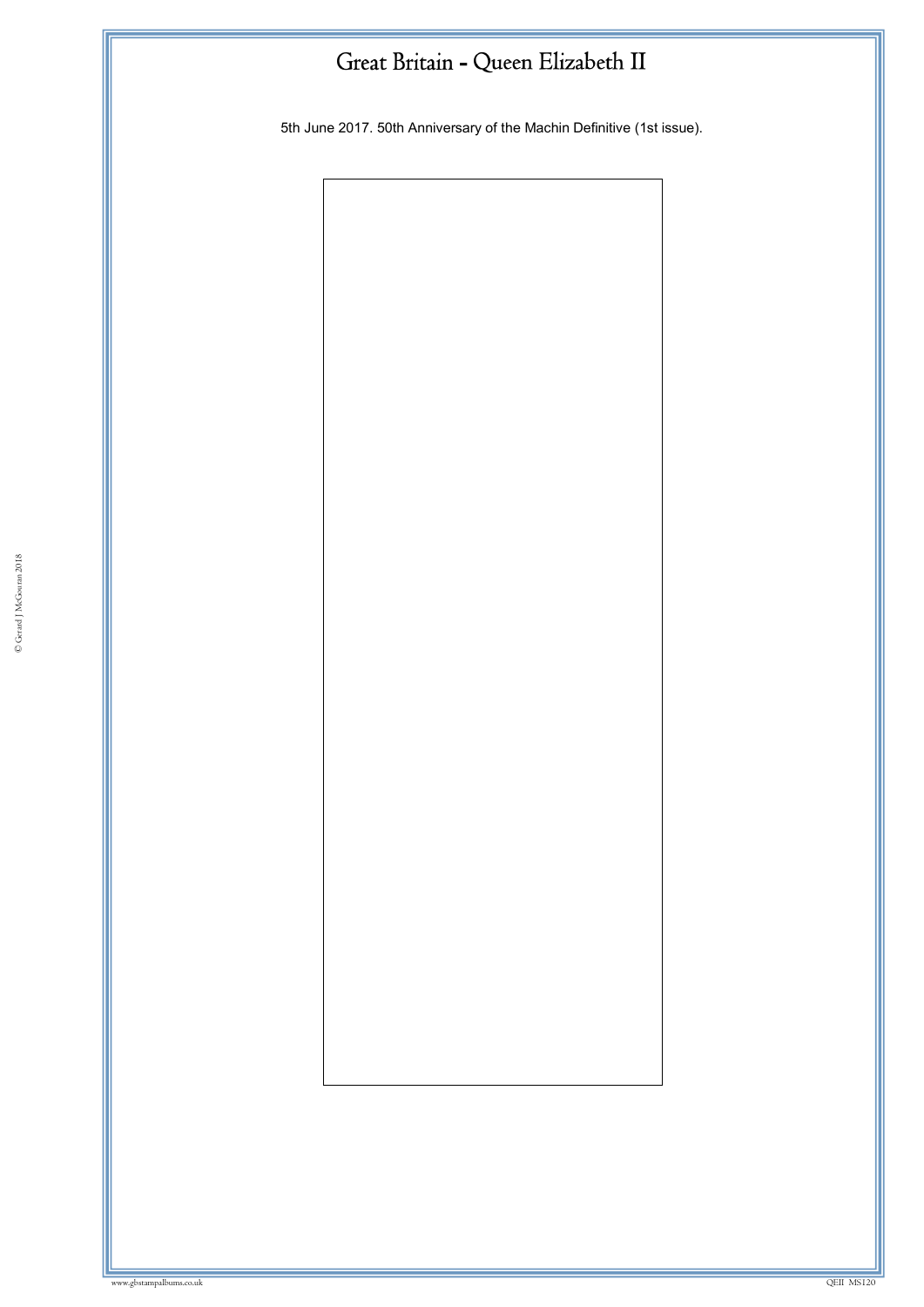7th November 2017. Christmas. Madonna and Child.

© Gerard J McGouran 2018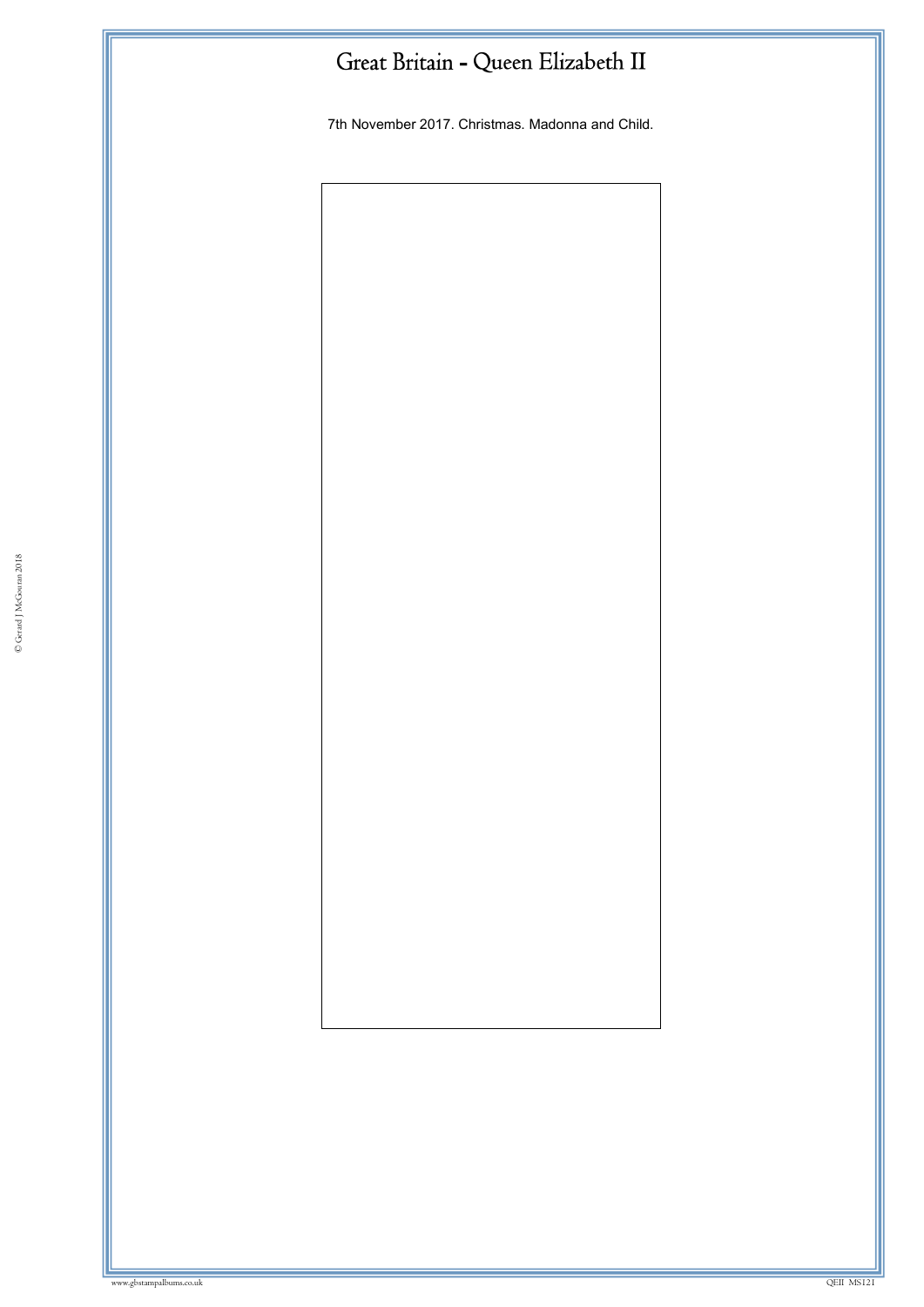20th November 2017. Royal Platinum Wedding Anniversary of Queen Elizabeth II and Duke of Edinburgh.

© Gerard J McGouran 2018

where we have a state of the state of the state of the state of the state of the state of the state of the state of the state of the state of the state of the state of the state of the state of the state of the state of th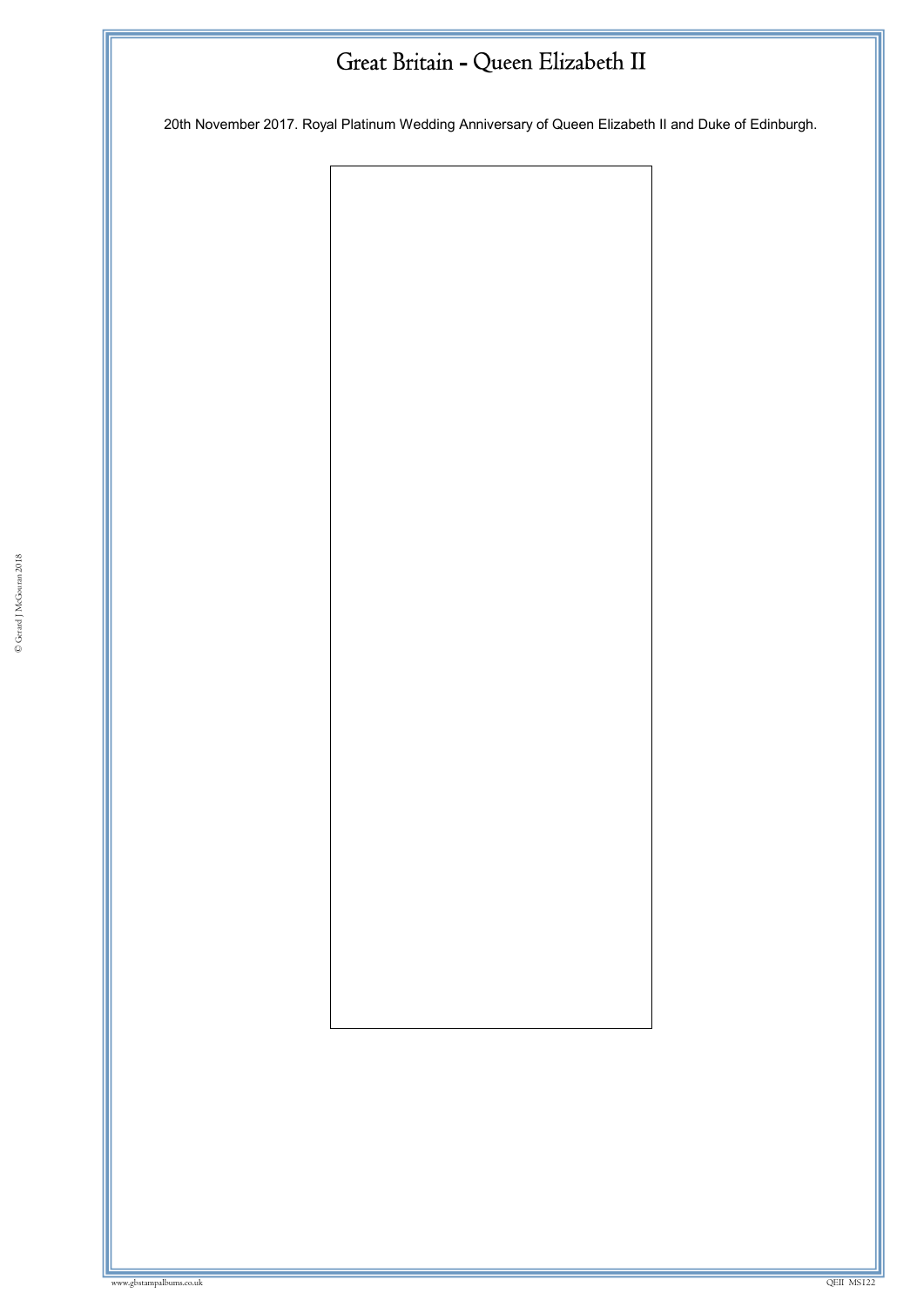23rd January 2018. Game of Thrones (1st Issue).

© Gerard J McGouran 2018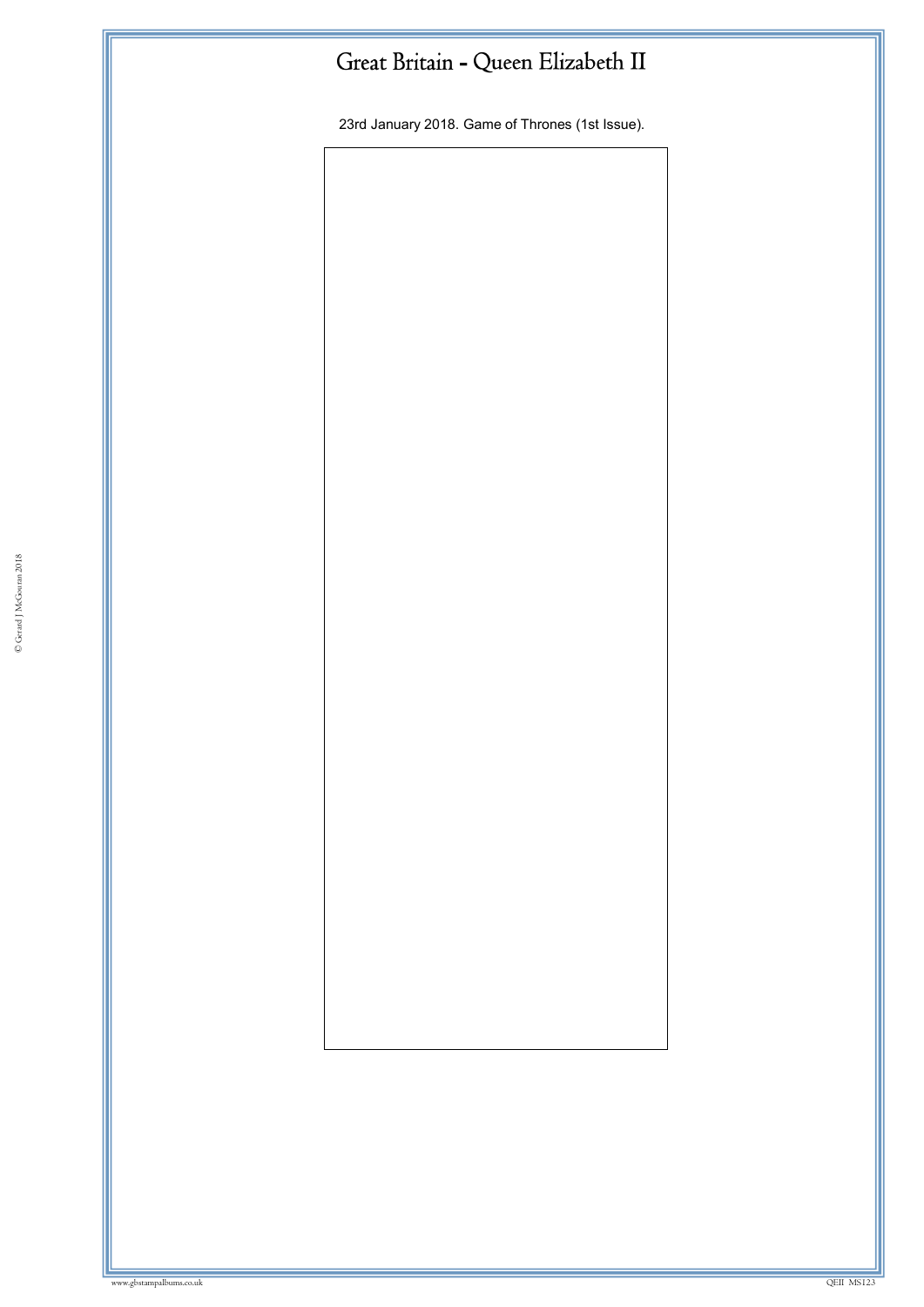20th March 2018. Centenary of the Royal Air Force (1st Issue).

© Gerard J McGouran 2018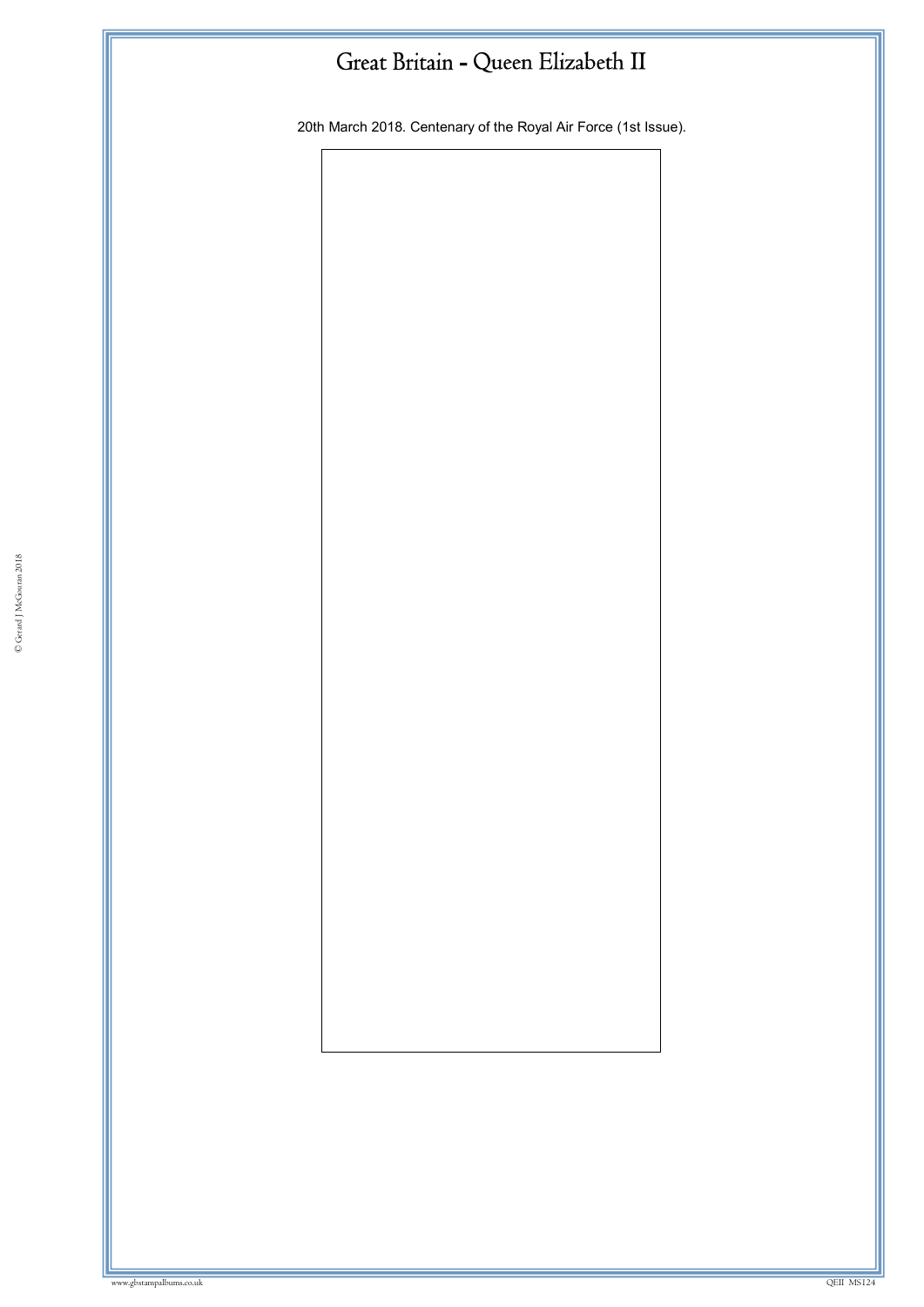19th May 2018. Royal Wedding of Prince Harry and Ms. Meghan Markle.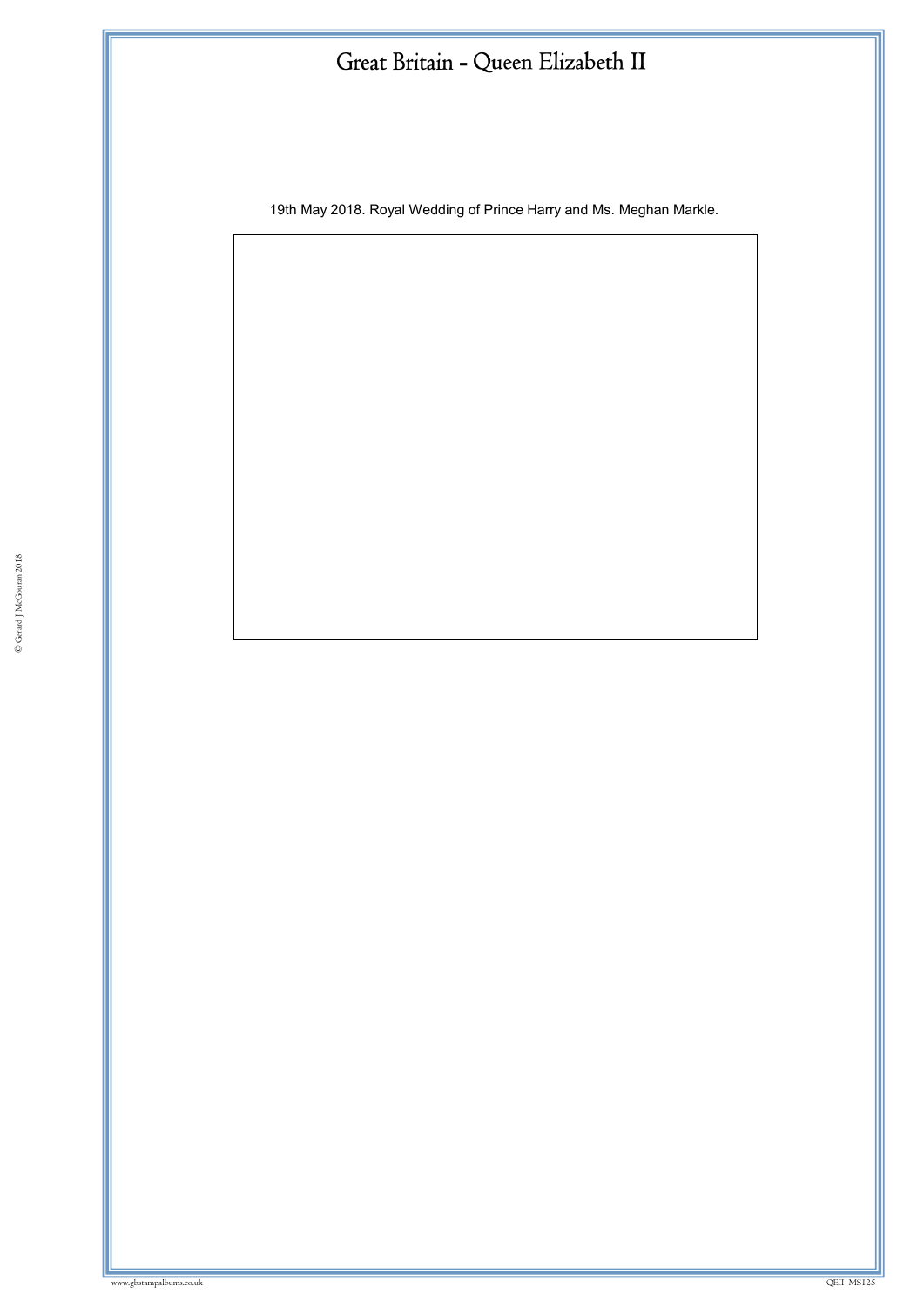| 31st July 2018. Hampton Court Palace. |
|---------------------------------------|
|                                       |
|                                       |
|                                       |
|                                       |
|                                       |
|                                       |
|                                       |
|                                       |
|                                       |
|                                       |
|                                       |
|                                       |
|                                       |
|                                       |
|                                       |
|                                       |
|                                       |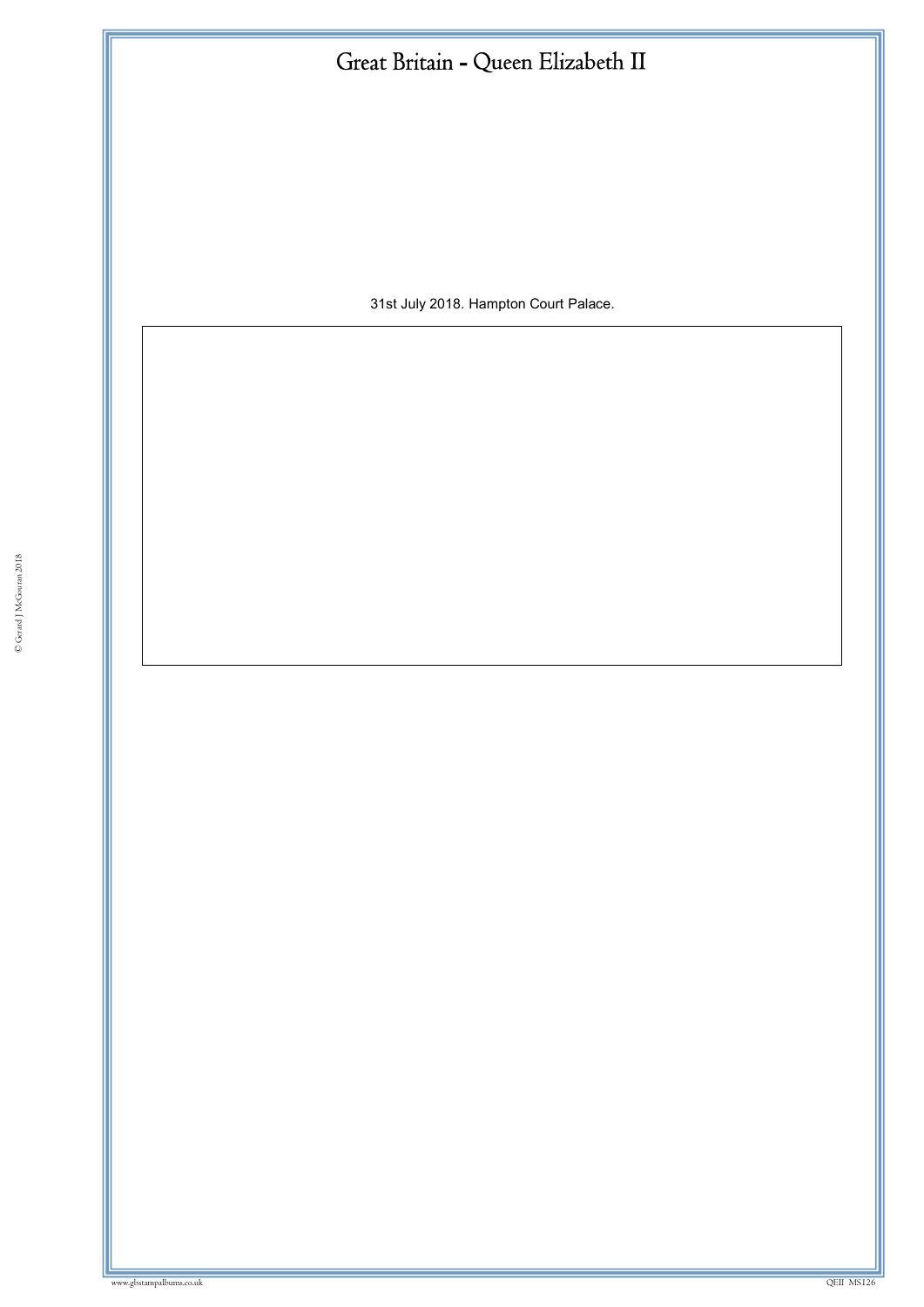16th August 2018. Captain Cook and the *Endeavour* Voyage.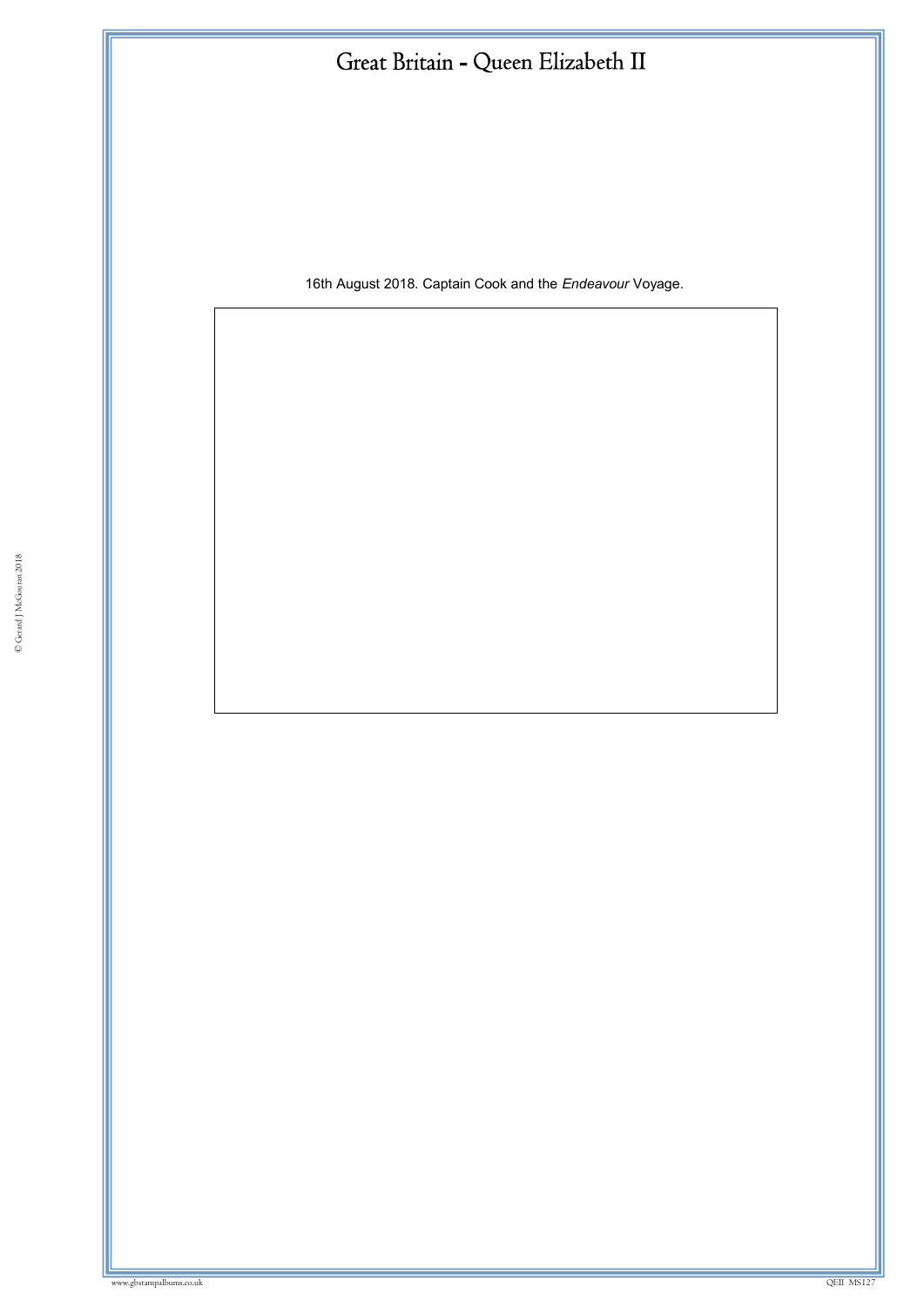16th October 2018. Harry Potter. Ordinary Gum.

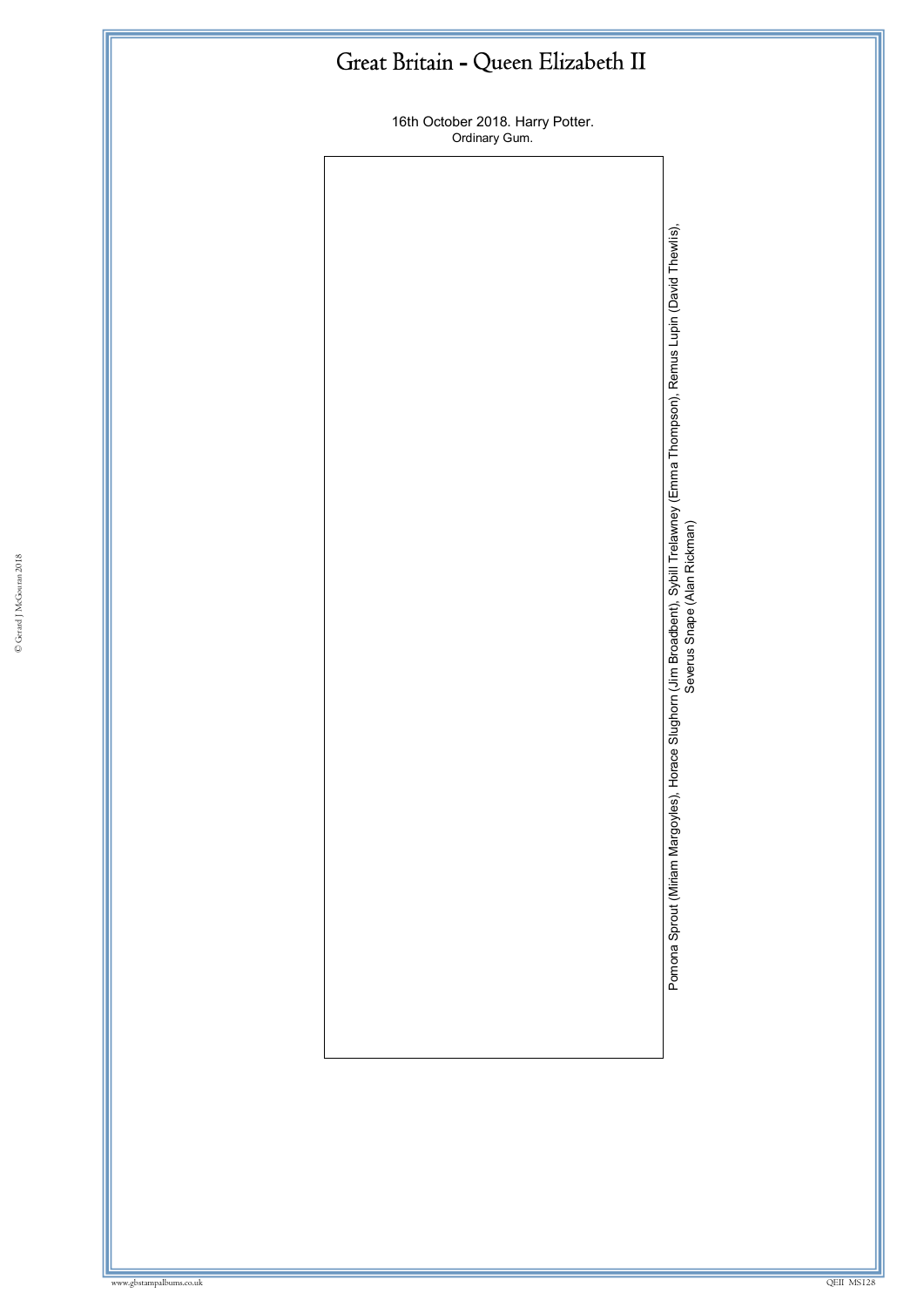16th October 2018. Harry Potter. Self -adhesive.

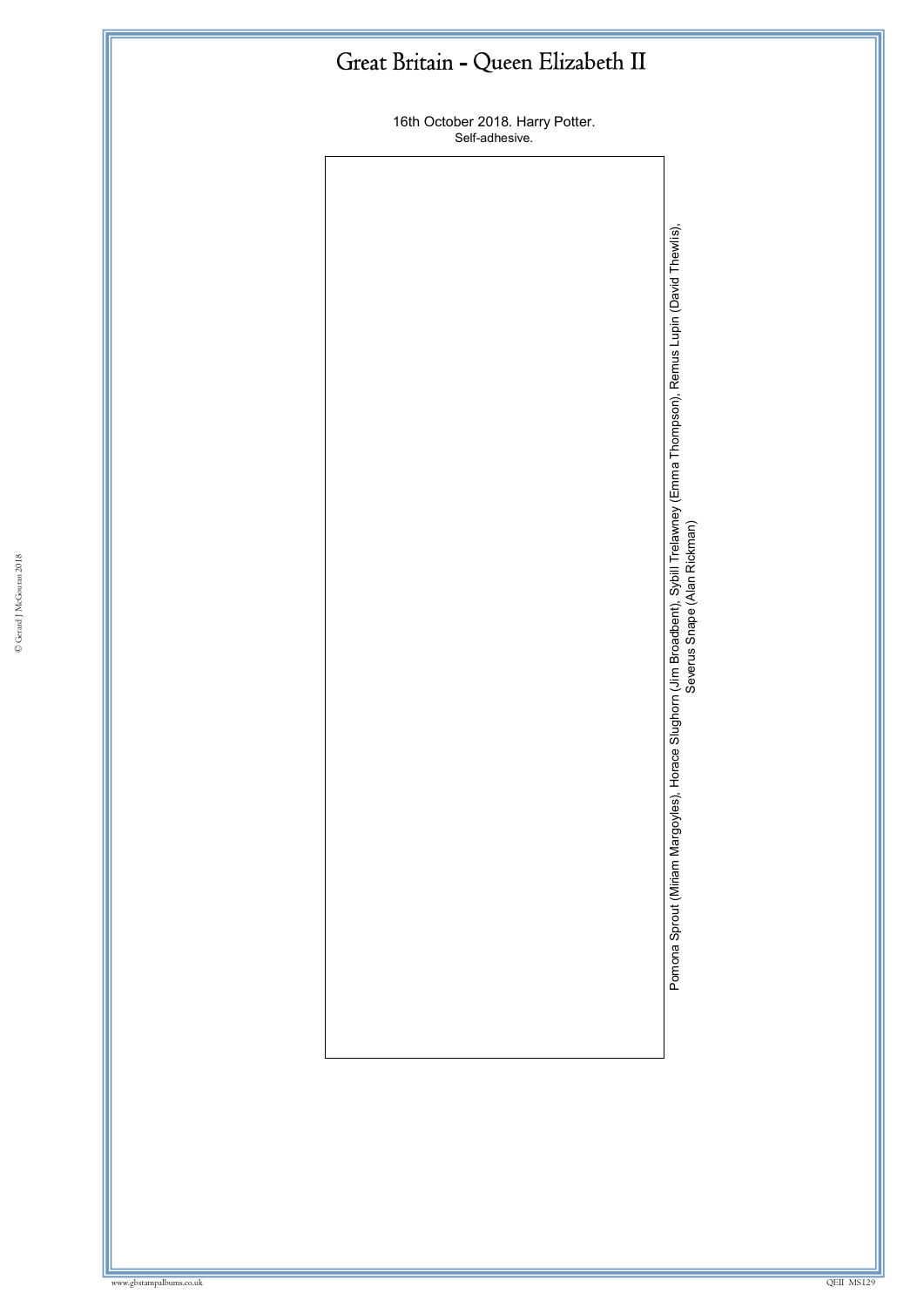1st November 2018. Christmas - Post Boxes.

© Gerard J McGouran 2018

where we have a state of the state of the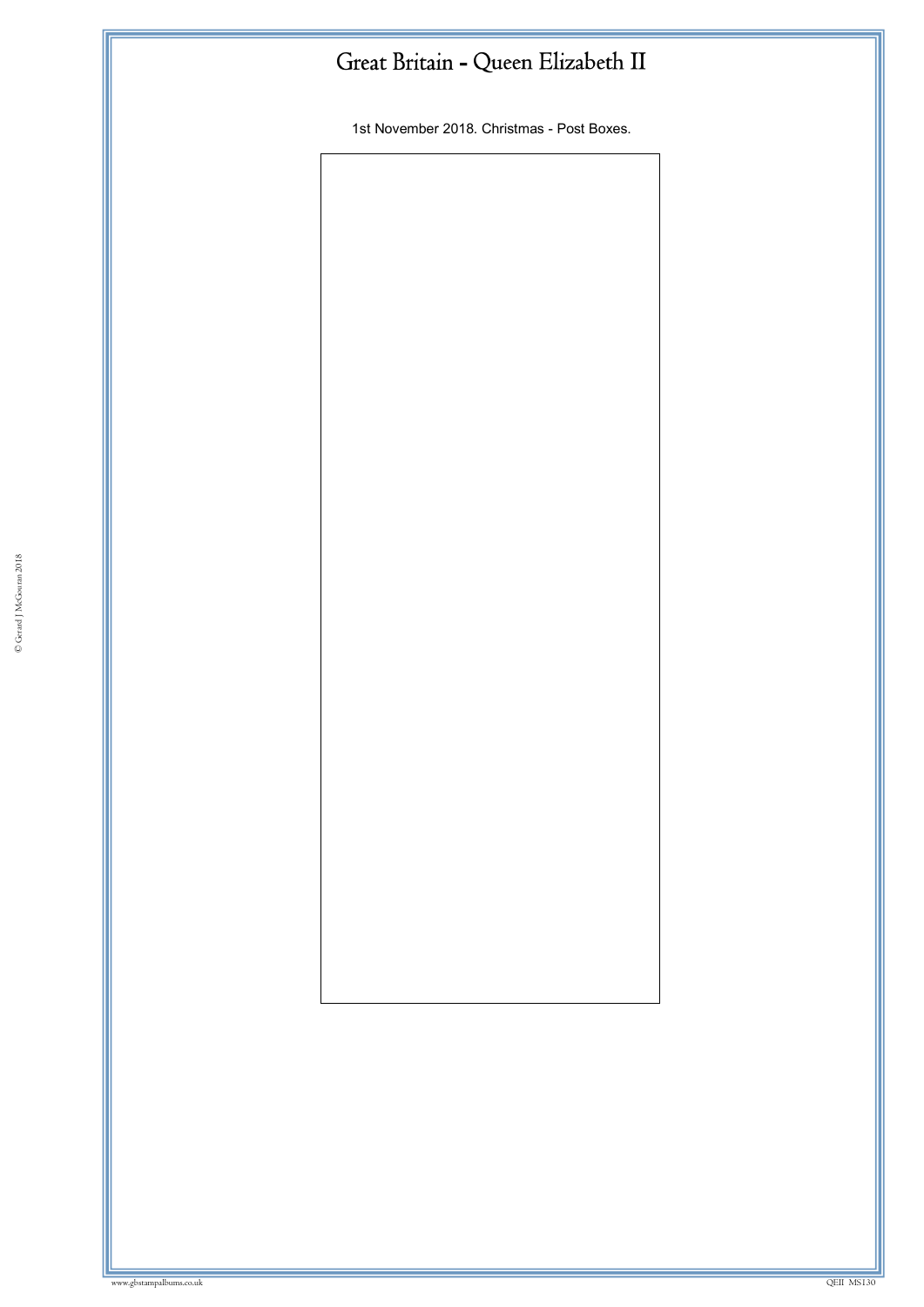14th November 2018. 70th Birthday of HRH Prince Charles, Prince of Wales.

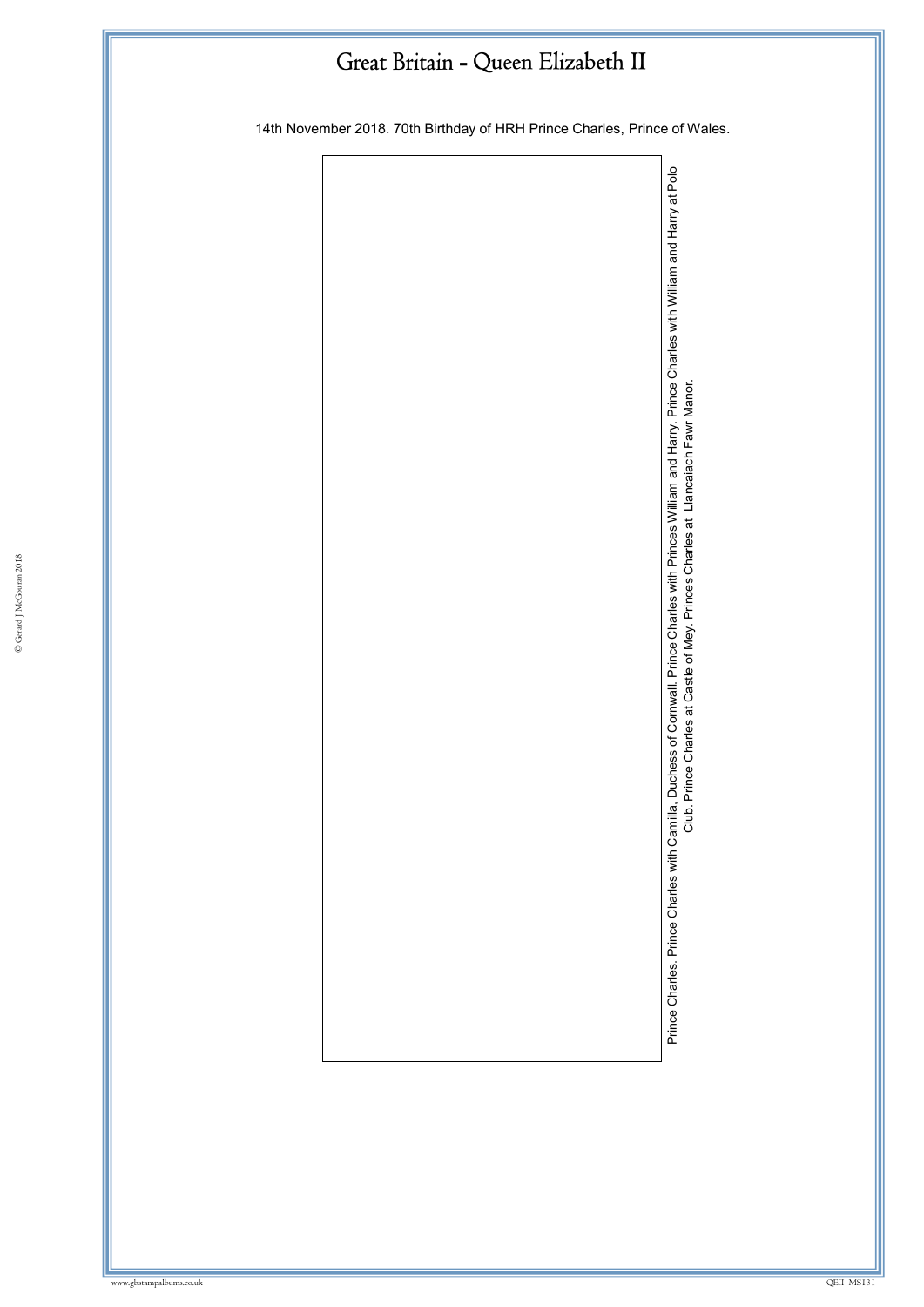15th January 2019. Stamp Classics.

© Gerard J McGouran 2018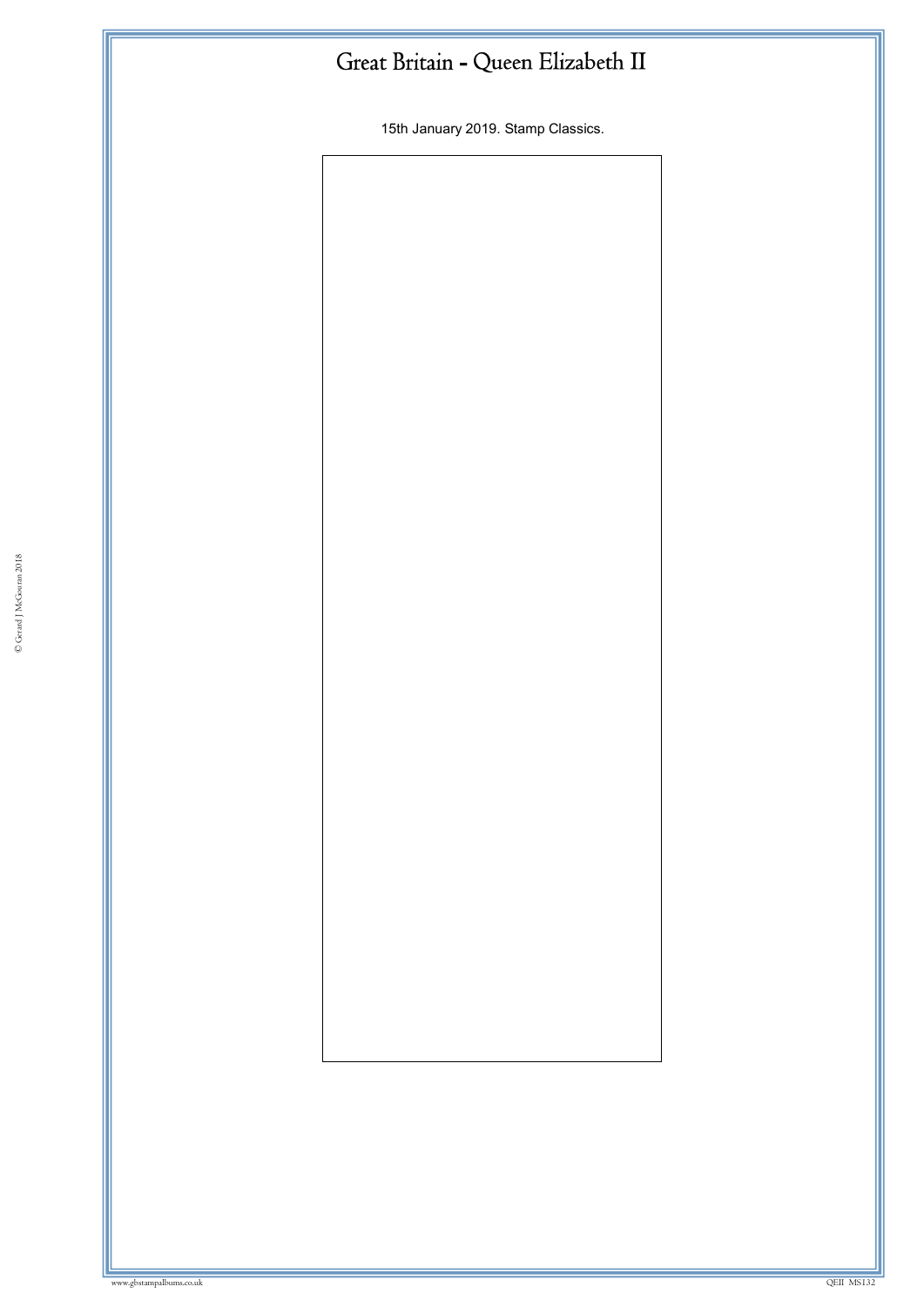14th March 2019. Marvel Heroes (2nd Issue).

© Gerard J McGouran 2018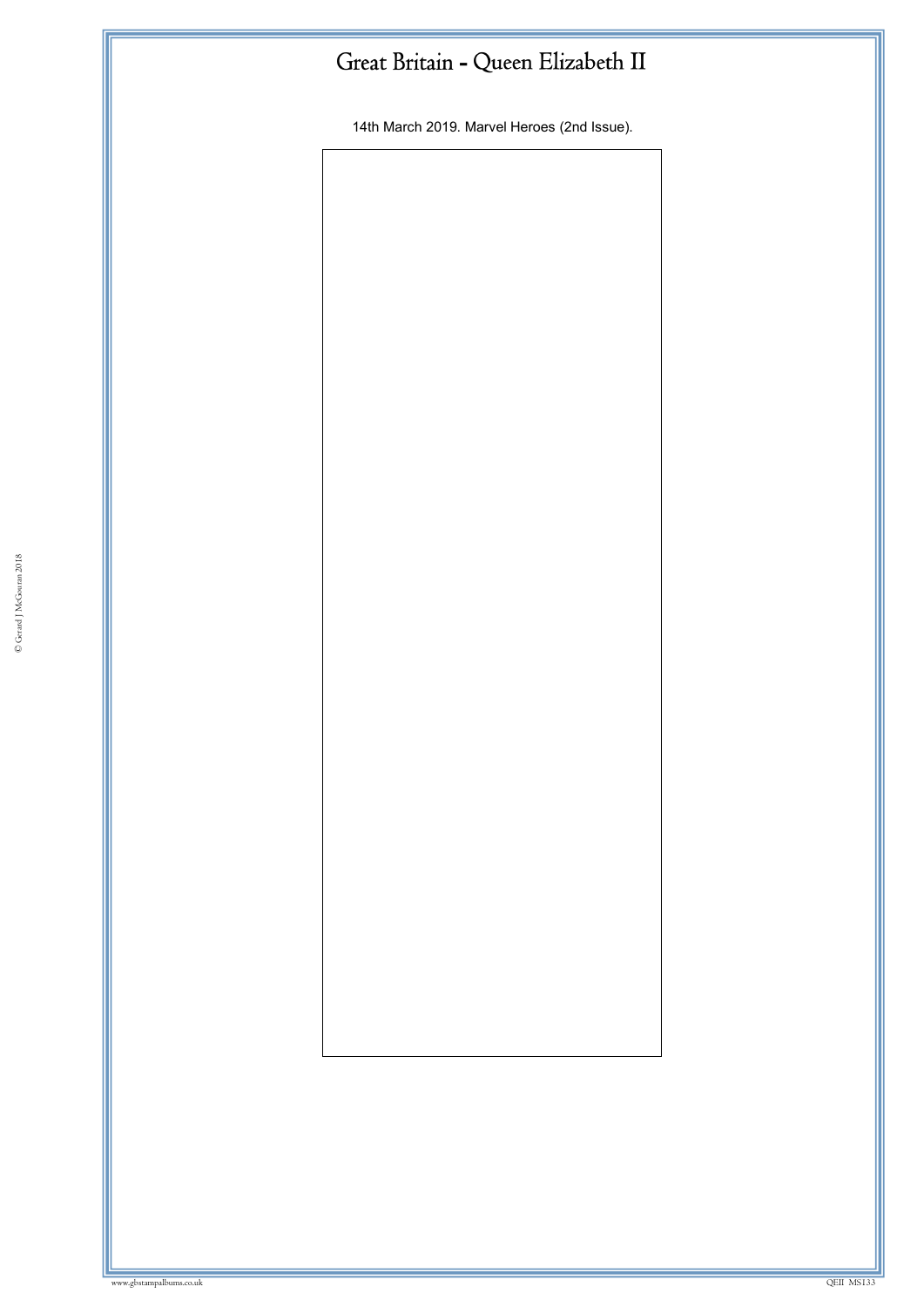2nd May 2019. British Engineering.

© Gerard J McGouran 2018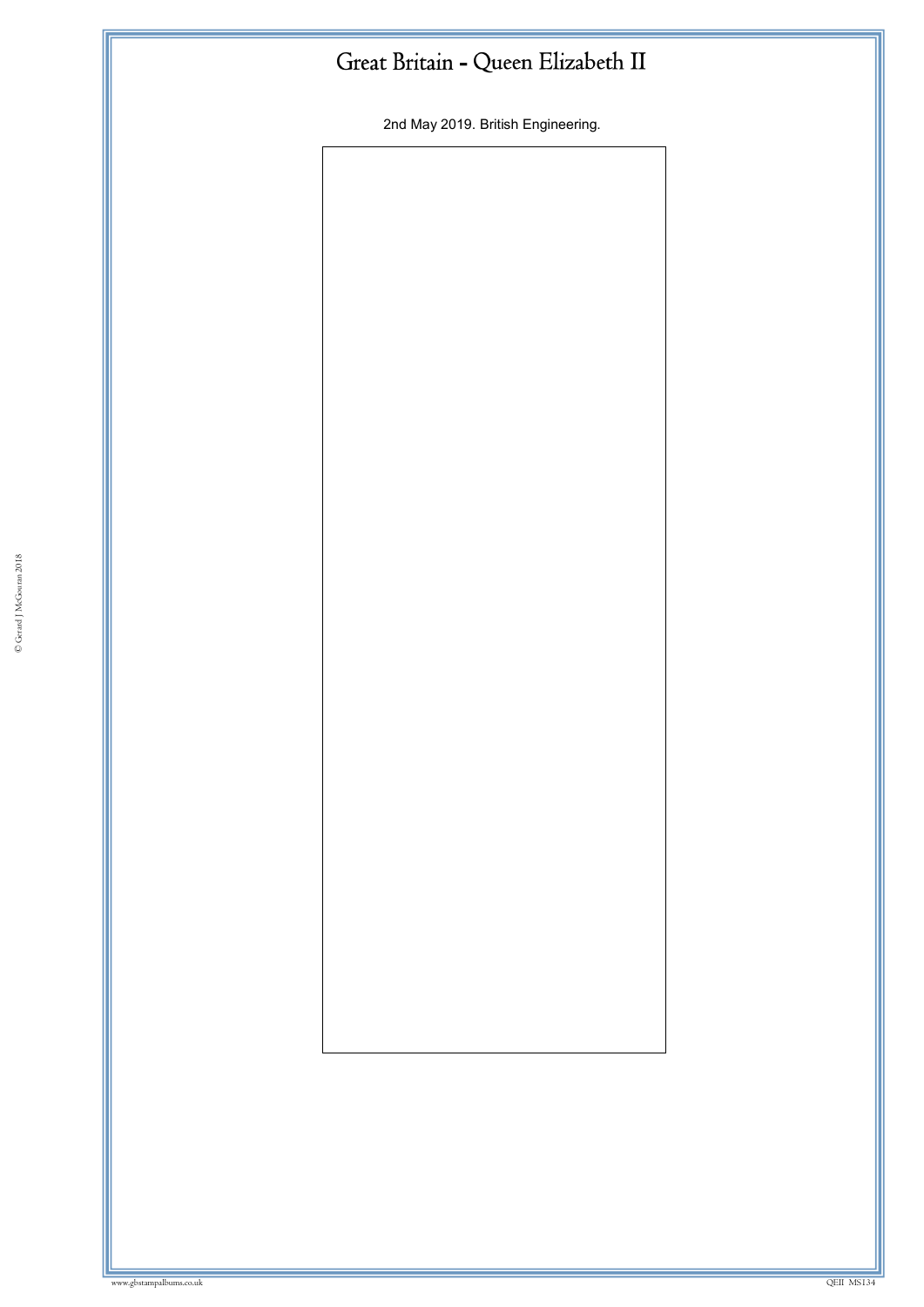24th May 2019. Birth Bicentenary of Queen Victoria (1st Issue).

The Legacy of Prince Albert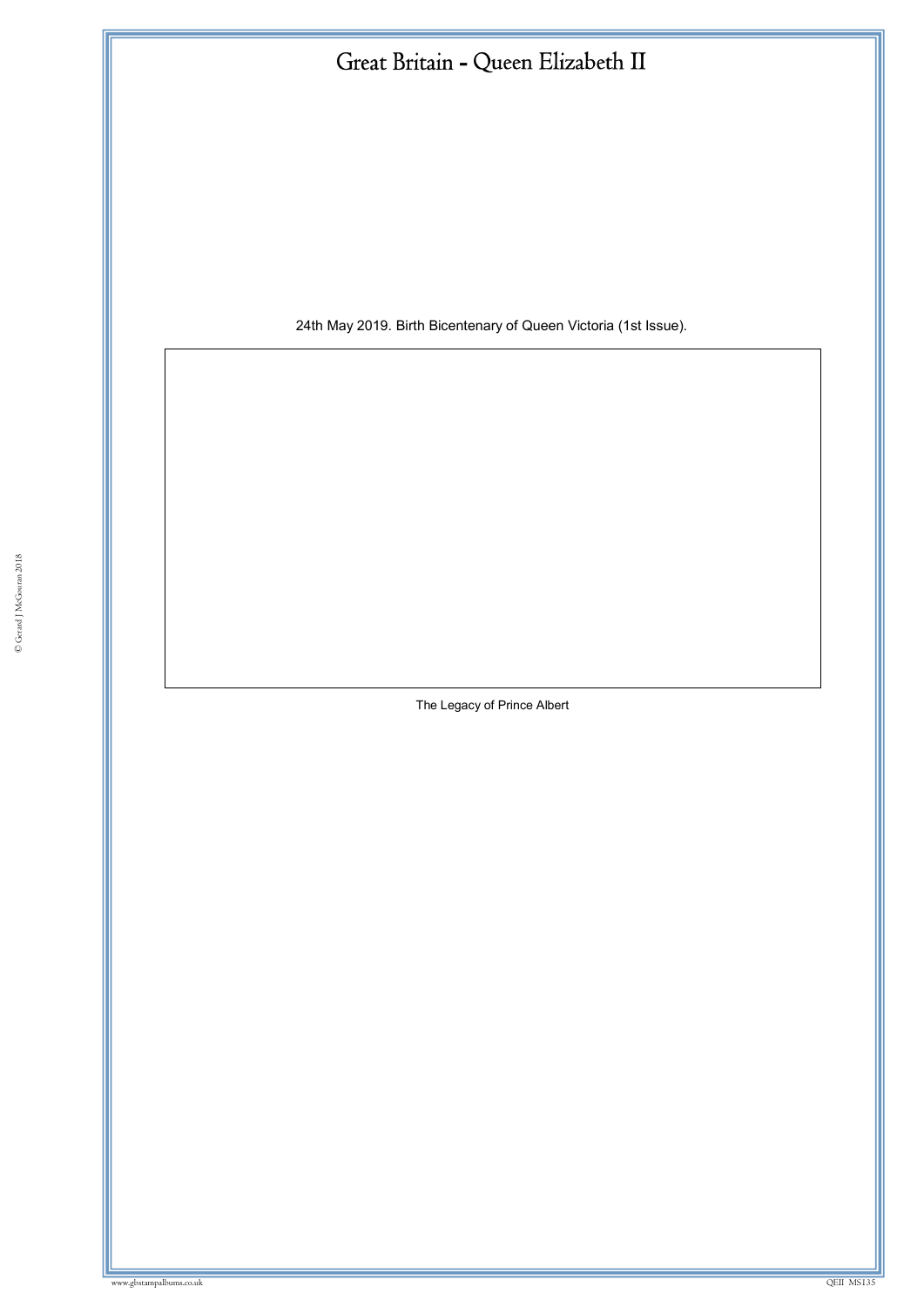2nd June 2019. 75th Anniversary of D-Day.

© Gerard J McGouran 2018

where we have a state of the state of the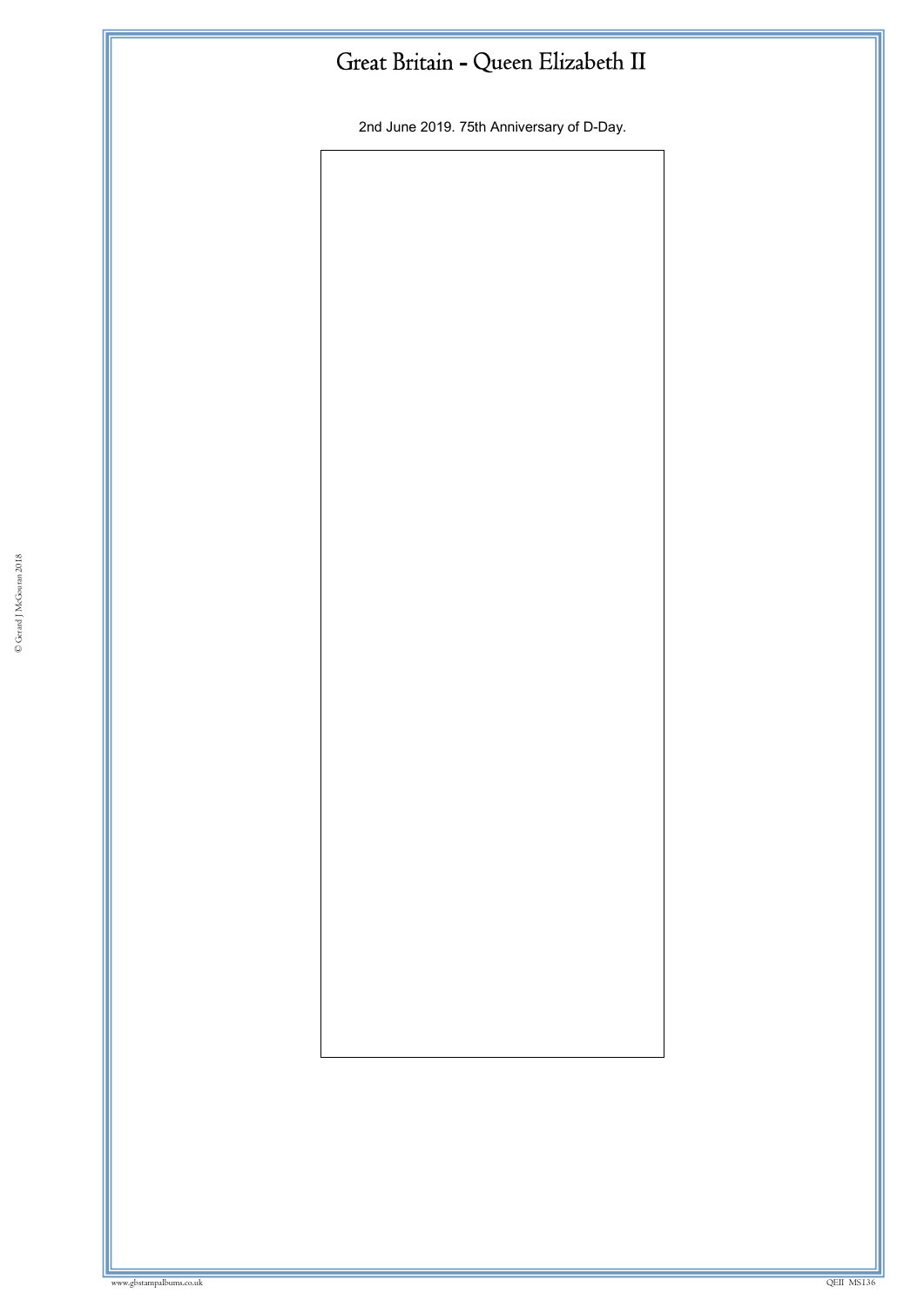3rd September 2019. Elton John.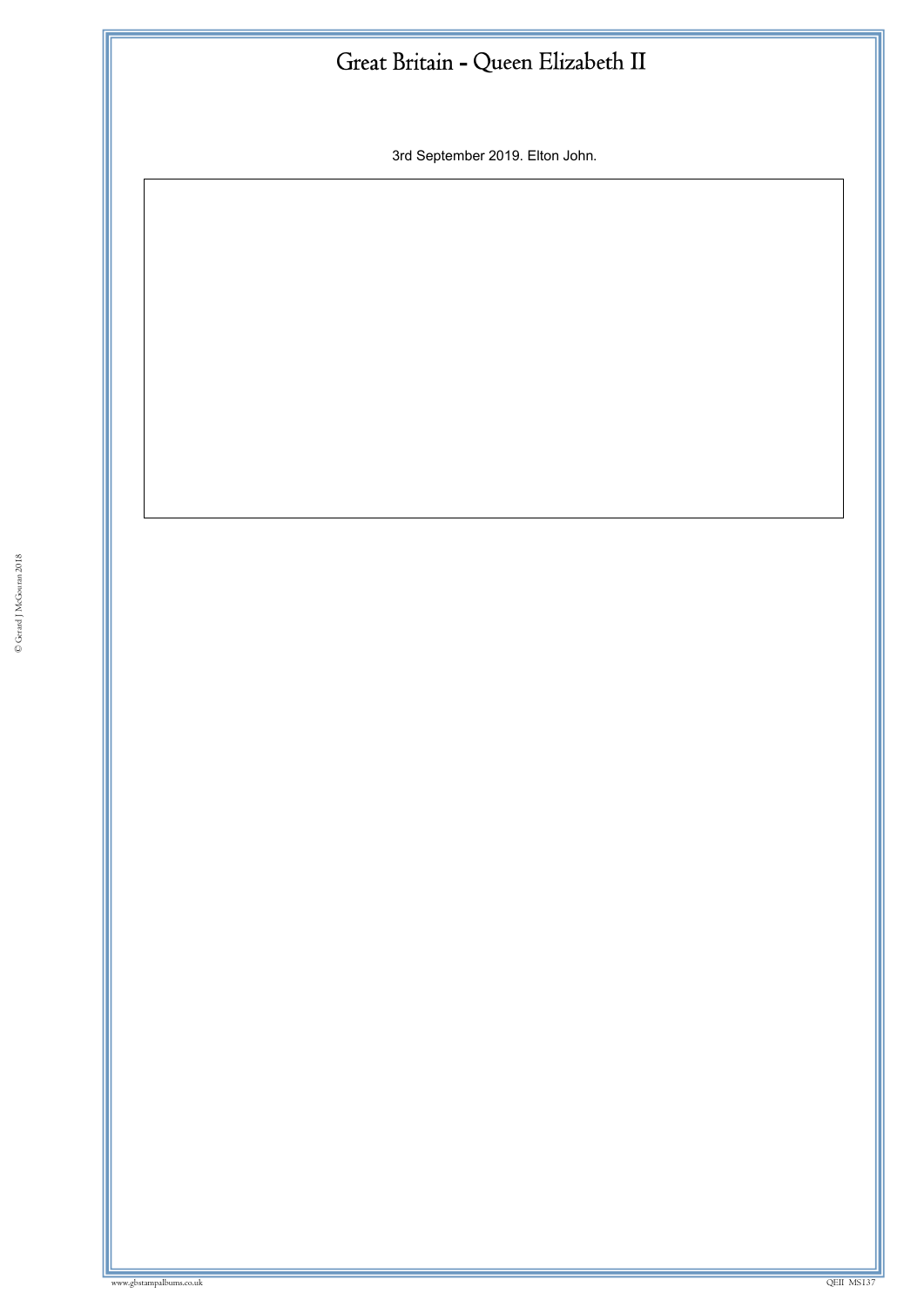26th September 2019. ICC Cricket World Cup Winners (men).

© Gerard J McGouran 2018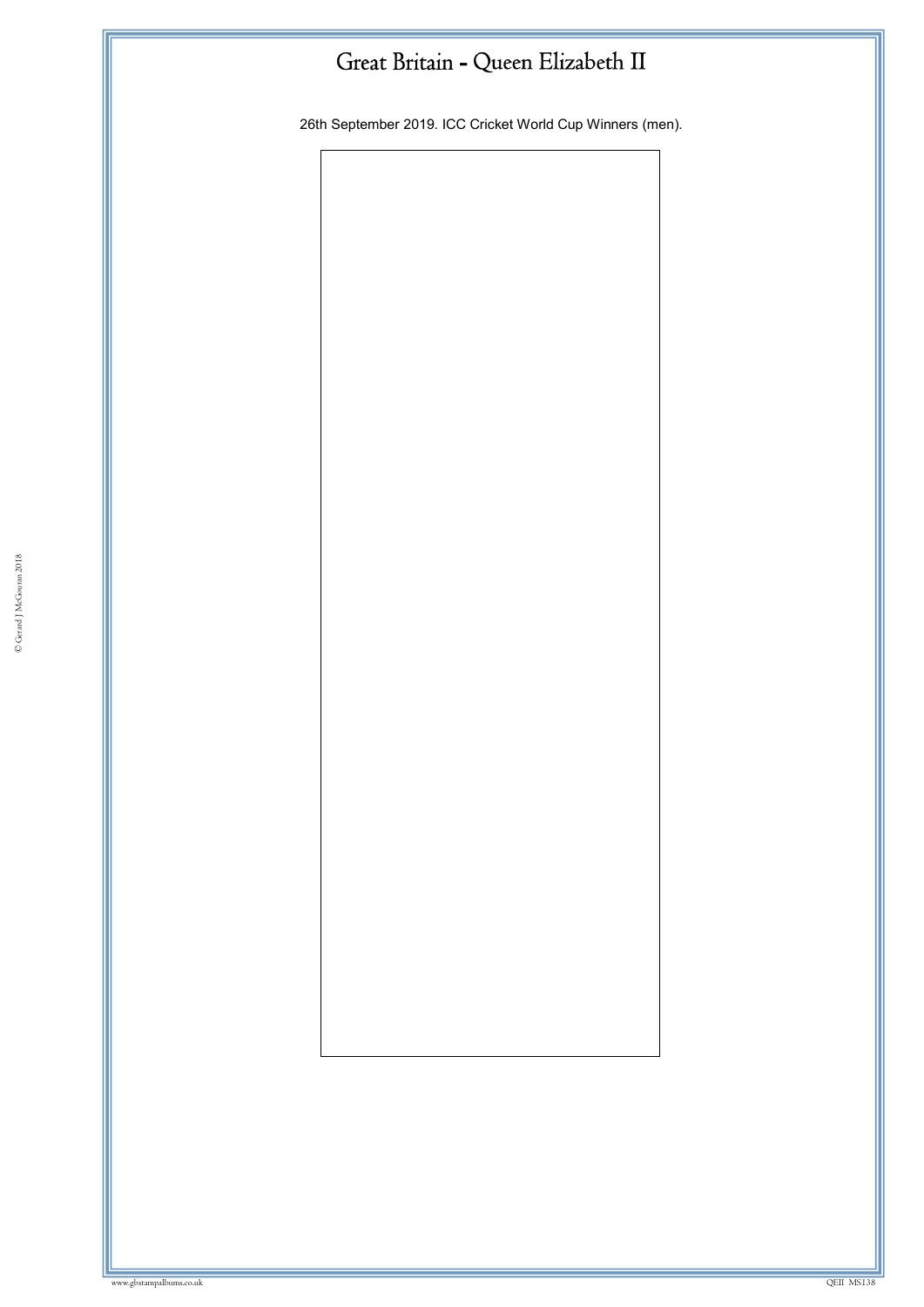26th September 2019. ICC Cricket World Cup Winners (women).

© Gerard J McGouran 2018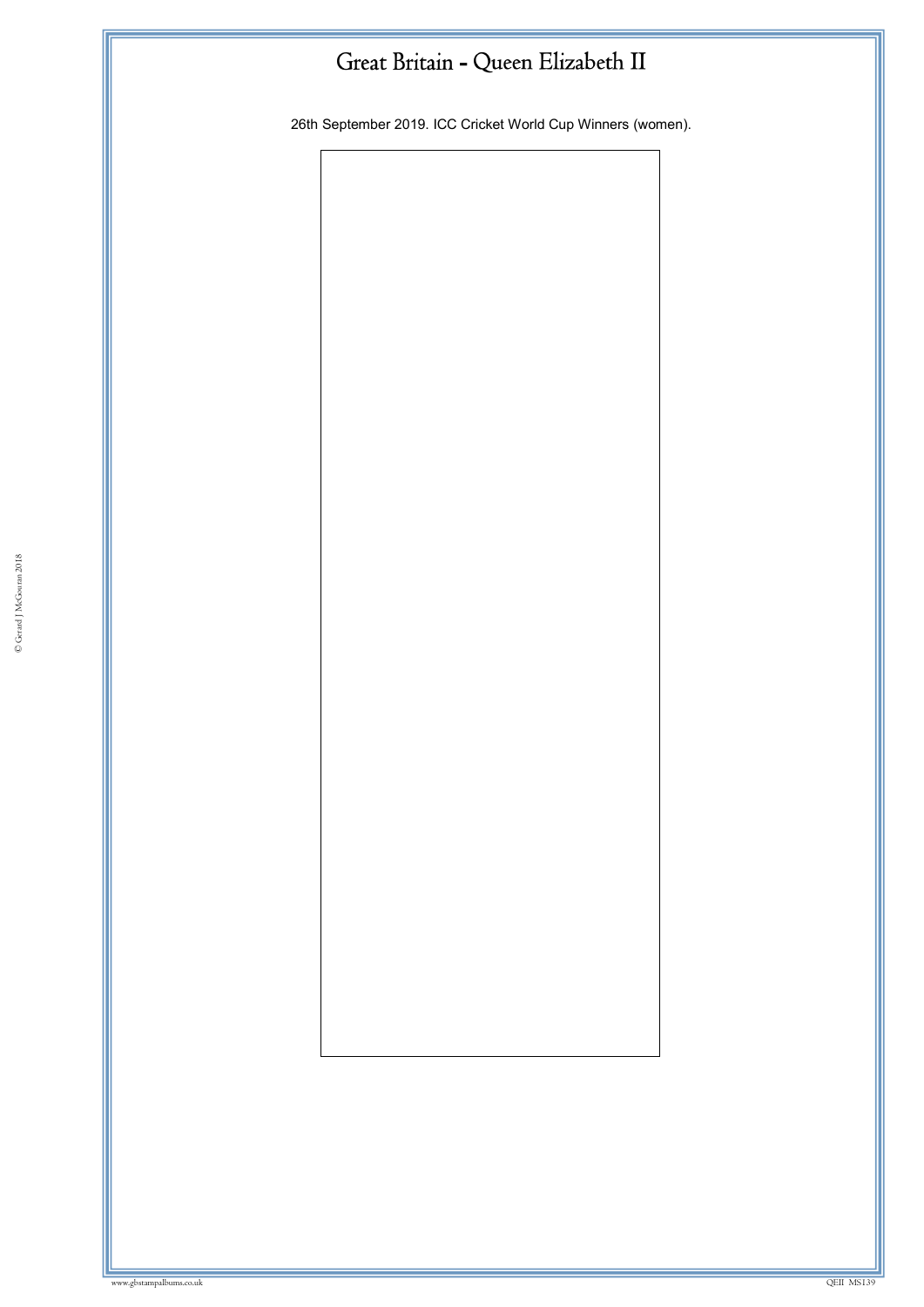10th October 2019. The Gruffalo (by Julia Donaldson, illustrated by Axel Scheffler).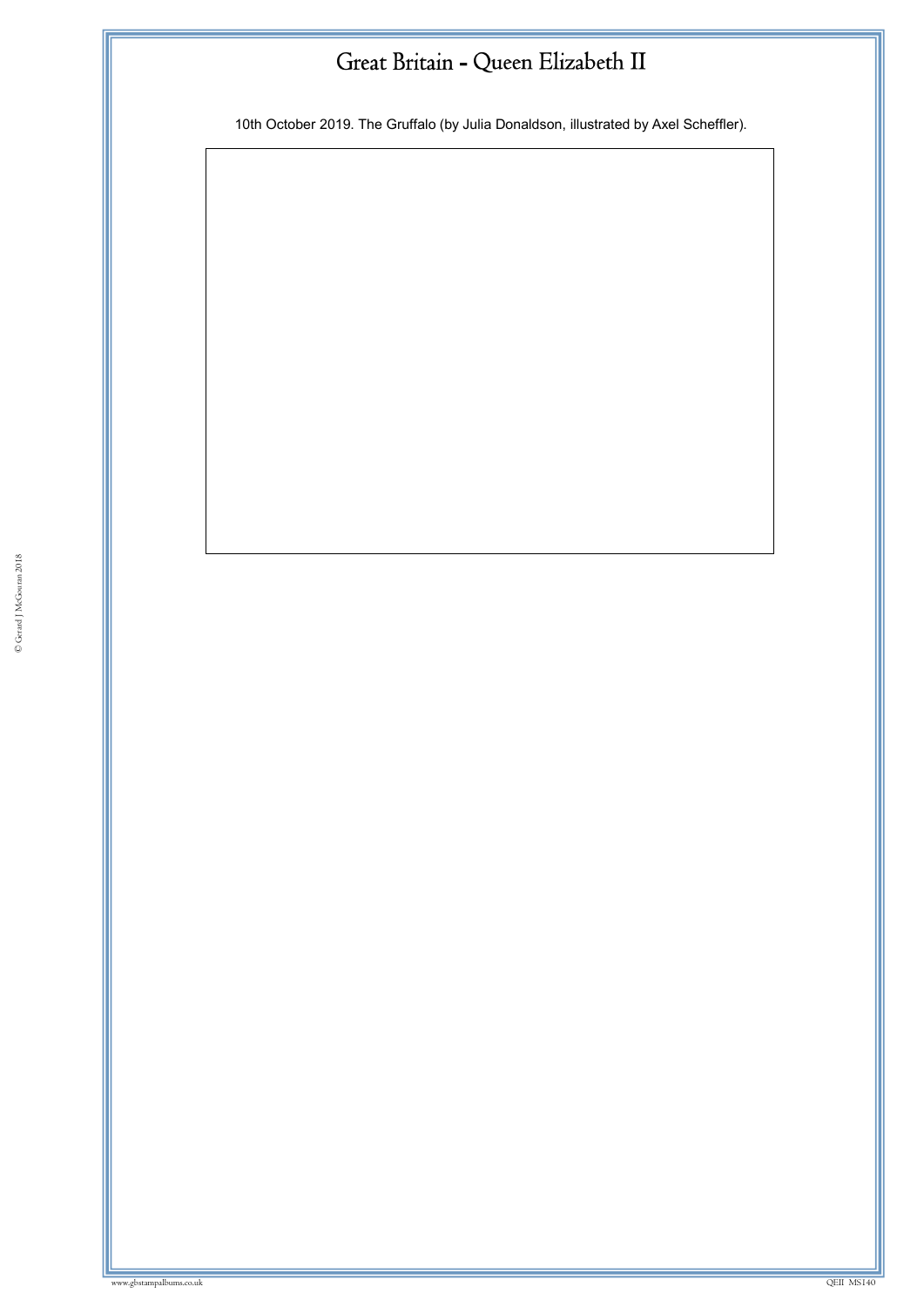5th November 2019. Christmas. Nativity.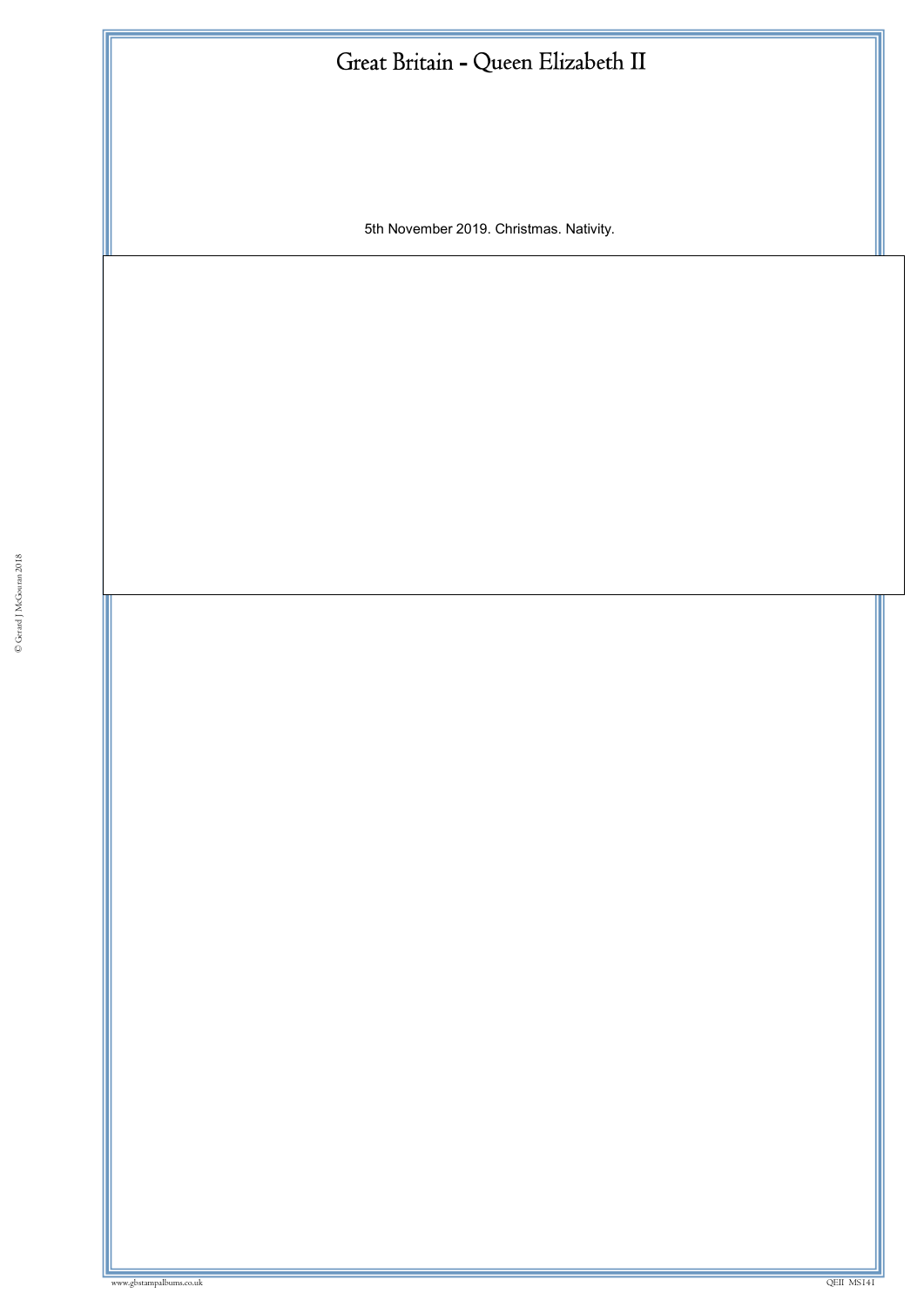26th November 2019. Star Wars (5th Issue).

© Gerard J McGouran 2018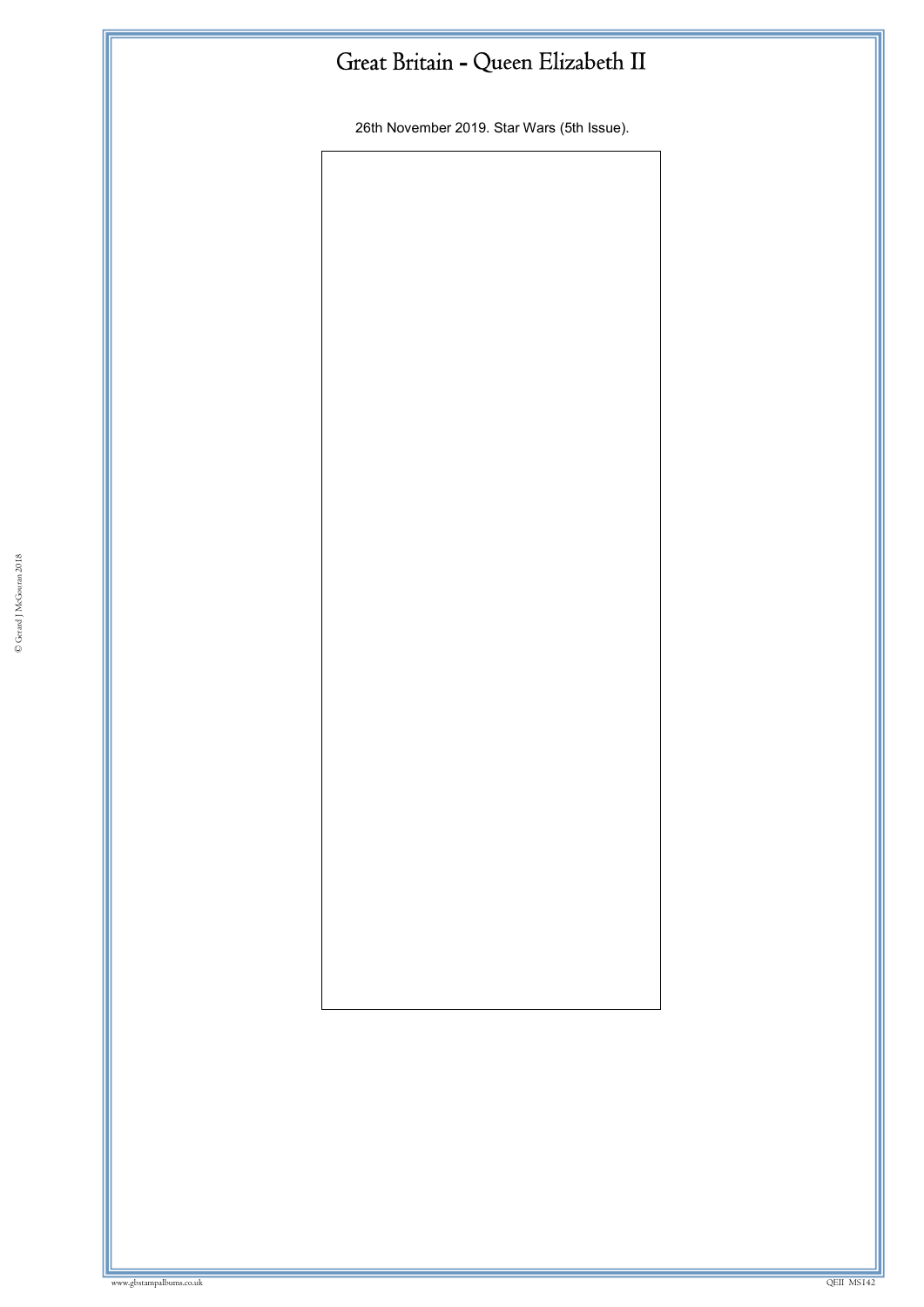21st January 2020. Classic Video Games.

Tomb Raider 1996, Tomb Raider 2013, Adventures of Lara Croft, Tomb Raider Chronicles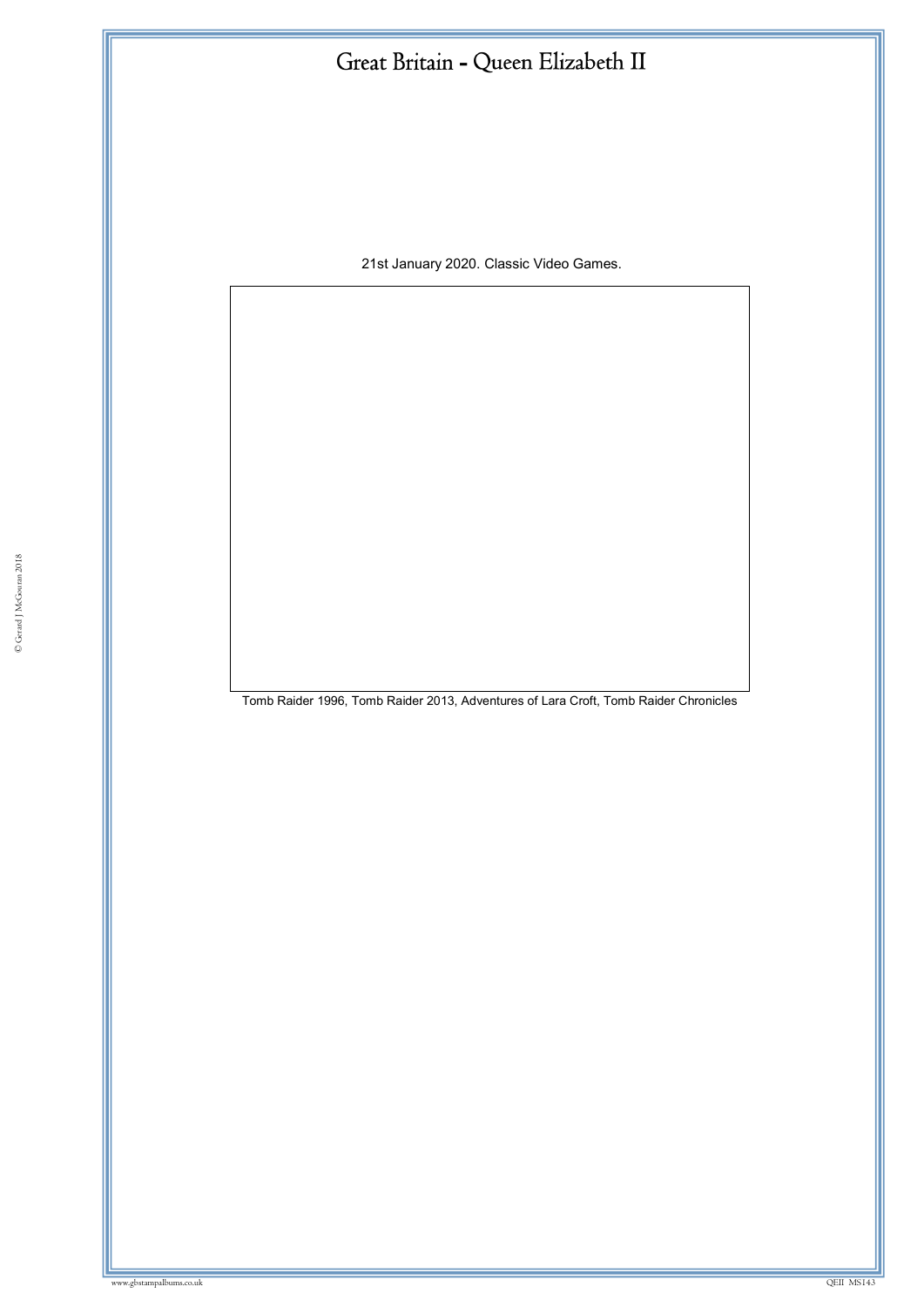17th March 2020. James Bond (1st Series).

© Gerard J McGouran 2018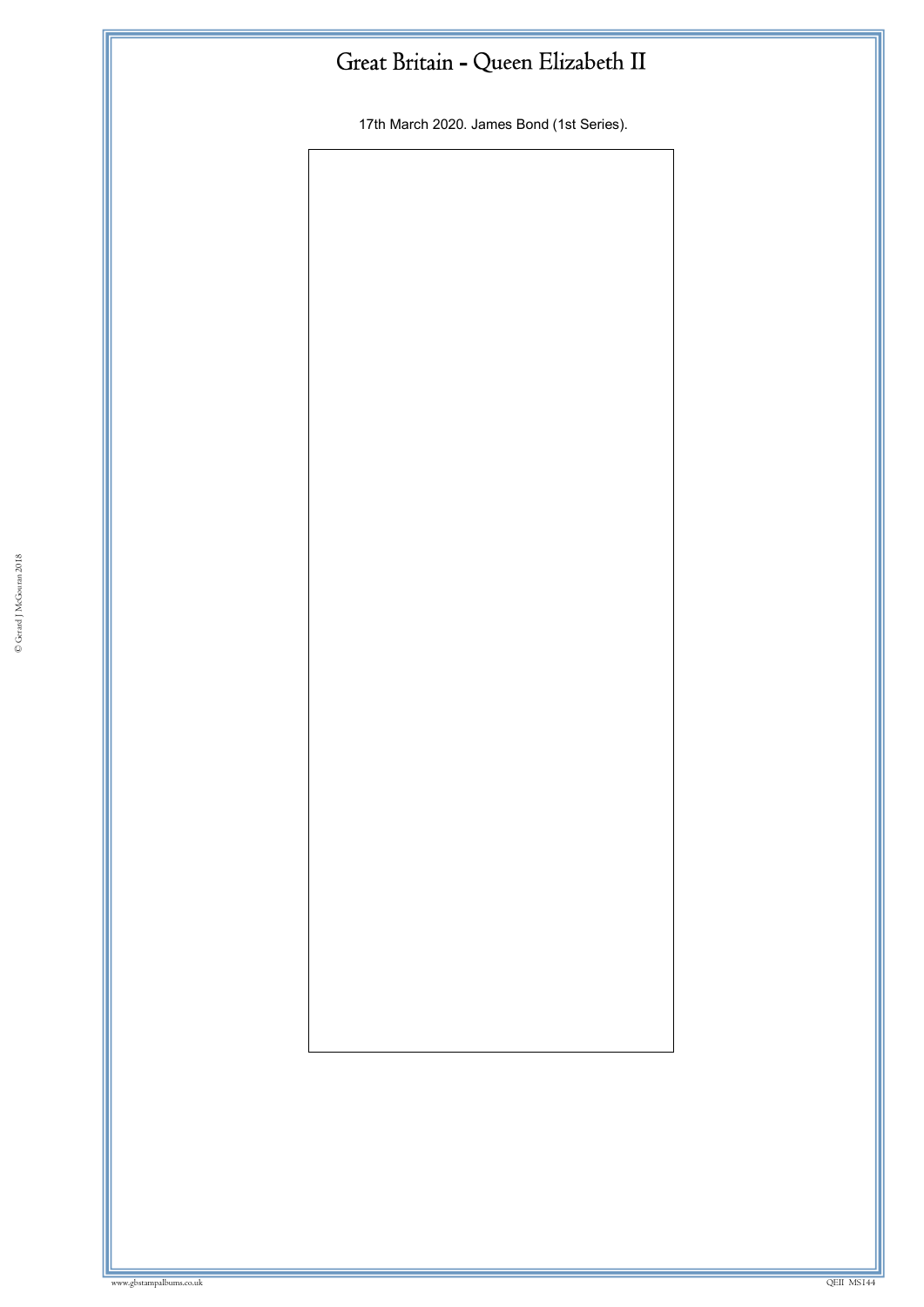6th May 2020. 180th Anniversary of the Penny Black.

www.gbstampalbums.co.uk QEII MS145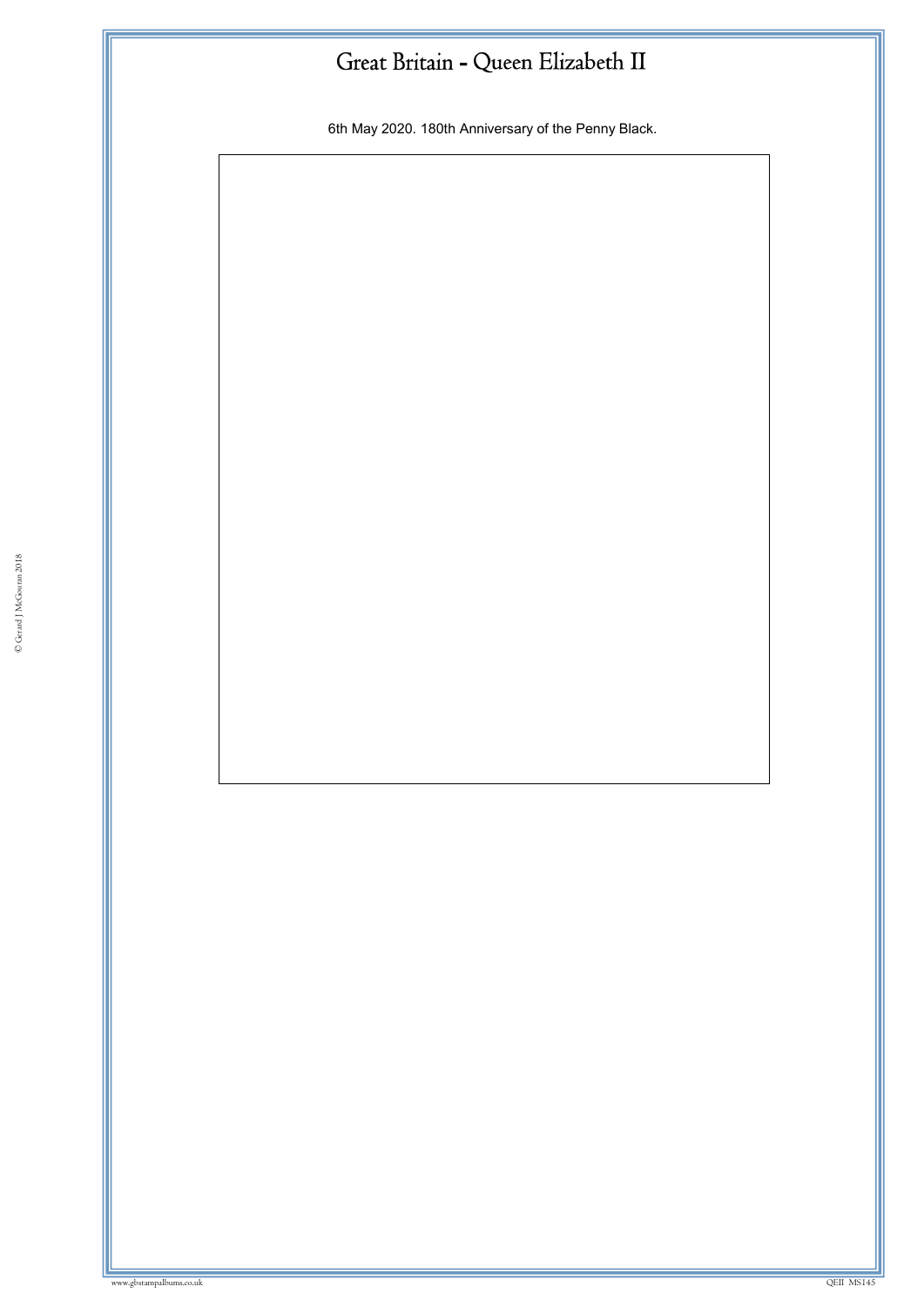8th May 2020. 75th Anniversary of the End of the Second World War (1st Issue).

© Gerard J McGouran 2018

where we have a state of the state of the state of the state of the state of the state of the state of the state of the state of the state of the state of the state of the state of the state of the state of the state of th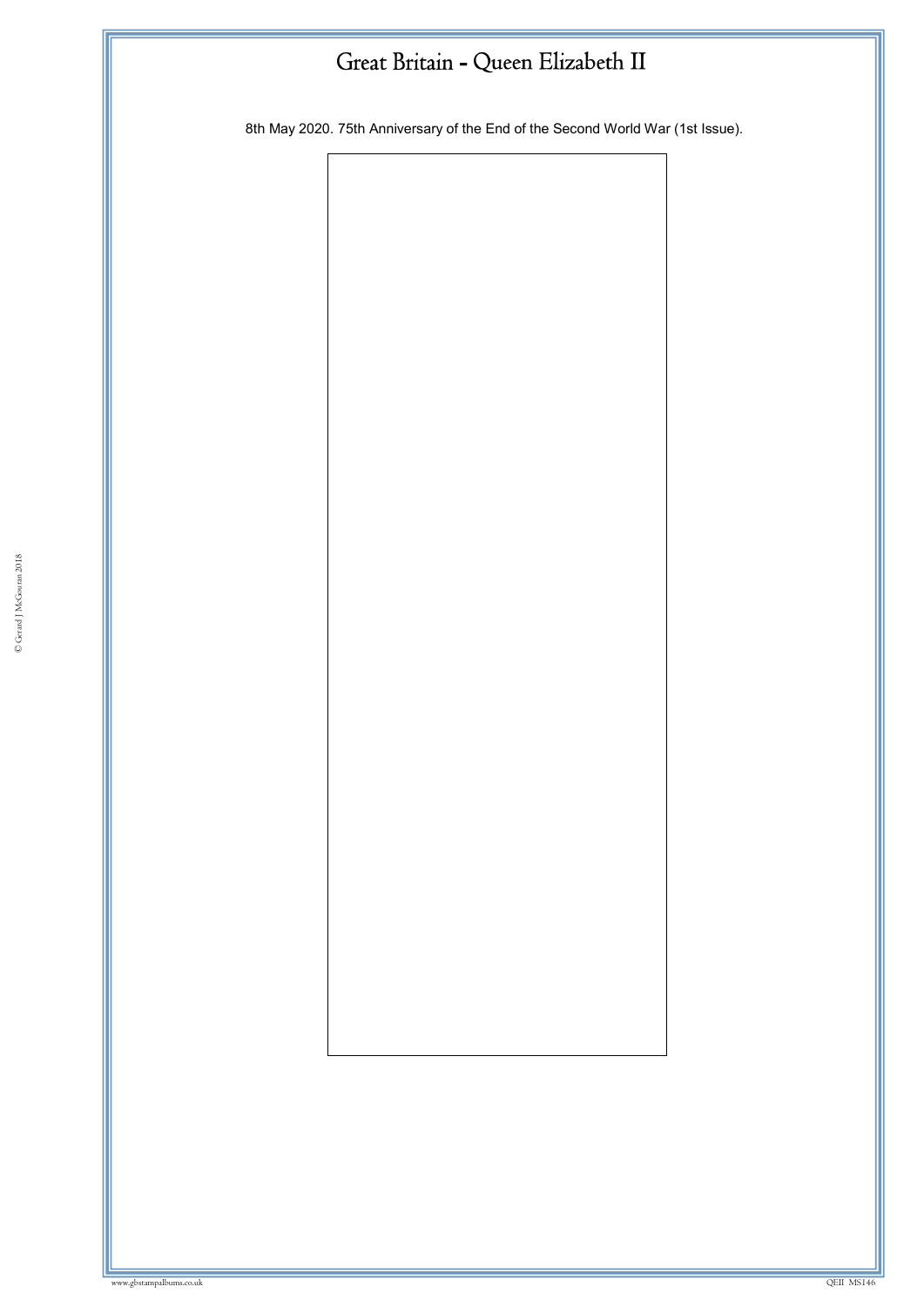| Great Britain - Queen Elizabeth II               |  |
|--------------------------------------------------|--|
|                                                  |  |
|                                                  |  |
|                                                  |  |
|                                                  |  |
| 28th May 2020. Coronation Street (TV Programme). |  |
|                                                  |  |
|                                                  |  |
|                                                  |  |
|                                                  |  |
|                                                  |  |
|                                                  |  |
|                                                  |  |
|                                                  |  |
|                                                  |  |
|                                                  |  |
|                                                  |  |
|                                                  |  |
|                                                  |  |
|                                                  |  |
|                                                  |  |
|                                                  |  |
|                                                  |  |
|                                                  |  |
|                                                  |  |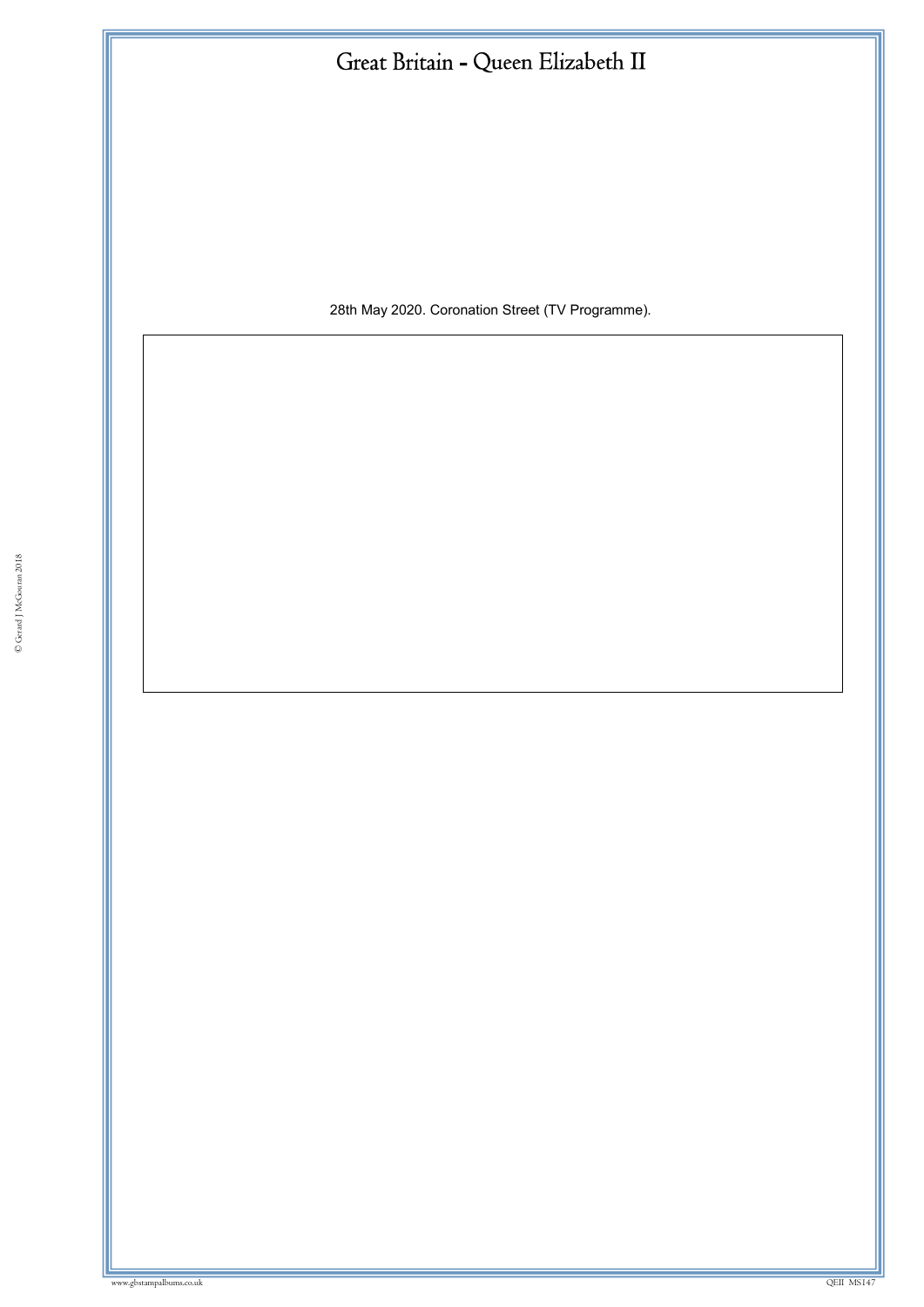9th July 2020. Queen (Rock Band) (1st Issue).

© Gerard J McGouran 2018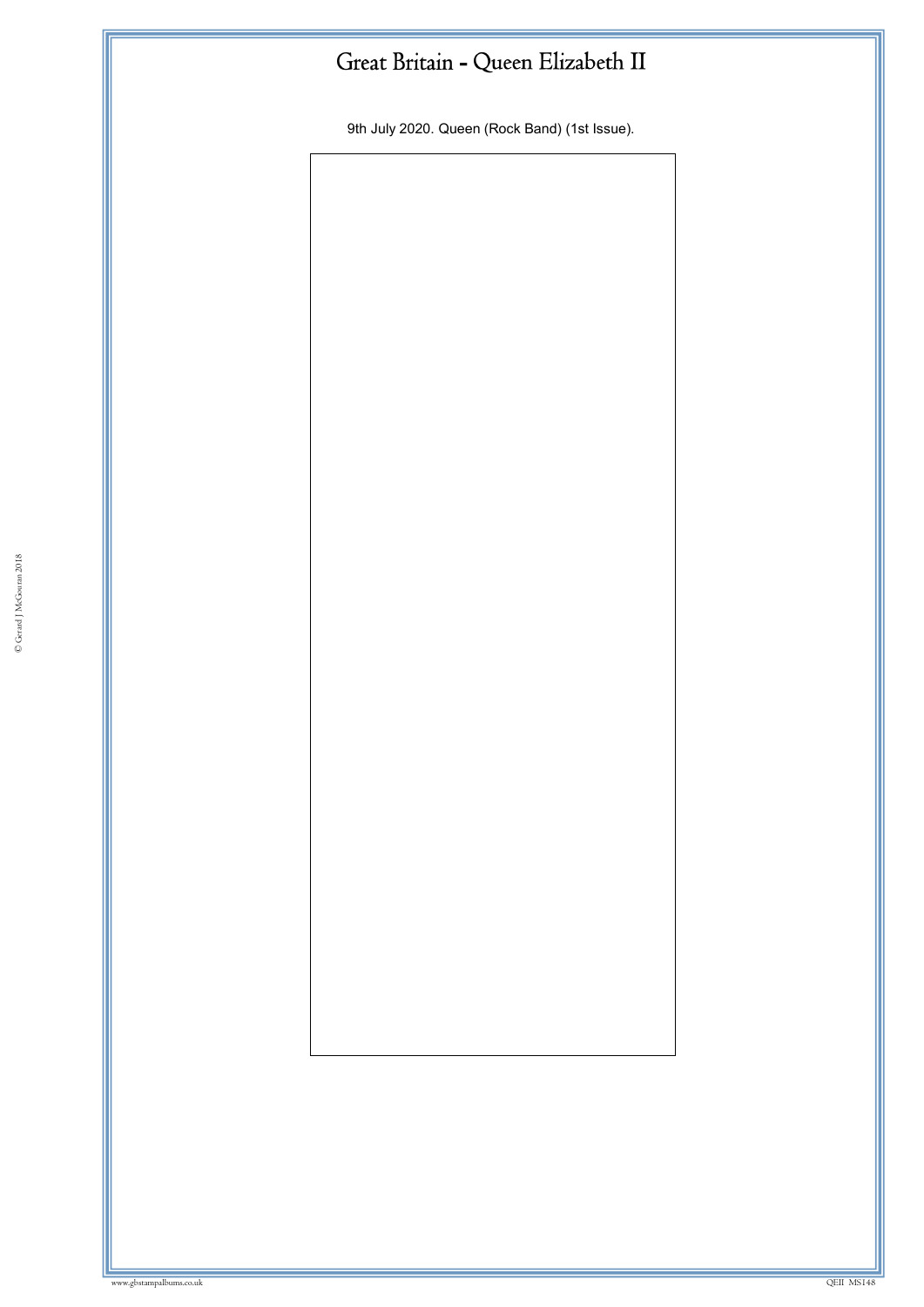30th July 2020. Palace of Westminster.

© Gerard J McGouran 2018

ww.gbstampalbums.com

www.gbstampalbums.co.uk QEII MS149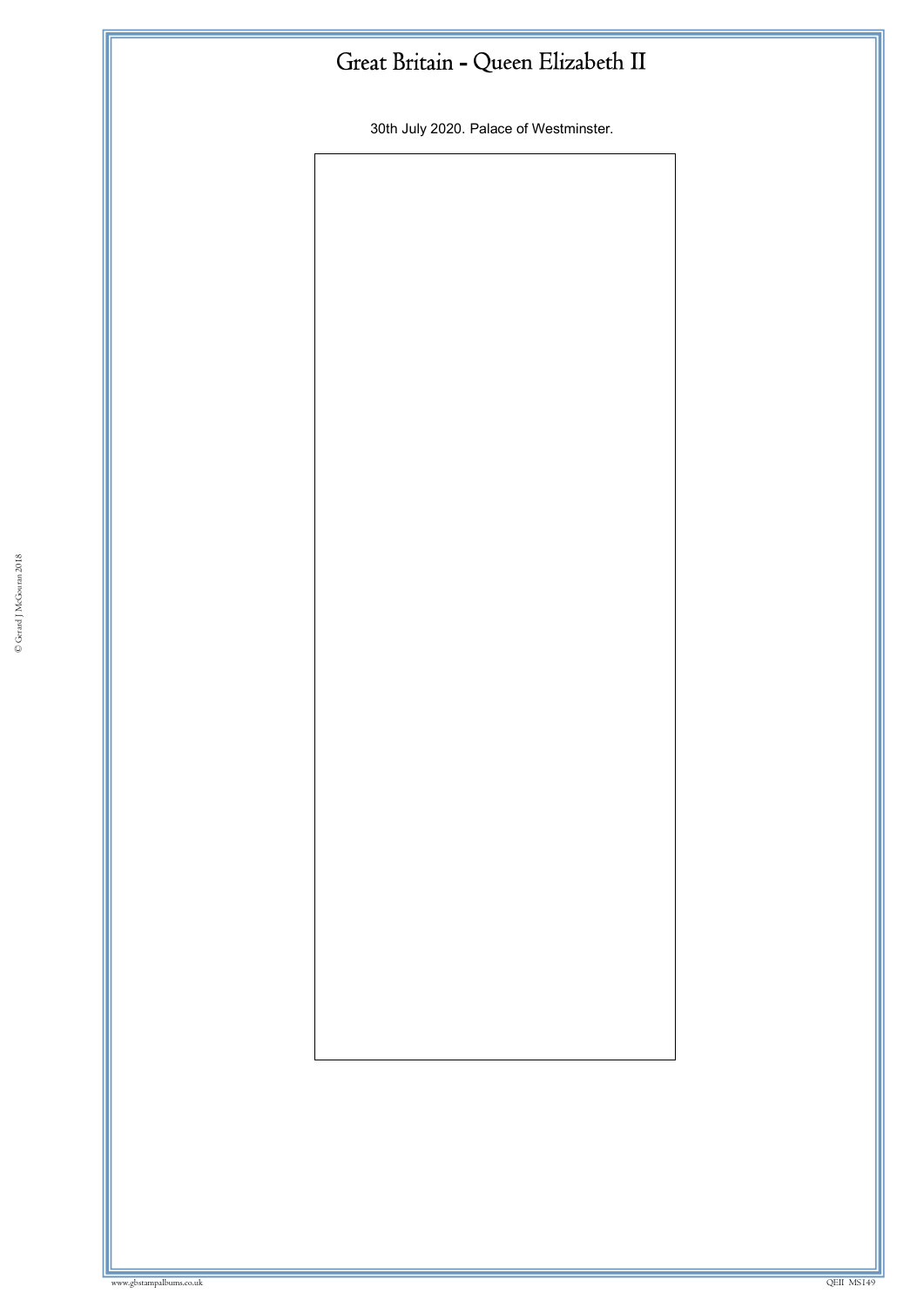18th August 2020. Sherlock (TV Programme).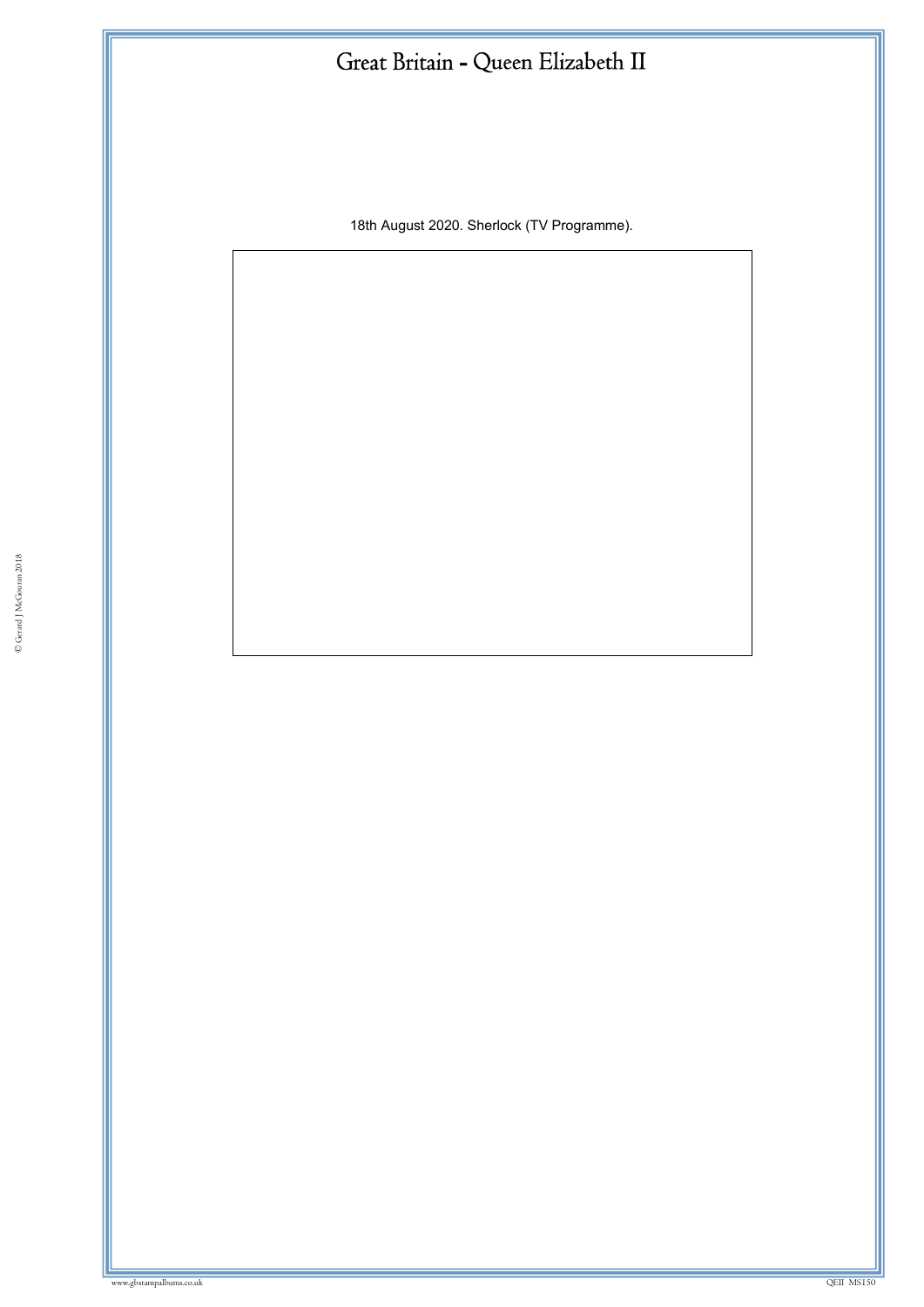3rd November 2020. Christmas. Stained Glass Windows.

© Gerard J McGouran 2018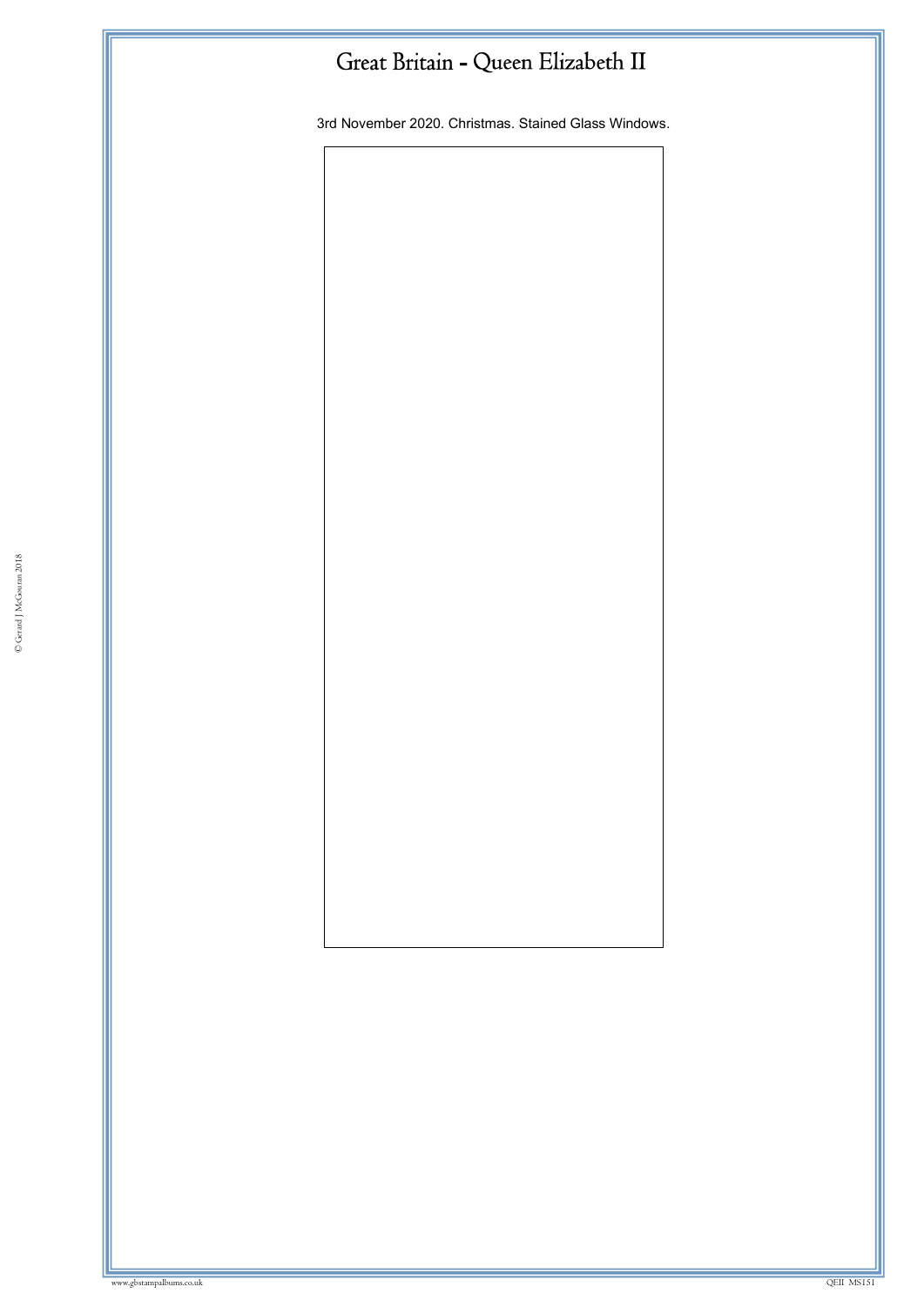13th November 2020.. Star Trek.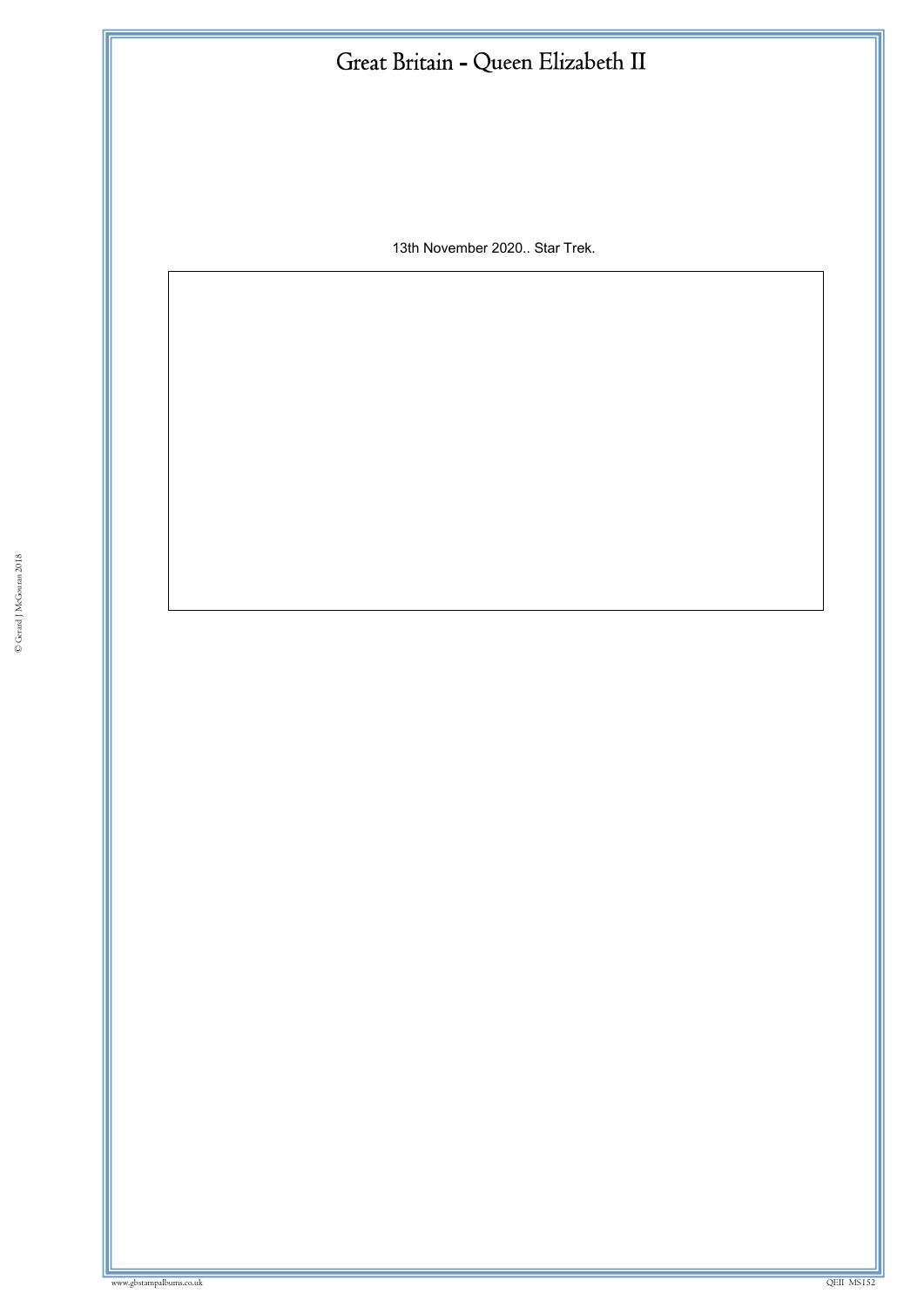26th January 2021. United Kingdom. A celebration.

© Gerard J McGouran 2018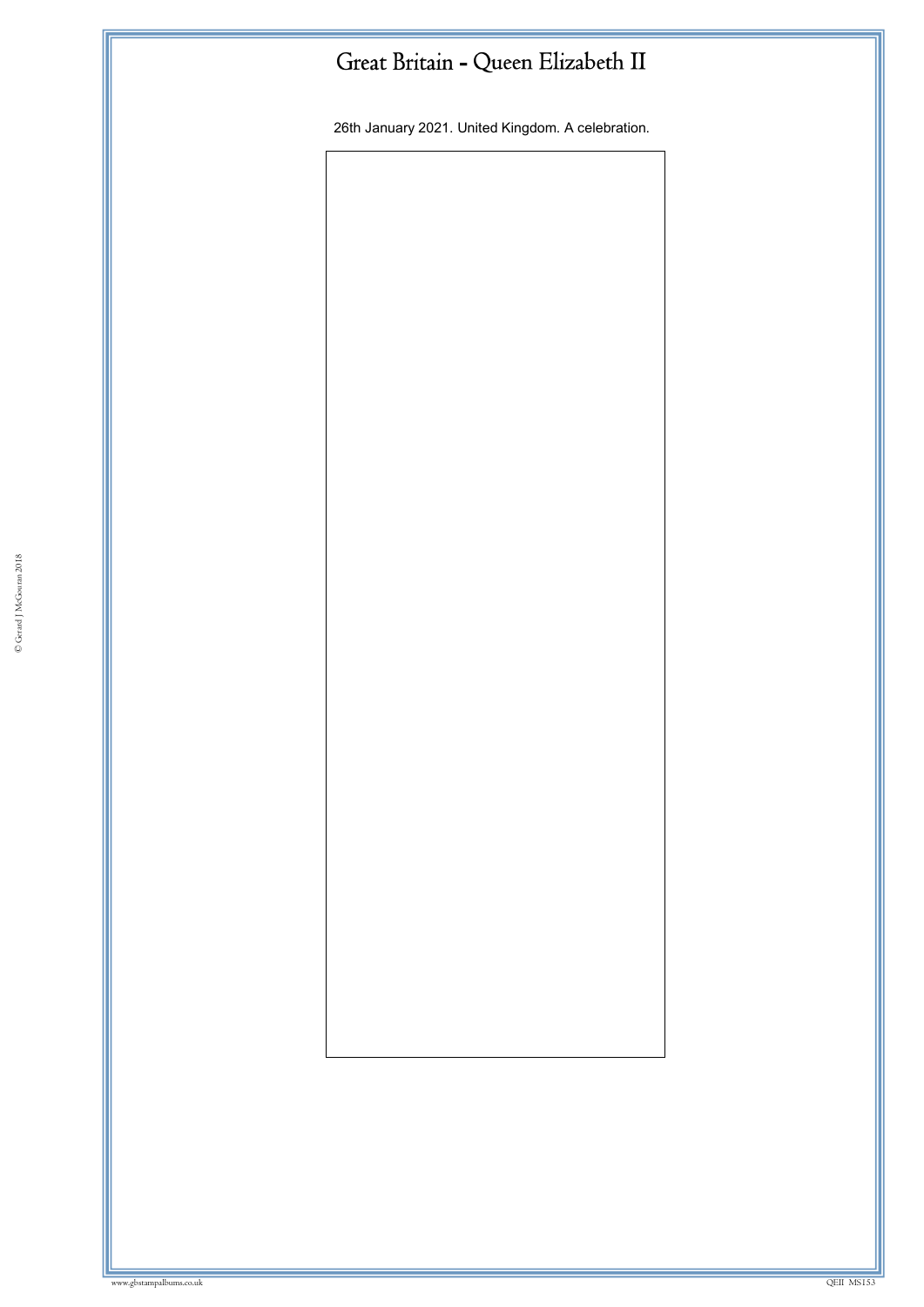16th February 2021. Only Fools and Horses (TV Sitcom, 1981-2003).

© Gerard J McGouran 2018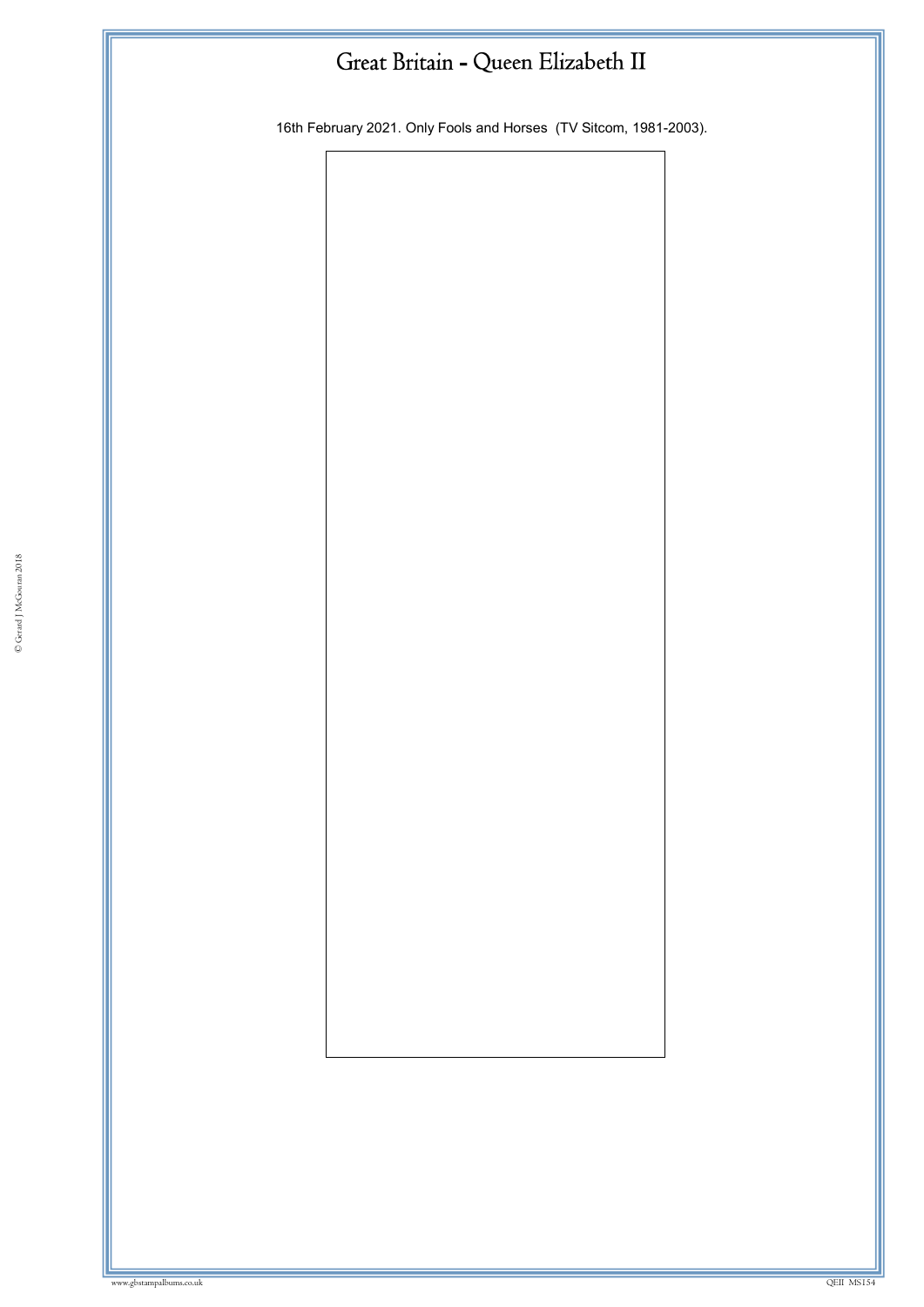28th May 2021. Paul McCartney (1st Issue).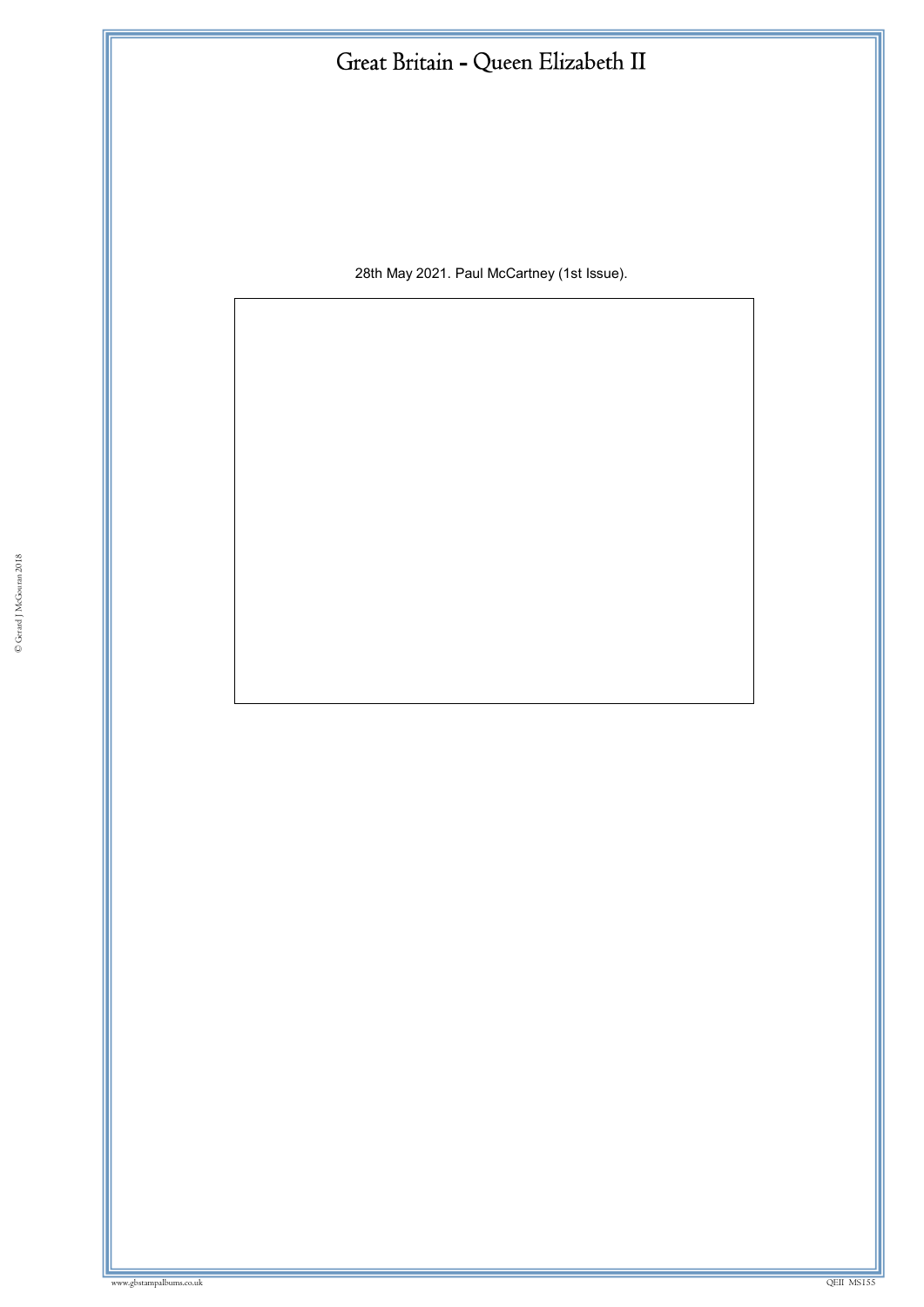24th June 2021. Prince Philip, Duke of Edinburgh (1921-2021) Commemoration.

© Gerard J McGouran 2018

where we have a state of the control of the control of the control of the control of the control of the control of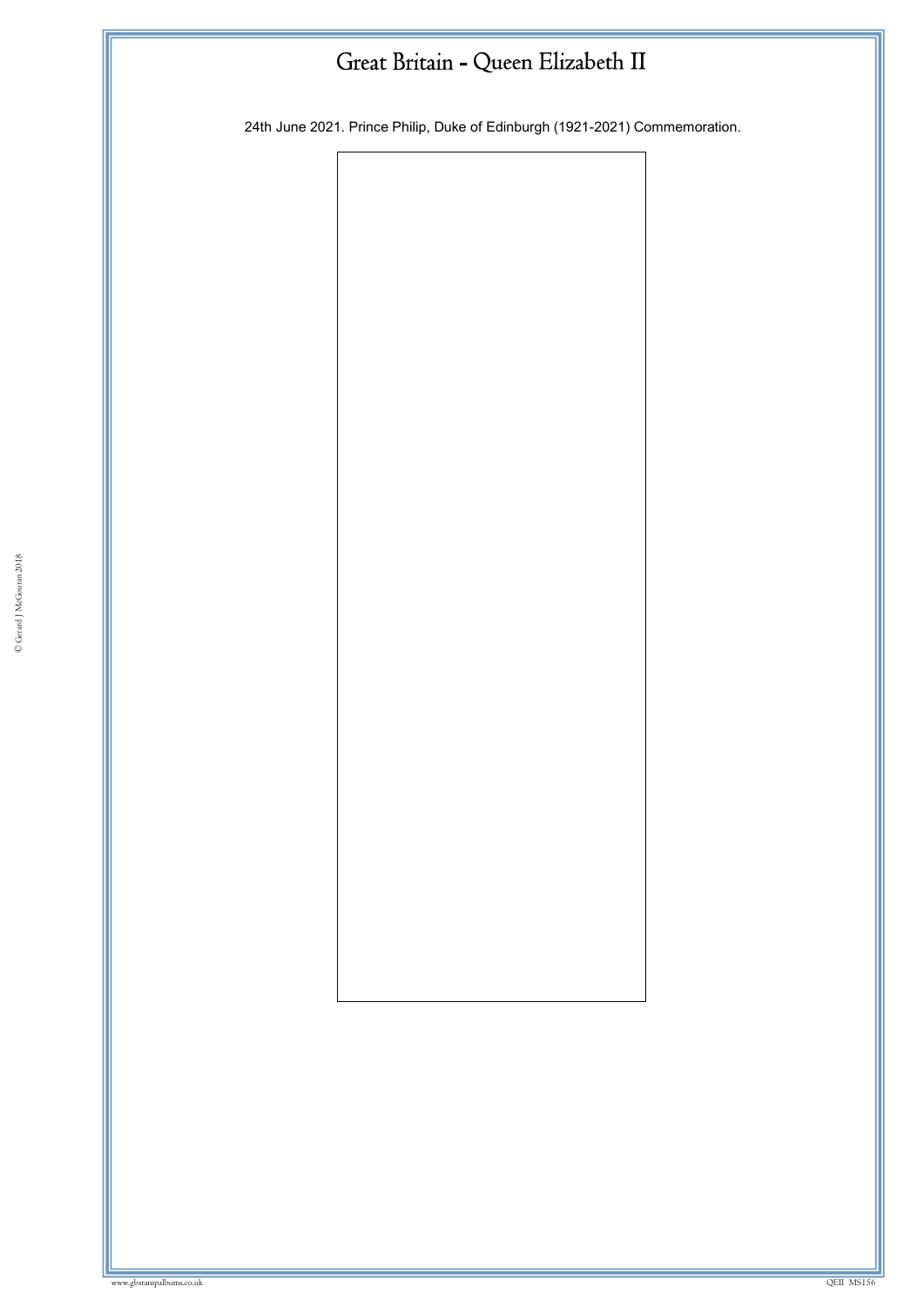1st July 2021. Dennis and Gnasher. 70th Anniversary.

© Gerard J McGouran 2018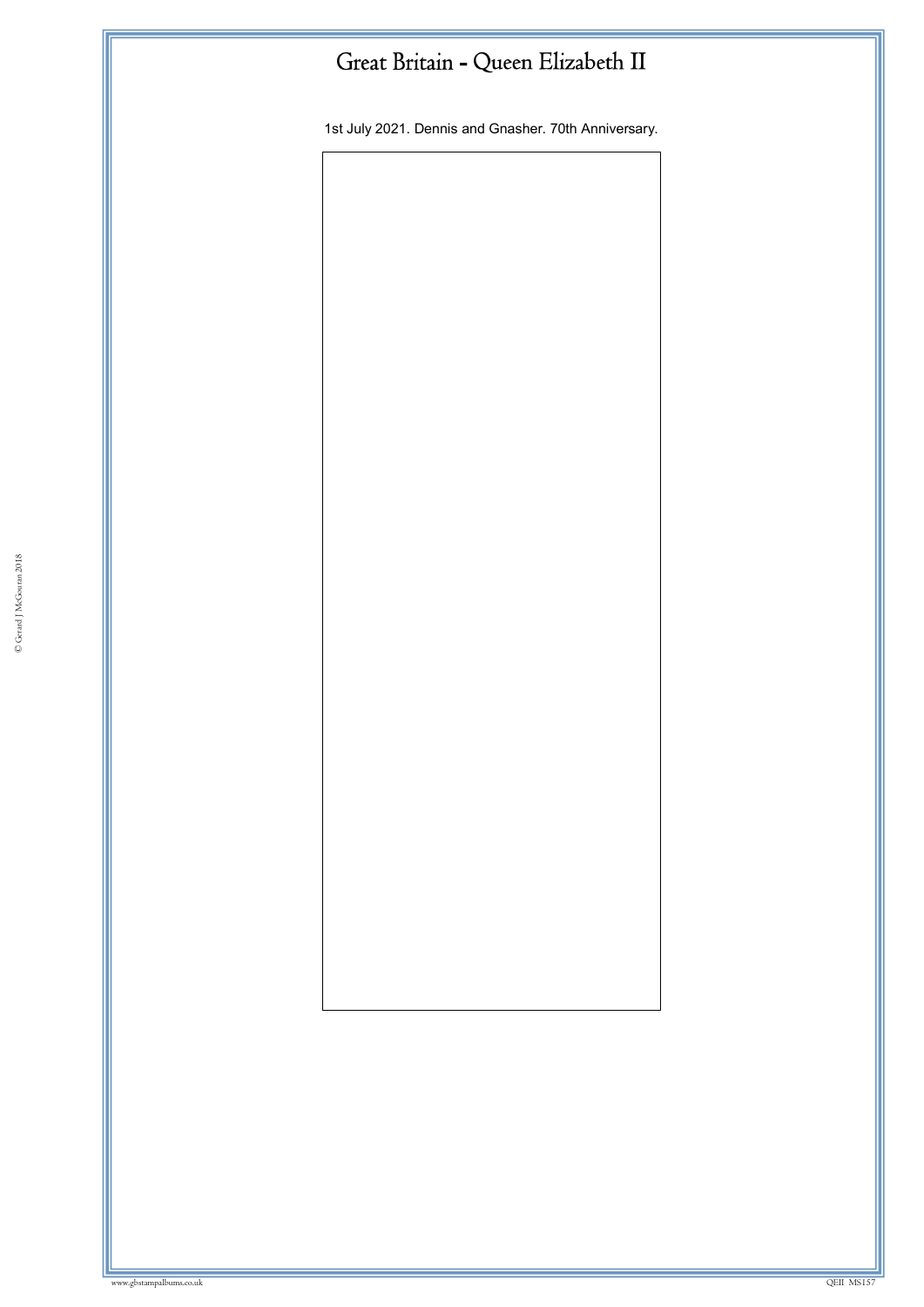22nd July 2021. Wild Coasts.

© Gerard J McGouran 2018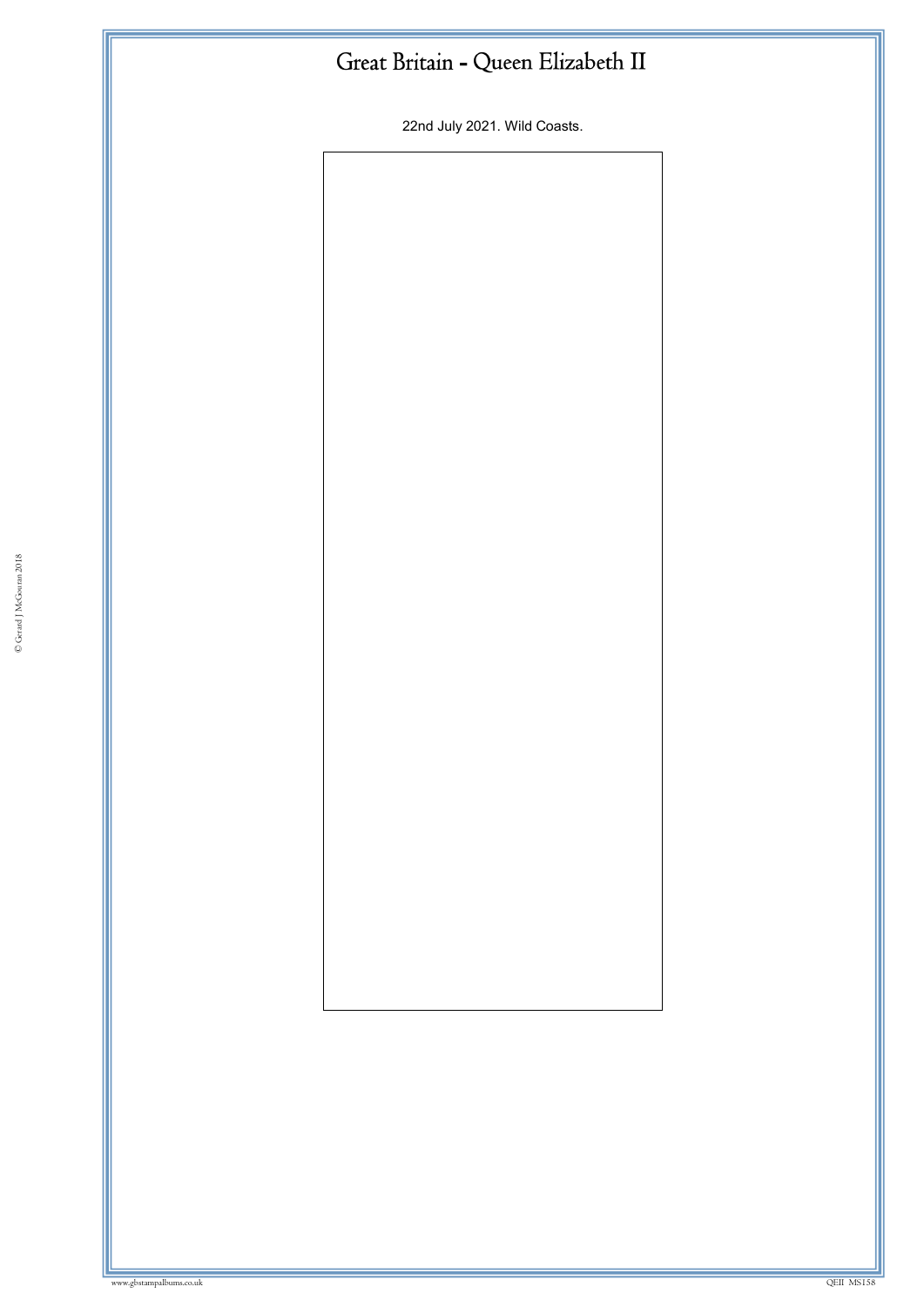12th August 2021. Industrial Revolutions (2nd Issue).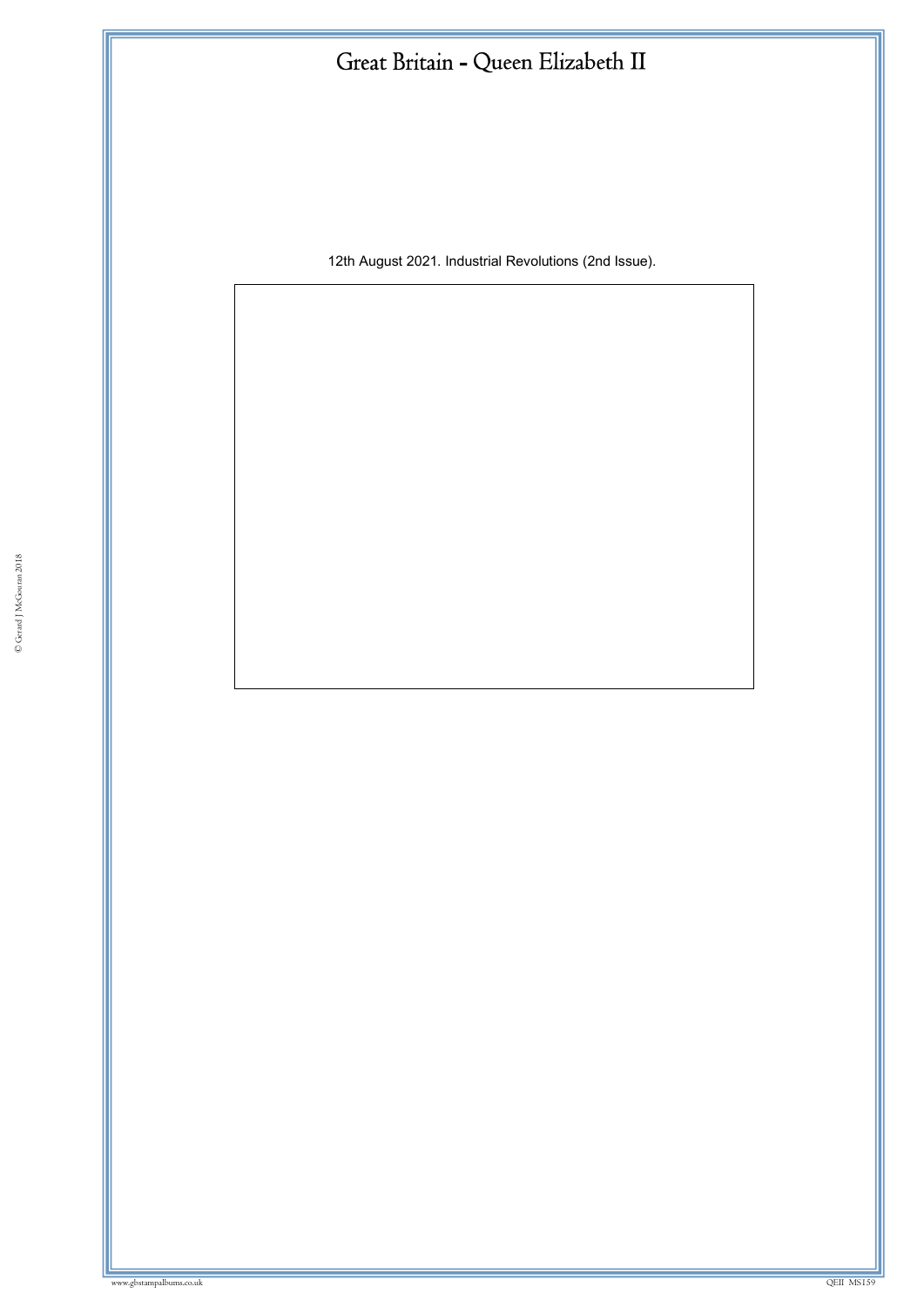2nd September 2021. British Army Vehicles.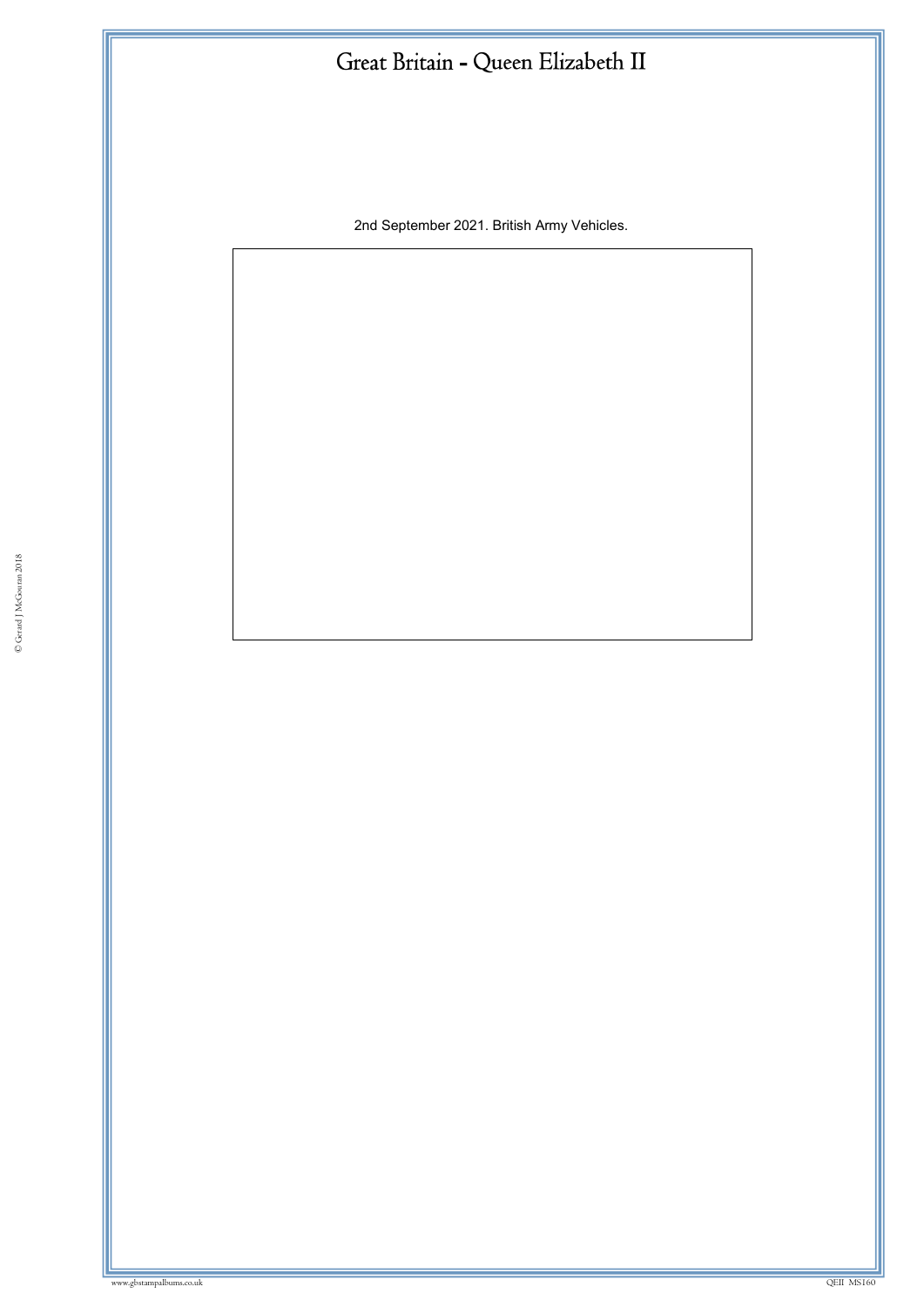17th September 2021. DC Collection (1st Issue).

© Gerard J McGouran 2018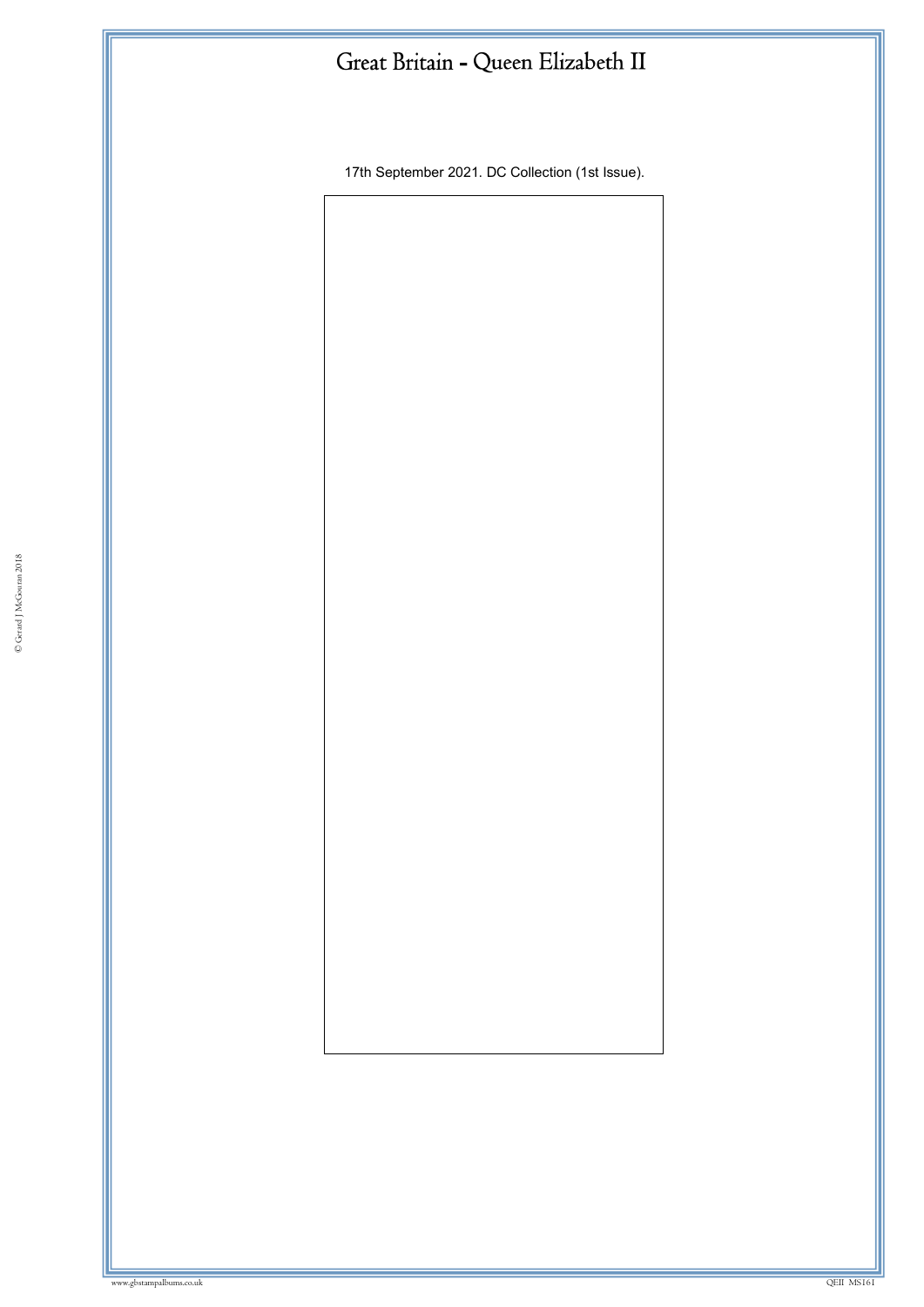2nd November 2021. Christmas. Nativity Illustrations by Joseph Cocco.

© Gerard J McGouran 2018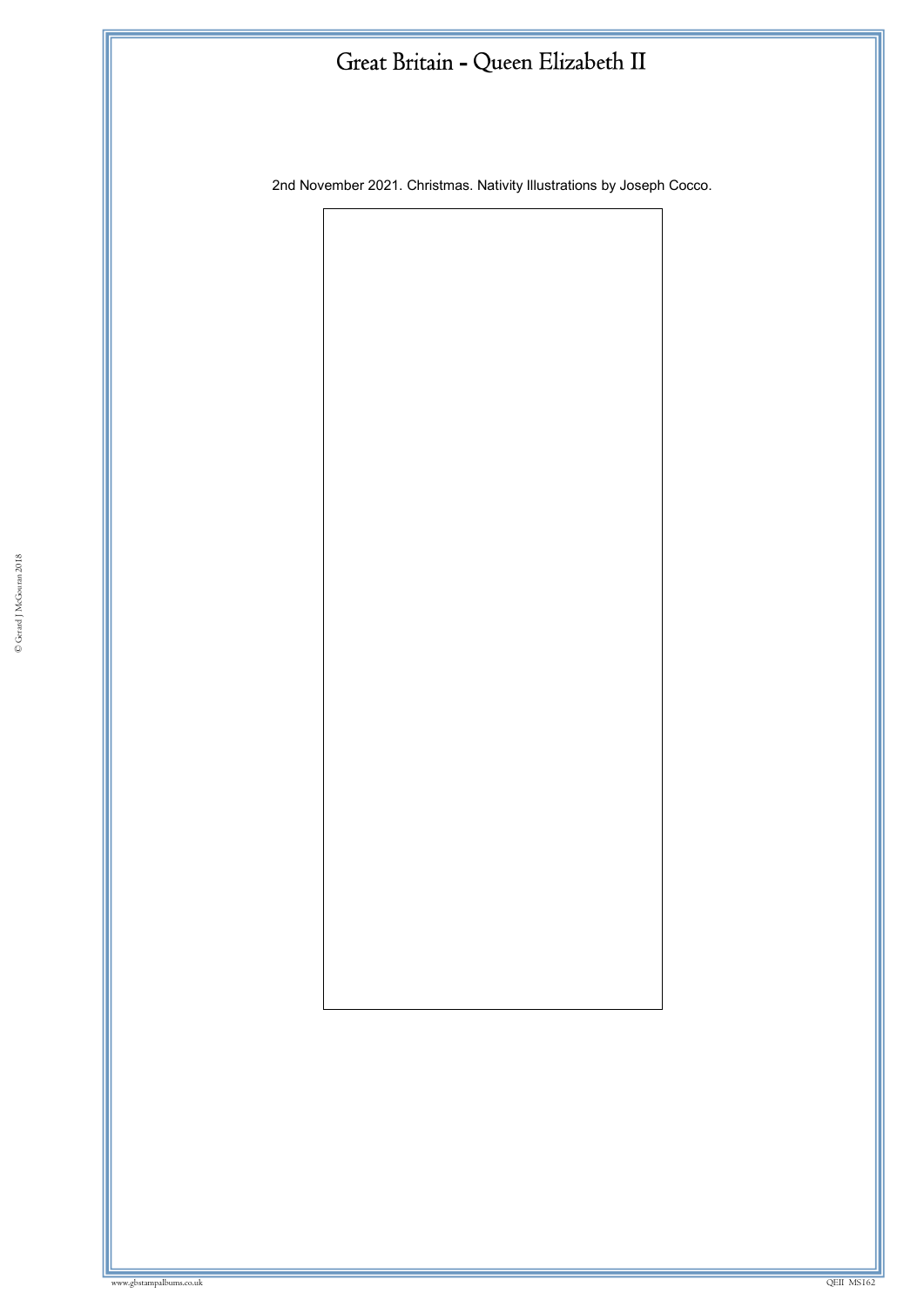20th January 2022. The Rolling Stones (1st Issue).

© Gerard J McGouran 2018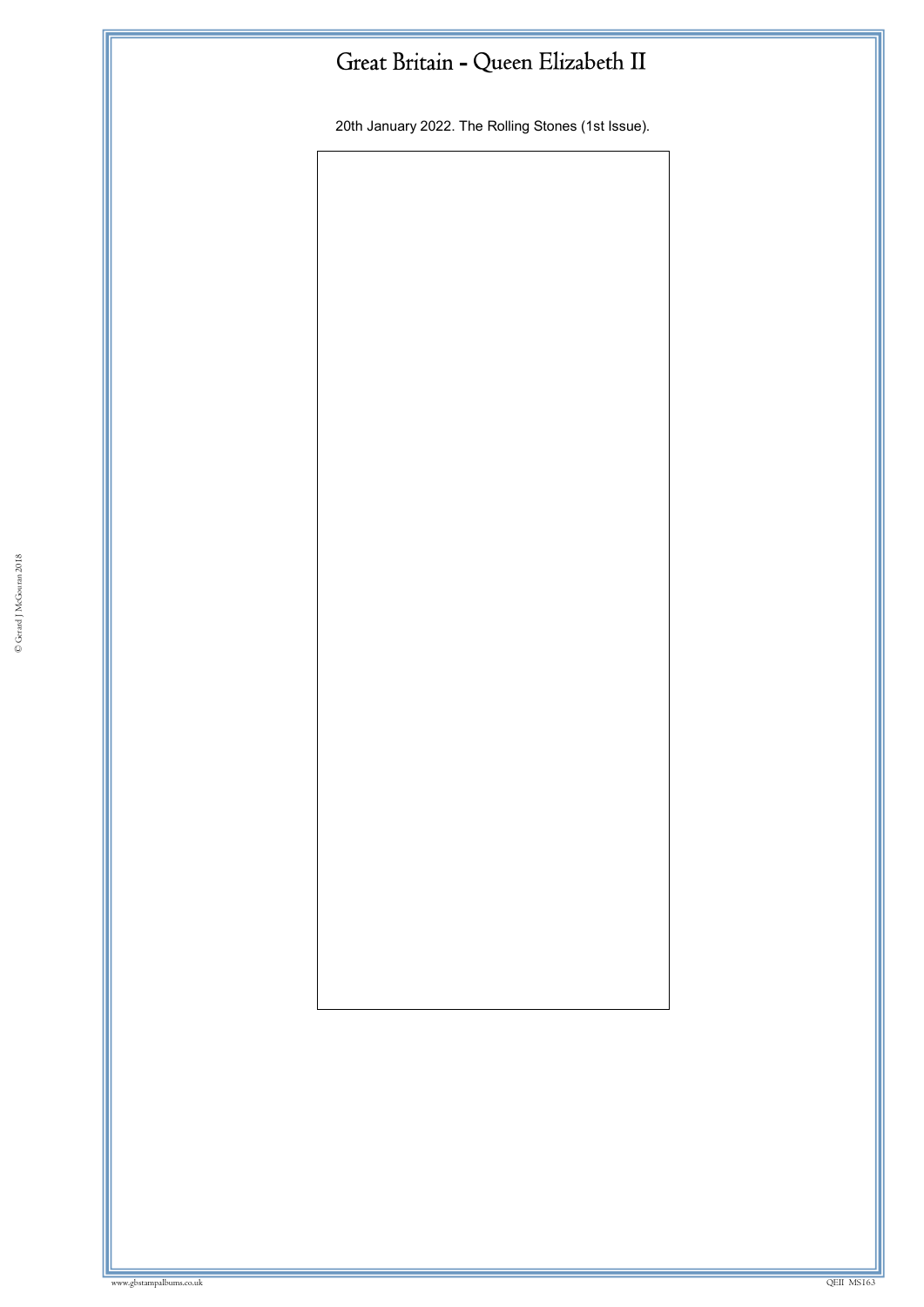18th February 2022. The Stamp Designs of David Gentleman.

© Gerard J McGouran 2018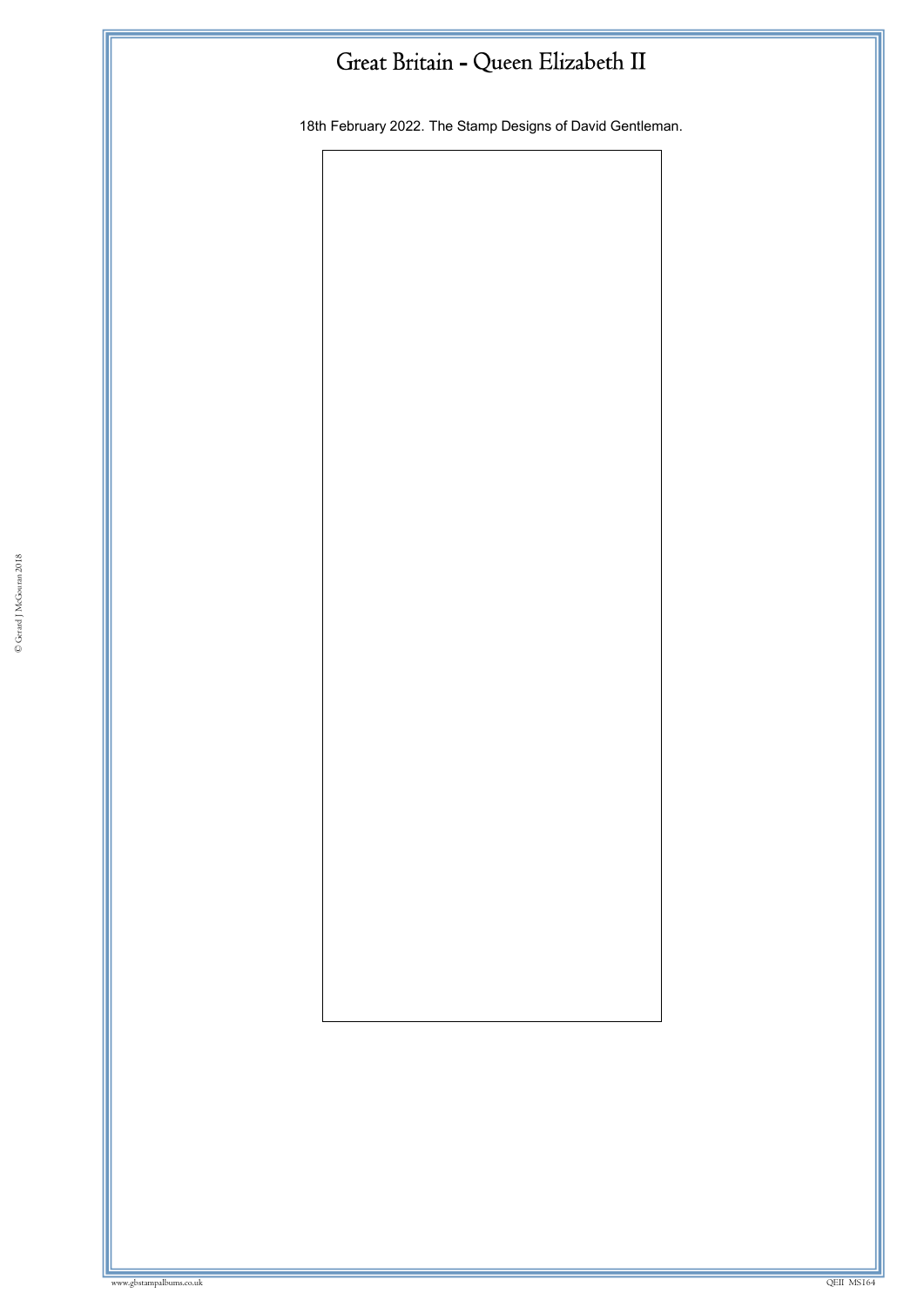8th March 2022. The F.A. Cup. Supporters' Memorabilia.

© Gerard J McGouran 2018